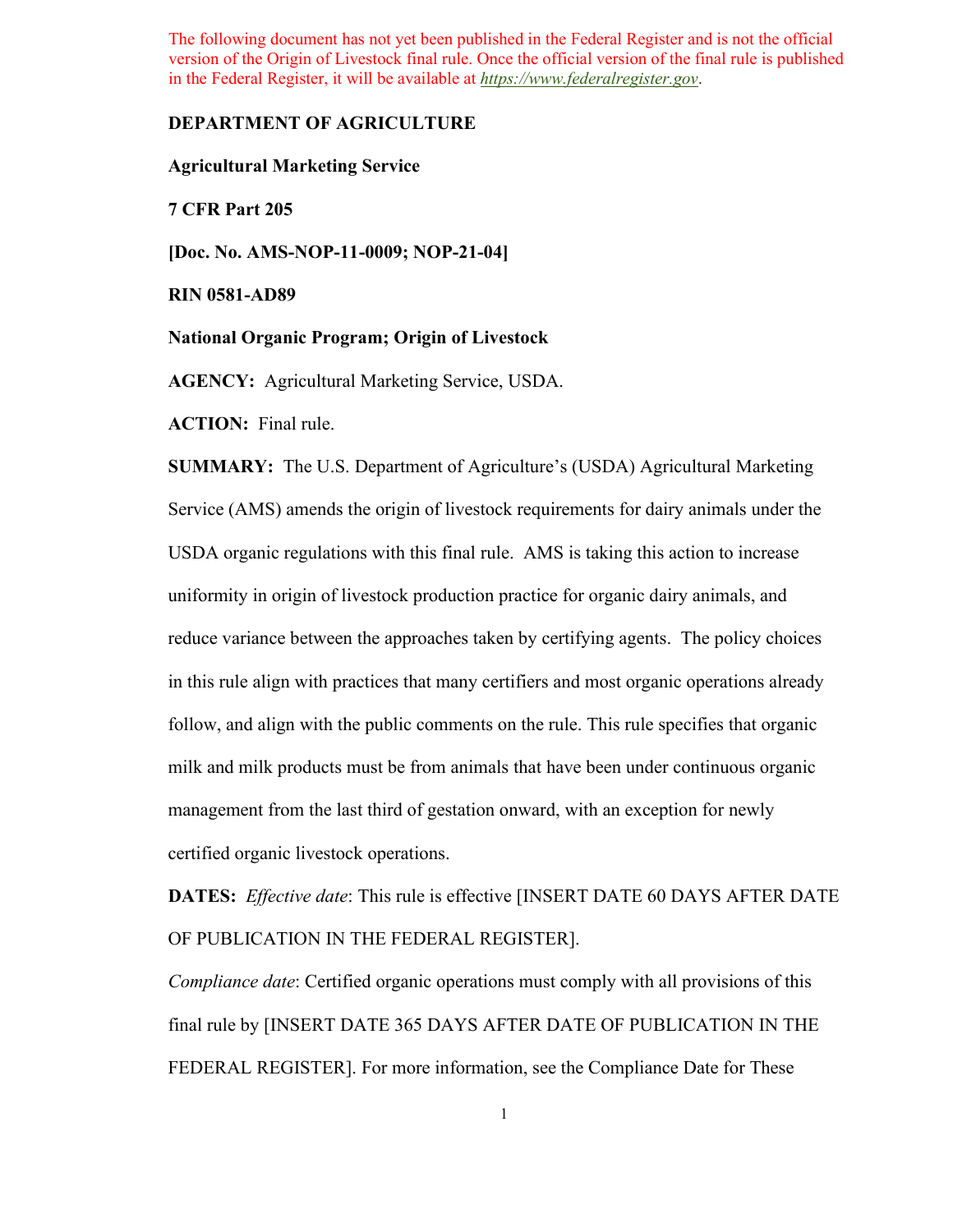Regulations section of this document.

## **FOR FURTHER INFORMATION CONTACT:** Erin Healy, Director, Standards

Division; Phone: (202) 720-3252, Email: [erin.healy@usda.gov.](mailto:erin.healy@usda.gov)

## **SUPPLEMENTARY INFORMATION:**

#### **Executive Summary**

## **A. Purpose of Final Rule**

 This final rule clarifies requirements related to organic dairy production under the specifies that a nonorganic dairy may transition to organic production on a one-time basis, and once the transition is complete, the operation must not transition additional USDA organic regulations, which dictate how and when nonorganic dairy animals may be transitioned, or converted, to organic production (7 CFR part 205). This action nonorganic animals to organic production or source transitioned animals. This action is intended to facilitate and improve compliance with and enforcement of the USDA organic regulations.

 policy option that minimizes disruptions, while protecting the value of the organic label.  Organic Foods Production Act of 1990 (OFPA) (7 U.S.C. 6501 *et seq.).* The rule takes into account current practices and stakeholder input to ensure a This final rule will improve AMS's ability to effectively administer the National Organic Program (NOP) and improve AMS's oversight of the USDA-accredited certifying agents that inspect and certify organic dairy operations. The final rule is also intended to maintain consumer trust in the organic seal by assuring consumers that organically produced products meet a consistent and uniform standard—a stated purpose of the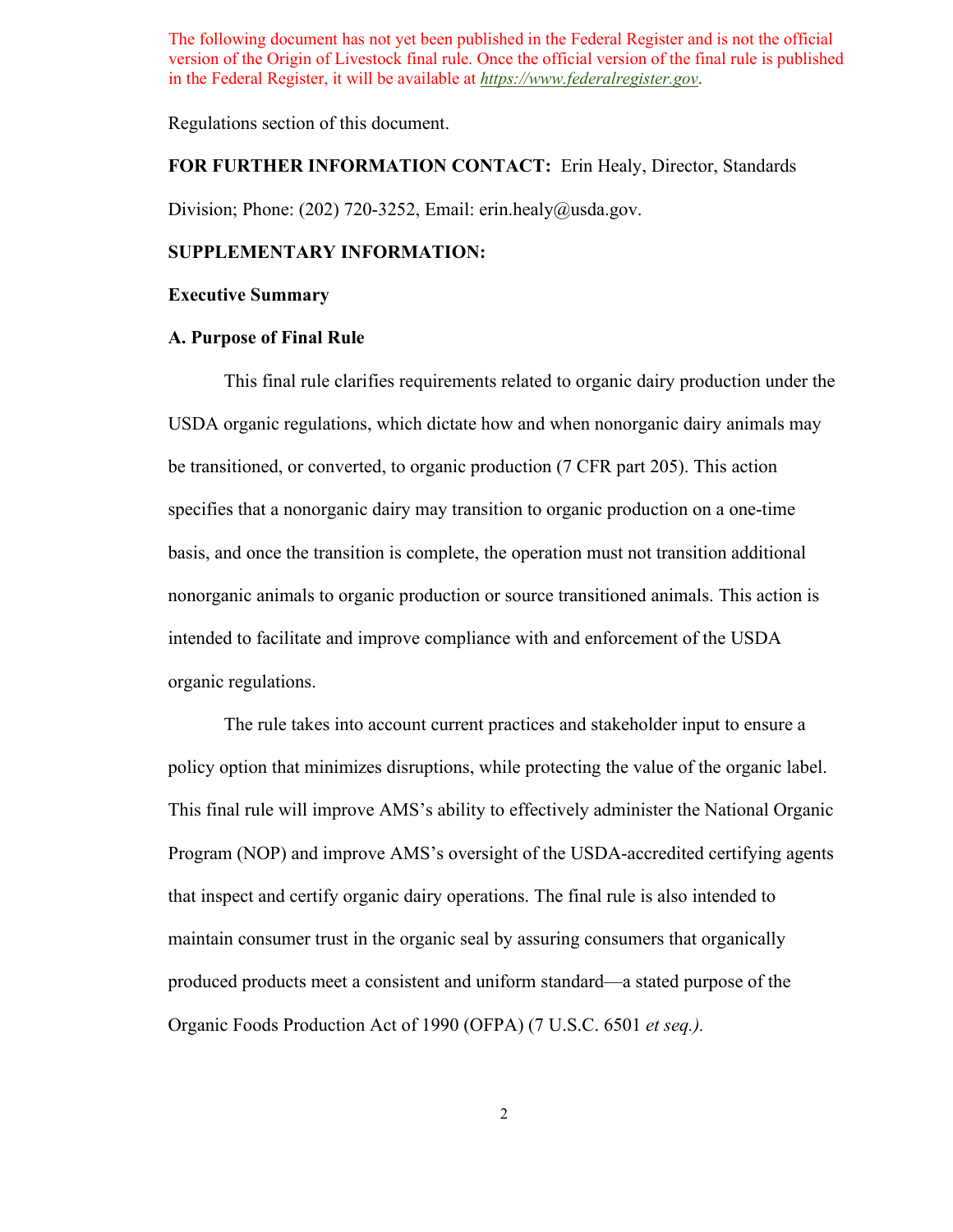AMS is making these changes, following consultation with the National Organic Standards Board (NOSB) and following notice and public comment, to provide additional 2020; Public Law 116-94), and as authorized under OFPA (Sections 6509(e)(2) and details for the USDA organic regulations governing the production of organic livestock products, and at the direction of Congress (Further Consolidated Appropriations Act,  $6509(g)$ ).

# **B. Summary of Provisions**

 or milk products labeled, sold, or represented as organic be from dairy animals for newly certified organic livestock operations to convert (or "transition") nonorganic dairy animals to organic milk production. This exception allows an eligible operation to This final rule updates the origin of livestock regulations, first published in December 2000 in the **Federal Register** (65 FR 80547), by explicitly requiring that milk organically managed from the last third of gestation onward, with a one-time exception transition nonorganic dairy animals to organic milk production one time by managing animals organically for 12-months rather than from the last third of gestation. The transition must occur over a single 12-month period and all transitioning animals must end the transition at the same time.

After the transition to organic production is complete, an operation is not allowed to transition additional nonorganic animals to organic milk production, and the certified operation may not source animals transitioned by other operations. After the transition, an operation replacing culled dairy animals and/or expanding its number of dairy animals must add dairy animals that have been under continuous organic management from the last third of gestation.

3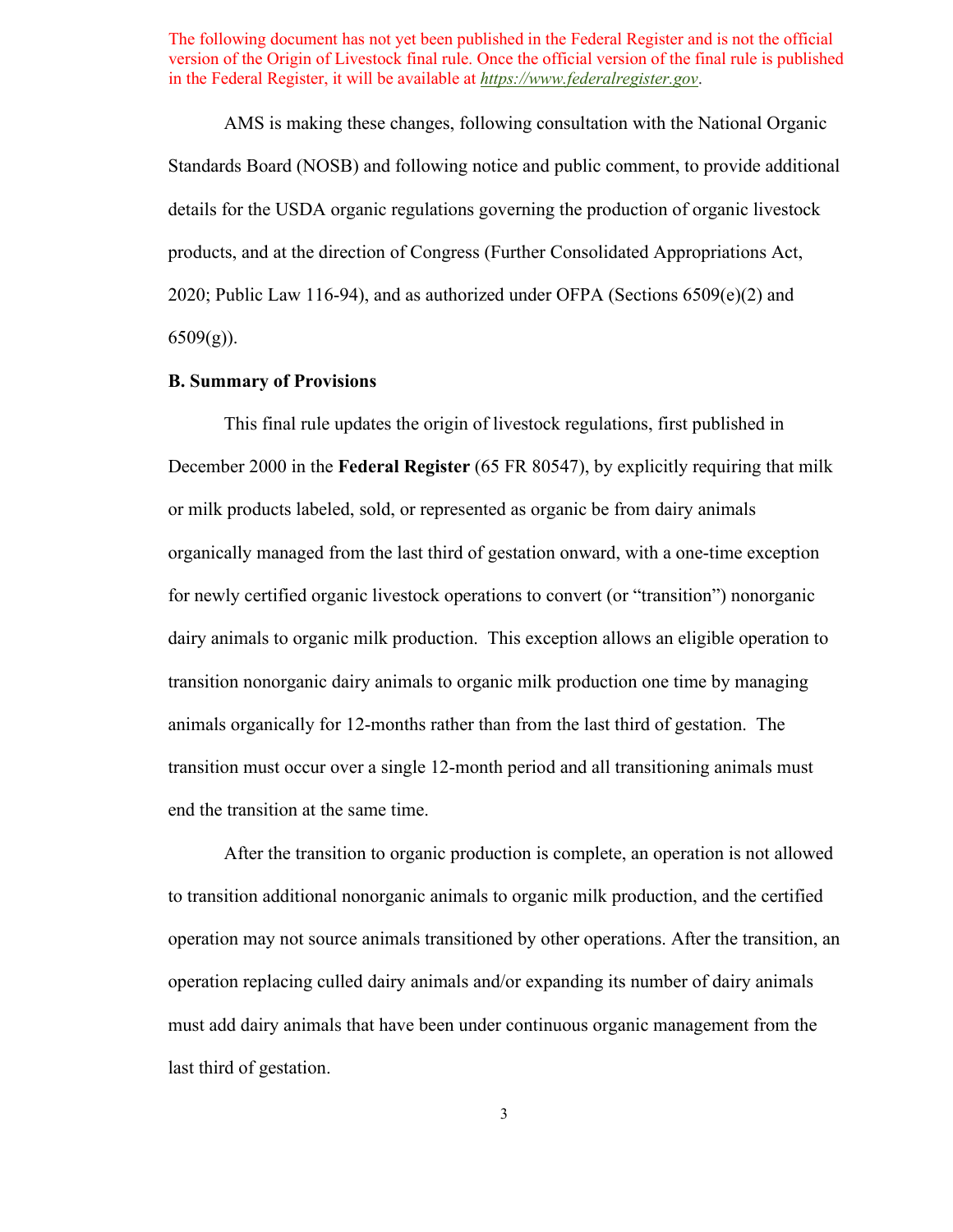of gestation through the end of the nursing period. Breeder stock that are not certified organic may not be sold, labeled, or represented as organic. The final rule reiterates that operation at any time, but they must be brought onto the organic operation no later than the last third of gestation if their offspring are to be raised as organic livestock. In this final rule, AMS clarifies that breeder stock must be managed organically during the period that breeder stock are nursing their organic offspring, from the last third nonorganic breeder stock may be brought from a nonorganic operation onto an organic

#### **C. Regulatory Analysis (Costs and Impacts)**

 for organic dairy animals, and reduce variance between the approaches taken by AMS is taking this action to set origin of livestock production practice standards certifying agents. AMS updated the analysis from the proposed rule (84 FR 52041) using the most recent information about the dairy market, including the number of certified organic operations and the number of organic dairy animals. Updating the information with NASS 2019 data revises the estimated costs of the final rule to  $$615,000-$ \$1,845,000.

# **D. Compliance Date for These Regulations**

 DAYS AFTER DATE OF PUBLICATION IN THE FEDERAL REGISTER], or ten months after the effective date of this final rule. This means that a certified operation [INSERT DATE 365 DAYS AFTER DATE OF PUBLICATION IN THE FEDERAL AMS is establishing a compliance date for this final rule of [INSERT DATE 365 may only add transitioned animals to their operation up to the compliance date of REGISTER]. Any certified operation may source or sell transitioned animals in the period prior to the compliance date, but certified operations may not start new transitions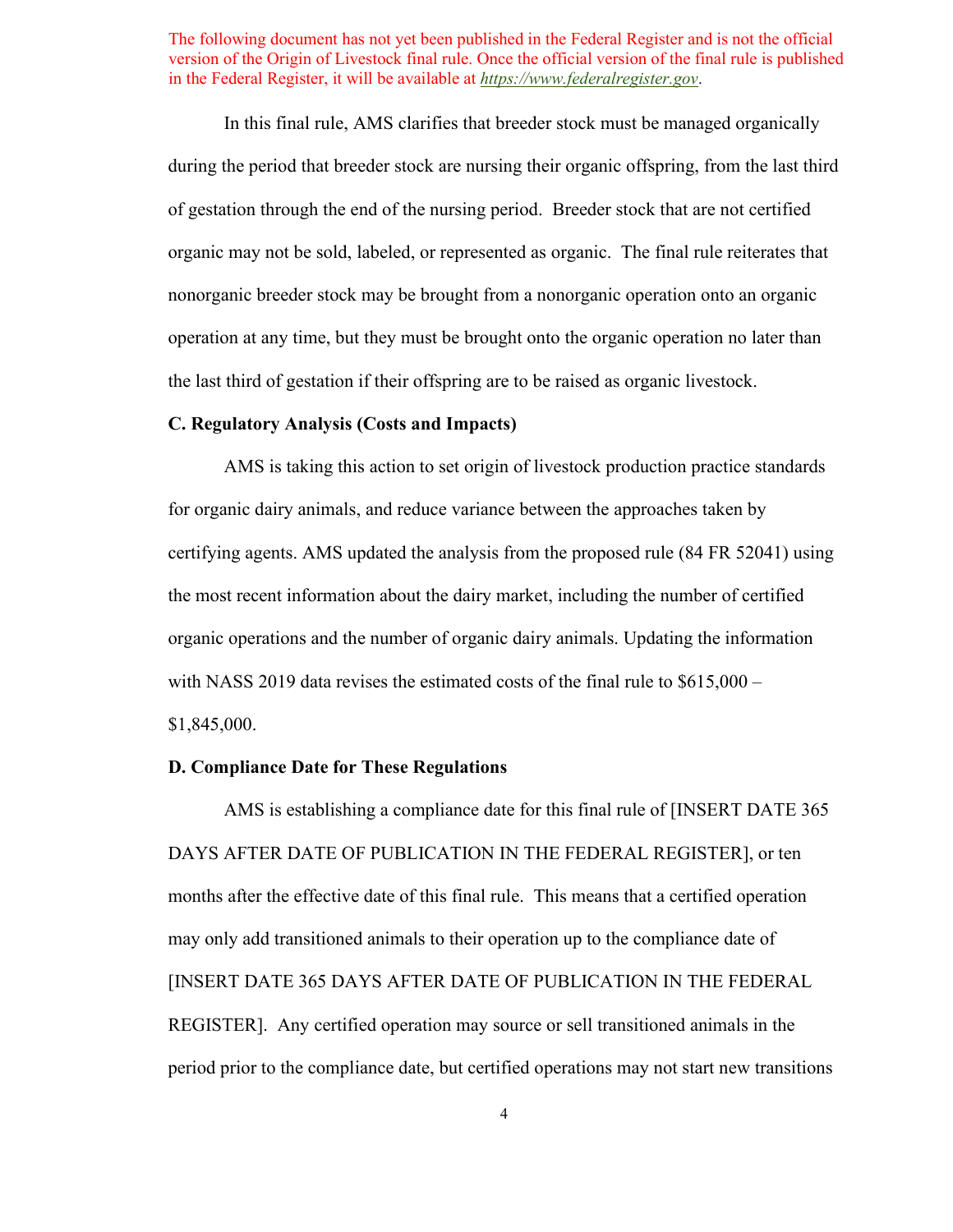that would not be completed by [INSERT DATE 365 DAYS AFTER DATE OF

PUBLICATION IN THE FEDERAL REGISTER]. Starting on the compliance date of

[INSERT DATE 365 DAYS AFTER DATE OF PUBLICATION IN THE FEDERAL

REGISTER], all certified operations (i.e., operations certified as of the compliance date) must fully comply with the provisions of this final rule.

# **I. General Information**

# **Does this Action Apply to Me?**

You may be affected by this action if you are engaged in the dairy industry. Affected entities may include, but are not limited to:

- • Individuals or business entities that are considering owning or operating a new dairy farm and that plan to seek organic certification for that farm;
- regulations; • Dairy farms that are currently certified organic under the USDA organic
- Organic farms engaged in raising heifers for sale to certified organic operations;
- • Nonorganic dairy farms that are considering converting their dairy farm to certified organic production; and/or
- Certifying agents accredited under the USDA organic regulations to certify organic livestock operations.

 This listing is not intended to be exhaustive but rather provides a guide for readers affected by this action, you should carefully examine the regulatory text. If you have regarding entities likely to be affected by this action. Other types of entities not listed in this section could also be affected. To determine whether you or your business may be questions regarding the applicability of this action to a particular entity, consult the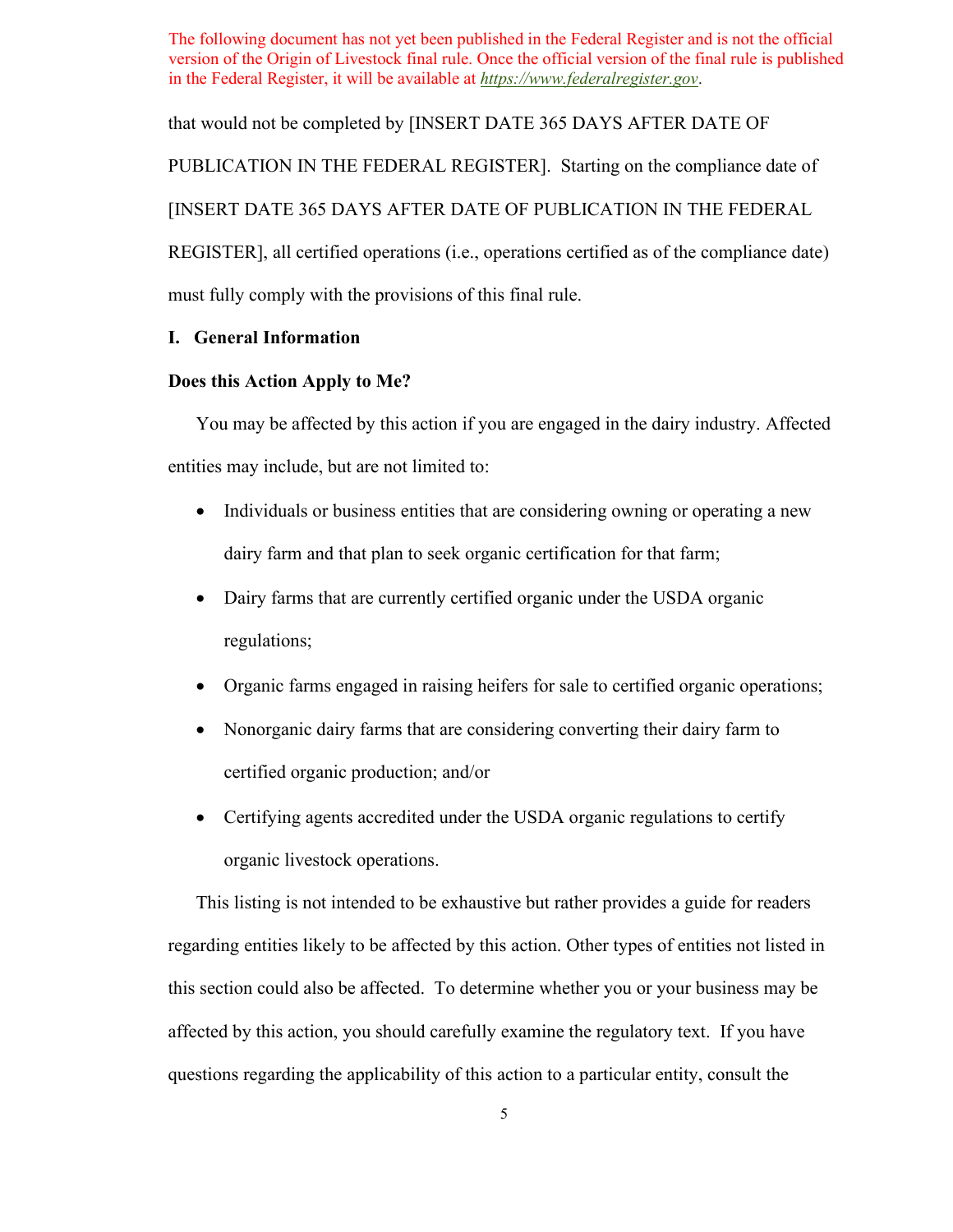## person listed under **FOR FURTHER INFORMATION CONTACT**.

## **II. Background**

 AMS's National Organic Program (NOP) is authorized by the Organic Foods Production Act of 1990 (OFPA) (7 U.S.C. 6501 – 6524*).* Through the NOP, AMS establishes and oversees the implementation of national standards for the production and handling of organically produced agricultural products. Below, background is provided on the topics of dairy transition and breeder stock, describe general dairy production practices, and summarize the history of this rulemaking.

# **A. Dairy Transition**

 OFPA establishes that, in general, organic livestock must be organically managed from the last third of gestation onward (7 U.S.C. 6509(b)). For dairy animals, OFPA animals can be sold as organic  $(7 \text{ U.S.C. } 6509(e)(2))$ . During the transition period, dairy farm that is in its third year of organic management  $(Id$ .). requires a minimum period of one year of organic management before milk from dairy OFPA also allows dairy farms to feed dairy animals crops and forage from land on the

 have required that all livestock products sold, labeled, or represented as organic must be exception ( $\S 205.236(a)(2)$ ) that allows for the transition of a dairy herd into organic prior to production of organic milk or milk products. During this one-year period, dairy animals may consume certified organic feeds and/or crops and forage from land that is in The USDA organic regulations regarding the origin of livestock (*7* CFR 205.236). from livestock under continuous organic management from the last third of gestation onward. For dairy animals, the USDA organic regulations have also provided an production if animals are under continuous organic management for the one-year period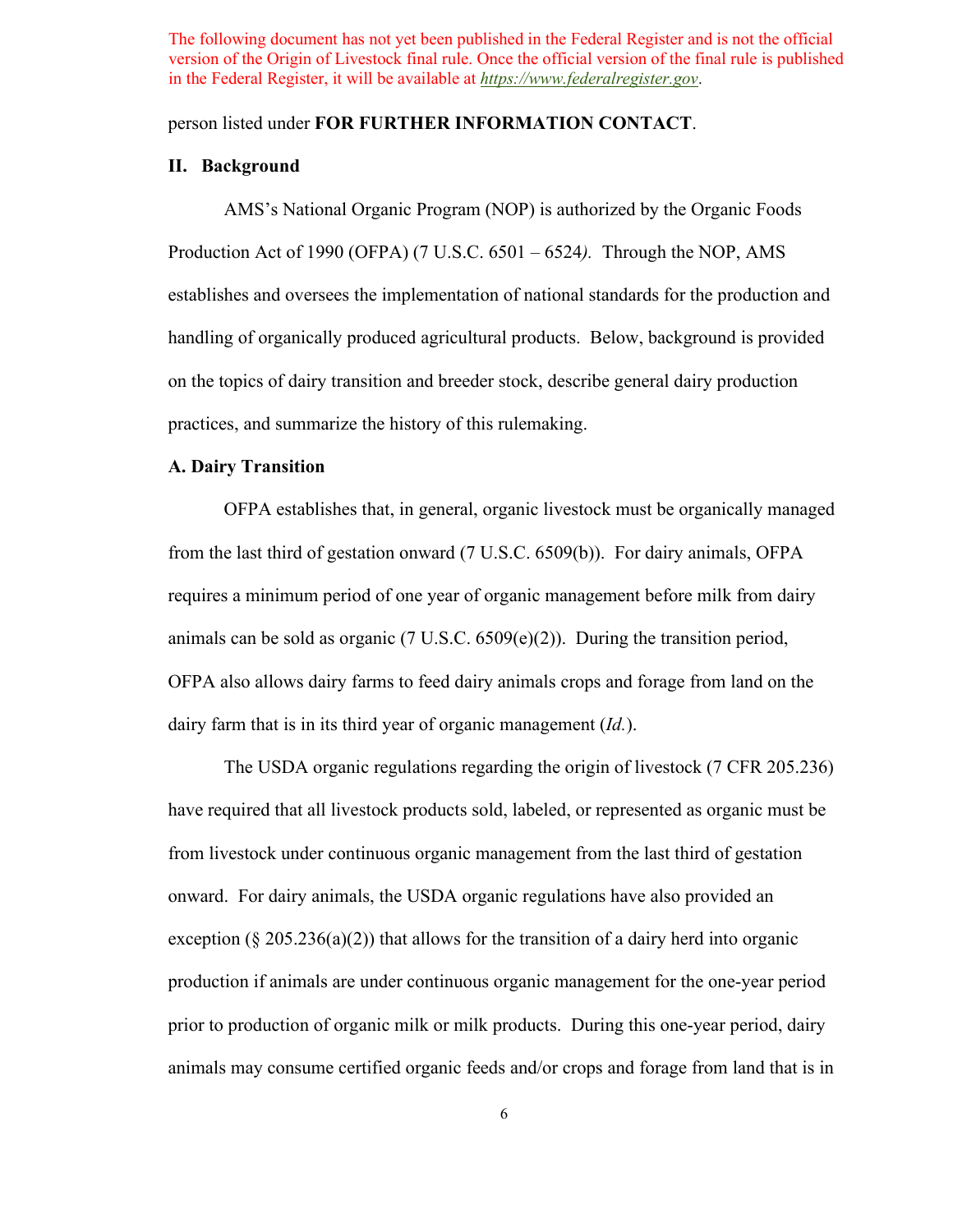the third year of organic management and included in the organic system plan but has not yet been certified organic ( $\S 205.236(a)(2)(i)$ ). Section 205.236(a)(2)(iii) has required that once an "entire distinct herd" has transitioned to organic production, all dairy animals in that herd shall be organically managed from the last third of gestation.

 established, discrete dairy herd . . . ." *Id.*  As USDA noted when promulgating the regulations that first implemented the NOP, "[t]he conversion provision . . . rewards producers for raising their own replacement animals while still allowing for the introduction of animals from off the farm that were organically raised from the last third of gestation." 65 FR 80570 (Dec. 21, 2000). USDA explained that "the conversion provision cannot be used routinely to bring nonorganically raised animals into an organic operation. It is a one-time opportunity for producers working with a certifying agent to implement a conversion strategy for an

 These provisions have established two different classes of organic animals that the animal: last third organic animals may be eligible for organic slaughter (if also not operations and their certifiers track, because there are implications in terms of the fate of treated with synthetic parasiticides that appear on the National List<sup>[1](#page-6-0)</sup>), while transitioned animals (as well as last third animals that have received parasiticides) are ineligible for organic slaughter.

The USDA organic regulations related to transition of dairy animals have been inconsistently applied, however, in part because while they have allowed for the transition of a nonorganic herd to organic milk production after one year of organic

<span id="page-6-0"></span><sup>&</sup>lt;sup>1</sup> 7 CFR 205.238(c) and 7 CFR Part 205 Subpart G[. https://www.ecfr.gov/current/title-7/subtitle-B/chapter-](https://www.ecfr.gov/current/title-7/subtitle-B/chapter-I/subchapter-M/part-205/subpart-G)[I/subchapter-M/part-205/subpart-G](https://www.ecfr.gov/current/title-7/subtitle-B/chapter-I/subchapter-M/part-205/subpart-G)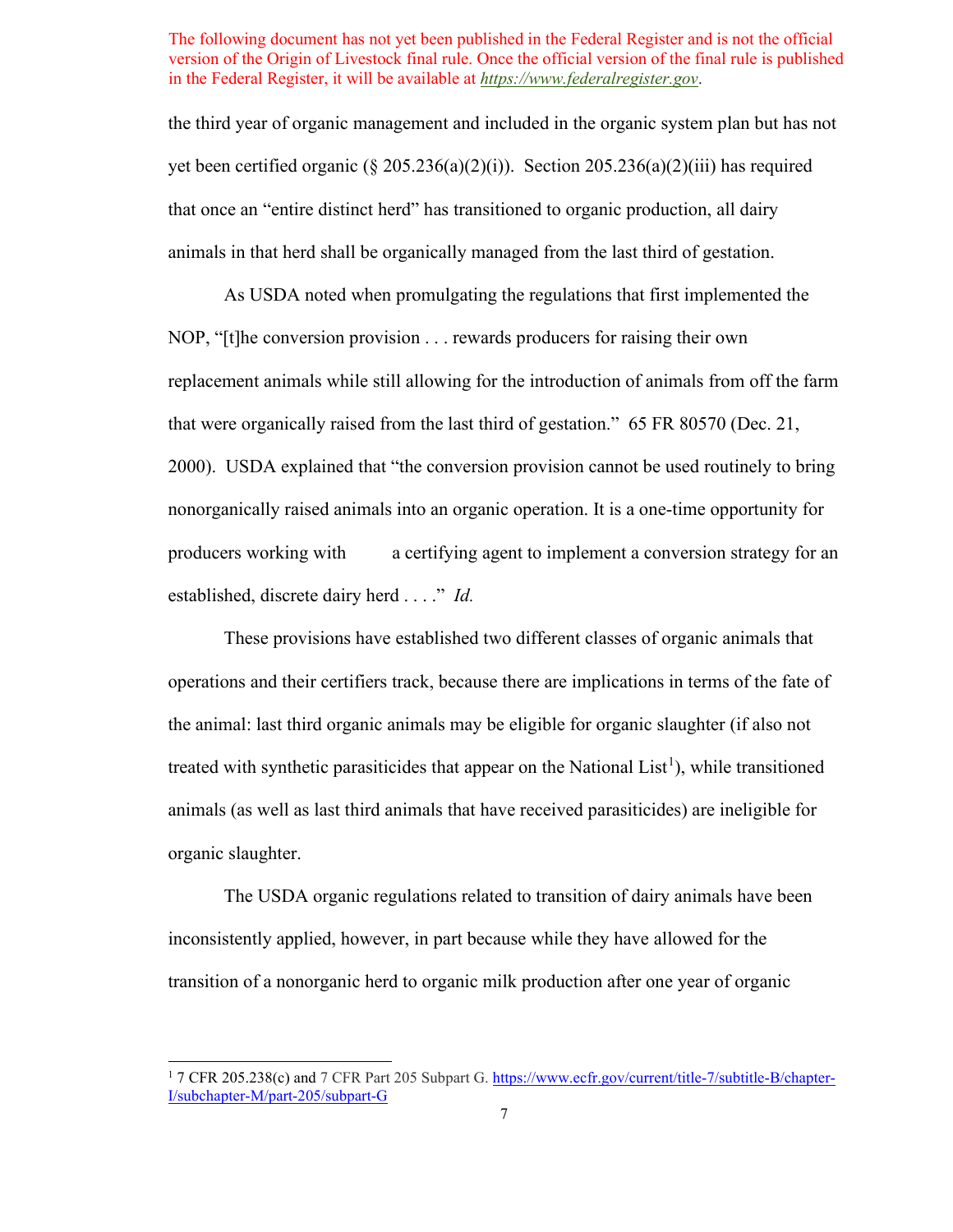management, the regulations did not define an "entire distinct herd." This has led to significant inconsistencies in the regulatory interpretation by certifying agents and farms. include all the animals on the farm. In contrast, others have applied the rules differently, allowing smaller groups to be considered multiple distinct herds. Some certifying agents have allowed dairy farms to continually transition nonorganic dairy animals into organic production as new "distinct" herds, while other dairy operations have been allowed to use the transition exception only once (i.e., when they initially converted their farm's entire nonorganic "herd" to organic production). The inconsistent interpretation has led to unevenness in the marketplace. This final rule adopts the latter interpretation, and "routinely . . . bring nonorganically raised animals into an organic operation." *Id.* When For example, some operations and certifying agents consider an entire distinct herd to amends the regulations regarding dairy animals to clarify their requirements. As USDA first said more than twenty years ago, organic dairy operations may " rais[e] their own replacement animals" or "introduce<sup>[e]</sup> . . . animals from off the farm that were organically raised from the last third of gestation." 65 FR 80570. But they may not Congress amended 7 U.S.C.  $6509(e)(2)$  in 2005, it did not disturb this understanding.

 concern in the organic community." *Id.* USDA suggested that it would undertake further In a 2006 rulemaking, USDA noted that some "commenters wanted the last third of gestation clause to apply to all dairy operations once the operation is certified as organic, regardless of the number of animals converted, or whether an entire, distinct herd is converted." 71 FR 32804. USDA responded that those comments were beyond the scope of the present rulemaking, but recognized that its regulations left "two methods of replacement of dairy animals for organic dairy operations and that this is a matter of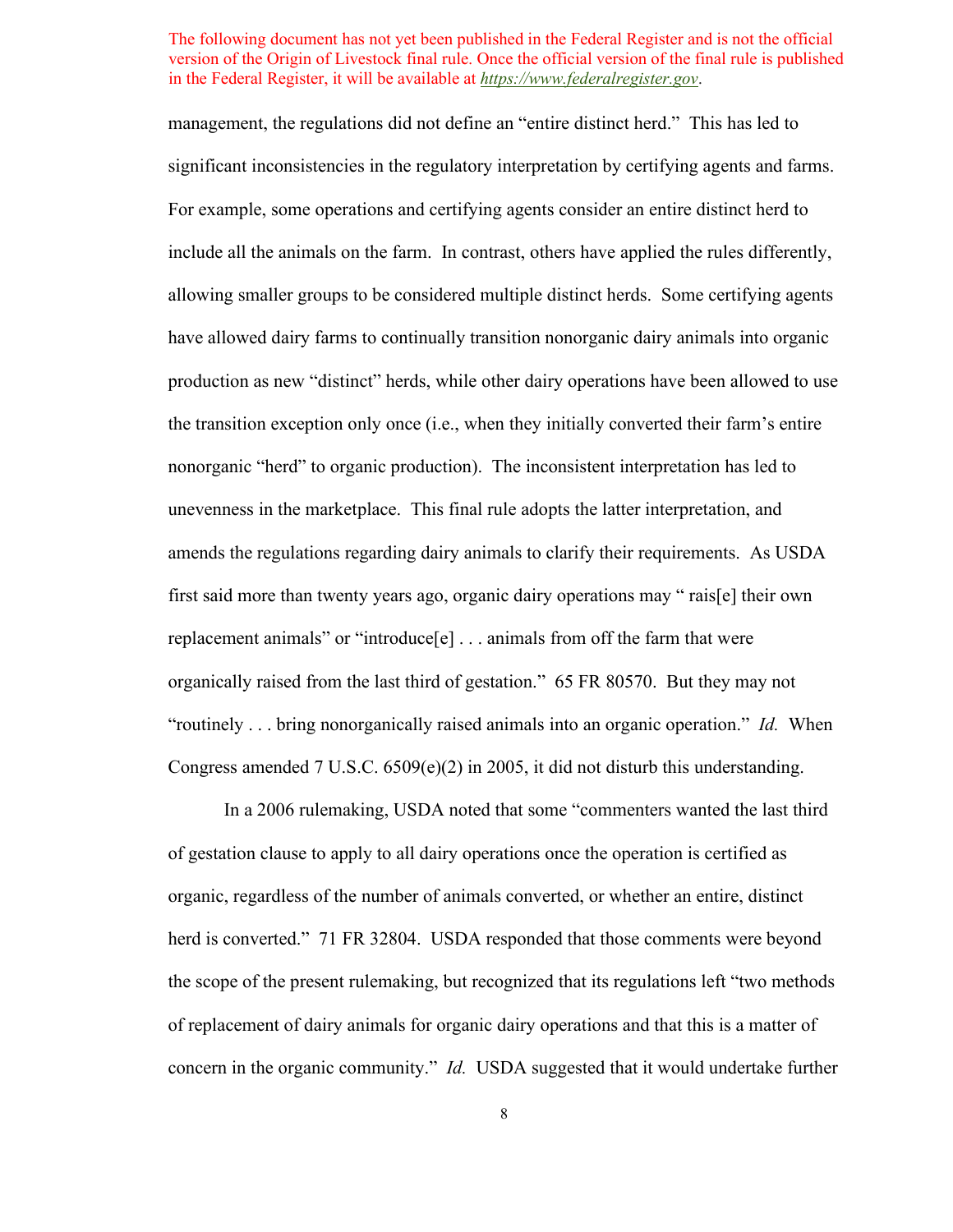dairy operations." *Id.*  rulemaking "[t]o address the issue of dairy replacement animals for all certified organic

 responds to the OIG's findings and the NOSB's recommendations on this issue. It was Differences in how certifying agents have interpreted the regulations were detailed in a July 2013 audit report published by the USDA Office of Inspector General  $(OIG).<sup>2</sup>$  $(OIG).<sup>2</sup>$  $(OIG).<sup>2</sup>$  According to the OIG report, three of the six certifying agents interviewed by OIG allowed producers to continuously transition additional herds to organic milk production, while the other three certifying agents did not permit this practice. OIG recommended that a proposed rule be issued to clarify the standard and ensure that all certifying agents consistently apply and enforce the origin of livestock requirements. The National Organic Standards Board (NOSB) has also issued several recommendations that AMS revise the transition exception to clarify that each operation is entitled to a one-time transition per operation (see Development of Existing Standards below). This final rule also directed by Congress (Further Consolidated Appropriations Act, 2020).

# **B. Breeder Stock**

 be used to raise organic offspring if certain conditions are met. The regulations specify OFPA states that breeder stock may be purchased from any source if such stock is not in the last third of gestation (7 U.S.C. 6509(b)). The USDA organic regulations define breeder stock as female livestock whose offspring may be incorporated into an organic operation at the time of their birth (7 CFR 205.2). Nonorganic breeder stock may that such breeder stock may be brought from a nonorganic operation onto an organic

<span id="page-8-0"></span><sup>&</sup>lt;sup>2</sup> The July 2013 OIG audit report on organic milk operations may be accessed at the following website: <http://www.usda.gov/oig/webdocs/01601-0002-32.pdf>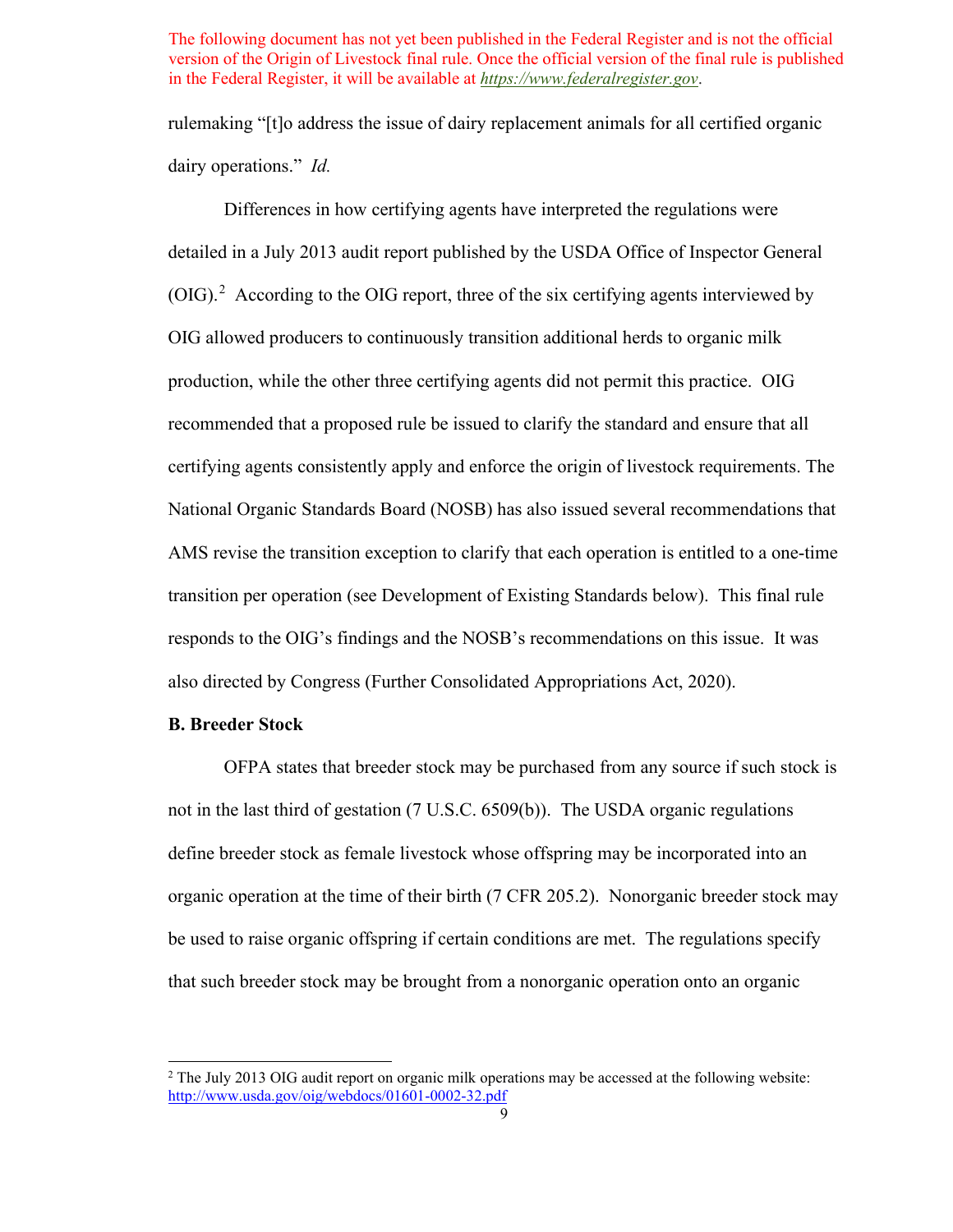operation at any time  $(7 \text{ CFR } 205.236(a)(3))$ . If breeder stock are gestating and their offspring are to be raised as organic, the regulations require that the breeder stock be brought onto the facility and organically managed no later than the last third of gestation (7 CFR 205.236(a)).

 nonorganic management. Some stakeholders, including the NOSB, have suggested that Stakeholders, through public comment to the NOSB and comments to NOP, have expressed concern that some operations may bring breeder stock onto an organic operation, manage them organically for the last third of gestation so that the breeder stock can produce and nurse the organic offspring, and then return that breeder stock to such a practice does not align with a regulatory provision that prohibits organic livestock removed from organic operations and subsequently managed on nonorganic operations to be sold, labeled, or represented as organically produced  $(7 \text{ CFR } 205.236(b)).$  $(7 \text{ CFR } 205.236(b)).$  $(7 \text{ CFR } 205.236(b)).$ <sup>3</sup> To clarify these potentially conflicting regulations, this final rule addresses the use and management of breeder stock on organic operations.

# **C. Overview of Organic Dairy Production**

This section provides a high-level overview of heifer (i.e., young female cows) raising practices. It also highlights the differences between organic and nonorganic practices for raising replacement dairy heifers (i.e., the animals brought onto a farm to replace the animals that die or that are removed from the farm for other reasons).

Current dairy production and husbandry practices provide important context for this rulemaking. The practices described below are specific to raising dairy heifers but

<span id="page-9-0"></span><sup>&</sup>lt;sup>3</sup> National Organic Standards Board April 2003 Recommendation on Breeder Stock: Clarification of Rule. Available online at: [https://www.ams.usda.gov/rules-regulations/organic/nosb/recommendations.](https://www.ams.usda.gov/rules-regulations/organic/nosb/recommendations)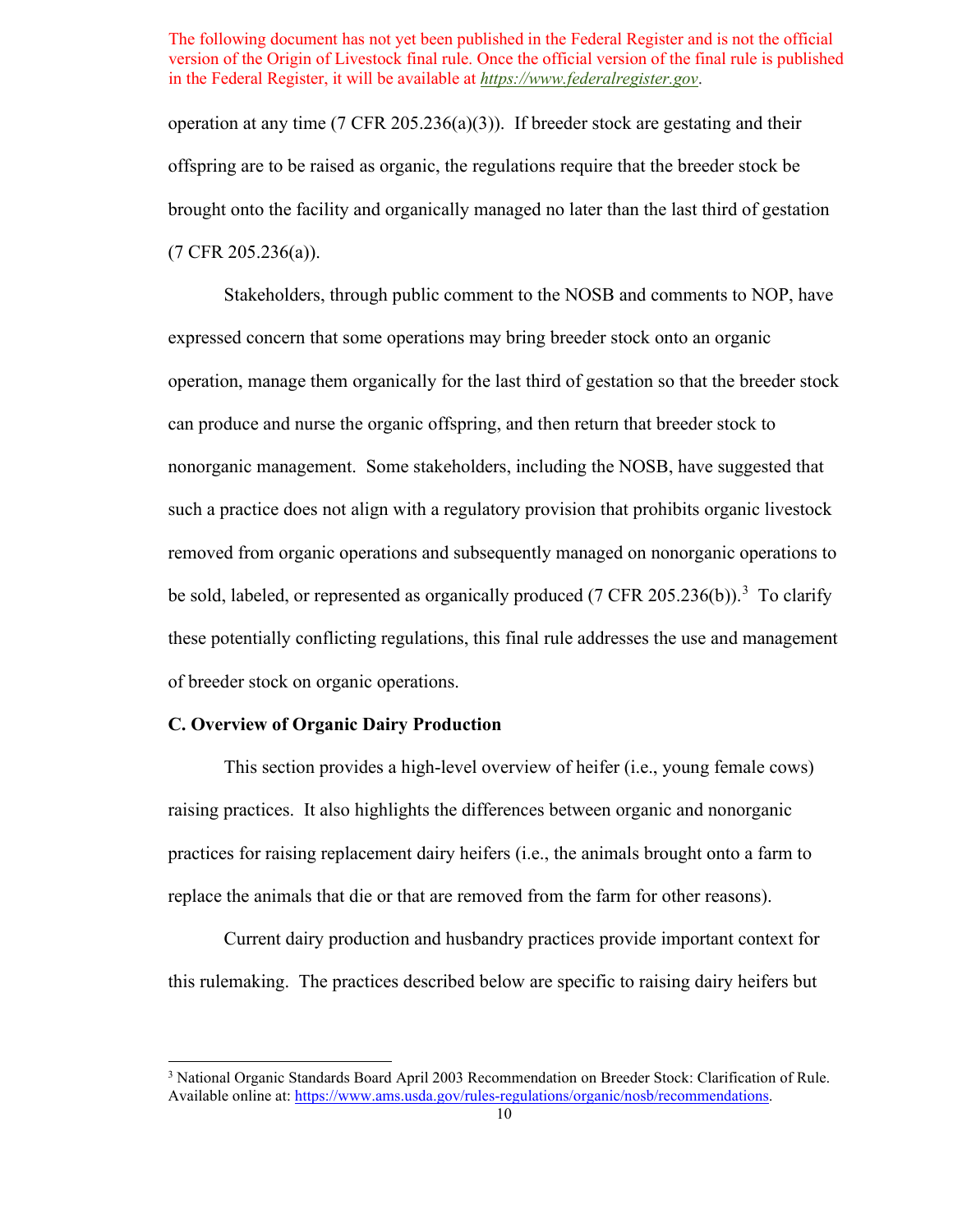may be applied similarly to other species. However, the timing of events may differ while a cow begins its first lactation at nearly two years of age). depending on the animal. (e.g., a dairy goat may begin its first lactation at one year of age

# *Nonorganic heifer development*

 When a heifer calf (i.e., a young female cow) is born on a dairy farm, the producer ensures that the calf receives colostrum, either from a bottle or by nursing her female parent ("dam" or "mother"). The heifer calf will often be separated from the dam and placed in single, pair, or group housing. Some dairy producers raise their own during different stages of their lives until they produce milk. Newborn calves are raised on a diet of milk or milk replacer, grains, and roughages. Once the calves reach a certain heifers from birth; others may contract with heifer growers to raise replacement heifers weight, they are weaned from milk to water and continue to eat grains and roughages.

 supplemental feed ration; or be fed only a feed ration (depending on the operation's After weaning, the heifers are developed to grow at a moderate pace until they are ready to be bred. During this time, heifers may be fed pasture only; graze and be fed a grazing season). Once the heifers weigh about 800 pounds (12-15 months old), they are bred, gestate for 9 months, and calve around 2 years of age. After calving, they begin producing milk (and are then referred to as cows).

#### *Organic heifer development*

 Organic producers follow similar timelines as nonorganic producers but may use different practices in the feeding, health care, and breeding of heifers. These differing practices may affect production costs in each stage of organic heifer development.

Organic producers must provide a feed ration comprised of certified organic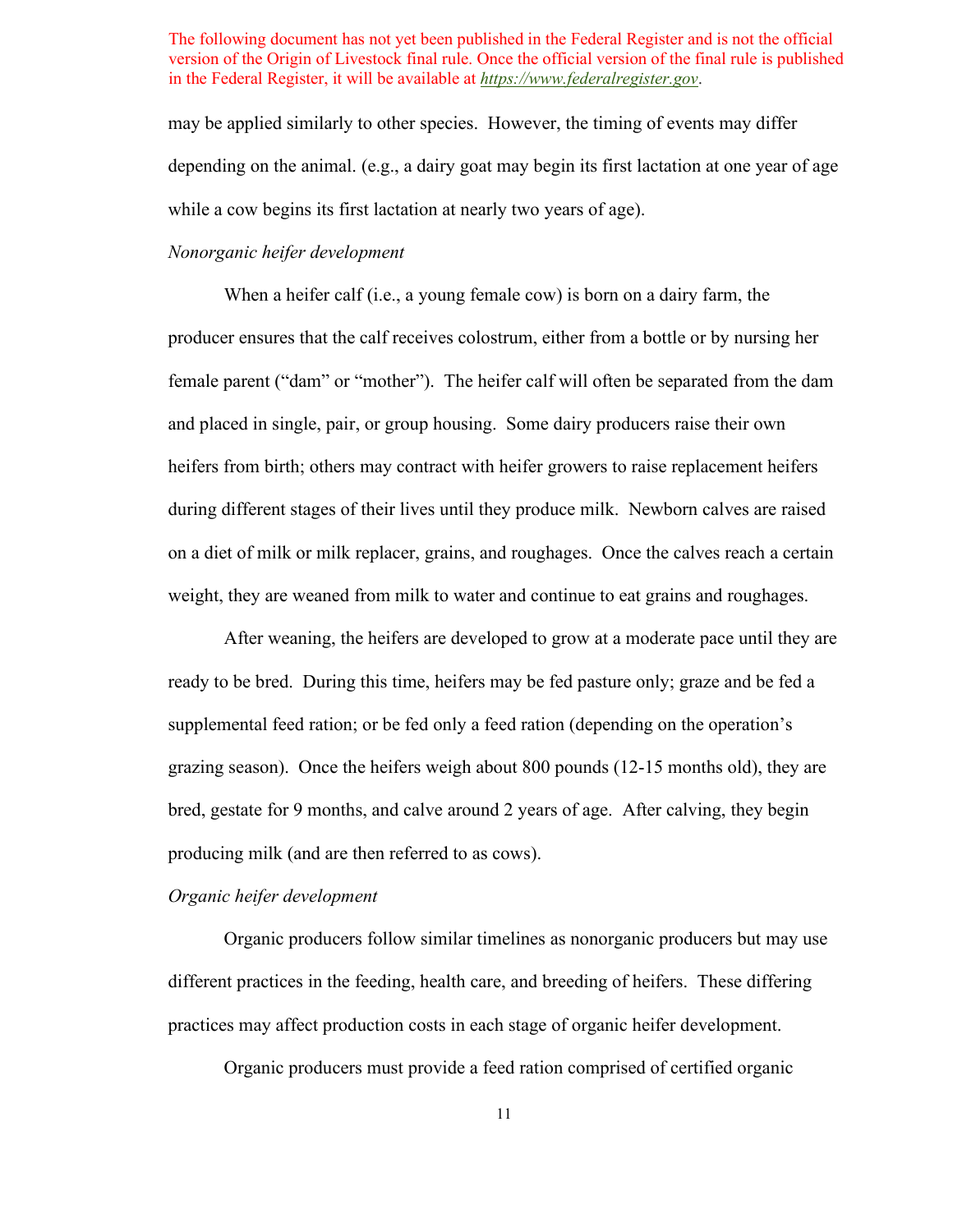certified organic milk. This makes the practice of sending newborn calves to heifer feeds. Currently, there is very little certified organic milk replacer produced in the United States. As a result, organically raised dairy calves primarily rely on feeding growers less feasible for organic producers, as heifer growers may not have access to certified organic milk. Certified organic animals (and animals undergoing a one-time transition to organic) must be fed an organic feed ration. Additionally, organic regulations require that all ruminants greater than 6 months of age receive 30 percent of their dry matter intake from pasture during the grazing season. Nonorganic dairy heifers do not have a pasture requirement.

 organic producers are required to use medication to restore the animal to health, even if the treatment will cause the animal to lose its organic status. Once an animal loses its organic status, the animal (and its products) cannot be represented as organic. This final due to a veterinary treatment—may only be transitioned to organic by eligible operations Organic producers must also follow certain health care practices. For example, organic producers may not use antibiotics to prevent disease. Instead, organic producers must prevent the animals from getting sick using organically approved methods such as supportive therapy and vaccination programs. In the event an animal becomes sick, rule clarifies that nonorganic animals—including animals that have lost organic status as part of that operation's one-time transition.

Nonorganic breeding practices are less expensive than organic breeding practices. Nonorganic producers may use hormonal products to both initiate estrus and synchronize estrus among heifers to aid in conception, essentially promoting an earlier lactation. Organic producers may not use hormonal methods to synchronize estrus.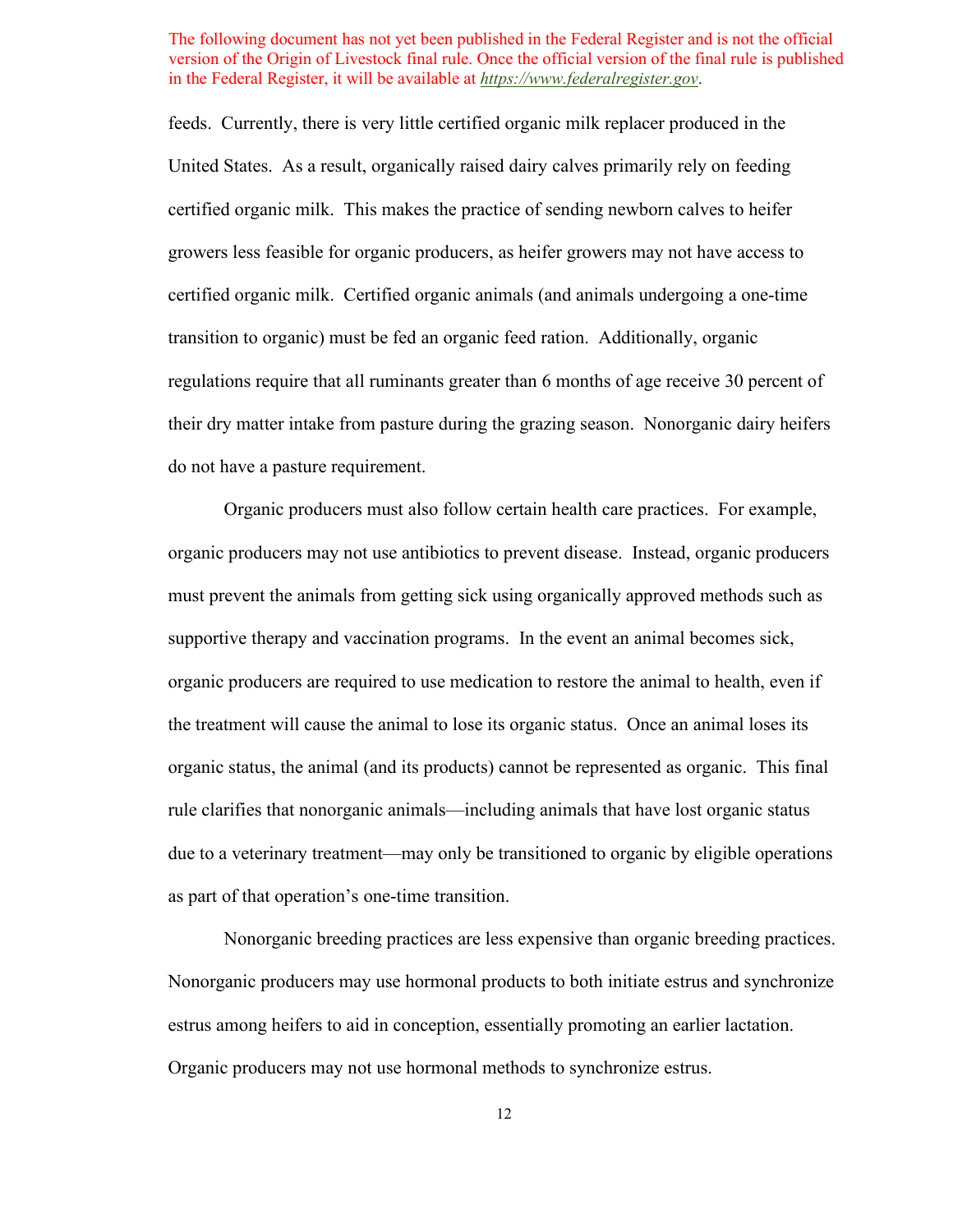These differences in production practices cause many certifying agents to prohibit Report 01601-0002-32) found that half of the six certifiers interviewed did not allow and expenses during this pre-weaning phase by feeding heifers milk replacer and continual transition, and as such, many operations already comply with the final rule. The 2013 OIG audit of the National Organic Program and organic milk operations (Audit continuous transition at the time, while the other three did not. Prior to this final rule, dairy farms and heifer raising operations that *were* permitted by their certifying agent to continually transition dairy animals could reduce production costs by not managing their heifer calves under the USDA organic regulations for the first year of life. Alternatively, they could source less expensive year-old nonorganic heifers on a continual basis. The pre-weaning phase of life is the time in which heifer calf mortality is the highest and the diet is the most expensive on a per-calorie basis. Nonorganic practices reduce mortality nonorganic feeds, and by using antibiotics to maintain health. By the time the dairy heifer reaches one year of age, most health threats have passed and the animal is consuming a less expensive diet.

# **D. Development of Existing Standards**

OFPA required the USDA to establish the NOSB to advise the USDA on the implementation of OFPA (7 U.S.C. 6518). The NOSB held its first formal meetings in 1992. Between 1994 and 2006, the NOSB made six recommendations regarding origin of dairy animals, including several recommendations on the management of breeder stock.<sup>[4](#page-12-0)</sup> Between 1997 and 2000, AMS issued two proposed rules [\(62 FR 65850;](https://www.federalregister.gov/documents/1997/12/16/97-32322/national-organic-program) 65 FR

<span id="page-12-0"></span><sup>&</sup>lt;sup>4</sup> A complete listing of related documents and NOSB recommendations is found in Sections III and IV below.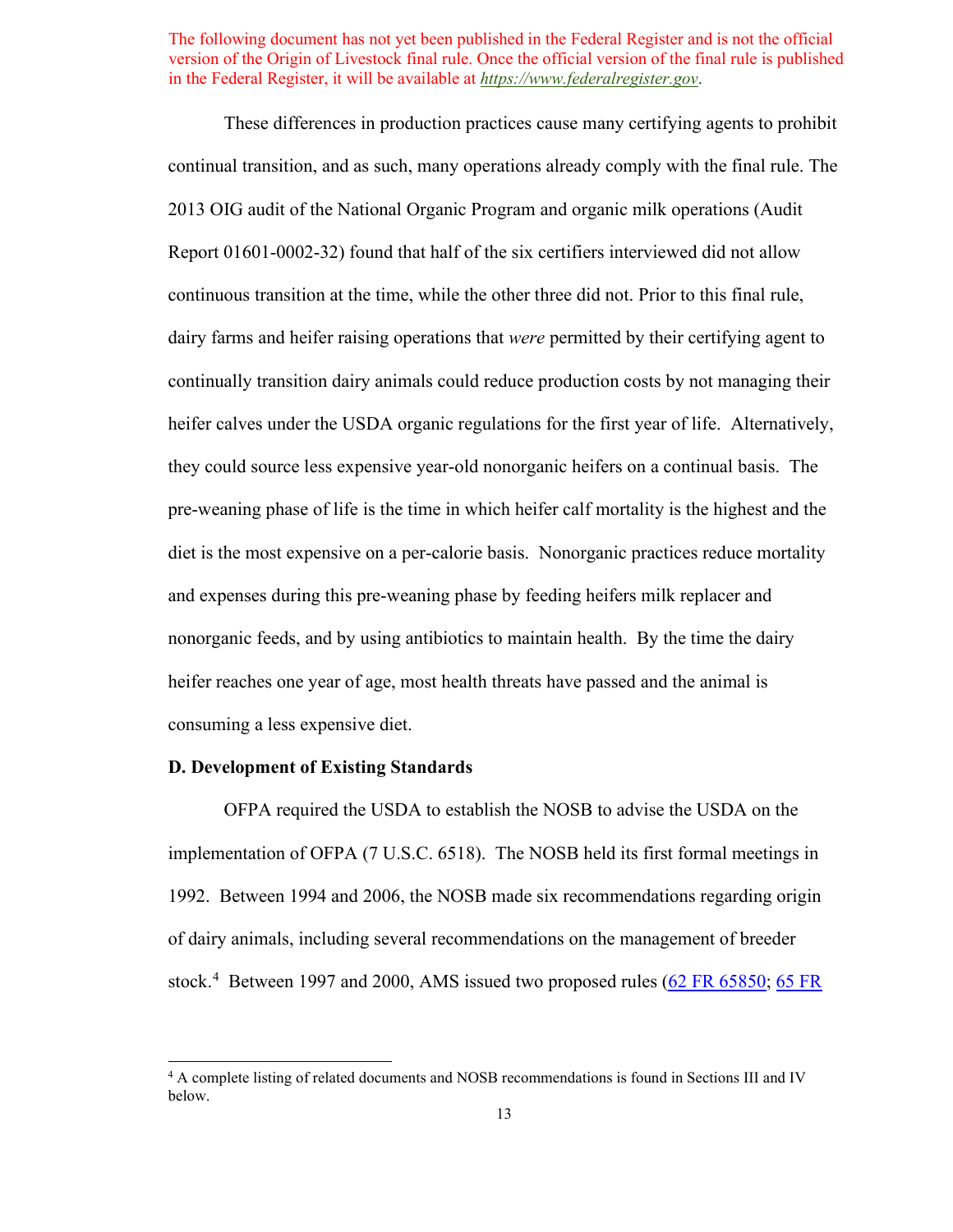as well as the public, commented on these rulemakings with regard to the origin of [13511\)](https://www.federalregister.gov/documents/2000/03/13/00-5723/national-organic-program) and a final rule [\(65 FR 80547\)](https://www.federalregister.gov/documents/2000/12/21/00-32257/national-organic-program) regarding national standards for production and handling of organic products, including livestock and their products. AMS also issued a proposed rule and final rule in 2006 implementing congressional amendments to OFPA regarding feed for transitioning dairy animals [\(71 FR 24820;](https://www.federalregister.gov/documents/2006/04/27/06-4006/national-organic-program-revisions-to-livestock-standards-based-on-court-order-harvey-v-johanns-and) [71 FR 32803\)](https://www.federalregister.gov/documents/2006/06/07/06-5203/national-organic-program-revisions-to-livestock-standards-based-on-court-order-harvey-v-johanns-and). The NOSB, livestock and the exception for transition. Key points from these actions that led to the development of the existing standards on origin of livestock are summarized below.

practices for no less than 12 months prior to the sale of their milk as organic.<sup>[5](#page-13-0)</sup> (1) In June 1994, the NOSB recommended a series of provisions to address the source of livestock on organic farms. Within this recommendation, the NOSB stated that dairy stock should be fed certified organic feeds and raised under organic management

(2) On December 16, 1997, AMS responded to the June 1994 NOSB recommendation through publication of a proposed rule  $(62 FR 65850)$ . The language contained in that proposed rule echoed the NOSB's 1994 recommendation. The proposal would have required that dairy animals must be on a certified organic facility beginning no later than 12 months prior to the production of milk or milk products sold, labeled, or represented as organic. The 1997 proposed rule also proposed that all feed provided to organic dairy livestock consist of organically produced and handled agricultural products, including pasture and forage. However, the proposed rule included a provision to allow nonorganic feed up to a maximum of 20 percent of the animal's diet. The 20-percent level was roughly representative of the nutrients provided from supplemental grain

<span id="page-13-0"></span><sup>&</sup>lt;sup>5</sup> NOSB Final Recommendation, June 2, 1994. Available online at[: https://www.ams.usda.gov/rules](https://www.ams.usda.gov/rules-regulations/organic/nosb/meetings)[regulations/organic/nosb/meetings.](https://www.ams.usda.gov/rules-regulations/organic/nosb/meetings)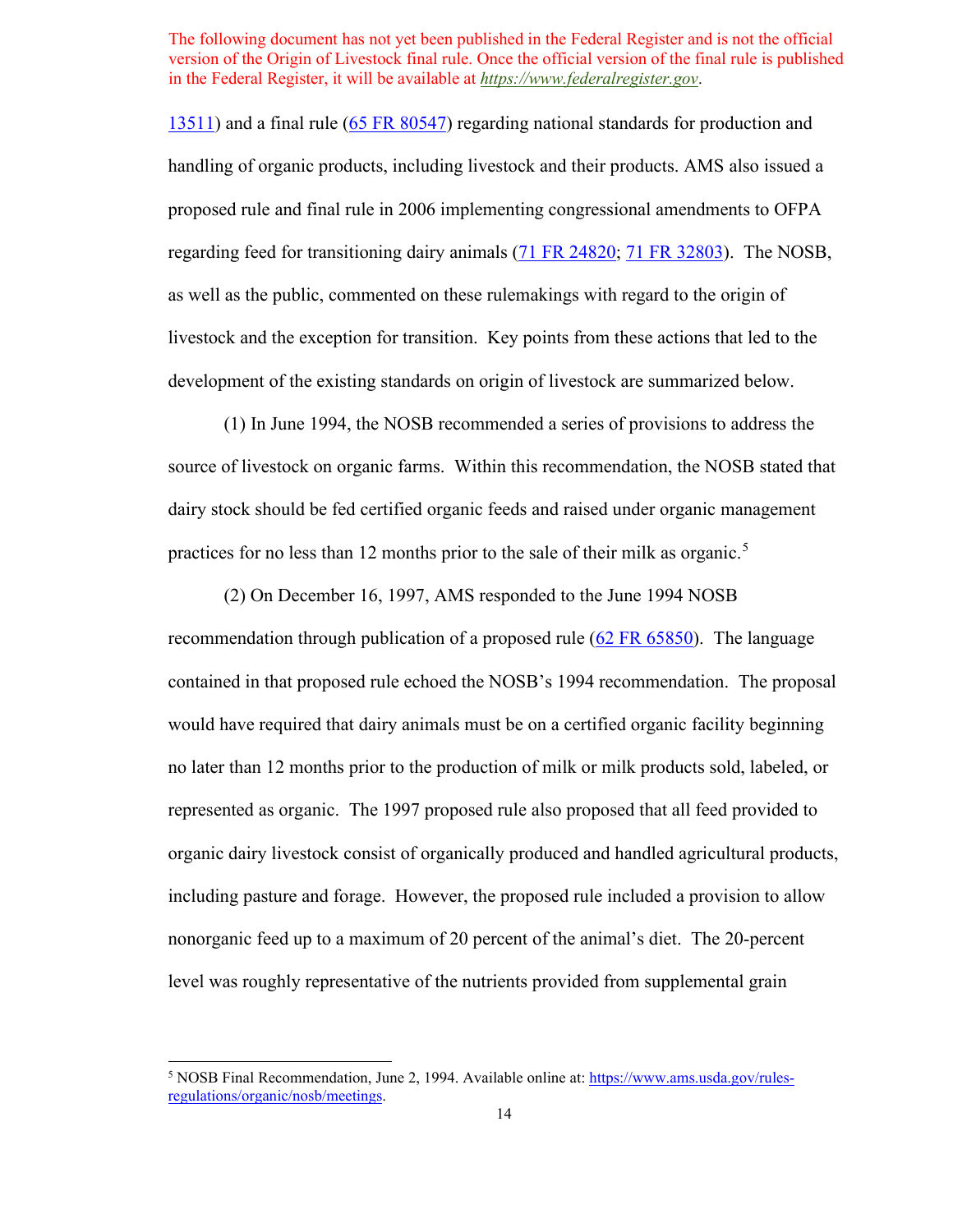feeding, in addition to nutrients provided by pasture and forage. The proposed language also contained a provision that, if necessary, a herd of dairy livestock converting to organic management for the first time could be provided with nonorganic feed until 90 days prior to the production of organic milk or milk products. This proposed rule was never finalized.<sup>[6](#page-14-0)</sup>

1994 recommendation on the source of livestock.<sup>7</sup> The March 1998 NOSB (3) In March 1998, the NOSB provided a second recommendation reaffirming its recommendation also recommended that livestock comprising part of a mixed crop/livestock operation should qualify to be certified organic at the end of the transition period.

(4) On March 13, 2000, AMS published a proposed rule [\(65 FR 13511\)](https://www.federalregister.gov/documents/2000/03/13/00-5723/national-organic-program) that would establish the USDA organic regulations. Within this proposed rule, AMS responded to the NOSB's March 1998 recommendation on the source of livestock. AMS proposed to require that livestock be under continuous organic management beginning no later than one year prior to the production of organic milk or milk products. Unlike AMS's 1997 proposal, the 2000 proposed rule did not include a provision for the allowance of nonorganic feed during the 12-month transition period.

(5) On June 12, 2000, the NOSB commented on the second proposed rule with respect to the origin of dairy livestock. The NOSB stated that livestock should be under organic management for one full year prior to the sale of organic milk with an exception

<span id="page-14-0"></span><sup>6</sup> Due to the volume and content of public comments submitted in response to the 1997 proposed rule, AMS withdrew the proposal and issued a second proposed rule prior to the final rule that established the National Organic Program (NOP) (published December 21, 2000).

<span id="page-14-1"></span> 7 NOSB Committee Report and Adopted Recommendations, 16 March 1998. Available online at: [https://www.ams.usda.gov/rules-regulations/organic/nosb/meetings.](https://www.ams.usda.gov/rules-regulations/organic/nosb/meetings)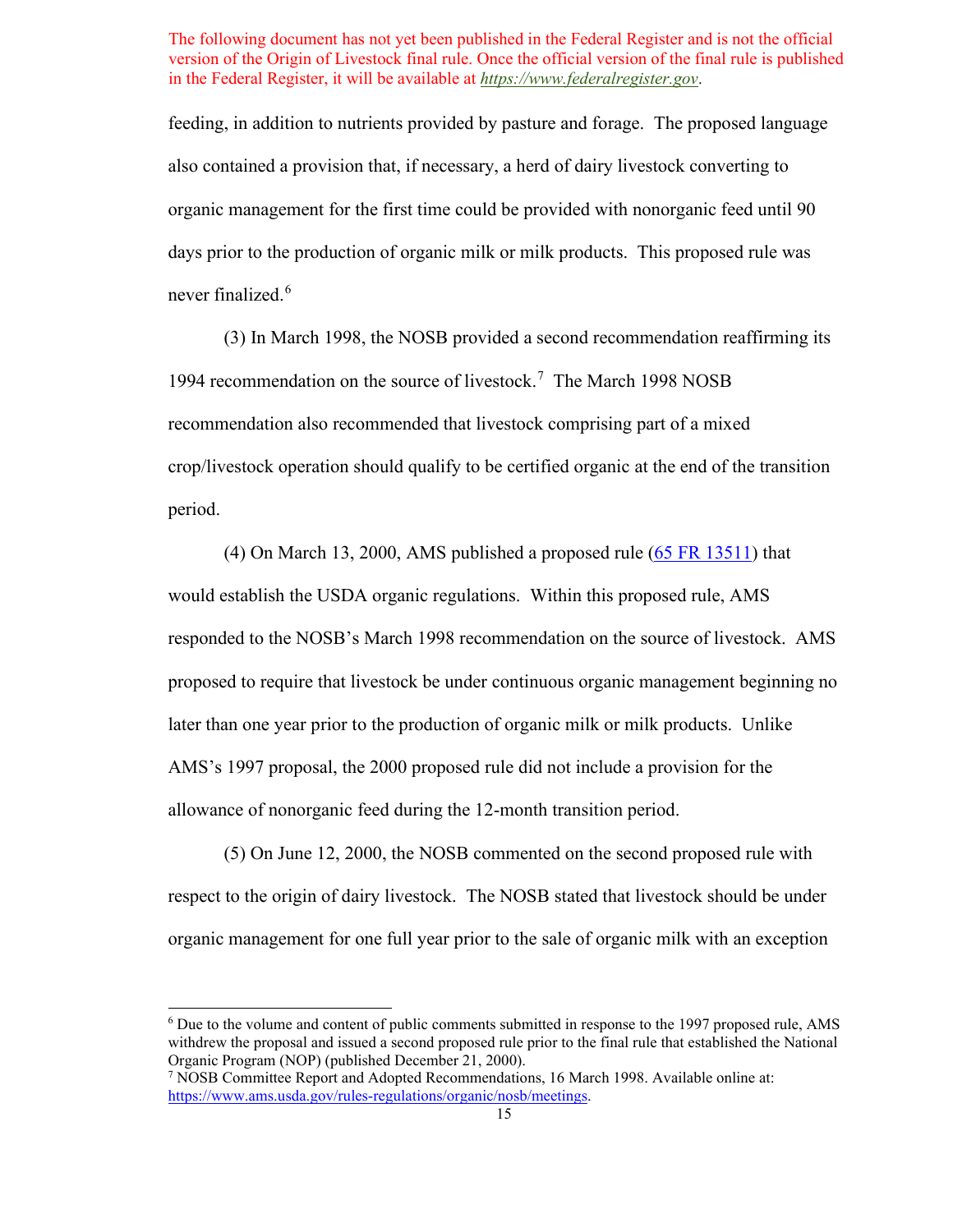for conversion of an entire, distinct herd into organic production. The NOSB laid out the following three conditions for conversion of a herd into organic production:

- For the first 9 months of the final 12-month dairy herd transition period, animals must be fed at least 80 percent feed that is either organic or selfraised transitional feed. The remaining 20 percent could be nonorganic during those 9 months.
- For the final 3 months, animals must be fed 100 percent organic feed.
- Once a dairy operation has been converted to organic production, all dairy animals shall be under organic management from the last third of gestation, except that transitional feed raised on the farm may be fed to young stock up to 12 months prior to milk production.

(6) On December 21, 2000, AMS published a final rule establishing the USDA organic regulations [\(65 FR 80547\)](https://www.federalregister.gov/documents/2000/12/21/00-32257/national-organic-program). Through this action, AMS finalized the origin of livestock provision, including a requirement that organic milk be produced from animals under organic management beginning no later than one year prior to the production of milk or milk products sold, labeled, or represented as organic. The rule further incorporated the exceptions recommended by the NOSB by allowing 80 percent organic feed and 20 percent nonorganic feed (i.e., the "80/20" rule) for transitioned animals. AMS did not include NOSB's recommendation allowing young stock to be fed transitional feeds. This rule went into effect on February 20, 2001, and was fully implemented on October 21, 2002.

(7) In October 2002, the NOSB recommended that all replacement and expansion dairy animals be raised as organic from the last third of gestation onward. The NOSB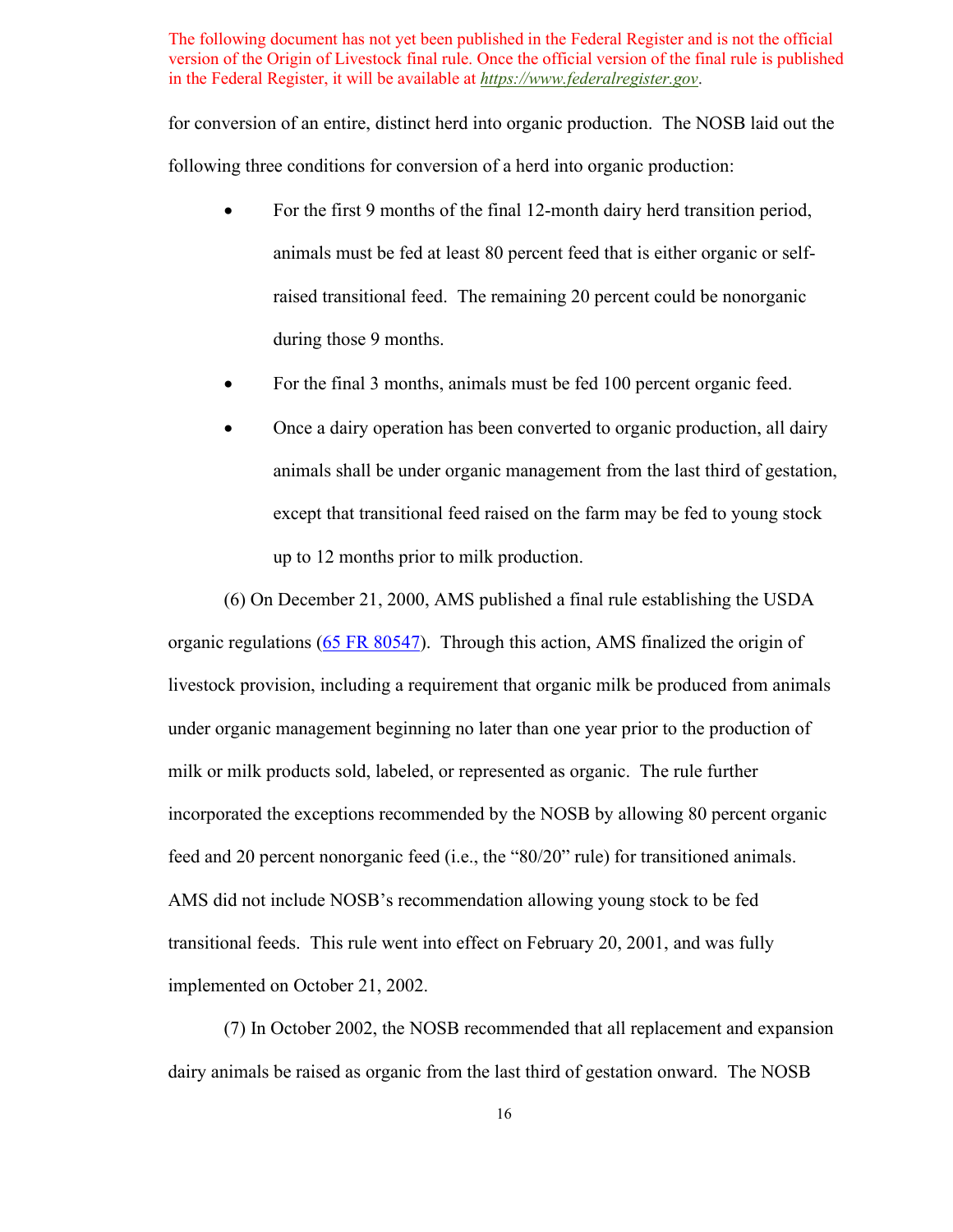believed that this would ensure consistency with the current regulations at

§ 205.236(a)(2)(iii). Its recommendation also included a provision requiring that breeder stock remain under organic management indefinitely after their introduction onto an organic farm; that is to say, the recommendation was to prohibit breeder stock from rotating in and out of organic management.

regarding breeder stock.<sup>9</sup> It recommended a requirement that operations continuously NOSB reiterated its recommendations in October 2004.<sup>10</sup> (8) In May 2003, the NOSB recommended that following a transition, all dairy livestock, including replacement stock, remain under organic management from the last third of gestation onward.<sup>[8](#page-16-0)</sup> Concurrently, the NOSB made a separate recommendation manage all breeder stock as organic if they were brought onto an organic farm to produce organic offspring. The NOSB further advocated that the NOP issue guidance in the form of questions and answers to clarify the management of breeder stock to the industry. The

(9) In October 2003, a legal challenge was filed against USDA stating that,

animals was in violation of the statute.<sup>11</sup> among other things, OFPA required organic dairy animals be fed 100 percent organic feeds during the 12-month transition, and thus, the 80/20 rule for the transition of dairy

(10) On January 26, 2005, the U.S. Court of Appeals for the First Circuit issued a

<span id="page-16-0"></span><sup>8</sup> National Organic Standards Board May 2003 Recommendation on Origin of Livestock: Recommendation for Rule Change (document dated April 2003). Available online at: [https://www.ams.usda.gov/rules](https://www.ams.usda.gov/rules-regulations/organic/nosb/recommendations)[regulations/organic/nosb/recommendations.](https://www.ams.usda.gov/rules-regulations/organic/nosb/recommendations)<br><sup>9</sup> National Organic Standards Board May 2003 Recommendation on Breeder Stock: Recommendation for

<span id="page-16-1"></span>Clarification of Rule (document dated April 2003). Available online at: [https://www.ams.usda.gov/rules](https://www.ams.usda.gov/rules-regulations/organic/nosb/recommendations)[regulations/organic/nosb/recommendations.](https://www.ams.usda.gov/rules-regulations/organic/nosb/recommendations)<br><sup>10</sup> National Organic Standards Board (October 2004) Directive for Origin of Dairy Livestock. Available

<span id="page-16-3"></span><span id="page-16-2"></span>online at: [https://www.ams.usda.gov/rules-regulations/organic/nosb/recommendations.](https://www.ams.usda.gov/rules-regulations/organic/nosb/recommendations)<br><sup>11</sup> Harvey v. Veneman, 297 F.Supp. 2d 334 (D. Maine 2004).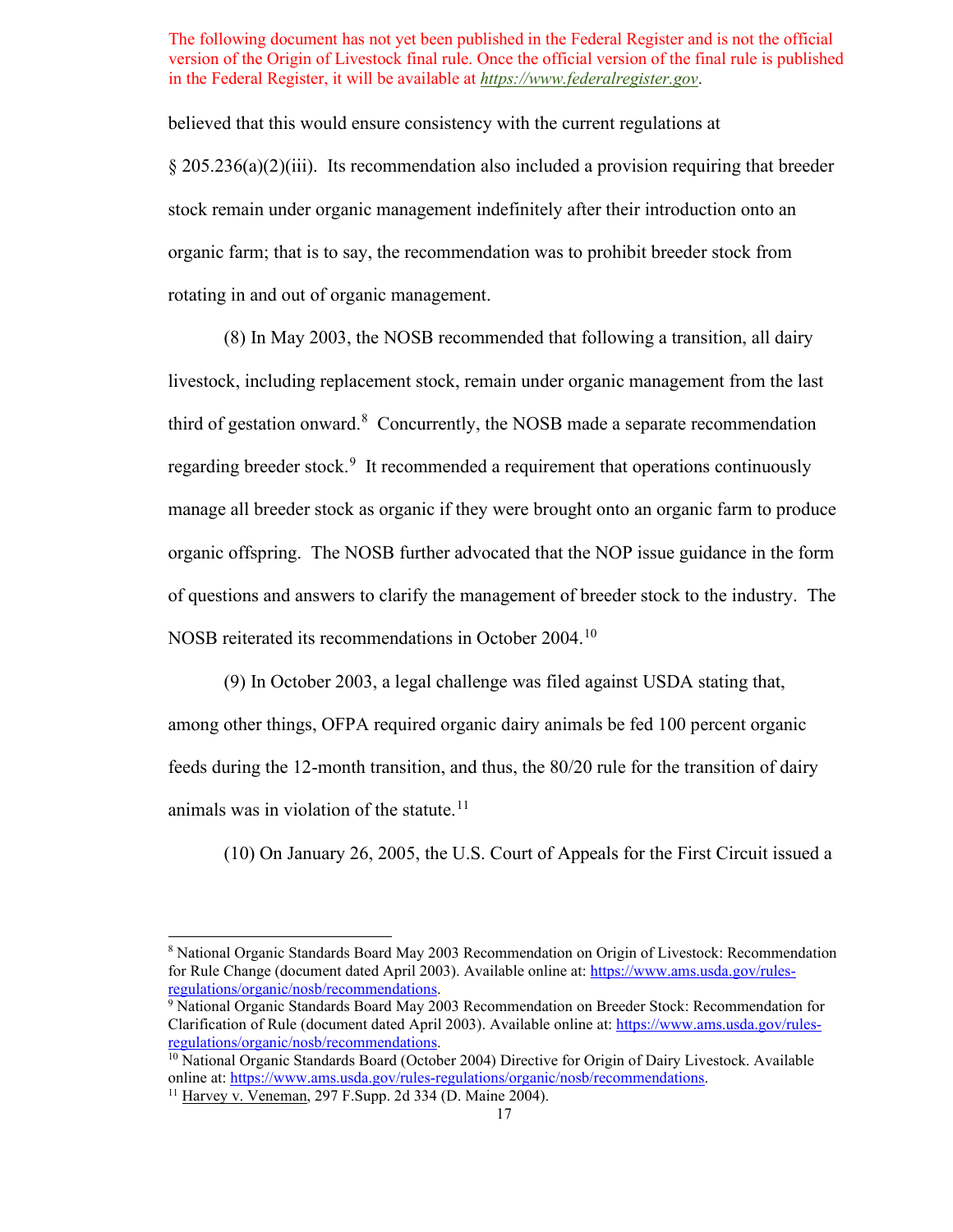decision in the case.<sup>[12](#page-17-0)</sup> The court upheld the USDA organic regulations in general, but remanded the case to the lower court, for, among other things, the entry of a declaratory judgment with respect to the 80/20 dairy transition allowance, then codified in  $\S 205.236(a)(2)(i)$  of the regulations. The lower court found the 80/20 dairy transition provisions at  $\S 205.236(a)(2)(i)$  to be contrary to OFPA and in excess of the Secretary's rulemaking authority. $13$ 

(11) On November 10, 2005, Congress amended OFPA to allow a special provision for transitioning dairy livestock to organic production (7 U.S.C. 6509(e)(2)(B)). This amendment provided a new provision to allow crops and forage from land included in the organic system plan of a farm that was in the third year of organic management to be consumed by the dairy animals on the farm during the 12-month period immediately prior to the sale of organic milk and milk products.

(12) On April 27, 2006, AMS published a proposed rule [\(71 FR 24820\)](https://www.federalregister.gov/documents/2006/04/27/06-4006/national-organic-program-revisions-to-livestock-standards-based-on-court-order-harvey-v-johanns-and) entitled "Revisions to Livestock Standards Based on Court Order" to address the November 2005 amendments to OFPA. AMS received nearly 12,400 comments on the issue of dairy animal replacement during the comment period for this proposed rule. Additionally, in response to the April 13, 2006, advanced notice of proposed rulemaking on access to pasture [\(71 FR 19131\)](https://www.federalregister.gov/documents/2006/04/13/06-3541/national-organic-program-nop-access-to-pasture-livestock), AMS received over 325 comments on the issue of dairy animal replacement. Neither of these actions intended to address the dairy replacement or transition issue as an objective. Accordingly, the comments were not a part of subsequent rulemaking for either action, as they were beyond the scope of these rules.

<sup>&</sup>lt;sup>12</sup> Harvey v. Veneman, 396 F.3d 28 ( $1<sup>st</sup> Cir. 2005$ ).

<span id="page-17-1"></span><span id="page-17-0"></span><sup>&</sup>lt;sup>13</sup> Harvey v. Johanns. Civil No. 02-216-P-H. Consent Final Judgment and Order, 9 June 2005.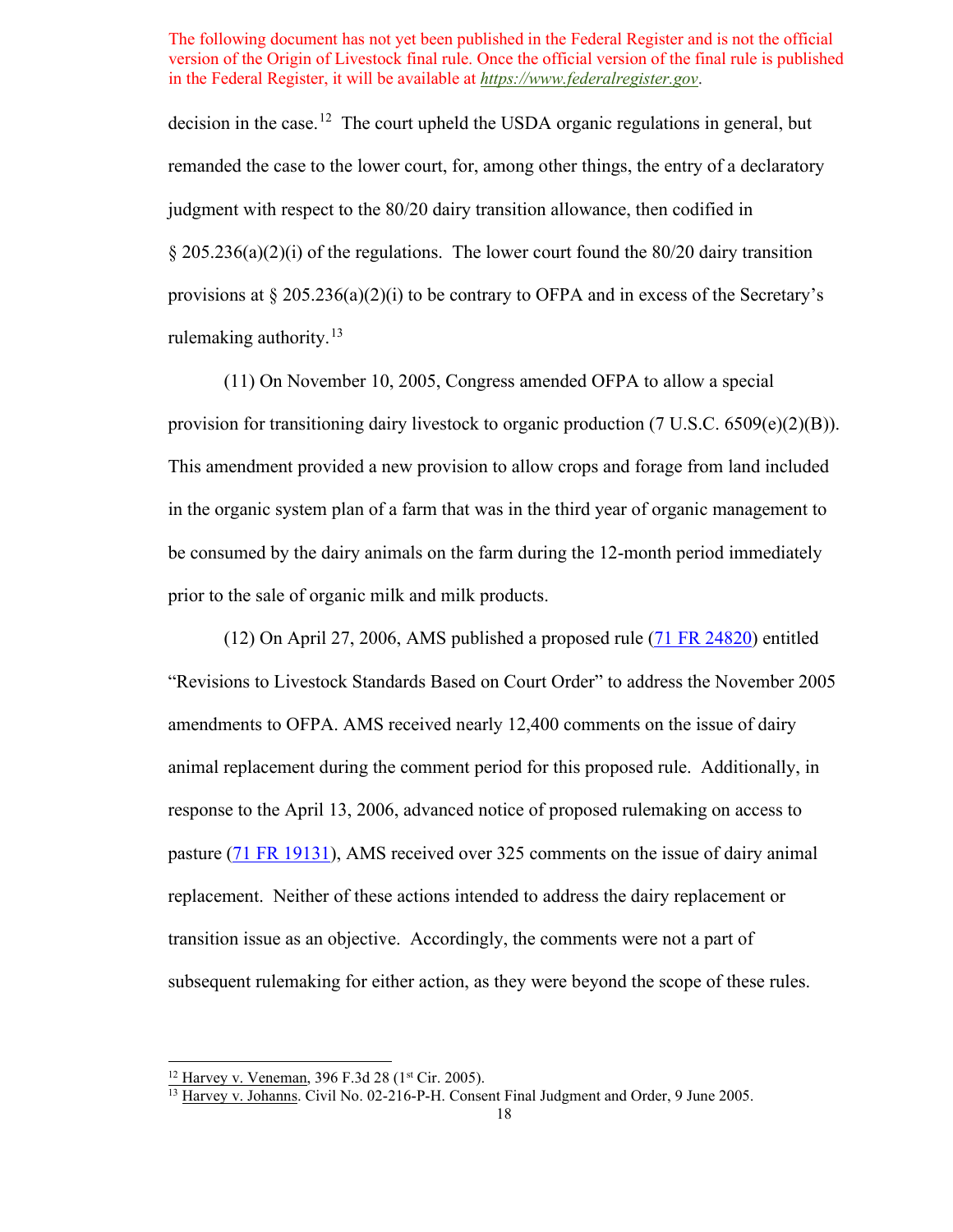They are, however, acknowledged and discussed in this final rule.

proposed rule [\(71 FR 24820\)](https://www.federalregister.gov/documents/2006/04/27/06-4006/national-organic-program-revisions-to-livestock-standards-based-on-court-order-harvey-v-johanns-and).<sup>[14](#page-18-0)</sup> In its comment, the NOSB offered modifications to its young stock whether born on or brought onto the operation, shall be under organic management from the last third of the mother's gestation." The modification was animals transitioned by other operations should not be permitted). The revised text also (13) On May 12, 2006, the NOSB provided a comment on the April 2006 May 2003 dairy replacement recommendation<sup>15</sup> for the regulatory text to read: "Once a dairy operation has been converted to organic production, all dairy animals, including all intended to clarify that any animal brought onto an organic operation, after conversion, should be under organic management from the last third of gestation (i.e., purchase of intended to clarify that an *operation* (as opposed to *herd*) is entitled to the one-time opportunity to convert to organic production.

 transitioning dairy animals to be fed feedstuffs from transitioning lands in the last year of of June 9, 2007, for the existing 80/20 feed conversion rule (7 CFR 205.236(a)(2)(ii)). In (14) On June 7, 2006, AMS published a final rule entitled "Revisions to Livestock Standards Based on Court Order" [\(71 FR 32803\)](https://www.federalregister.gov/documents/2006/06/07/06-5203/national-organic-program-revisions-to-livestock-standards-based-on-court-order-harvey-v-johanns-and) to implement the November 2005 statutory change. The amendments reflected the new OFPA allowance permitting the 3-year transition period (7 CFR 205.236(a)(2)(i)), as well as setting a termination date the preamble to the 2006 final rule, AMS noted that additional clarity could be provided regarding the transition of dairy animals into organic production.

(15) In October 2006, NOP published guidelines meant to clarify the existing

<span id="page-18-0"></span><sup>&</sup>lt;sup>14</sup> NOSB's comment on the proposed rule is available from the NOP by request.<br><sup>15</sup> National Organic Standards Board May 2003 Recommendation on Origin of Livestock:

<span id="page-18-1"></span> Recommendation for Rule Change (document dated April 2003). Available online at: [https://www.ams.usda.gov/rules-regulations/organic/nosb/recommendations.](https://www.ams.usda.gov/rules-regulations/organic/nosb/recommendations)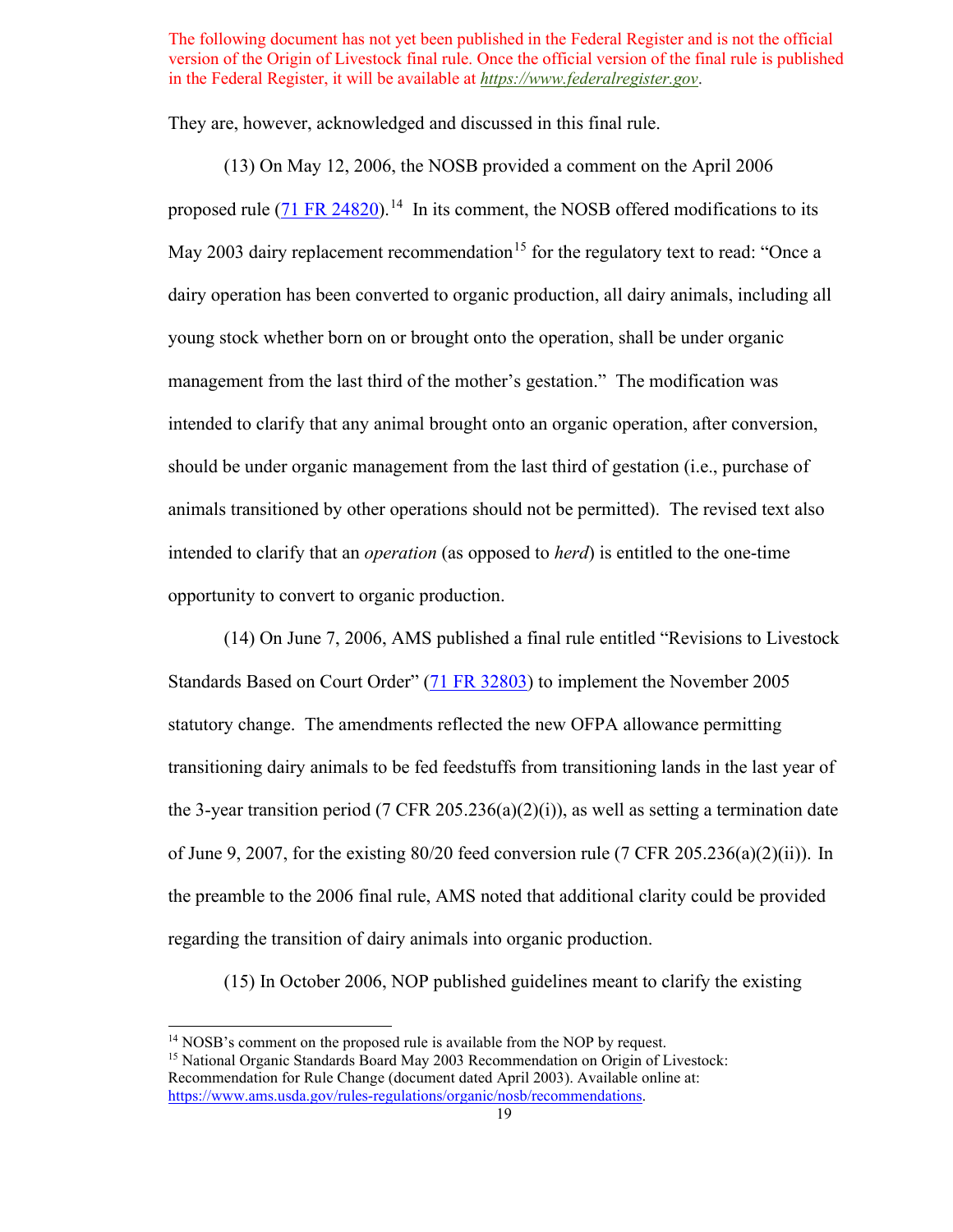origin of livestock rule.<sup>[16](#page-19-0)</sup> The guidelines allowed organic milk operations that were certified organic prior to October 21, 2002, or that transitioned their cattle by feeding them 100 percent organic feed during conversion, to acquire additional conventional (or "nonorganic") cattle and transition them to an organic status. The guidelines prohibited organic milk operations that transitioned their cattle using the 80/20 exemption from transitioning additional cattle. This guidance document was archived by AMS on January 31, 2011, in anticipation of rulemaking to clarify the origin of livestock rule.

(16) On April 28, 2015, AMS published a proposed rule titled "Origin of Livestock" [\(80 FR 23455\)](https://www.federalregister.gov/documents/2015/04/28/2015-09851/national-organic-program-origin-of-livestock) to propose changes to the exception allowing nonorganic dairy animals to transition to organic milk production after one year of organic management. This action proposed that each producer (e.g., individual or business entity) would be allowed to transition nonorganic dairy animals to organic milk production only one time. After the transition is completed, a producer could transition dairy animals in the future only if the producer, through its certifying agent, requests an exemption due to a natural disaster or damage caused by drought, wind, flood, excessive moisture, hail, tornado, earthquake, fire, or other business interruption, in accordance with 7 CFR 205.290. The comment period for the proposed rule was opened on April 28, 2015, for 60 days, during which time AMS received 1,371 public comments.

(17) On October 1, 2019, AMS reopened the comment period on the April 28, 2015, proposed rule  $(84 FR 52041)$ . The comment period was reopened for 60 days during which time AMS received 746 public comments.

<span id="page-19-0"></span>from NOP by request. 20 <sup>16</sup> NOP 5003 Dairy Animal Acquisition under the NOP Regulations (dated October 3, 2006). Available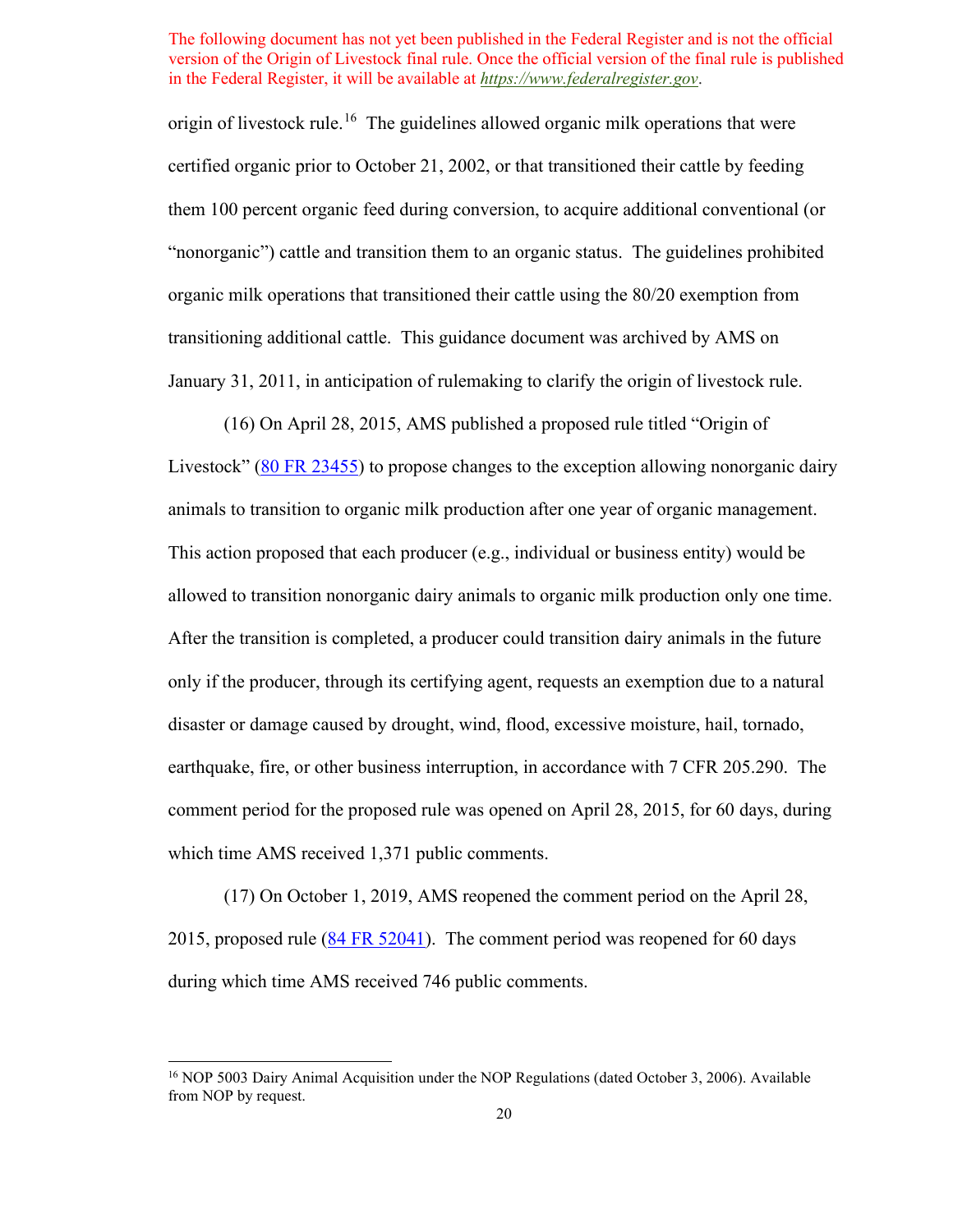(18) On December 20, 2019, Congress instructed AMS to finalize rulemaking within 180 days in the Further Consolidated Appropriations Act, 2020 (Pub. L. 116–94, div. B, title VII, §756, Dec. 20, 2019, 133 Stat. 2654), stating "the Secretary of Agriculture shall issue a final rule based on the proposed rule entitled 'National Organic Program; Origin of Livestock,'…Provided, That the final rule shall incorporate public comments submitted in response to the proposed rule."(19) On May 12, 2021, AMS reopened the comment period [\(86 FR 25961\)](https://www.federalregister.gov/documents/2021/05/12/2021-09978/national-organic-program-origin-of-livestock-reopening-of-comment-period) on the 2015 proposed rule. AMS requested comments on specific topics, including whether AMS should prohibit the movement of transitioned cows, and whether AMS should use the term "operation" or "producer" to describe the regulated entity. The 2021 comment period was reopened for 60 days, during which time AMS received 486 public comments.

## **III. Overview of Comments**

 rule over the course of three comment periods in 2015, 2019, and 2021. Finally, AMS responds to specific comments in the description of this rule and in the Regulatory Impact This section provides a summary of the comments AMS received on issues related to this final rule. First, comments received on this topic prior to 2015 are discussed, as they informed the development of the 2015 proposed rule and this final rule. AMS then summarizes comments received since the publication of the 2015 proposed Analysis.

# **A. Discussion of Comments Received Prior to 2015**

In general, the approximately 12,725 combined comments received on the April 2006 proposed rule addressing the court order and the April 2006 advanced notice of proposed rulemaking on access to pasture requested greater clarity on the parameters for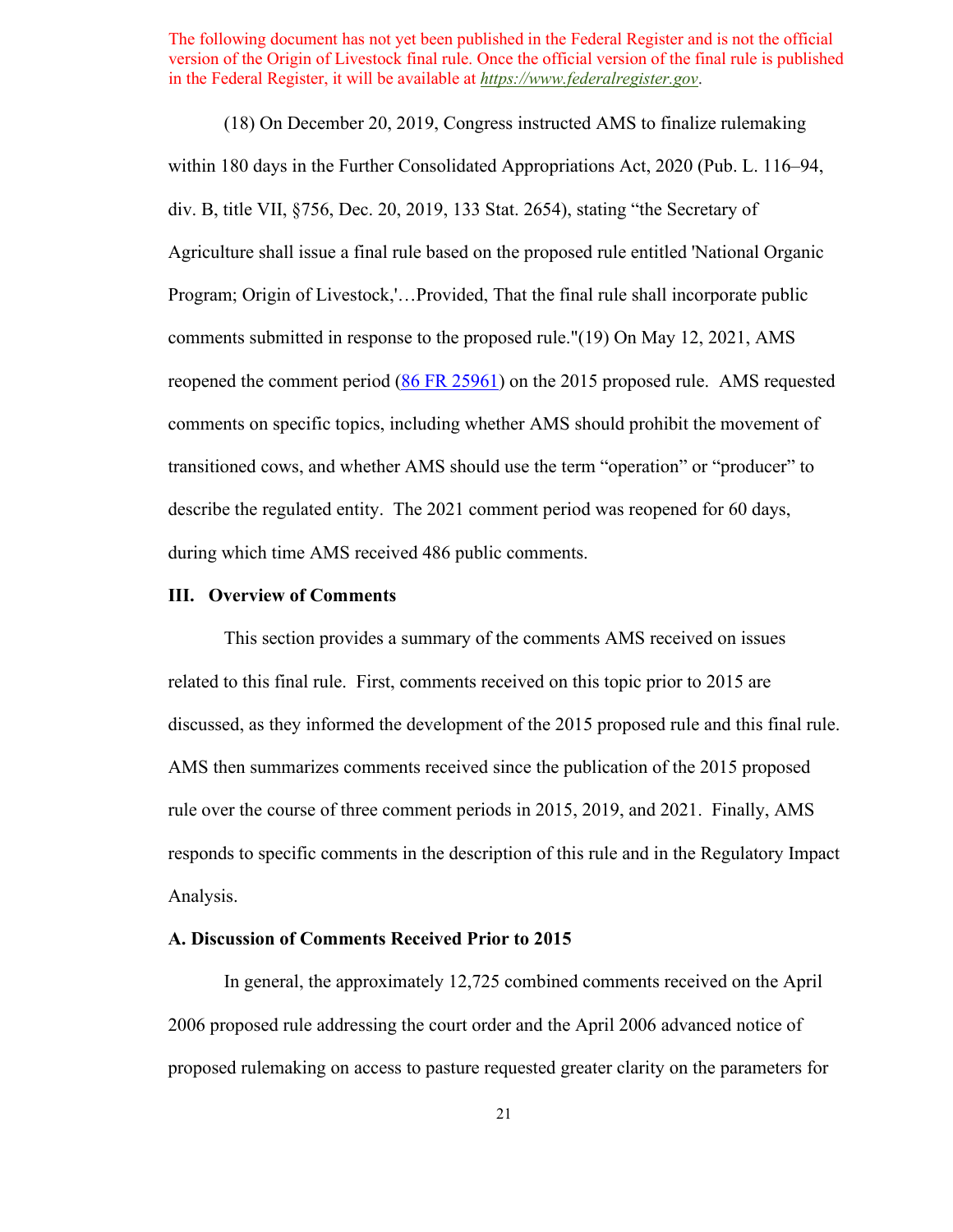transitioning dairy animals into organic production and called for elimination of the "two-no transitioned replacements could be purchased.<sup>[17](#page-21-0)</sup> The NOP also stated that, for those track" system. The "two-track" system refers to an April 2003 NOP statement that once an entire, distinct herd transitioned using the 80/20 provision (20 percent nonorganic feed in the 12 months before milking), all offspring then had to be managed organically and producers that did not use the 80/20 provision, the dairy animals only needed to be under continuous organic management starting no later than 12 months prior to production (i.e., producers could continue to transition animals into organic over time).

 The majority of commenters stated that the "two-track" system could be stated that this principle should apply to those animals born on the farm and those addressed by conveying that, once a dairy operation is certified organic, regardless of how that operation transitioned into organic, all new dairy animals added to that operation should be managed organically from the last third of gestation. Commenters purchased as replacement and expansion animals to increase herd size.

Commenters stated that allowing organic dairy operations to add only animals who have been managed organically since the last third of gestation supports consumer confidence in the organic milk sector. They reiterated that consumers expect that organic milk is produced without the use of excluded methods and substances prohibited under the regulations (i.e., hormones, antibiotics, and certain animal medications), and believe that greater clarity on how animals can transition into organic production is needed. Some commenters stressed that organic dairy products were keystone products for

<span id="page-21-0"></span><sup>&</sup>lt;sup>17</sup> Summarized in the National Organic Standards Board Recommendation on Origin of Livestock: Recommendation for Rule Change (document dated April 29, 2003). Available online at: [https://www.ams.usda.gov/rules-regulations/organic/nosb/recommendations.](https://www.ams.usda.gov/rules-regulations/organic/nosb/recommendations)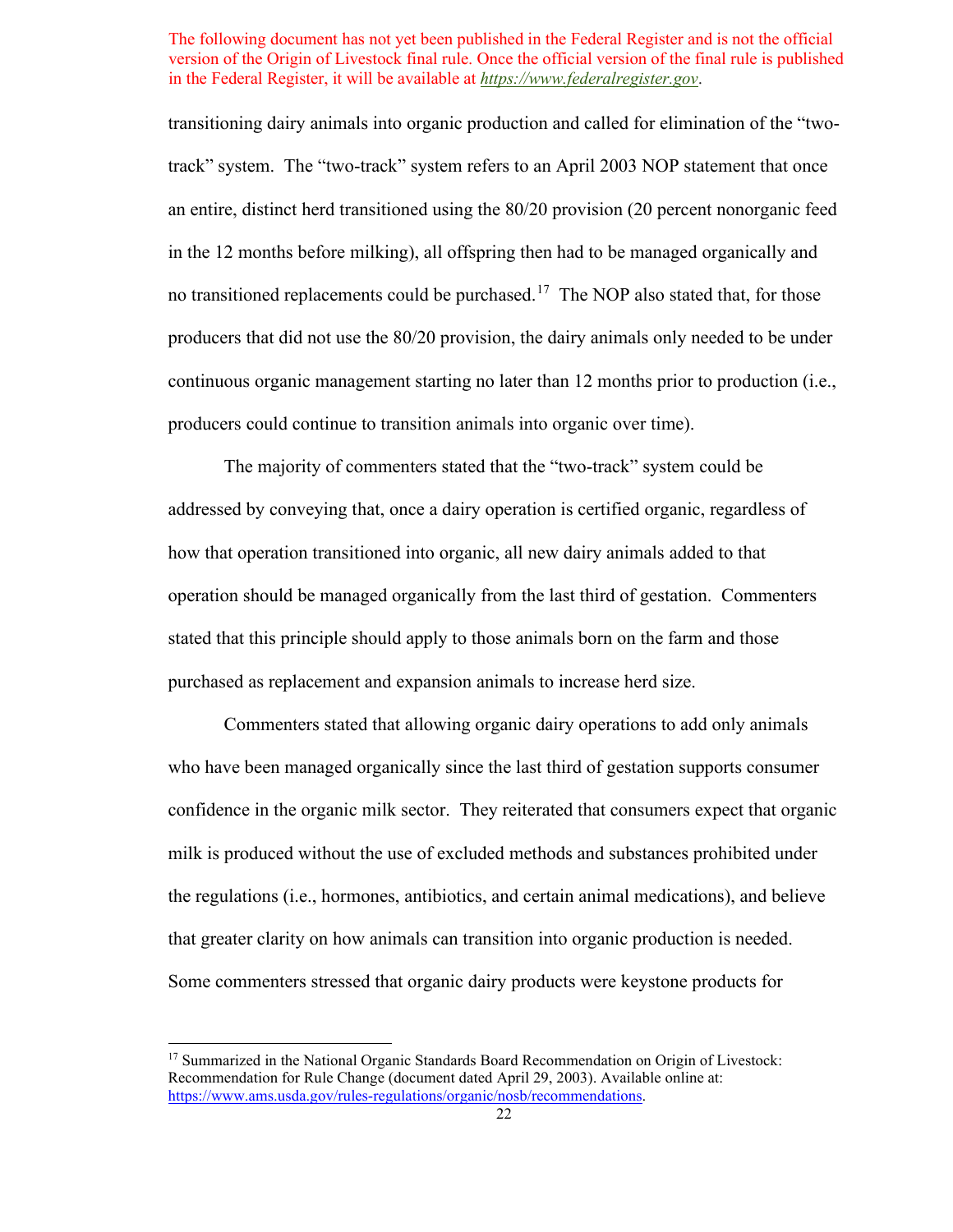consumer confidence and a major stepping-stone to additional organic purchases.

 Commenters stated that continued transition of nonorganic animals increases the animals as organic from last third of gestation, results in surplus organic heifer calves being sold into the conventional market. Some commenters stated that the practice of production age). They stated that it is easier and less expensive to purchase transitioned supply of animals able to produce organic milk, depresses the value of organic heifers, and limits the incentives to produce organic replacement animals. They also stated that the allowance to transition a large number of animals, rather than purchasing or raising allowing some operations to transition nonorganic animals on a regular basis encouraged transitional heifer development farms (an operation that raises heifers before they reach animals from heifer development farms than it is to raise animals that are organic from birth.

 Commenters estimated that raising organic dairy animals is twice as expensive as raising nonorganic dairy animals during their first year of life. They contended that birth, due to the lower cost of nonorganic feed and nonorganic management. birth, due to the lower cost of nonorganic feed and nonorganic management. Commenters believed that for the organic heifer market to develop, and for there to be producers who sell organic calves and replace them with transitioned nonorganically raised heifers have an economic advantage over those who raise animals organically from more organic stock available at an appropriate market value, greater clarity is needed in the regulations to convey that organic heifers are required in every case, except for the one-time initial transition of a dairy operation.

Commenters stated that at least nine U.S.-based certifying agents were requiring the dairy operations they certified (approximately 1,100 certified and 150 transitioning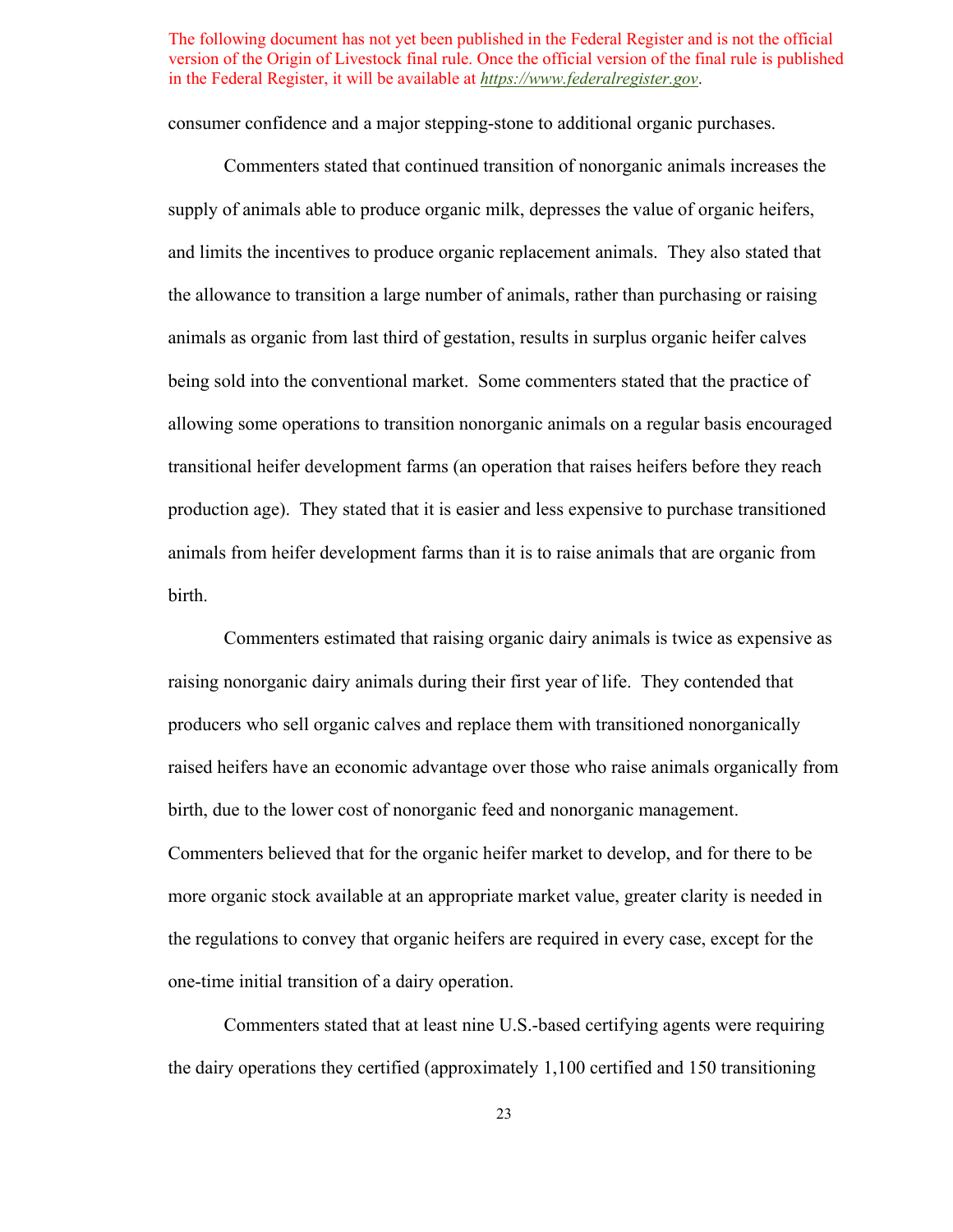operations) to manage all replacement dairy animals organically from the last third of gestation. This accounted for roughly 50 percent of the organic dairy operations at that time. Other certifying agents were allowing the other approximately 50 percent of dairy operations to transition nonorganic animals to organic on a continual basis. Commenters stressed that a main purpose of OFPA is consumer assurance that organically produced products meet a consistent standard and that the current origin of livestock standard needs further specificity to meet that purpose.

#### **B. Discussion of Comments Received on 2015 Proposed Rule**

AMS received 1,371 comments during the first comment period for the 2015 proposed rule on Origin of Livestock (April 28, 2015, to July 27, 2015). Commenters included private citizens and consumers, producers, consumer groups, organic certifying agents, producer groups, trade organizations, milk handlers, and foreign and state governments. The majority of comments (1,305 comments) were submitted by private citizens and consumers. AMS identified approximately 1,110 form letter submissions out of the 1,371 submissions. During the second comment period (October 1, 2019 to December 2, 2019), AMS received 746 comments, which included 198 comments identified as form letters. During the third comment period (May 12, 2021 to July 12, 2021), AMS received 486 comments, which included 374 comments identified as form letters.

proposed rule can be accessed at <u>https://www.regulations.gov</u> via Docket ID <u>AMS-NOP-</u> A general summary of comments follows. Detailed discussion of specific comments follows in the description of the final rule. All comments on the 2015 [11-0009.](https://www.regulations.gov/docket?D=AMS-NOP-11-0009)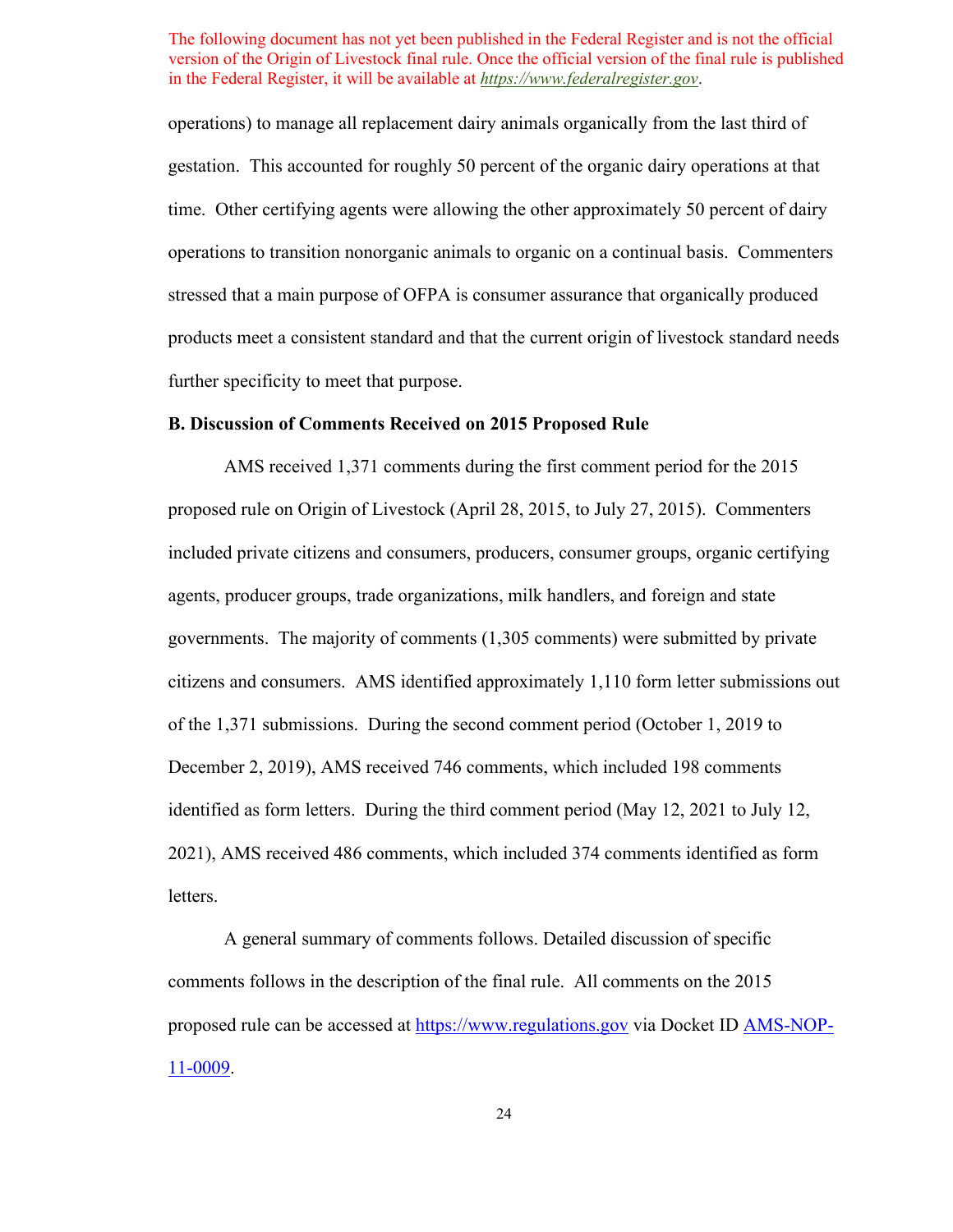citizens and consumers; dairy farmers; certifying agents; producer groups; consumer Of the comments received in 2015, most commenters supported the proposed rule because they felt the proposed regulatory text was intended to close loopholes that allowed operations to continuously bring nonorganic animals into organic milk production. Comments that expressed general support for the rule included private groups; a trade organization; handlers and academics/specialists.

 rule. These commenters were mostly concerned that the proposed rule would, for consumers. Some commenters were not aware USDA regulations allow for transitioning authority to restrict the origin of livestock as proposed. AMS responds to these comments below. Other comments received in 2015 expressed general opposition to the proposed example: weaken organic standards by creating loopholes, make organic milk or food less healthy, or favor large corporations and "factory" farms over small farms and nonorganic animals to organic production and were opposed to this practice altogether. A commenter who supported continuous transition questioned whether AMS had the

 scope of AMS's legal authority, among other concerns. In 2019, AMS received comments in support of the rule, as well as a few comments in opposition to the proposed rule. These commenters outlined arguments similar to those submitted in 2015, and specifically emphasized that changing the rule to allow only one transition to organic *per producer* would be restrictive and beyond the

In 2021, AMS reopened the proposed rule's comment period to seek comment on several specific topics, including whether AMS should prohibit the movement of transitioned dairy animals in organic dairy production as part of the final rule, and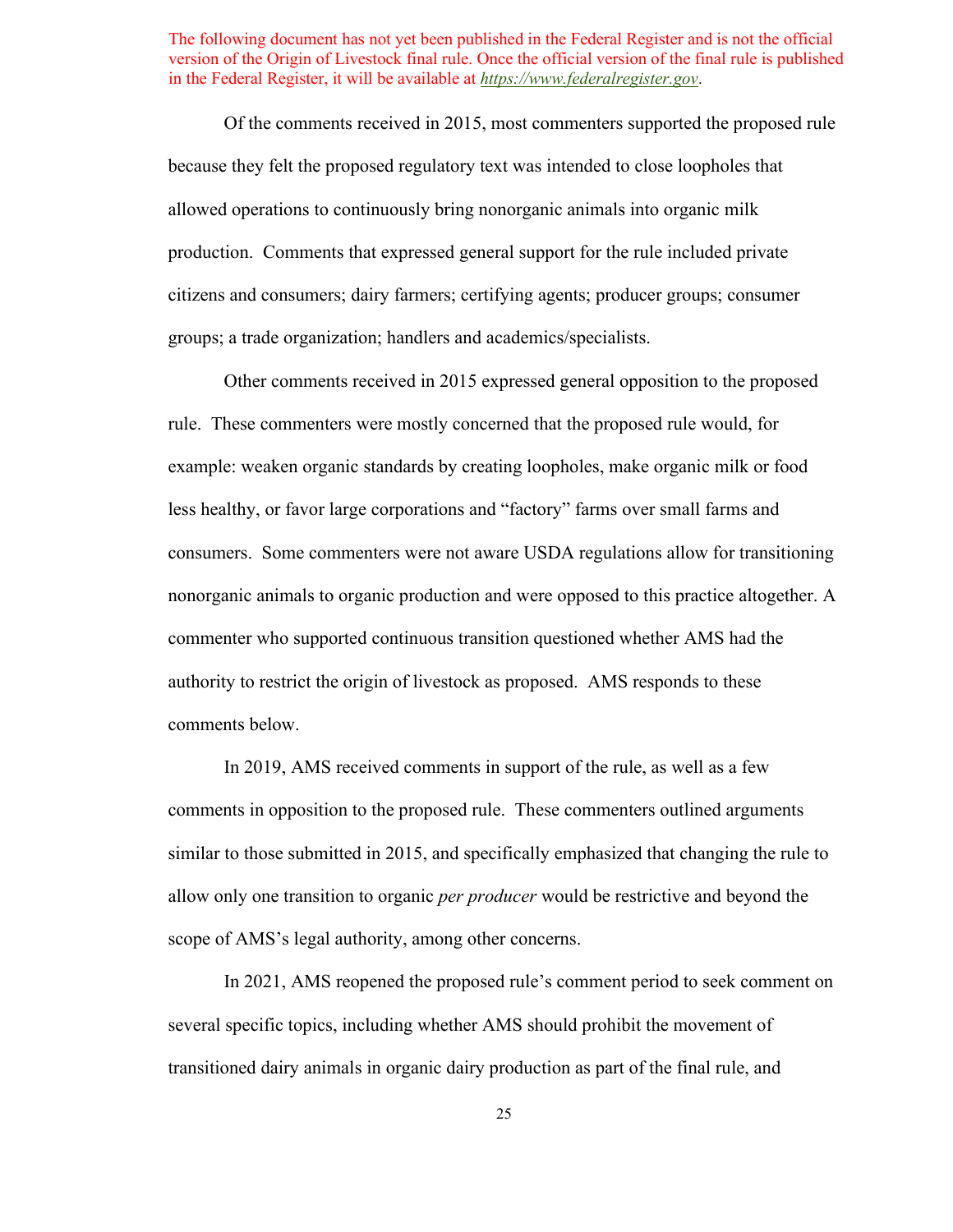whether AMS should regulate "producers" or "operations." Commenters urged AMS to level playing field and that animals are consistently raised using organic practices. finalize the rule without further delay, believing it would ensure dairy farms operate on a Commenters also responded to AMS's specific requests, and those are discussed by topic below. A comment asserted that USDA did not have the statutory authority to prohibit certified operations that have completed their one-time transition from acquiring transitioned animals for organic production.

## **IV. Overview of Amendments and Responses to Comments**

 final rule. AMS then discusses the comments we received but did not incorporate into the final rule. Comments received on the costs and benefits of the rule are discussed in the Regulatory Impact Analysis. The final regulatory text is available, in its entirety, at the bottom of this document. The requirements of the final rule are discussed below. For each section of the final rule, we describe comments that AMS received and revisions from the proposed to

This final rule clarifies a regulation that has been in effect for twenty years. AMS considers the requirements for organic livestock in 7 U.S.C. 6509(b), (c), and (d) to be applicable to all organic livestock. Section 6509(e)(2) requires organic management of dairy animals "for not less than the 12-month period immediately prior" to the sale of organic milk or milk products. AMS has interpreted this provision to be the minimum 12-month period of organic management and that the Secretary may establish a longer period for dairy operations. AMS had determined that the appropriate period under which dairy animals must be under organic management is from last third of gestation except during the one-time transition when a new organic dairy operation is being certified or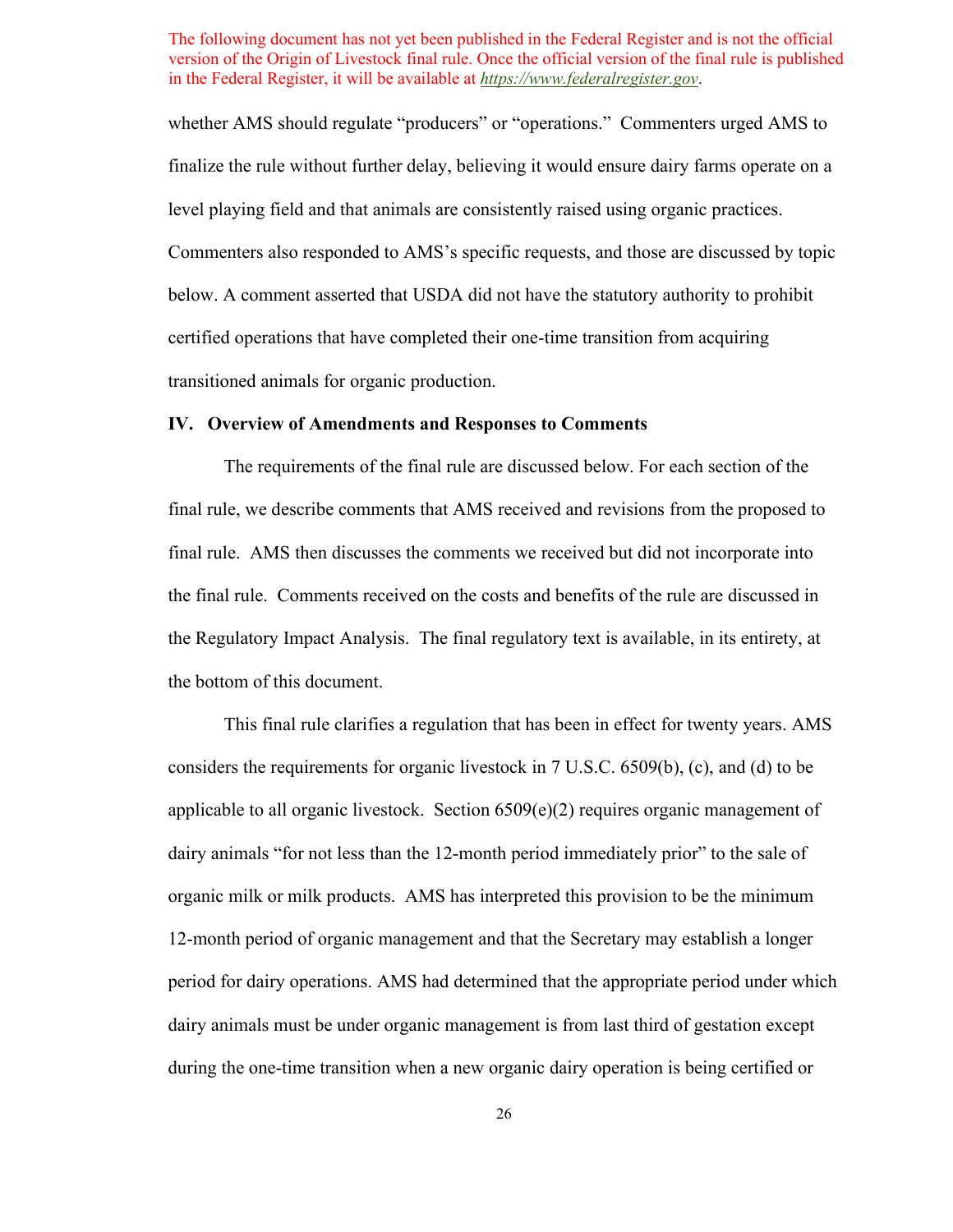. . . bring nonorganically raised animals into an organic operation." 65 FR 80570. AMS allowed the minimum period of 12 months for new operation or transitioning operations when a nonorganic dairy operation is transitioning to organic production. This final rule elaborates on the original 7 CFR 205.236(a)(2)(iii), under which organic dairy operations may "rais[e] their own replacement animals" or "introduce[e] . . . animals from off the farm that were organically raised from the last third of gestation," but may not "routinely to assist new entrants into the organic market as a one-time event.

 consumers and organic producers, the need to be able to implement and enforce the rule In 2005, Congress amended section  $6509(e)(2)$  to add subsection (B). It left undisturbed subsection (A), which USDA had implemented in 7 CFR 205.236(a)(2)(iii). Additionally, in the further Consolidated Appropriations Act of 2020, Congress instructed the Secretary to "issue a final rule based on the proposed rule entitled 'National Organic Program; Origin of Livestock,' published in the **Federal Register** on April 28, 2015 (80 Fed. Reg. 23455): Provided, That the final rule shall incorporate public comments submitted in response to the proposed rule." 7 U.S.C. 6509 note. Having incorporated the public comments on the proposed rule and considered the need for consistency between certifying agents, the need to consider the expectations of effectively, and the statutory provisions included in OFPA, the Secretary now issues that final rule.

The proposed rule in 2015 stated that it would not prohibit the movement of transitioned animals, a practice in which some operations are currently engaged. In 2021, AMS reopened the comment period to seek comment on whether the final rule should do so. With this final rule, AMS is limiting the movement of transitioned animals. AMS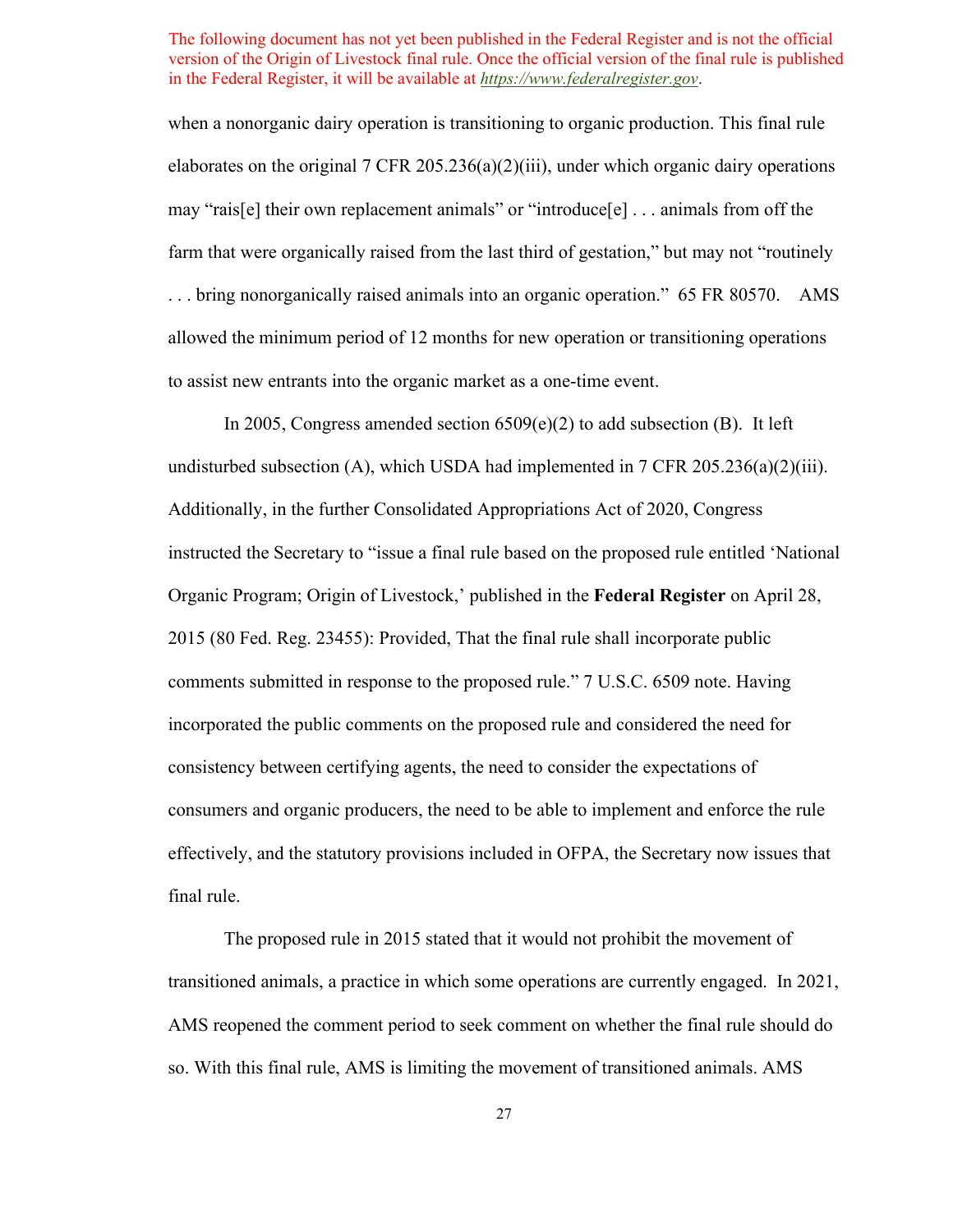limit the movement of transitioned animals. The second part of the rule will facilitate the views the different parts of this final rule as working together: the one-time transition allowance at the operation level will more effectively work in the real world if we also first part of the rule.

## **A. Definitions (§ 205.2)**

 consume third-year transitional crops." Below we describe the final rule and respond to This section of the final rule defines terms that appear in the final rule and/or existing USDA organic regulations. The final rule adds three terms to organic regulations. "Organic management" is defined as: "management of a production or handling operation in compliance with all applicable provisions under this part." The term "third-year transitional crop," is defined as, "crops and forage from land included in the organic system plan of a producer's operation that is not certified organic but is in the third year of organic management and is eligible for organic certification in one year or less." Finally, the term "transitioned animal" is defined as, "A dairy animal converted to organic milk production in accordance with  $\S205.236(a)(2)$  that has not been under continuous organic management from the last third of gestation; offspring born to a transitioned animal that, during its last third of gestation, consumes third-year transitional crops; and offspring born during the one-time transition exception that themselves comments received on the proposed definitions.

#### **i. Definitions – Comments and Revisions**

This section (§ 205.2) differs from the 2015 proposed rule as follows:

"Dairy farm": AMS received many comments on AMS's proposed definition of a dairy farm. That proposal would have defined a dairy farm as, "A premises with a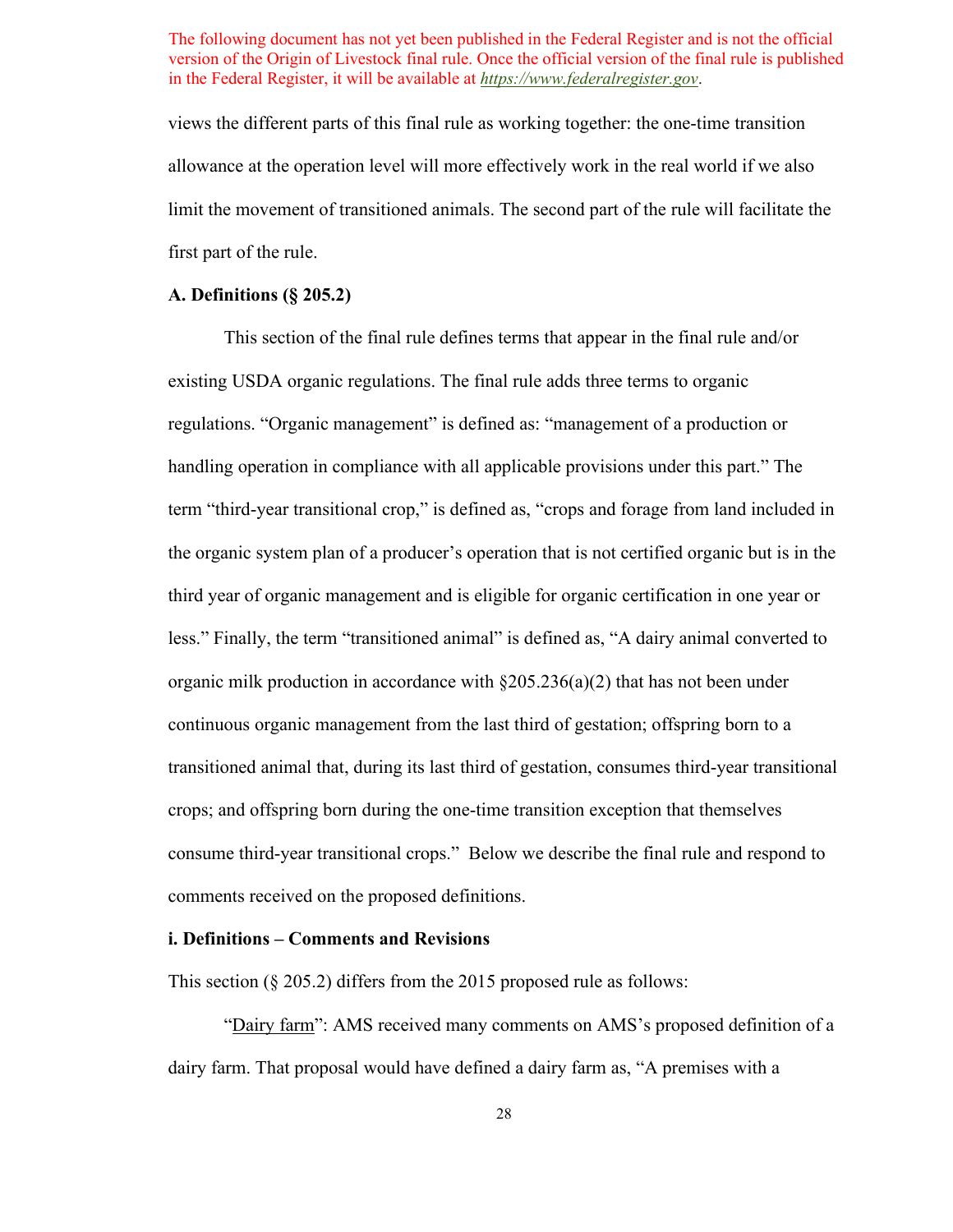milking parlor where at least one lactating animal is milked." Commenters were would be relatively easy to make, because the dairy farm definition requires that only one concerned that the proposed definition of "dairy farm" required an operation to milk only one animal to meet the definition of a dairy farm. Since any new dairy farm could transition animals on a one-time basis, some commenters were concerned that a producer would continuously create new dairy farms for the purpose of producing transitioned animals, defeating the purpose of the rule. Public comments argued this interpretation animal be milked. These transitioned animals would then presumably be sold to other organic dairies, thereby allowing operations to continuously add transitioned animals to their operations and failing to establish consistency across operations.

 definition, as AMS defined a dairy farm as a premise with a milking parlor. They noted starting transition with non-milking animals (e.g., heifers). Another commenter pointed unclear if these operations would be considered dairy farms under the rule. Another These commenters suggested that AMS modify the definition of a "dairy farm" to close the potential loophole by requiring that a dairy farm be a functioning 'commercial dairy' that is inspected and permitted by the state in which it operates, has a relationship with a licensed milk handler, and has operated for no less than 180 days. Other comments were concerned that legitimate dairies would be excluded by our proposed that dairy farms do not always have a milking parlor, for example, when dairies are out that some dairies use portable or mobile equipment for collecting milk and that it was commenter stated that a "dairy farm" definition was not necessary and recommended that AMS delete the definition in the final rule.

AMS has not included a definition for "dairy farm" in the final rule. AMS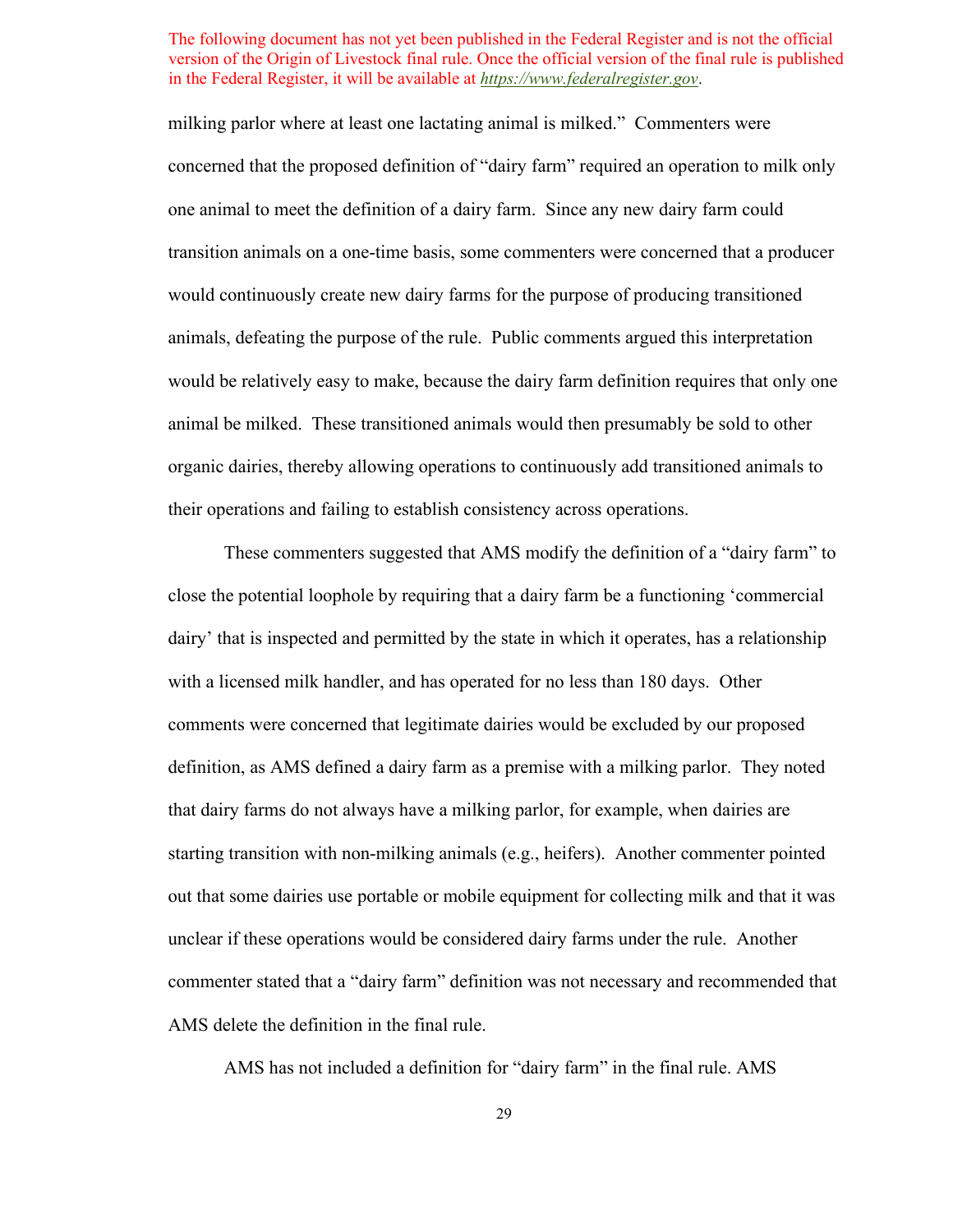concluded that the proposed term would not have included certain legitimate dairy operations (i.e., dairy operations that do not have a milking parlor) and would have included operations that should not be considered dairy operations for the purposes of the rule (i.e., non-commercial dairy operations).

 final rule or achieve our regulatory objective. For additional discussion, see the section The final regulatory text does not include this term, as AMS determined it is not necessary and is an ordinary term that does not require definition. The proposed rule articulated the definition of "dairy farm" as a way to establish the eligibility requirements to transition animals. AMS concluded an alternative approach was preferred in the final rule to limit continual transition by organic operations, as suggested by commenters. This decision was a logical outgrowth of the proposed rule, based on the rule's articulated purpose. In the final rule, the definition of a dairy farm is not necessary to implement the on Dairy Transition ( $\S 205.236(a)(2)$ ) below.

 production and handling provisions under this part." AMS is revising the proposed handling operation in compliance with all applicable provisions under this part." This "Organic management": In the proposed rule, AMS defined organic management as, "Management of a production or handling operation in compliance with all applicable definition of "organic management" in this final rule to simplify the wording and improve readability. The change is not intended to alter the meaning of the term. The final rule defines organic management more simply as, "Management of a production or does not broaden, nor does it intend to broaden the rule, as the only applicable provisions are the production and handling provisions.

"Third-year transitional crop": AMS received a comment that AMS's proposed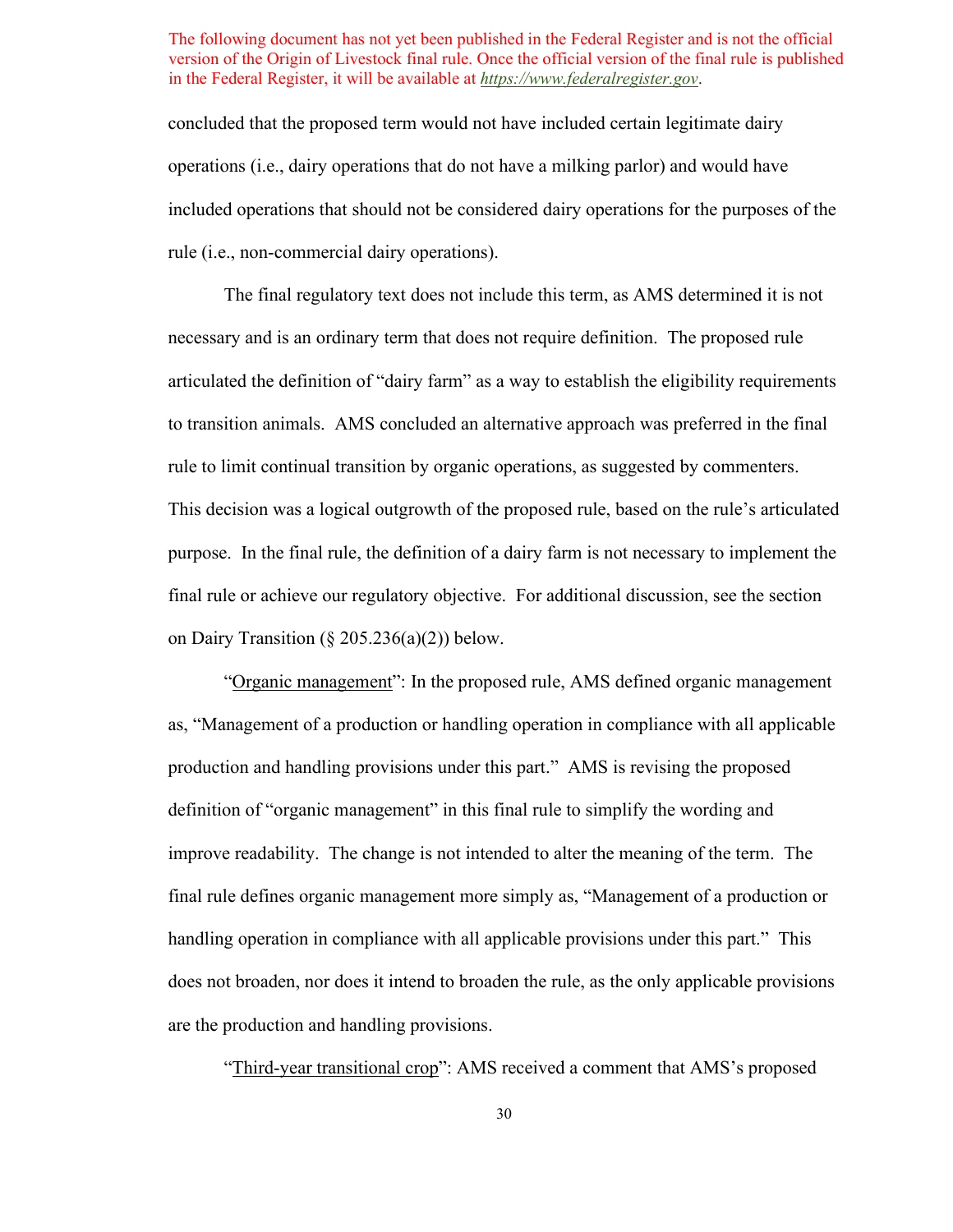applying prohibited materials." definition for "third-year transitional crop" referred only to prohibited materials as the determining factor for evaluating whether crops produced on the land could be considered transitional. The commenter noted "there is more to land transition than not

AMS agrees that organic land management includes a range of practices and requirements, only one of which is the absence of prohibited materials. AMS has revised the definition to clarify that third-year transitional crops are crops and forage harvested from land that is in its third year of organic management and thus is eligible for organic certification in one year or less.

"Transitional crop": AMS received comments that the definition of "transitional" crop" was unnecessary, as neither the current regulations nor the proposed rule refer to "transitional crop" and this term would not be needed to enforce the regulations. The commenter argued that land is transitioning for three years and that it could be considered "transitional" at any time during the three-year period, including the time during the first year of transition.

 of the term "third-year transitional crop," and that term is separately defined in the final AMS agrees that a definition for "transitional crop" is unnecessary, and we have removed the definition from the final rule. The term is not used in the regulations outside rule. Furthermore, AMS does not establish requirements for certification of transitional crops and does not intend to do so through this rulemaking.

"Transitioned animal": AMS received a comment on the definition of a transitioned animal. This comment recommended removing the language "sold, labeled, or represented as organic slaughter stock or for the purpose of organic fiber" from the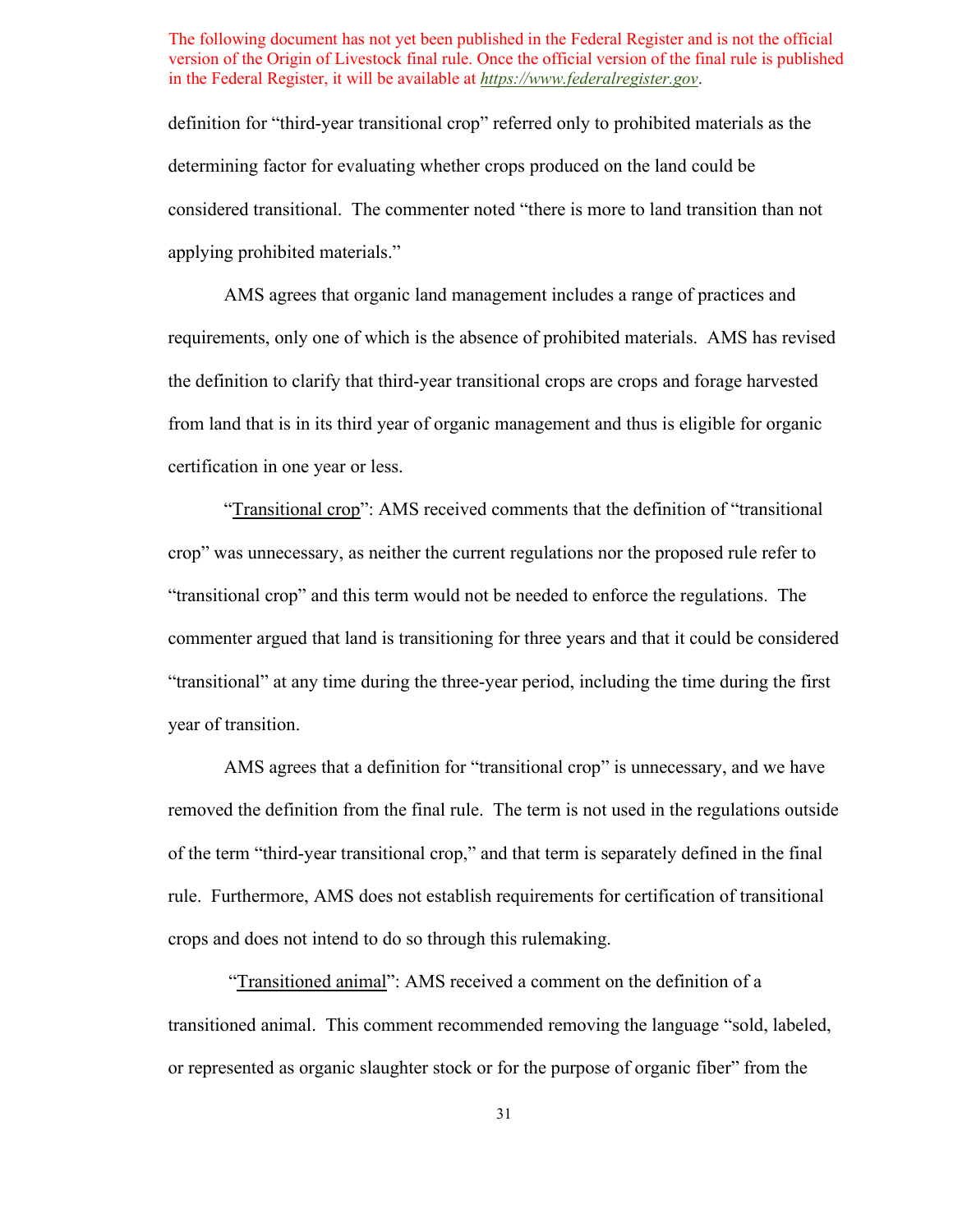definition of a transitioned animal and incorporating it into  $\S 205.236(a)(2)(vii)$ .

 fiber. AMS is removing this language, which was a requirement within the definition. AMS revised this definition to remove language that transitioned animals cannot be sold, labeled, or represented as organic slaughter stock or for the purpose of organic The final rule clearly states transitioned animals must not be used for organic livestock products other than organic milk and milk products  $(\S 205.236(a)(2)(vii))$ . Additionally, AMS added language to the definition to reiterate that transitioned animals are animals that have not been under continuous organic management from the last third of gestation, and we revised the spelling of "borne" to "born".

# **ii. Definitions – Changes Requested but Not Made**

"Transitioned animal": A commenter was opposed to AMS's inclusion of "offspring" in this definition. It argued that the OFPA provision that allows transitioning animals to be fed third-year transitional crops "applies to the animals of the farm that are being transitioned. It does not apply to offspring born to the transitioning animals." AMS disagrees that OFPA limits use of third-year transitional crops to any specific class, or age, of livestock during the transition.

titled "J. Other Amendments Considered." AMS also received comments requesting we include fiber-bearing animals in the definition of a transitioned animal to allow nonorganic fiber animals to transition to organic. AMS has not adopted this suggestion, as OFPA does not include an allowance for fiber animals to transition. For a discussion of this topic, please see the section below

"Person" and "Producer": AMS did not propose to change the definition of "person" or "producer" in the proposed rule, but these two terms are defined in the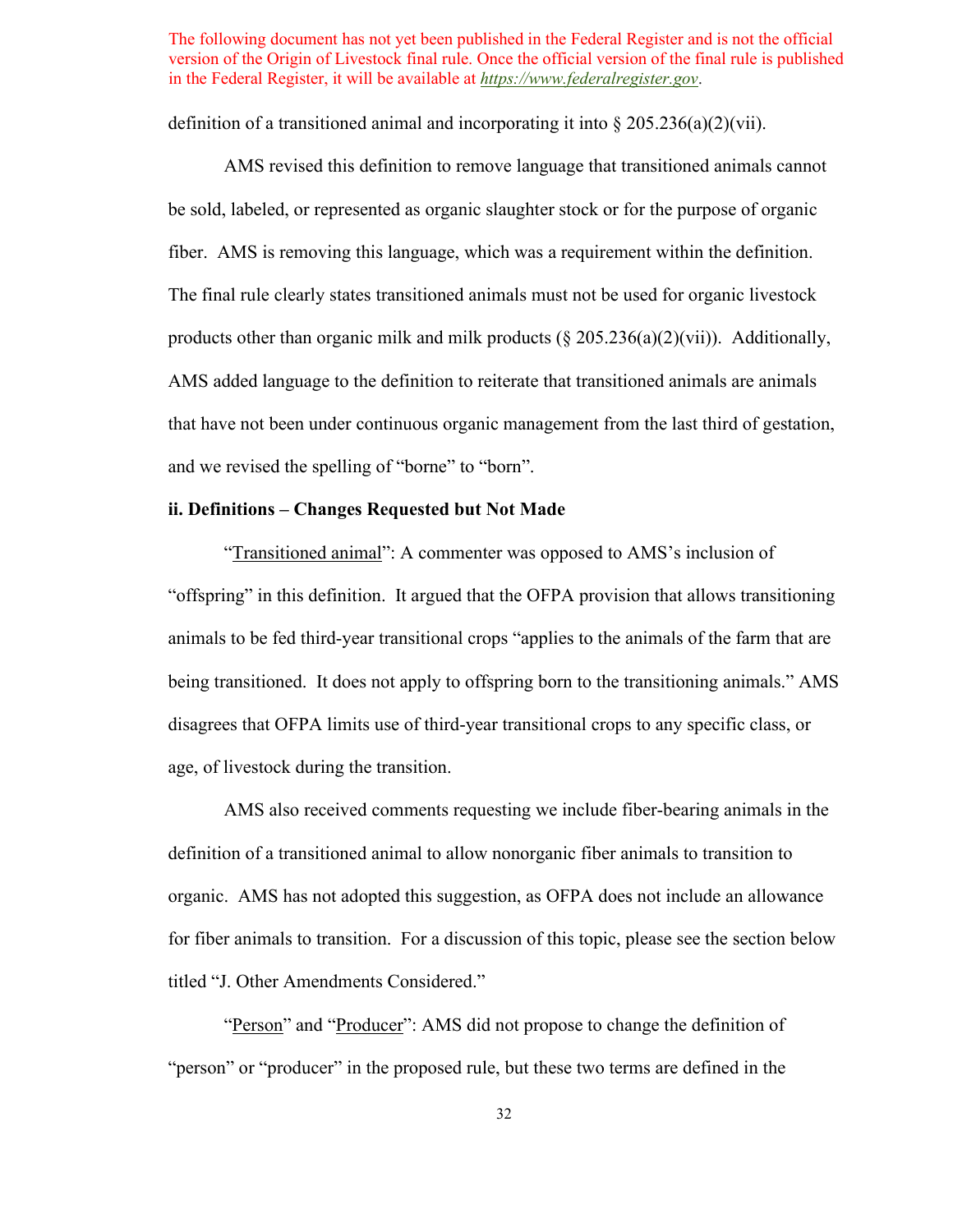current regulations at § 205.2, and AMS received comments about how those definitions could affect the implementation of our rule. Comments primarily expressed concern that a producer could continuously transition by repeatedly creating new or separate legal entities or that eligibility requirements would be difficult to verify. Another comment stated that an operation may have numerous individuals conducting business on the premises, and the proposed rule language does not explicitly define which of these individuals should be considered the producer for purposes of the one-time transition allowance.

 AMS has not revised the definitions for either term, as the final rule does not rely on these terms to establish who may transition animals. For a discussion of changes made by AMS to address comments about who is eligible to transition, see the discussion below on Dairy Transition.

## **B. Dairy Transition (§ 205.236(a)(2))**

 This section of the final rule specifies who is eligible to transition nonorganic animals to organic production and the requirements and conditions of the transition period. The section also prohibits organic livestock operations from sourcing transitioned animals, except in specific and limited cases where the Administrator may grant a variance. [Table 1](#page-32-0) outlines the restrictions by dairy animal type.

| Last third organic animals                     | <b>Transitioned animals</b>        |
|------------------------------------------------|------------------------------------|
| May move between organic operations            | May not move between organic       |
|                                                | operations, except in case of      |
|                                                | Administrator-approved variance at |
|                                                | 205.236(d)                         |
| May be eligible for organic slaughter (if also | Not eligible for organic slaughter |
| not treated with synthetic parasiticides that  |                                    |
| appear on the National List)                   |                                    |

<span id="page-32-0"></span>Table 1. Restrictions for Transitioned and Last Third Organic Dairy Animals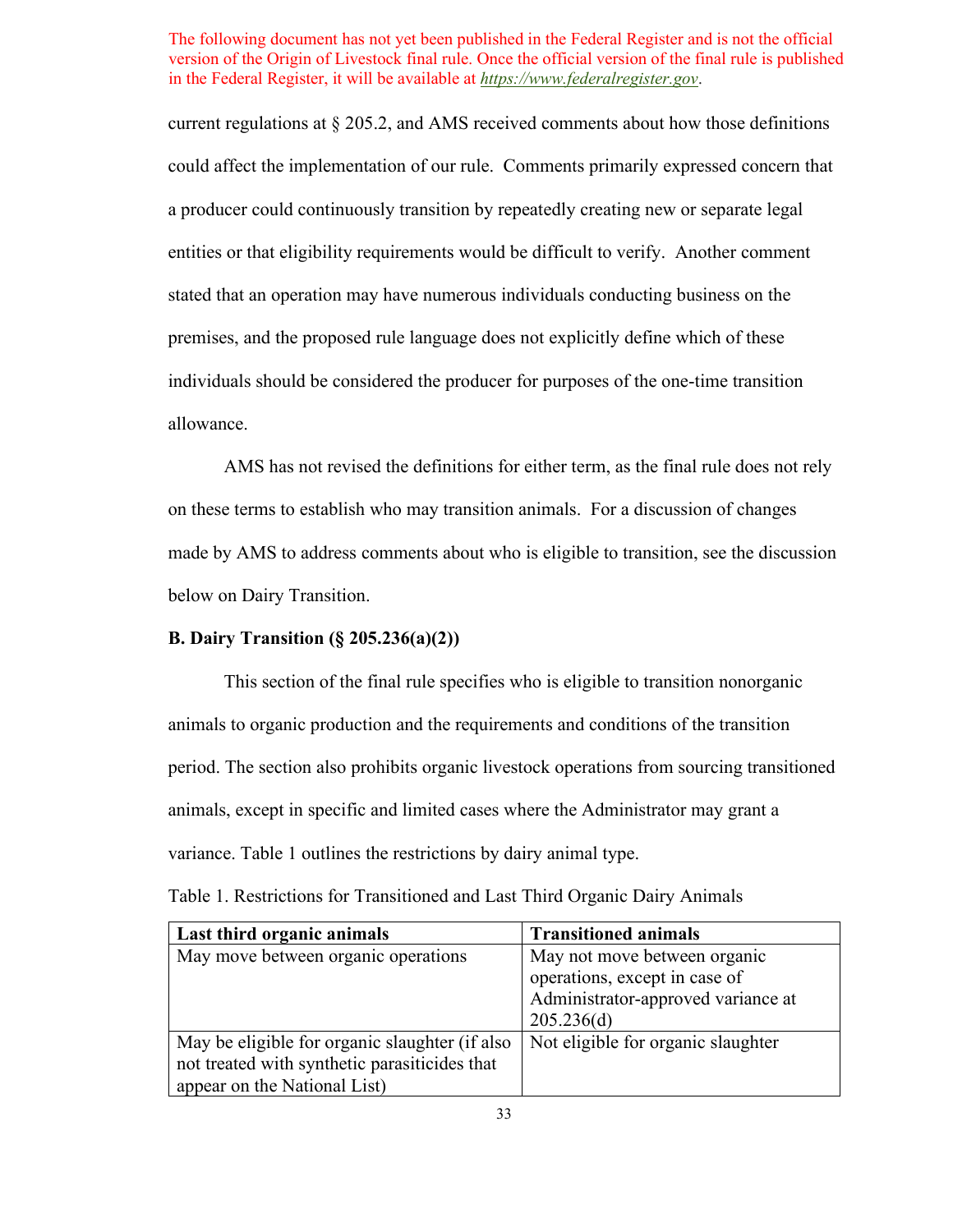Below we describe the final rule, including the variance request procedures and criteria, and respond to comments received on the proposed rule.

## **i. Dairy Transition – Comments and Revisions**

*Section 205.236(a)(2)—* 

AMS made two important revisions to this section in response to comments.

 sourcing transitioned animals from other organic operations. These two changes work in First, AMS revised the regulated entity from "producer" to "operation," to be consistent with the current regulations. Second, AMS prohibited certified organic operations from tandem to result in a rule that meets AMS policy goals, best responds to public comment, and can be clearly implemented and enforced by certifying agents and AMS. Based on public comments, AMS is confident that the policy choices in this rule align with practices that many certifiers and most organic operations already follow, and align with public comments on the rule.

The revisions and final requirements are discussed in more detail below.

 eligible for the one-time transition. In 2021, AMS specifically requested comments on this topic. Comments were received from producers, certifying agents, *Operation as regulated entity (§ 205.236(a)(2)):* AMS received many comments on the appropriate regulated entity (e.g., producer, operation, owner, etc.) that should be consumers/citizens, producer groups, consumer groups, trade associations, handlers, and a foreign government.

 organic production. The USDA organic regulations consider the certified operation to be The regulated entity establishes who is eligible to transition dairy animals to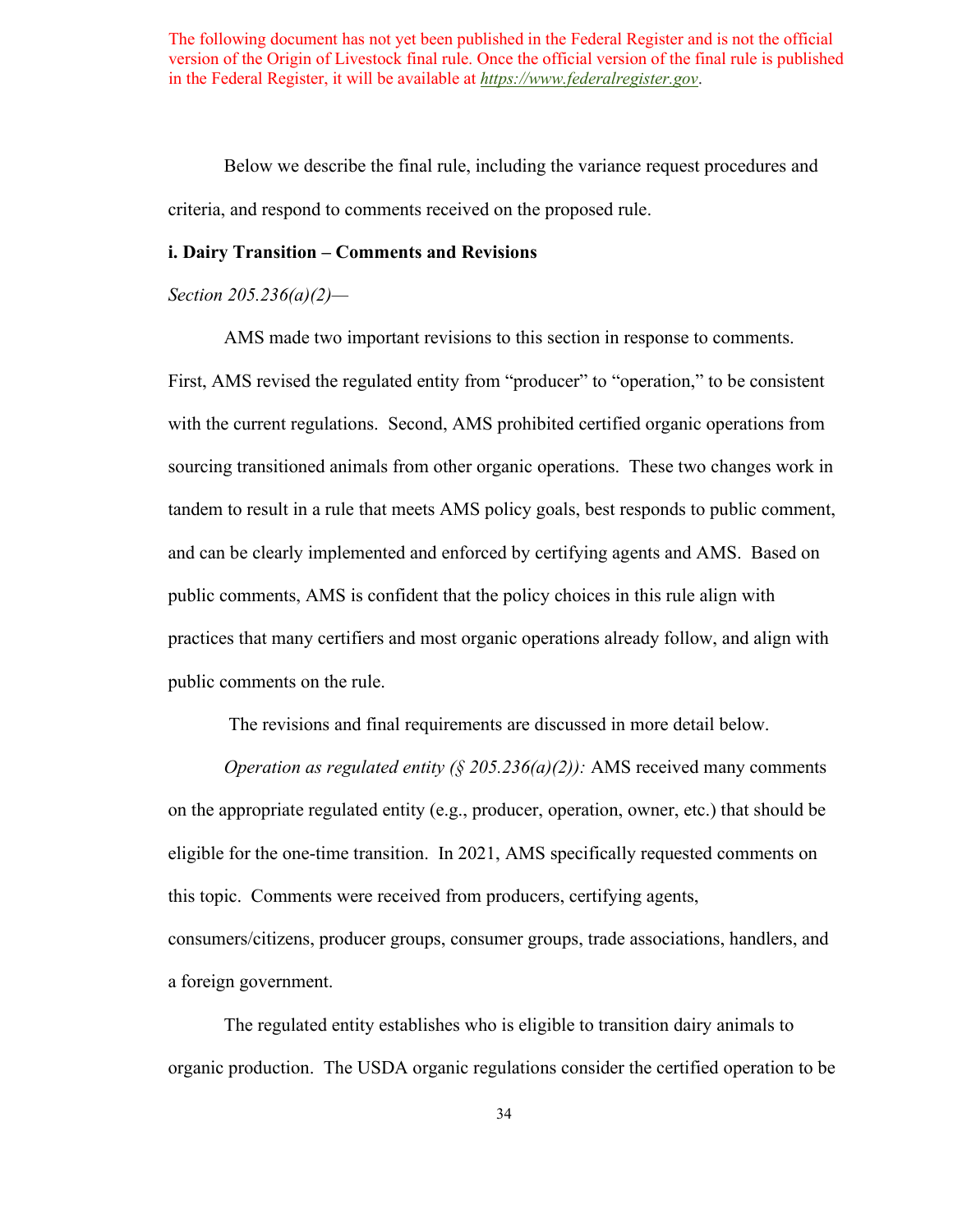regulatory unit. Few commenters supported that option. Most comments recommended "dairy operation." the regulatory unit. In the proposed rule, however, AMS selected "producer" as the changing the regulatory unit to "operation" or a variation such as "certified operation" or

 stock of an applicant or a recipient of certification or accreditation." A subset of the Others recommended AMS prohibit "persons responsibly connected" to a transitioned dairy from ever transitioning animals in the future. The term "responsibly connected" is currently defined in the regulations  $(\S 205.2)$  as "any person who is a partner, officer, director, holder, manager or owner of 10 percent or more of the voting comments that recommended the aforementioned prohibition on "persons responsibly connected" also recommended revising the definition of that term to include persons with at least a 20 percent ownership share in the operation, rather than 10 percent. Finally, several commenters wanted a less stringent regulatory unit to allow organic operations to continually transition dairy animals, as needed, into organic production.

 clarify the existing USDA organic regulations. The final rule specifies that an *operation*  farm's entire nonorganic "herd" to organic production). AMS adopted "operation" as the regulated unit for the following additional reasons: AMS revised the language for this final rule in response to comments and to (rather than a *producer* in the proposed rule) has one opportunity to transition animals. This definition of "operation" best captures the more expansive understanding of an "entire, distinct herd" in the current regulations, under which dairy operations have been allowed to use the transition exception only once (i.e., when they initially converted their

1. As noted, the term "operation" is consistent with how the organic regulations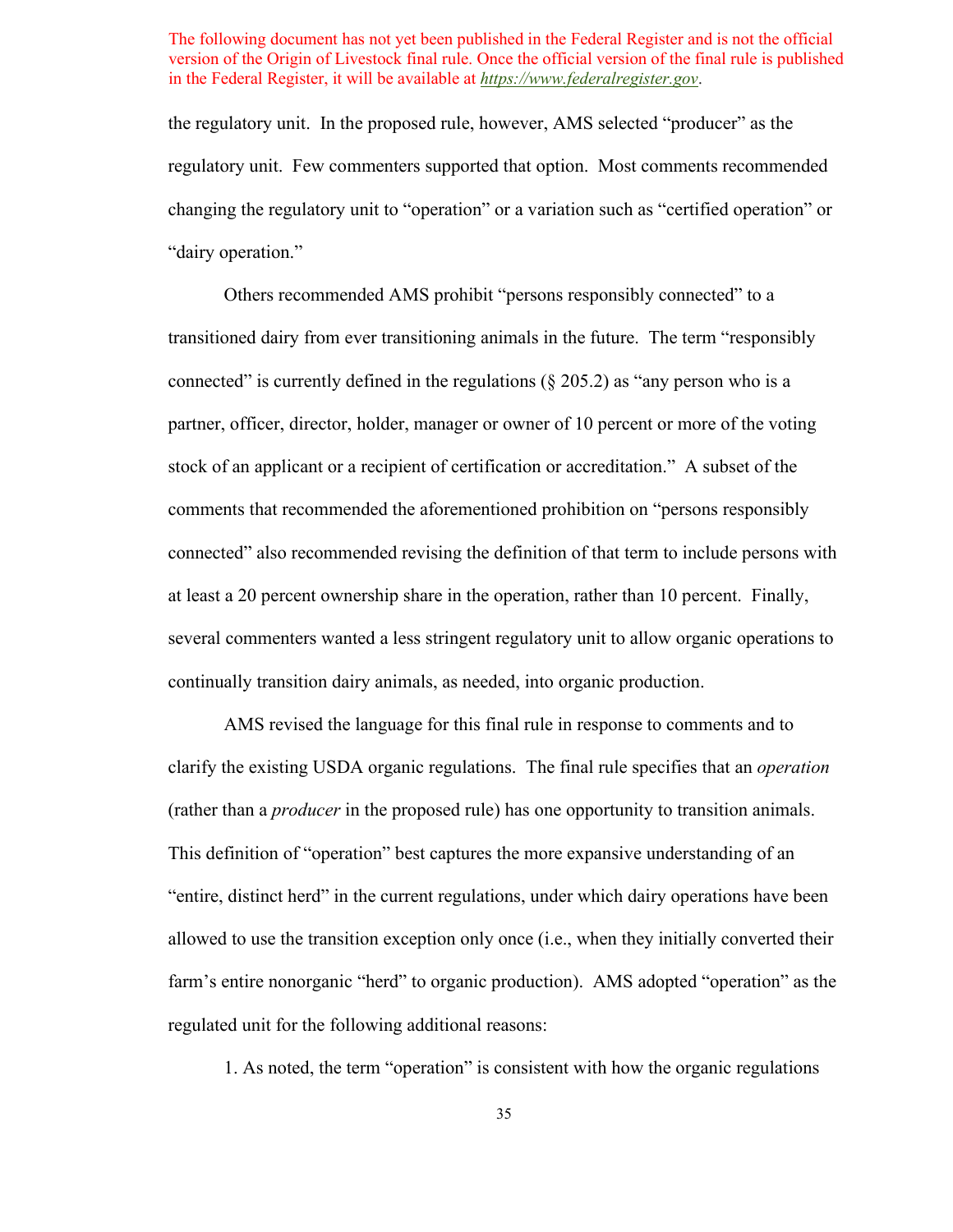issue adverse actions (notices of noncompliance, etc.) to certified operations. The term are currently administered by AMS and certifying agents. For example, certifying agents "operation" aligns with the term used in NOSB's most recent 2006 recommendation and it reflects common usage by industry.

 "person." Commenters took this to mean different things, with some understanding it to "person" as separately defined at § 205.2. The definition of "person" at § 205.2 is not limited to individuals and includes various types of business entities. AMS determined 2. Comments received indicate that the term "producer" can be interpreted in different ways. For example, the definition of "producer" in § 205.2 includes the word mean an individual human (i.e., a natural person) while others understood it to mean a that different interpretations of the term "producer" would lead to differences in how certifying agents enforce the requirements, and this would be an unacceptable outcome of the rulemaking.

the requirements are enforceable. 3. Certifying agents argued that it would be simpler to verify an operation's eligibility (as opposed to a producer's eligibility) to transition animals. Certifying agents are responsible for verifying eligibility during the application process. AMS has revised the regulated entity to ensure the certification process remains straightforward and that

 business partners, managers, and family members. AMS determined that "operation" as 4. Many comments noted that regulating "producers," as proposed, could restrict people associated with a dairy from starting their own dairies. This could include the regulated entity most simply allows people who might be associated with a certified dairy to go out and start their own organic dairy operation by allowing them to transition

36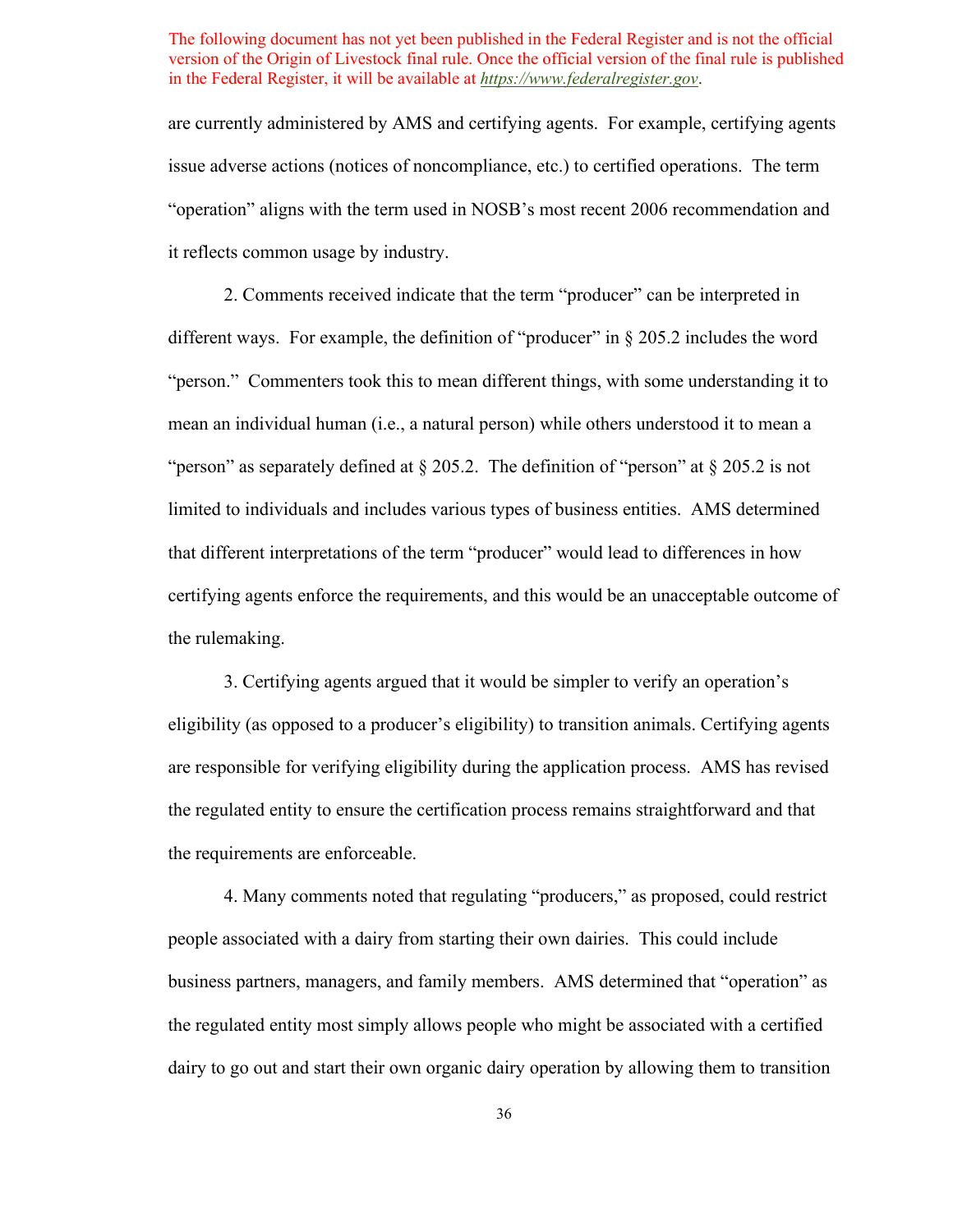nonorganic animals to organic production.

 new operations. The final rule permits only operations that are both (1) not certified for 5. AMS recognizes there are multiple scenarios where producers that previously operated an organic dairy may wish to start a new dairy operation. For example, dairies may go out of business or be sold entirely, and the same people may later wish to start livestock production and (2) have never transitioned animals to use the one-time exception for transitioning animals.

 AMS was concerned the requirement could not be easily verified by certifying agents where it would be reasonable. 6. AMS did not select a stricter regulatory unit, such as "persons responsibly connected," that is stricter than an organic dairy that has transitioned, for several reasons. and/or that it could create delays and/or unnecessary obstacles in the certification process. AMS was also concerned that it could prevent people from using the exception in cases

 framework for certification and oversight. New operations may transition animals into further below. Another overarching reason for selecting "operation" as the regulated entity is that this final rule prohibits the movement of transitioned animals between organic operations. This revision supports our intent to prohibit any certified organic operation from continually sourcing transitioned animals. For implementation and oversight purposes, this aligns well with the policy choice to select a simpler regulatory unit ("operation") that aligns with the rest of the USDA organic regulations and the existing organic management; existing organic operations may not. These revisions are discussed

*Prohibition on sourcing transitioned animals (§ 205.236(a)(2)):* AMS specifies in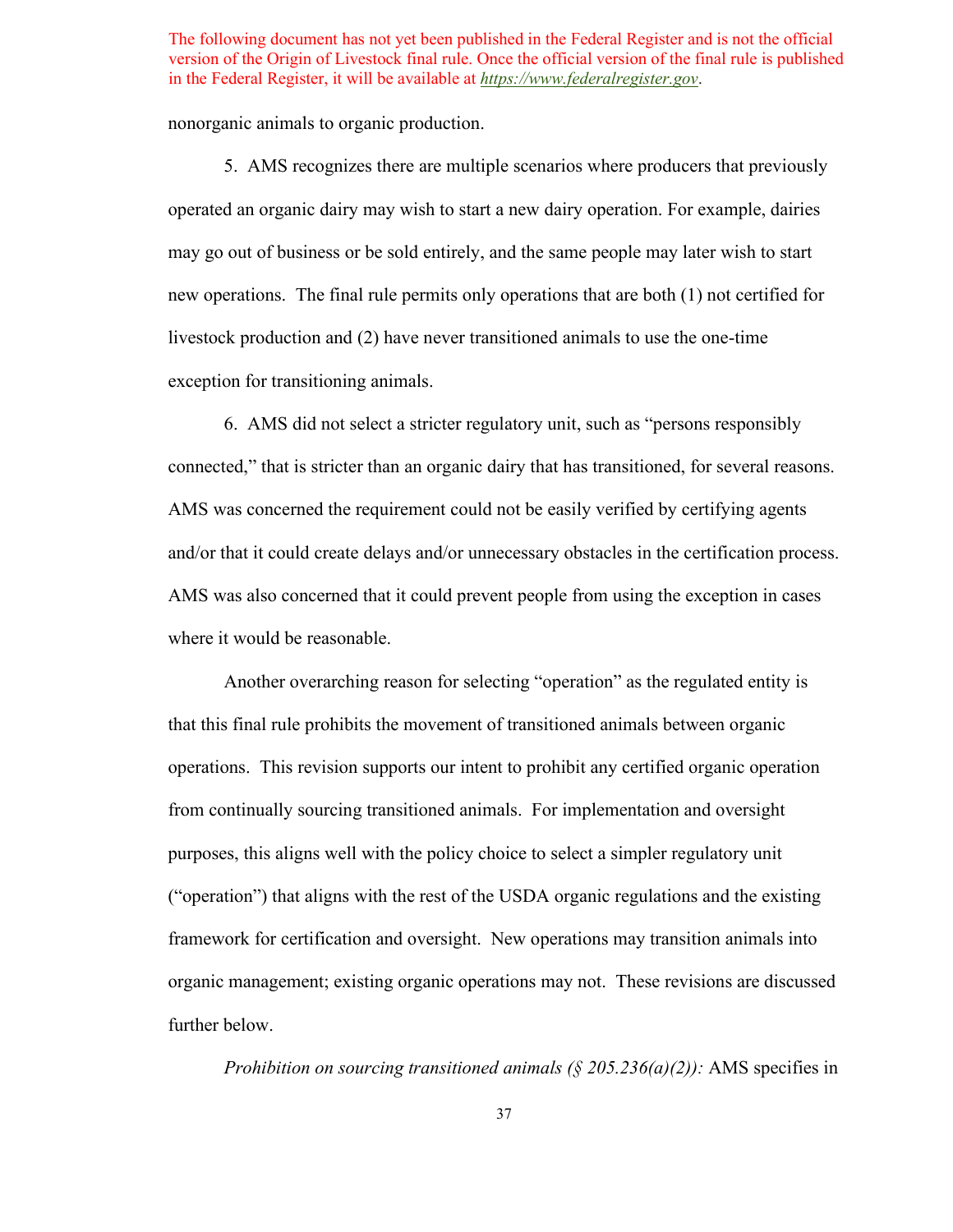case of variances granted by the Administrator. Prohibiting the sourcing of transitioned animals to bypass the restrictions and purpose of the one-time transition period. animals to bypass the restrictions and purpose of the one-time transition period. This policy choice is consistent with public comments on this rule. The demand this section that organic operations may not source transitioned animals, except in the animals is intended to prevent new heifer replacement operations from being repeatedly established to provide an ongoing source of transitioned animals. Otherwise, the movement of transitioned animals could allow operations to use just transitioned dairy

 produce a corresponding incentive for other businesses to continually open new organic management for their full lives. induced by allowing certified farms to continually source transitioned animals would operations to provide transitioned cows into the market. This is not the original intent of our regulations, nor the desired policy outcome. As such, AMS is making the policy choice to achieve the policy goal of having more organic animals under organic

 purchasing transitioned animals from newly created heifer replacement operations. better manage supply and demand dynamics, and removing incentives for continuous Without preventing the sourcing of transitioned animals, AMS would expect an influx of transitioned animals, as some organic dairies would pursue the practice of Given the policy choice to limit transitions in the market to new operations only, with a limited variance process, AMS believes that limiting the transition between operations to transition practices to continue would better support that policy.

AMS received many comments on this topic over the three comment periods, starting in 2015. In 2021, AMS specifically requested comments on whether the final rule should prohibit organic dairy operations from acquiring transitioned animals. AMS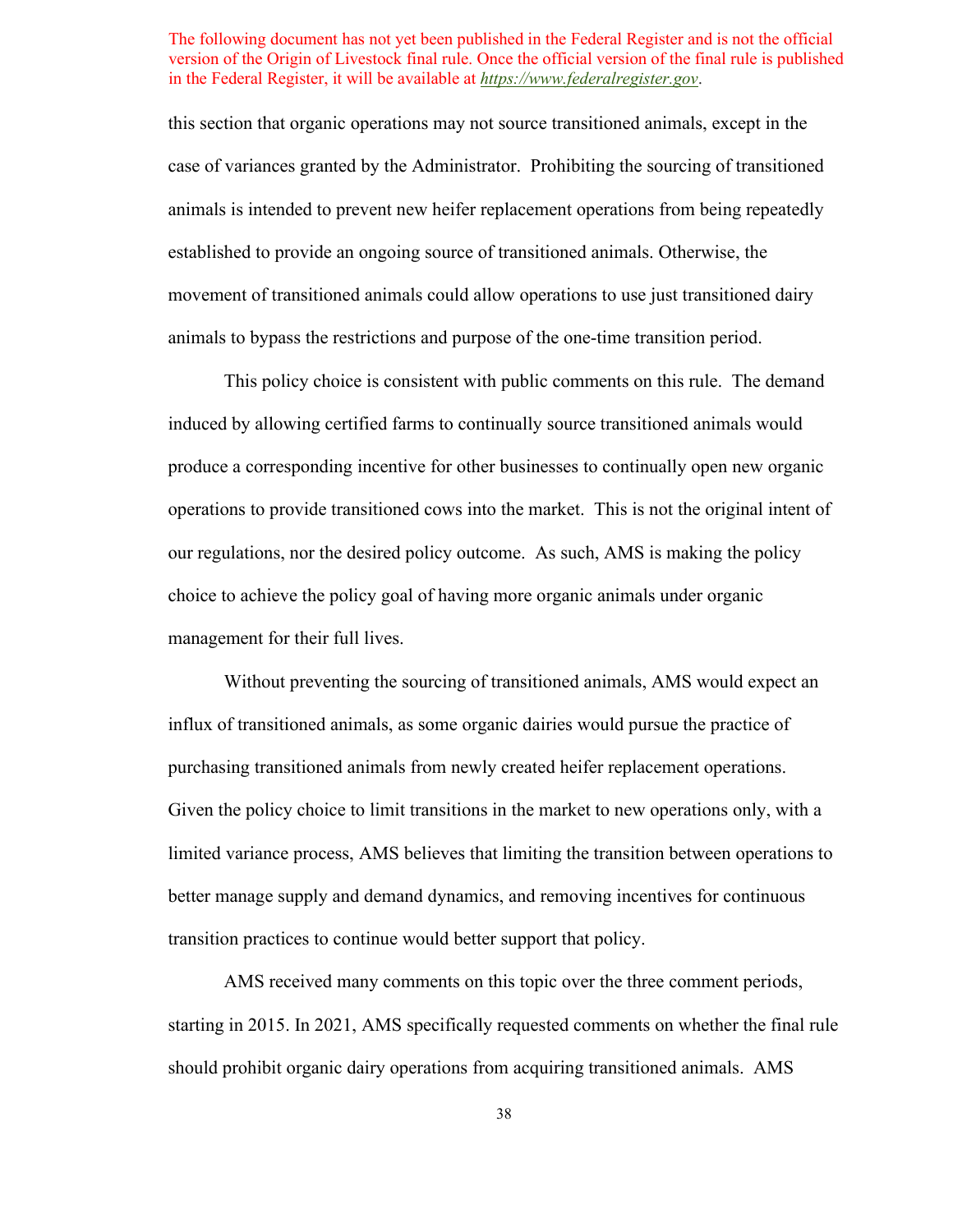received many comments supporting this choice, as well as comments opposing it. transitioned animals between organic operations facilitates achieving our regulatory objective to increase the number of livestock that are managed as organic throughout their lives. In the final rule, AMS included this provision in  $\S 205.236(a)(2)$  and removed animals to move between organic operations. Certified operations may request a Ultimately, AMS agrees with comments that a prohibition on the movement of the two proposed sections  $205.236$  (viii) and (ix) that would have allowed transitioned variance from the prohibition on the movement of transitioned animals for specific circumstances, as described in § 205.236(d).

 The rule is not intended to restrict entry of legitimate new participants into the organic market, and transitions continue to be allowed for new operations after not less for eligible nonorganic dairy farms to convert to organic. However, once established, the than a 12-month period of organic management. Transitions would also be allowed if a variance is granted (explained further below). These transition allowances reduce the costs of converting to organic production, and will continue to be an important incentive certified organic farm would then need to use organic dairy animals that have been organically managed from the last third of gestation.

 *Examples of Rule Implementation.* Several examples are provided below to clarify the final rule's requirements at  $\S 205.236(a)(2)$ , and to explain how cows may be transferred between operations:

 • Organic dairy animals (organically managed from the last third of gestation) may be transferred between new and existing organic operations at any time. A certified dairy operation that cannot raise enough organic animals (organically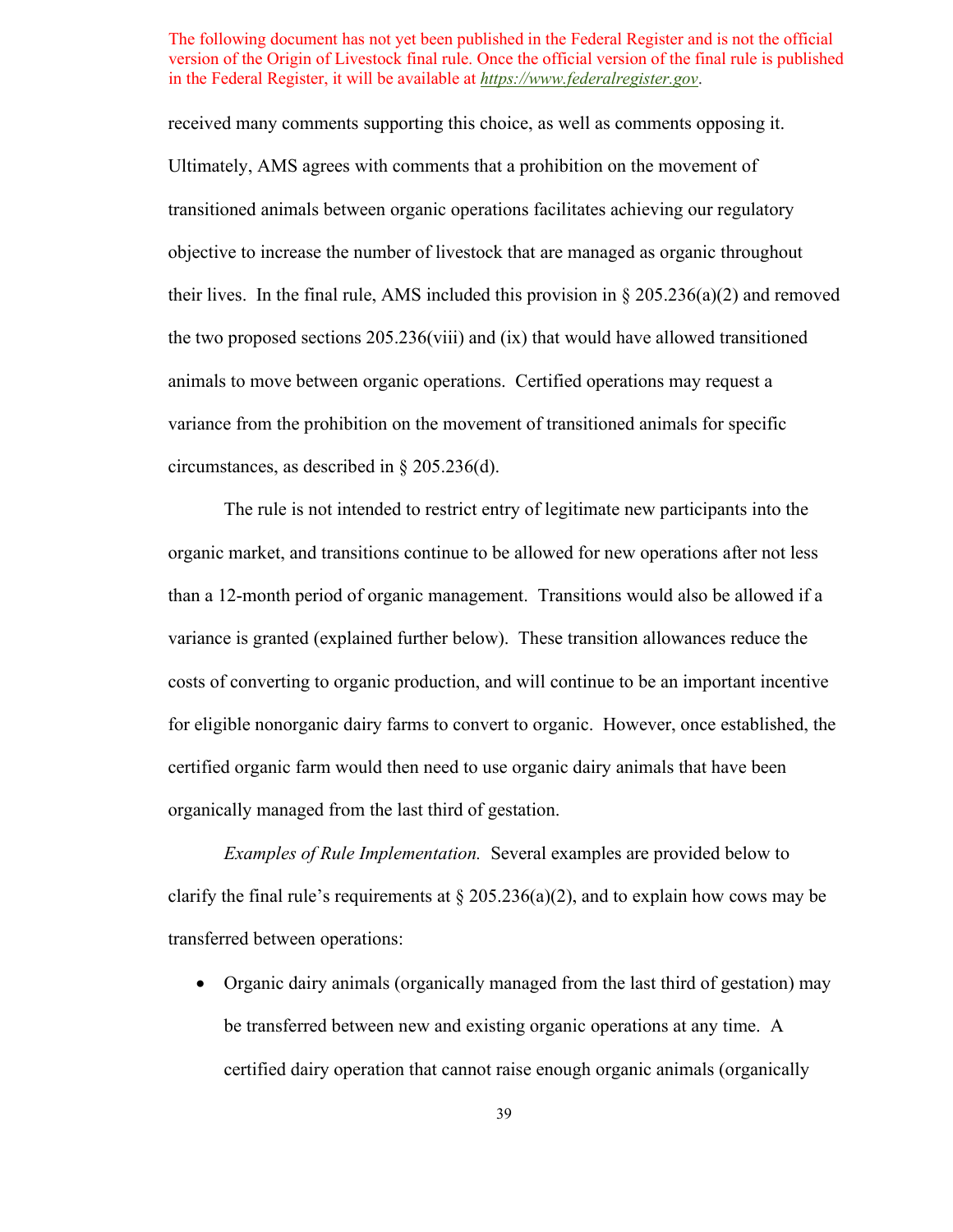managed from the last third of gestation) on-farm to maintain its herd may source animals managed organically from the last third of gestation from other organic operations.

- certification and use the transition allowance to start the dairy. • A new farmer or conventional operation may apply for both crops and livestock certification and use the transition allowance to start a dairy. Further, a certified crop operation that has never transitioned animals may add a dairy to its
- family member, that family member could apply for organic certification as a new certified operation, and bring the transitioned animals into that operation under • For example, if a certified dairy farmer wants to pass transitioned animals to a the one-time transition allowance.
- would be for a family member to join an existing certified organic dairy with transitioned animals. The establishment of the regulatory unit as the "operation" organic operation, allowing the receiving generation to receive the cows that were • Another option for facilitating intergenerational transfers of transitioned animals allows family members to join in the ownership and operation of an existing transitioned by the giving generation, because they are part of the operation that transitioned the animals.
- premises (*i.e.*, use the same land and milking parlor). More than one operation transitioning a group of animals) goes against the intent of this final rule. • Two (or more) operations will not generally produce organic milk on the same owned by the same person(s) and producing milk at the same location (with each However, multiple people (like parent/child family members) can be responsible.

40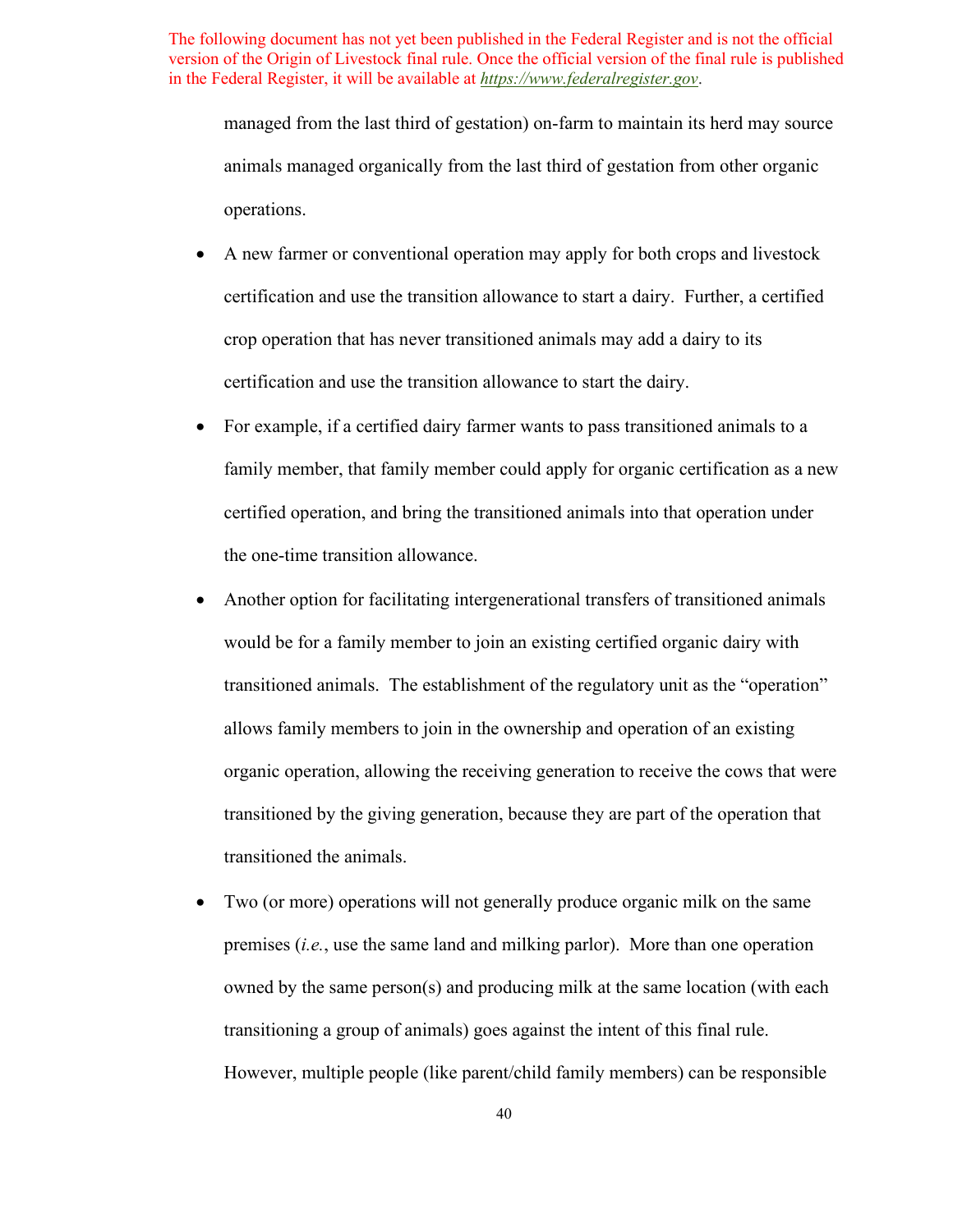parties for a single operation and new responsible parties to an operation can be added over time.

- animal and can return to conventional production if an organic farm with managed from the last third of gestation) may be transferred as organic to other • Nothing in the rule prevents transitioned animals from being sold to other farms as conventional animals; a transitioned animal started life as a conventional transitioned animals wishes to sell its herd. Organic dairy animals (organically organic farms (new or established). This reflects the difference in economic investment in the transitioned animal compared with the "organic for life" animal.
- broader than "purchase." For example, the term "source" would include • The term "source" at  $\S 205.236(a)(2)$  is intended to have a meaning that is acquisition of animals when the transaction does do not include a financial exchange (e.g., transfers).
- own the transitioned animals from Operation B, Operation C, (etc.). Certifying agents must review an applicant's organic system plan (and annually thereafter) to ensure that no operation, once certified, sources transitioned animals. • Additionally, an organic livestock operation could not source transitioned animals under a scheme where transitioned animals are milked but not owned by that organic operation, as a means of continually bringing transitioned animals into milk production. For example, Operation A could not source transitioned animals from Operation B, Operation C, Operation D (etc.), even if Operation A does not
- animals. Once an eligible (e.g., nonorganic) heifer-raising operation transitions • A heifer-raising operation, like a dairy, may not continually transition nonorganic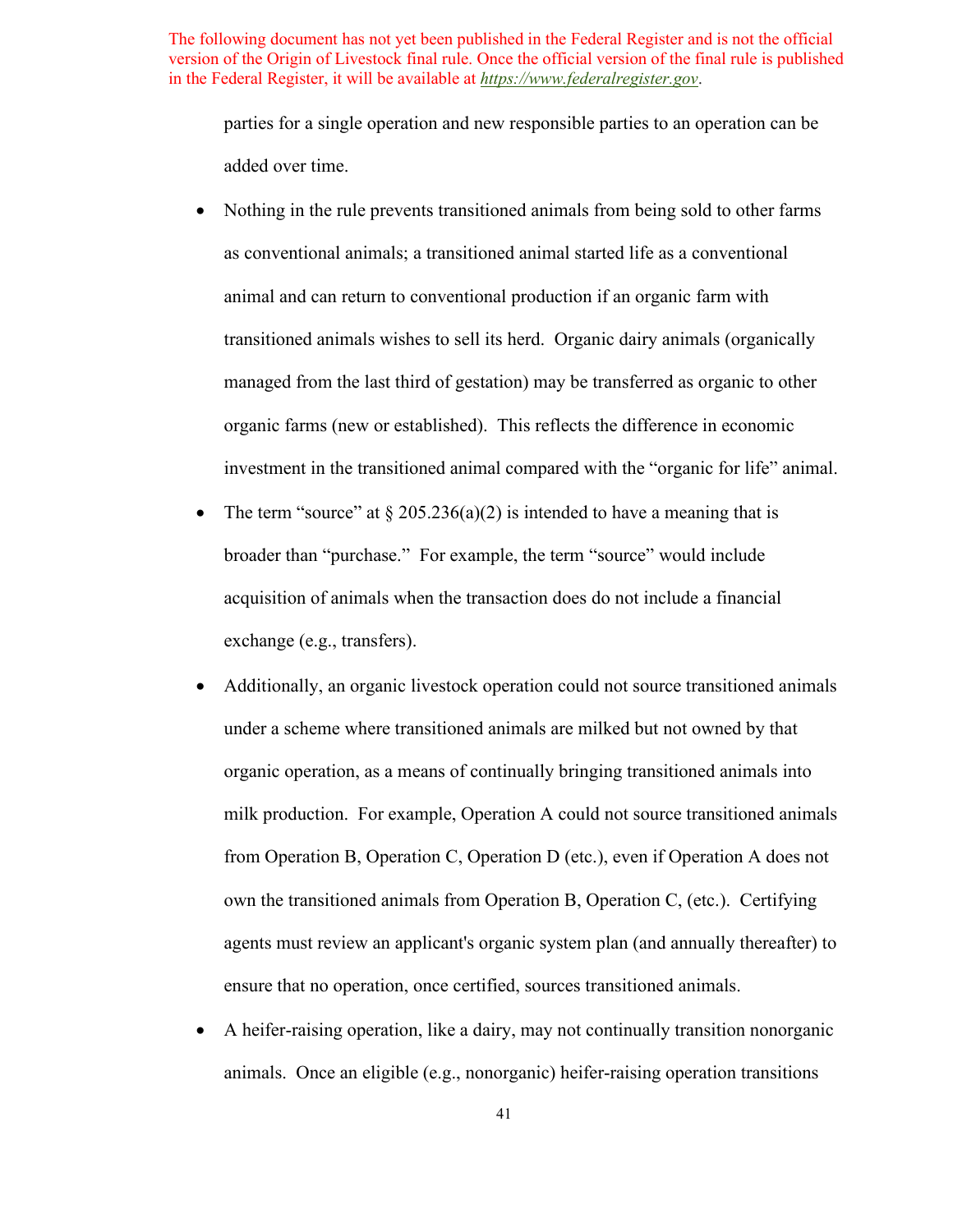(organically managed from the last third of gestation). Heifer-raising operations may not provide transitioned animals to an already certified organic operation that has completed its one-time transition. animals under the one-time exception, it may source only organic animals

*Administrator Variances for Movement of Transitioned Animals (§ 205.236(d))* 

In the final rule, AMS is providing for a variance request process that is specific to the prohibition on the movement of transitioned animals. In the proposed rule, AMS asked whether any exceptions or variances should be granted. Many comments noted existing sections of the organic regulations that already provide for temporary variances in the case of extreme weather events or disease, for example (§§ 205.290 and 205.672).

 between farms would be appropriate and could happen without undermining the intent of produce on any organic farm, or noted that there were "common sense" situations where However, a few commenters noted some movement of transitioned animals the rule to limit operations from continually transitioning animals. These comments either noted that a transitioned animal producing organic milk on one farm should be allowed to movement of transitioned animals would not run counter to the intent of the rule.

One comment noted that prohibiting sale of transitioned animals could hurt family farmers, and as noted above, another argued that while there should be strict requirements on herd conversions, there should also be flexibility for "reasonable" or "common sense" movement of transitioned animals to allow an operation to capture the value of the animal and/or to allow an organic (transitioned) animal to continue to produce organic milk on a different organic farm.

AMS believes that a prohibition on the movement of transitioned animals is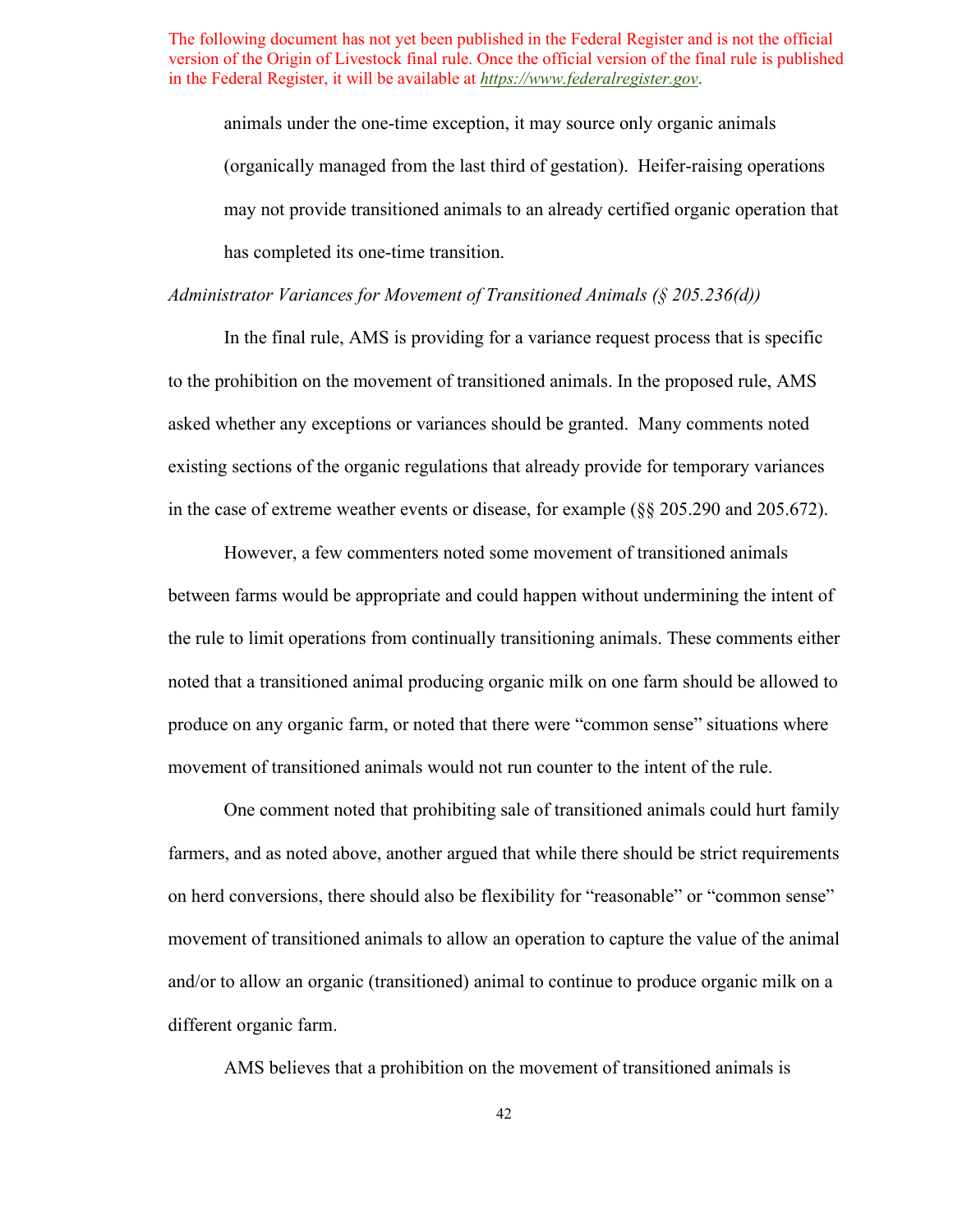necessary to prevent ongoing creation of organic operations (e.g., heifer replacement disease treatments. Section 205.290 allows variances from portions of the regulations (but would not permit the use of prohibited substances or nonorganic feed) in the case of operations) that would supply organic dairies with transitioned animals in an ongoing manner. AMS has discussed the reasons for this prohibition throughout this final rule. However, AMS also recognizes that there are certain limited, legitimate, and reasonable situations where movement of transitioned animals between operations is warranted. Sections 205.290 and 205.672 of the existing regulations allow all operations to use variances in extreme or unexpected conditions. Section 205.272 allows for the retransitioning of dairy animals (over 12 months) in cases of Federal or State emergency natural disasters, damage from weather, fires, or other business interruptions.

 transfer. Small dairy farmers who are more vulnerable to financial stress may need relief Administration (SBA) in 13 CFR Part  $121<sup>19</sup>$  $121<sup>19</sup>$  $121<sup>19</sup>$  AMS seeks to ensure operations are not However, these sections do not sufficiently meet the needs of the situations pointed out in public comments, like bankruptcy, insolvency, and intergenerational in these situations.<sup>18</sup> The Organic Integrity Database listings that include data at the dairy animal level indicate that, since 2016, operations that have surrendered their organic dairy certification have been small organic dairies as defined by the Small Business unduly impacted by the prohibition on the movement of transitioned animals, especially in times of financial hardship or intergenerational transfer.

<span id="page-42-0"></span><sup>1473-2020-607).&</sup>lt;br><sup>19</sup> Using the Organic Integrity Database, AMS identified dairy cattle operations with listed organic <sup>18</sup> McDonald, J. M., Law, J., & Mosheim, R. (2020). Consolidation in US dairy farming (USDA ERS. No.

<span id="page-42-1"></span>animals that were surrendered their organic dairy certification between 2016-2021 that would have been labeled a small business under 13 CFR Part 121.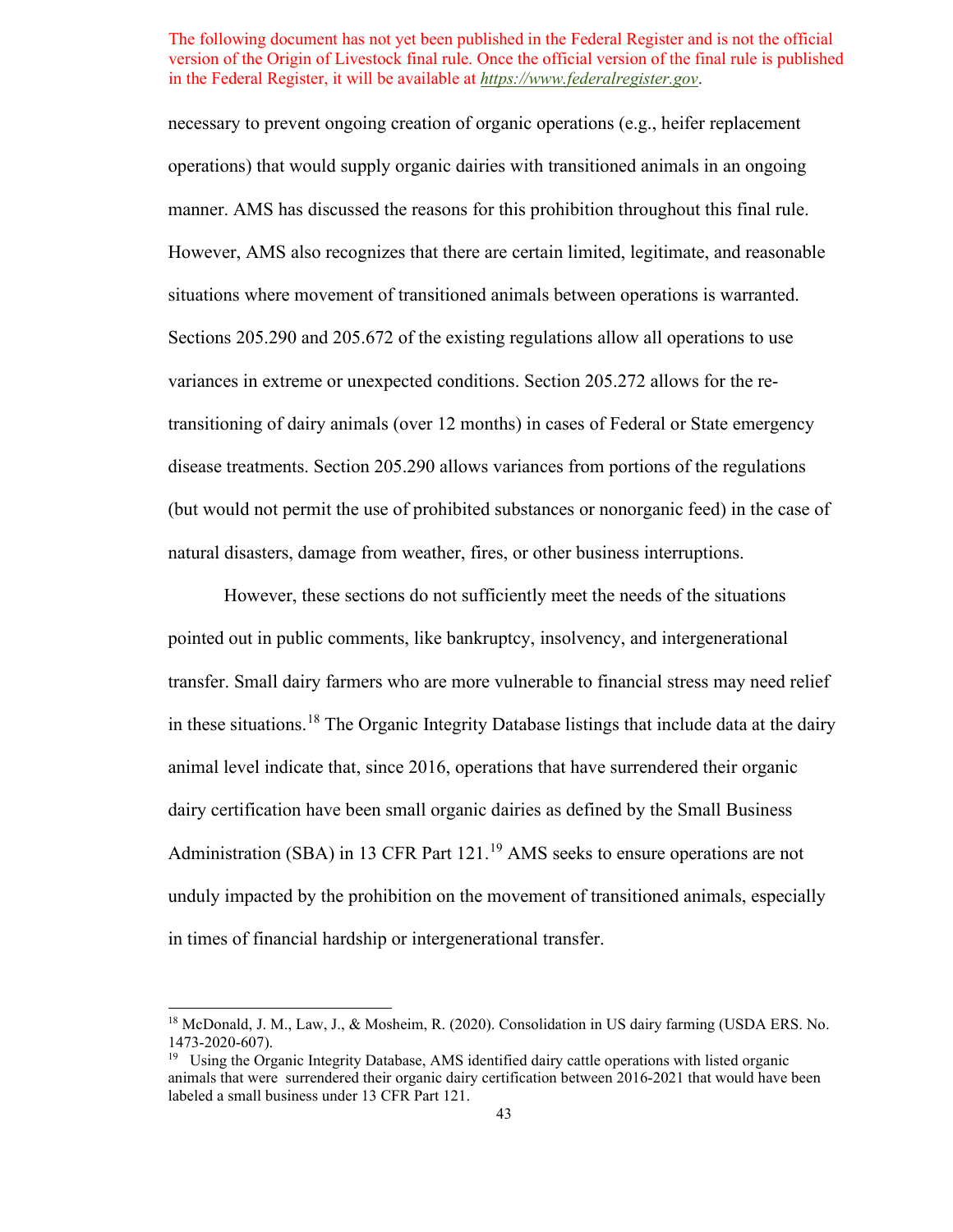In the final rule, AMS has included provisions that allow the Administrator<sup>20</sup> to issue a variance and allow the movement of transitioned animals between operations. This variance request process is specific to the Origin of Livestock provisions, but mirrors the existing temporary variance provisions in the regulations at § 205.290. Under the process described in the NOP Program Handbook,<sup>21</sup> the operation must submit their request for a temporary variance in writing to their certifying agent and include supporting documentation justifying the need for the temporary variance. The certifying agent reviews the request to determine whether the request comports with the reasons listed at  $\S 205.290(a)$ , and whether the documentation provided by the operation justifies the need for the temporary variance. The certifying agent submits the request to AMS, including the original request and supporting documentation, and recommends either granting or denying the temporary variance along with the reasons for their recommendation, and includes any additional documentation that supports their recommendation. A list of temporary variances that are in effect and that were denied are available to the public at [https://www.ams.usda.gov/rules-regulations/organic.](https://www.ams.usda.gov/rules-regulations/organic) Temporary variance denial decisions are not appealable; however, an operation can appeal a proposed adverse action if they are not able to meet the regulatory requirements because a temporary variance has been denied.

AMS considered allowing certifying agents to decide variance requests but decided to retain those decisions at the Administrator level similar to the existing temporary variance process at § 205.290. By requiring operations to seek approval from

<span id="page-43-1"></span><span id="page-43-0"></span> [https://www.ams.usda.gov/sites/default/files/media/Program%20Handbk\\_TOC.pdf](https://www.ams.usda.gov/sites/default/files/media/Program%20Handbk_TOC.pdf) 44  $20$  The Administrator includes a "representative to whom authority has been delegated to act in the stead of t[he Administrator" which could be the NOP Program Manager, i.e. the NO](https://www.ams.usda.gov/sites/default/files/media/2606.pdf)P Deputy Administrator.<br><sup>21</sup> [NOP Program Handbook, NOP 2606 Instruction: Temporary Variances.](https://www.ams.usda.gov/sites/default/files/media/2606.pdf) Available at: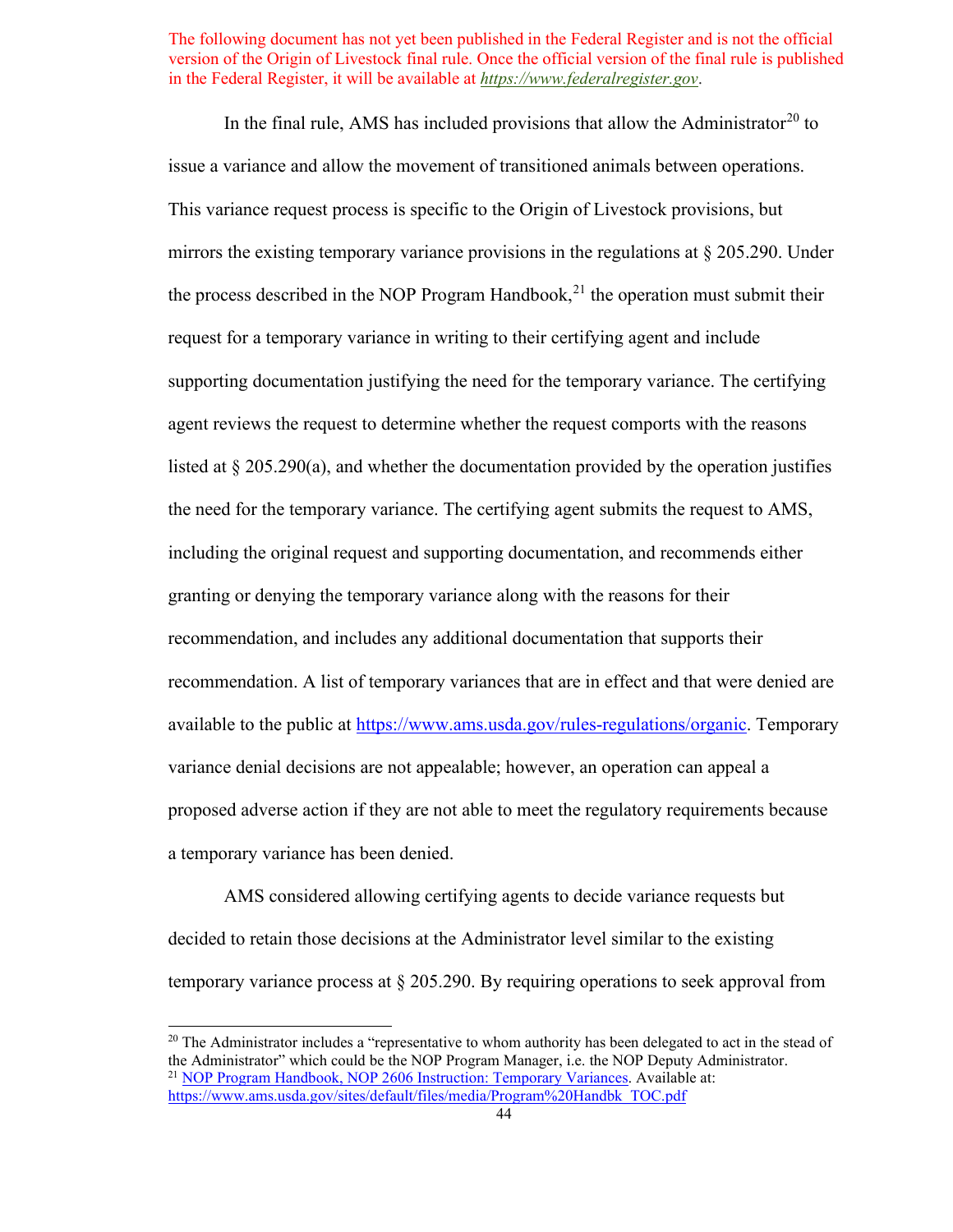the Administrator rather than individual certifying agents, AMS believes that the process will result in more consistent decision-making. AMS is best positioned to make these decisions (vs. certifiers) because it can most easily request information from any accredited certifier. AMS anticipates that it may need to obtain or verify information from more than one certifier to assess the variance request. AMS is also best positioned to track whether any one operation is making multiple variance requests as a means to continually source transitioned animals.

The new Origin of Livestock paragraph describing this type of variance identifies the scenarios for which a variance could be granted and describes the process for requesting a variance. The limited circumstances in which a variance may be granted will prevent this process from being used as a mechanism for an operation to continually source transitioned animals. The variance must be submitted to NOP through a certifier and will be considered by the Administrator against the limited circumstances listed in the regulation in  $\S 205.236(d)(1)$ .

Variances will be made only for businesses that are "small," as determined by the Small Business Administration (SBA) in the small business size regulations (13 CFR Part 121). Those regulations currently establish that a dairy cattle operation is a small business if it takes in less than one million dollars in annual receipts. AMS is limiting variances to small businesses only to minimize adverse economic impact on small entities, as directed by the Regulatory Flexibility Act.

The variance requestor must provide documentation to support the request (e.g., contracts, evidence of forced/sale closure, family records, wills or trusts, bankruptcy filings, tax documentation, records to support size standard). This variance is specifically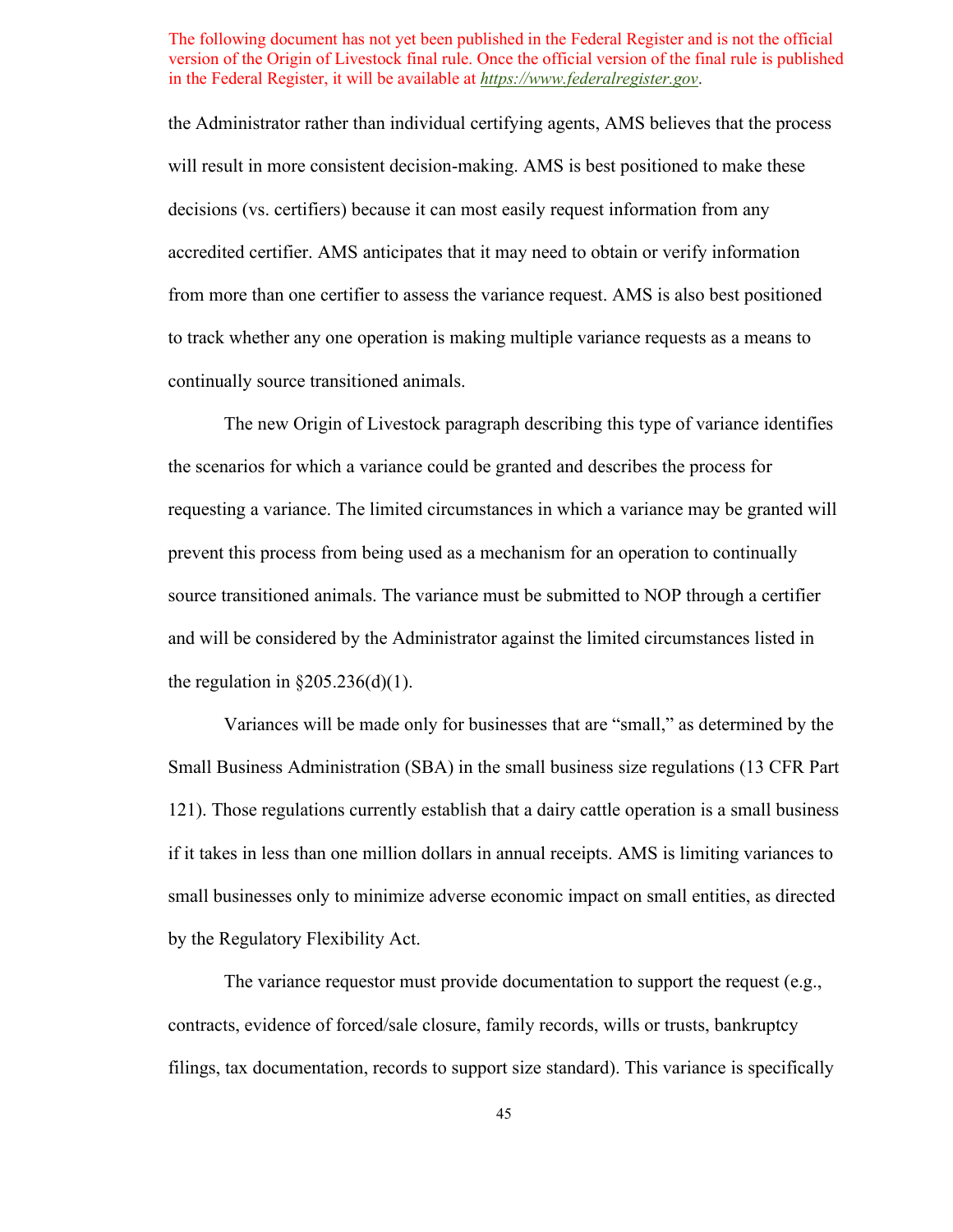crafted to address concerns about intergenerational transfers, forced sale or bankruptcy proceedings, and liquidity needs of dairy operations ceasing operations that may be hampered by the restriction on the sourcing of transitioned animals. AMS does not intend for these variances to become an avenue for operations to use out of convenience or to create a market for transitioned animals.

# *Section 205.236(a)(2)(i)—*

 continuous and must last at least 12 months. AMS moved a portion of the language included at  $\S 205.236(a)(2)$  and combined it with similar text in  $\S 205.236(a)(2)(i)$  to reduce regulatory language and increase clarity. AMS also added language to clarify that In the final rule, this paragraph specifies that the transition period must be an operation using the one-time transition must be certified before it may represent or sell products as organic.

# *Section 205.236(a)(2)(ii)—*

 describe its transition plan in its organic system plan, including the actual or anticipated start date of the 12-month transition period and the identity (e.g., ear tag numbers) of animals to transition. The means of identifying animals may vary by operation but must be reviewed and approved by the certifying agent. AMS believes this information is necessary for certifying agents to determine compliance and to provide for traceability of about the transition that they deem necessary to determine compliance. In this section of the final rule, AMS added requirements for an operation to transitioned animals. Certifying agents may also require any additional information

 apply for certification. An operation must submit an application to begin the certification AMS also revised this paragraph to reflect the timing for when an operation must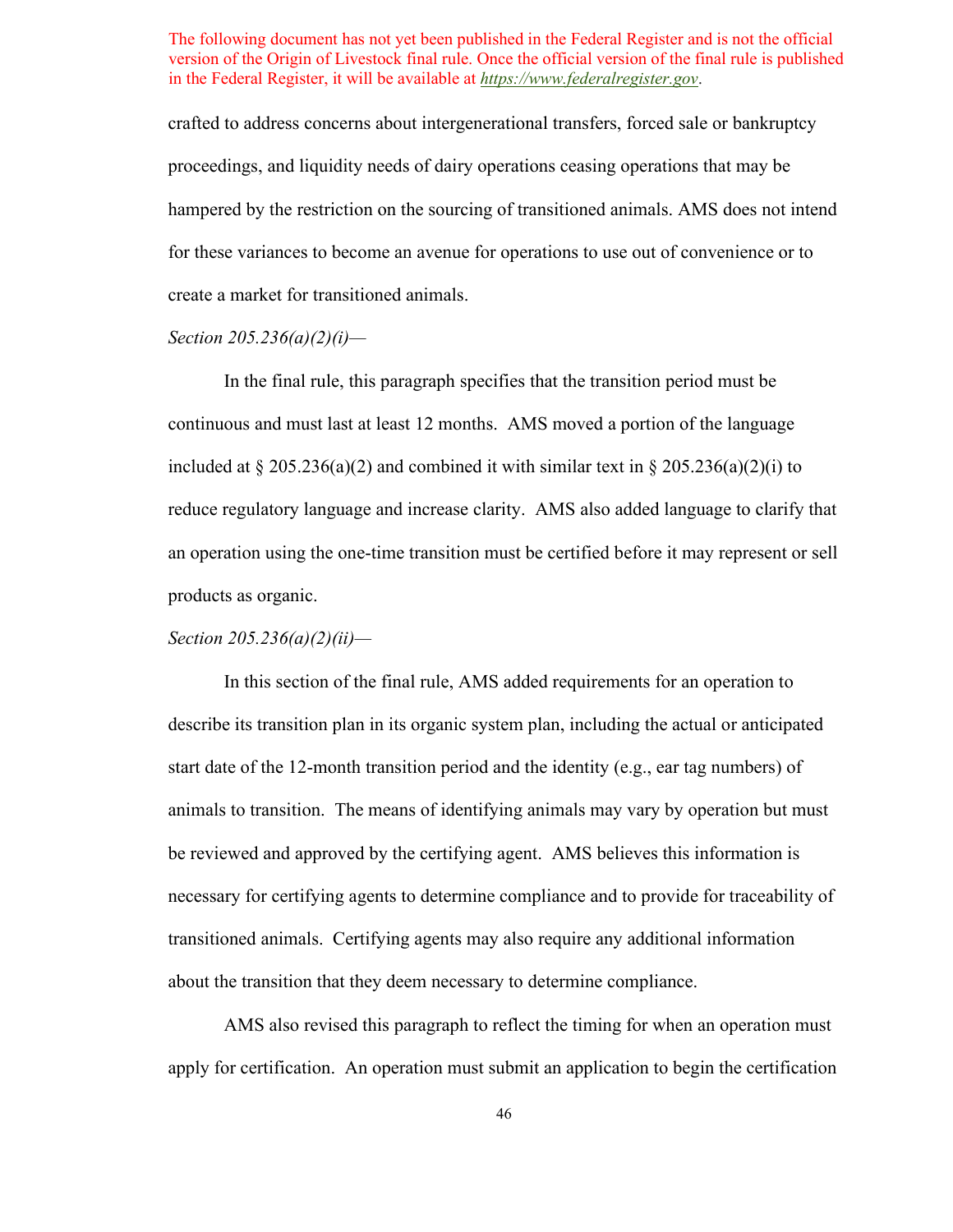product as organic. This means that the transition period may exceed 12 months if the operation has applied for certification but is not yet certified after 12 months has passed. management until certification is complete. See below for further discussion of changes process, and an operation must be certified before it can legally sell, label, or represent In this case, the animals would continue to be transitioning under continuous organic requested but not made by AMS ("Applying for Certification—Timeline").

# *Section 205.236(a)(2)(iii)—*

Some commenters requested that AMS clarify that third-year transitional crops may be consumed by dairy animals during their transition only if those third-year transitional crops are produced by the operation transitioning to organic.

 transitioning operations' use of third-year transitional crops to their own operation. AMS by the operation only. Allowed third-year transitional crops include those grown by the operation on land that is leased or rented and included in the organic system plan of the transitioning operation. AMS has also clarified that certified organic feed is to be fed AMS agrees that the OFPA transition requirements (7 U.S.C. 6509(e)(2)(B)) limit has revised the final rule,  $\S 205.236(a)(2)(iii)$ , to more clearly align with OFPA by clarifying transitioning dairy animals may consume third-year transitional crops grown during the 12-month transition, in addition to third-year transitional crops.

*Section 205.236(a)(2)(iv)* 

 the final rule to clarify our meaning. See discussion below of Dairy Transition—Changes AMS made a minor change to this section between the proposed regulations and Requested but Not Made.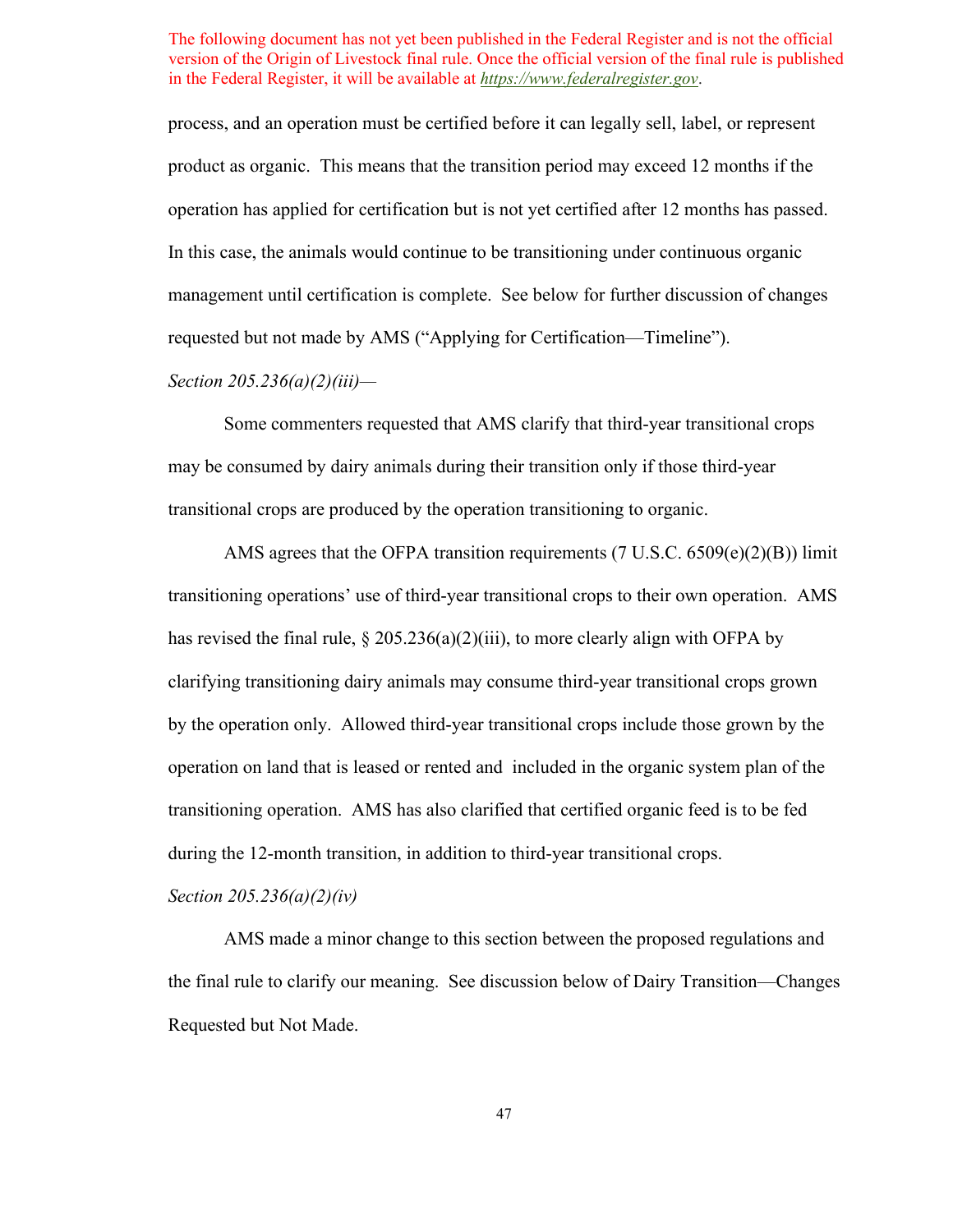### *Section 205.236(a)(2)(v))—*

 comment that transitioned animals are a class of "organic" animal. In the proposed rule, from the last third of gestation. The final rule revises the language to clarify that these animals are the same as any animal managed organically from the last third of gestation. In the final rule, AMS made minor revisions to this paragraph in response to a AMS had used the term "organic" to mean animals that are under organic management *Section 205.236(a)(2)(vi)—* 

 additional transitioned animals to its operation. The requirement that all animals end the This paragraph sets the requirement that all dairy animals must end the transition at the same time. This reiterates that the transition exception is a distinct opportunity with a definitive end. Once the transition is complete, an operation may not add transition at the same time prevents operations from sourcing additional nonorganic animals after they have begun their one-time 12-month transition period (unless they wish to restart the 12-month transition period for the entire group).

 to transitioning animals (dams) from joining the organic herd. In some scenarios (e.g., the end of the transition period. For example, transitioning animals bred after the start of animals still may be added to the operation's herd. Animals born during the transition This requirement is not intended to limit animals born during the transition period operations that transition animals using third-year transitional feeds), animals born during the 12-month transition period may not complete 12 months of organic management by the transition may birth animals toward the end of the 12-month transition period. These must be under continuous organic management from birth and for no less than 12 months immediately prior to the production of organic milk to qualify for organic certification.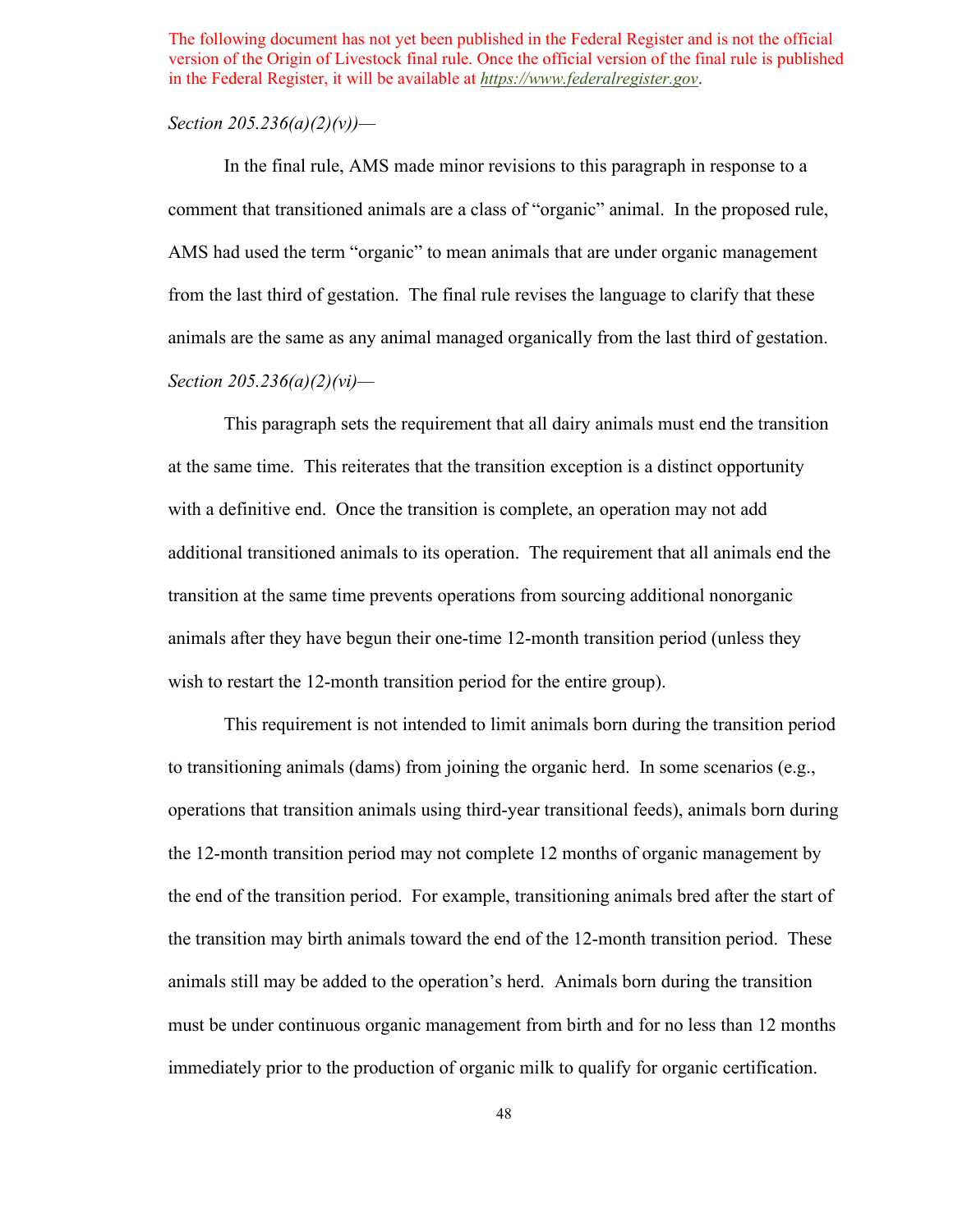transitioned animals (as opposed to organically managed from the last third of gestation), sourced by organic dairies  $(\S 205.236(a)(2))$ . An example is provided below to clarify Certifying agents will need to ensure that operations correctly classify animals as as these animals do not meet the requirements for organic slaughter stock and may not be how to classify animals born to transitioning animals during the transition period.

 *For example* (this example assumes the operation does *not* feed third-year transitional crops during transition but, rather, feeds certified organic feed and pasture): organic management during the entire last third of gestation). This aligns with the The offspring of a pregnant cow that calves within the first three months of the transition cannot be considered organic from the last third of gestation (assume a gestation time of 9 months for this discussion). In this case, the heifer calf is considered a transitioned animal. Its transition will be completed after 12-months, at the same time its mother completes transition (i.e., the organic management of the pregnant mother during the last third of gestation also counts toward the 12-month transition of the offspring). In contrast, offspring born after the first three months of the transition period will be considered organically managed from the last third of gestation (i.e., the mother is under requirement for nonorganic breeder stock (i.e., the requirements are no stricter). *Section 205.236(a)(vii)—* 

 transitioned animals. AMS agrees and we have revised this section in the final rule to One commenter suggested that AMS include "milk products" in addition to "milk" in  $\S 205.236(a)(2)(vii)$  to clarify that products other than milk can be produced by refer to both milk and milk products and to clarify our meaning.

49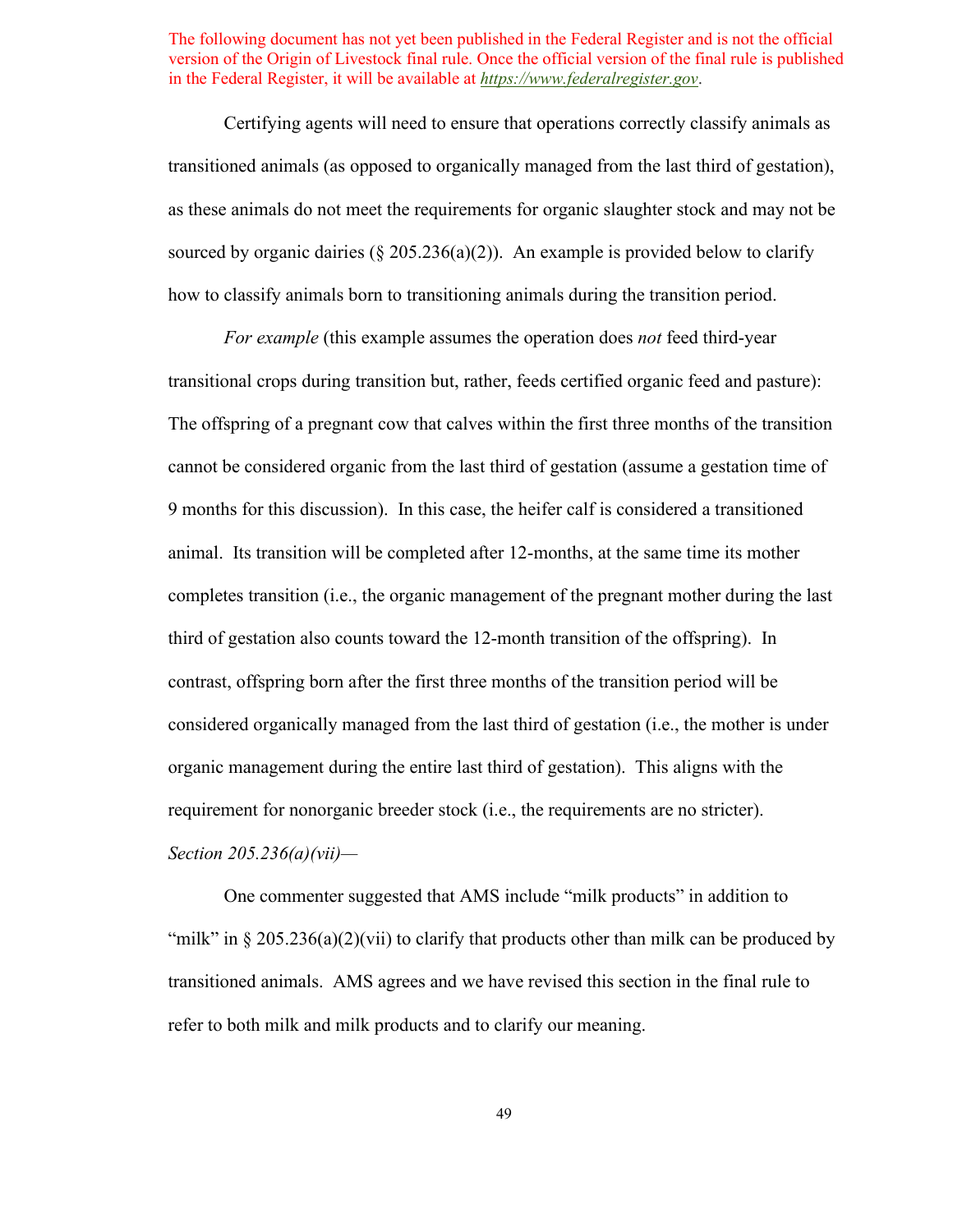# *Sections 205.236(a)(2)(viii) and (ix)—*

after completing the one-time transition  $(\S 205.236(a)(2))$ , except in the case of variances granted by the Administrator  $(\S 205.236(d))$ . The final rule prohibits certified operations from sourcing transitioned animals

 milk on any organic farm. In effect, this would have allowed certified operations to between organic operations. Commenters included consumers, producers, certifying agents, producer groups, consumer groups, and trade associations. In 2019, AMS operations for organic milk production. AMS specifically sought comments on this topic operation but there is common management. A few commenters were opposed to The proposed rule would have allowed transitioned animals to produce organic purchase transitioned animals for organic milk production. In 2015, AMS received 989 comments in support of changing the final rule to ban the sale of transitioned animals received additional comments that transitioned animals should not be sold to organic in 2021, with most commenters in support of transitioned animals losing organic status if sold, transferred, given, or otherwise moved to another operation, or if included as part of a merger of organic operations in which ownership remains with the original certified limiting the movement or sale of transitioned animals under the one-time allowance, citing a potential burden on family farms, a lack of rationale for the prohibition, and a lack of oversight necessary to enforce this prohibition.

 between operations, AMS's rule would not effectively stop operations from continually produce transitioned animals, there would be a market for those transitioned animals. To Other commenters were concerned that by allowing sales of transitioned animals acquiring transitioned animals. If organic operations could find loopholes to continue to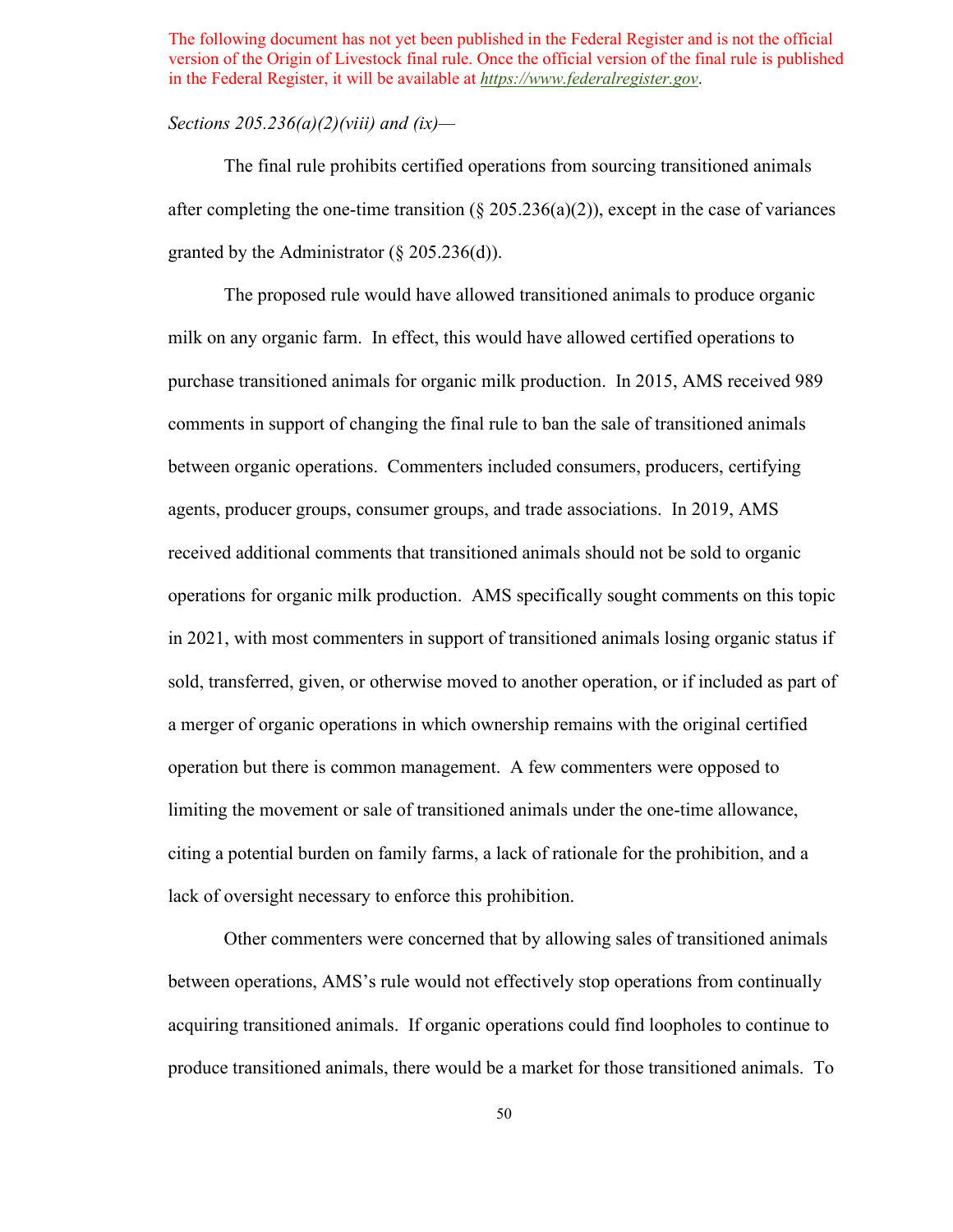prevent this activity, many commenters suggested that AMS prohibit the sale of transitioned animals between operations altogether.

 AMS considered different options to ensure the final rule is clear and enforceable. (with limited exceptions at 205.236(d)) best supports the policy goal. This policy choice is consistent with public comments advocating for this rule. AMS determined that prohibiting certified operations from sourcing transitioned animals

been treated with antibiotics early in life, before the transition began.<sup>[22,](#page-50-0)23</sup> Beef labeled as organic must have been produced from an animal that had been organic for its whole life. livestock; while still allowing for the one-time transition allowed under OFPA. Another animals have access to outdoors throughout their lives, as per the existing regulations; however, transitioned animals do not manifest a full life of these benefits.<sup>[24](#page-50-2)</sup> Constraining number of transitioned animals industry-wide over time For example, based on public comments, academic literature, and the existing regulations, AMS believes that consumers expect that organic animals have not been treated with antibiotics; however, a transitioned cow producing organic milk may have It is reasonable to conclude that a consumer would prefer milk from cows (or goats, etc.) that had never been treated with antibiotics given that prohibition with other forms of example is outdoor access; AMS believes that consumers generally prefer that organic the movement of transitioned cows between operations is expected to decrease the overall

<span id="page-50-0"></span> consumers? A compilation and review of why people purchase organic food. Journal of Consumer Behaviour: An International Research Review, 6(2-3), 94-110. <sup>22</sup> Hughner, R. S., McDonagh, P., Prothero, A., Shultz, C. J., & Stanton, J. (2007) Who are organic food

<span id="page-50-1"></span><sup>&</sup>lt;sup>23</sup> Wemette, M., Safi, A. G., Wolverton, A. K., Beauvais, W., Shapiro, M., Moroni, P., ... & Ivanek, R. (2021). Public perceptions of antibiotic use on dairy farms in the United States. Journal of Dairy Science, 104(3), 2807-2821. 24 Dangi, N., Gupta, S. K., & Narula, S. A. (2020). Consumer buying behaviour and purchase intention of

<span id="page-50-2"></span>organic food: a conceptual framework. Management of Environmental Quality: An International Journal.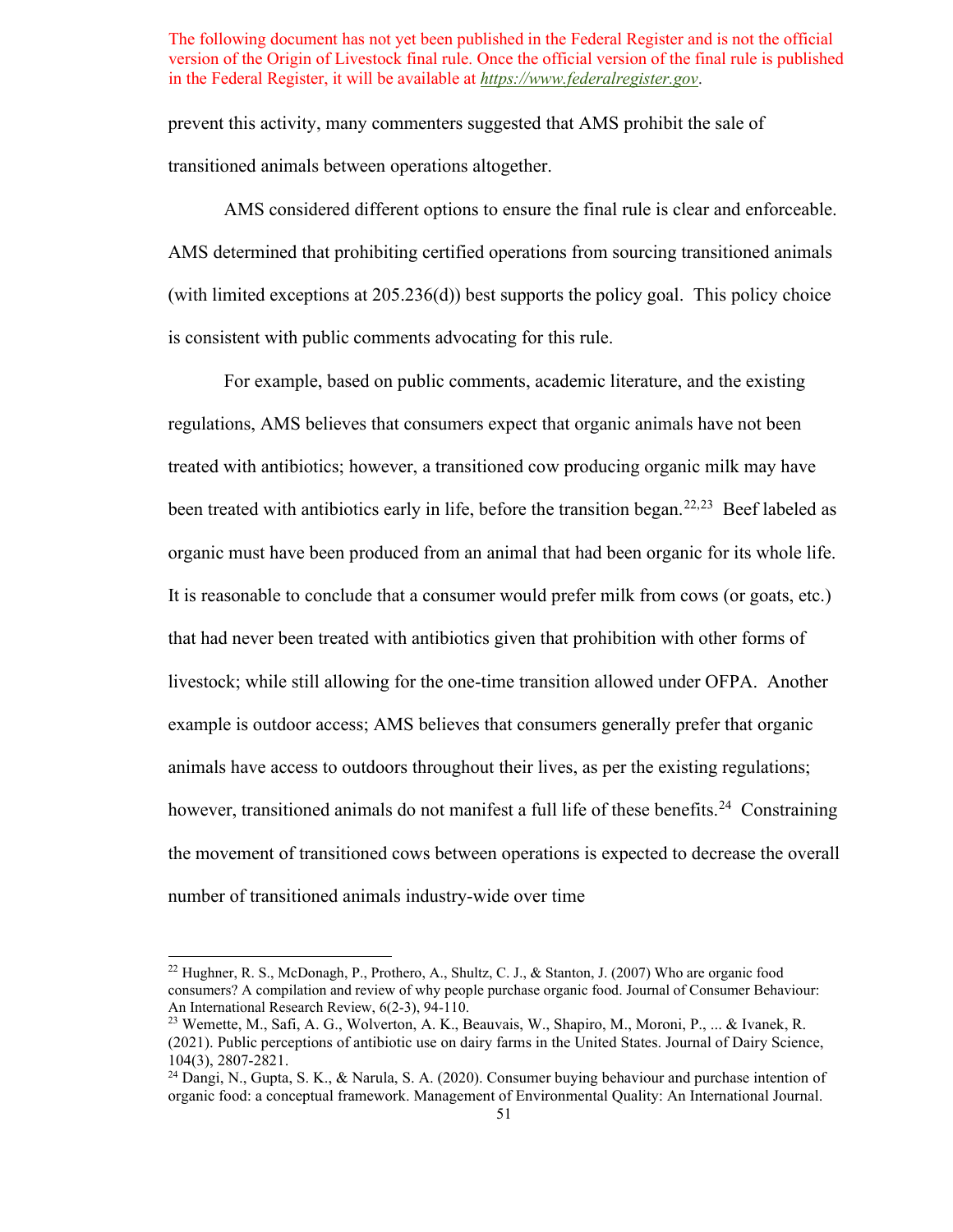AMS removed  $\S § 205.236(a)(2)(viii) - (ix)$  and included the revised requirement at  $\S 205.236(a)(2)$ . Section 205.236(a)(2) of this final rule specifies that once an eligible, newly-certified organic livestock operation completes the one-time minimum 12-month transition to organic, it may not source any transitioned animals. For additional discussion about sourcing animals, see OPERATION AS REGULATED ENTITY (§  $205.236(a)(2)$ ).

 Certified organic dairy operations that purchase animals, individually or as an entire herd, may not purchase any transitioned animals for organic milk production been organically managed from the last third of gestation. Nor does the final rule prohibit operations from raising and selling organic replacement animals to certified dairy operations. Such animals must be organically managed from the last third of beginning on the compliance date. Livestock must be under continuous organic management from the last third of gestation ( $\S$ § 205.236(a) and 205.236(a)(2)). The final rule does not limit certified organic dairy operations from purchasing animals that have gestation to be sourced by organic operations  $(\xi \xi 205.236(a))$  and  $(205.236(a)(2))$ .

 production by purchasing certified organic dairy cows while transitioning nonorganic animals. A dairy may wish to do this to keep some of its own nonorganic animals (to explicitly discuss sourcing of organic animals during the transition. AMS will allow AMS received a comment that some nonorganic dairies convert to organic transition) while generating income from the organic cows. The final rule requires that all transitioning animals complete the transition at the same time (i.e., at the end of a single 12-month period) at  $\S 205.236(a)(2)(vi)$ . It also prohibits the sourcing of transitioned animals after the one-time transition is complete ( $\S 205.236(a)(2)$ ), but it does not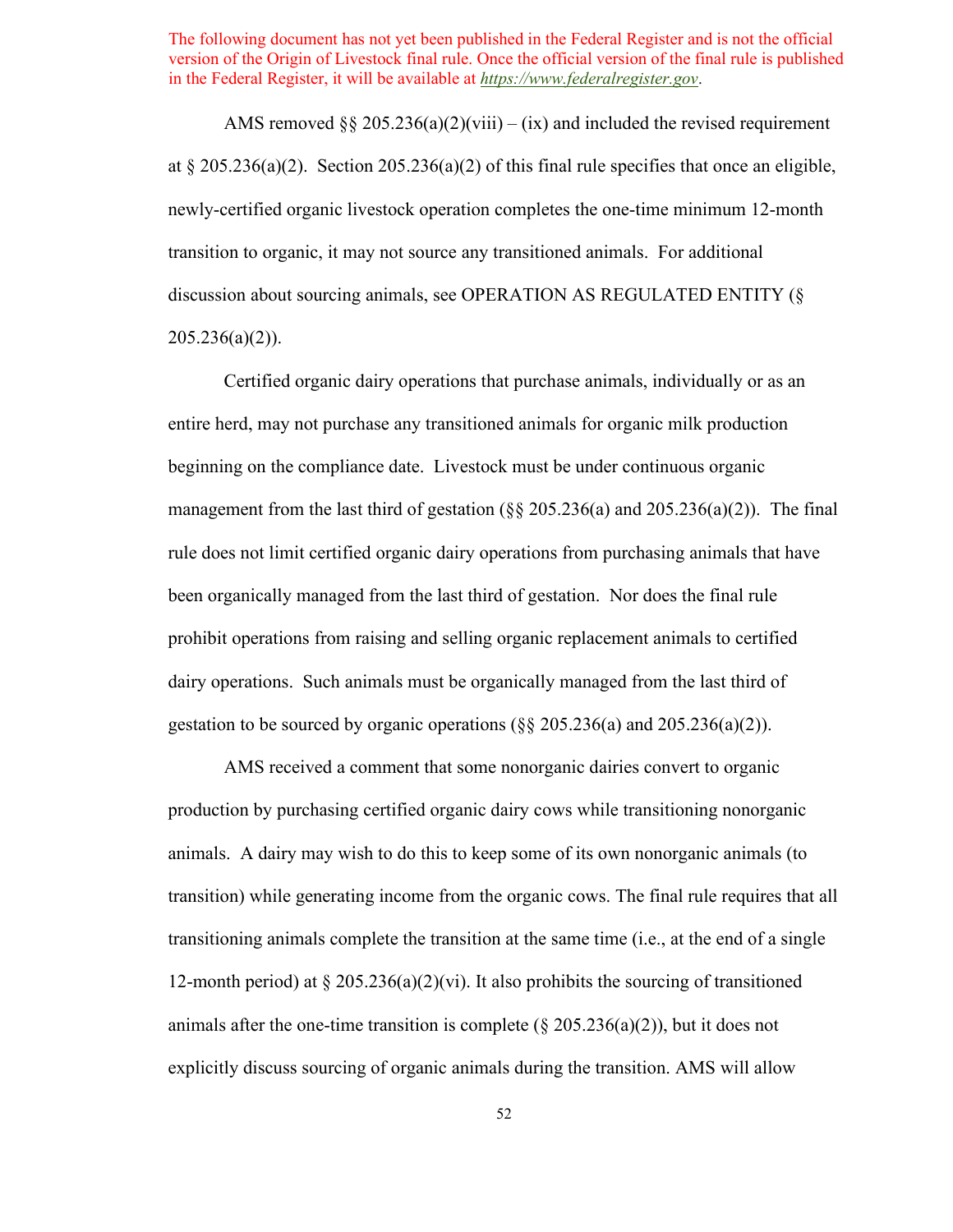transition, as site-specific and other conditions will need to be evaluated to determine if an operation could comply with all requirements. For example, if an operation purchases certifiers to determine if a transitioning operation may source organic animals during the lactating organic dairy animals during the transition period but also manages lactating transitioning animals, very specific practices would be required to keep nonorganic milk (from transitioning animals) segregated from organic milk until the transition period is complete.

# **ii. Dairy Transition – Changes Requested but Not Made**

# *1) Prohibit Transition Entirely (§ 205.236)*

 AMS received many comments opposed to allowing any transition of nonorganic animals to organic production. Generally, the commenters thought any products labeled as organic should be organically managed from birth or from the last third of gestation and that any allowance for transitioning nonorganic animals is unwarranted.

 AMS has not prohibited transition altogether in the final rule. AMS believes that dairies and existing nonorganic dairies to seek organic certification. Many currently market, and this final rule preserves the same opportunity for new and nonorganic operations pursuing organic certification. For additional analysis of alternatives, see the Regulatory Impact Analysis (RIA) below. the one-time transition allowance provides an important and reasonable incentive for new certified organic dairy operations transitioned their operations to enter the organic

 *2) Allow Continuous Transition—Do Not Restrict to One-Time Event (§ 205.236)* 

For additional discussion of this alternative regulatory approach, see the ALTERNATIVES CONSIDERED section of the Regulatory Impact Analysis (RIA)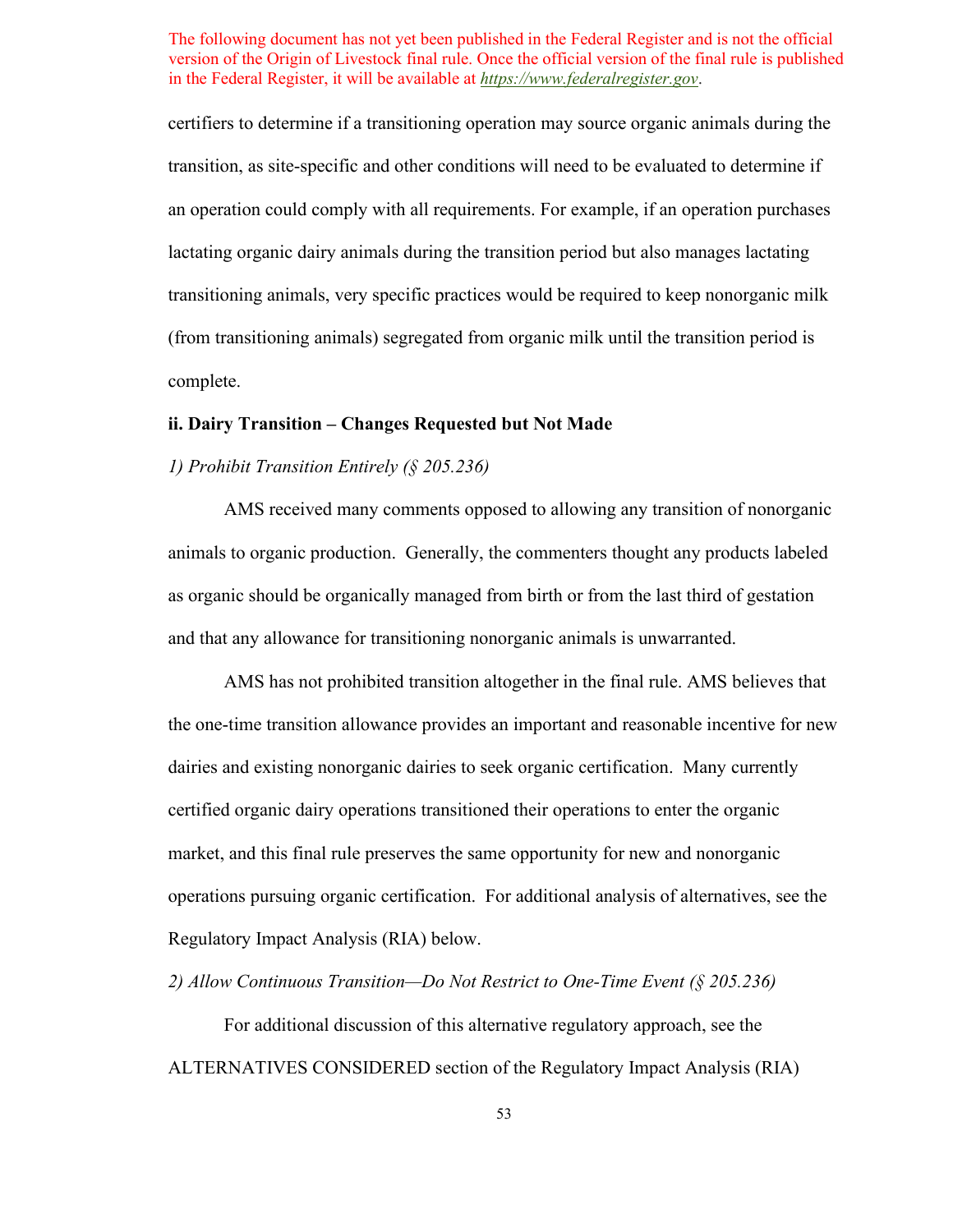below.

 and to rebuild herds in the case of disease or illness. They also argued that the current demand for organic milk was evidence that consumers are satisfied by the current Several commenters felt that limiting producers to one transition was unnecessarily restrictive and would create undue hardship for organic dairy farmers. The commenters preferred that operations be allowed to transition animals into organic production without limit and thought 12 months of organic management was sufficient for sale of milk as "organic" under OFPA. They argued that allowing producers to transition animals without limit allows producers to respond quickly to consumer demand requirements.

 animals into organic production in the final rule. While an allowance to continually permitting the purchase of nonorganic animals to transition, such an allowance would also be likely to decrease the organic management of calves. This is because during the healthcare, or living condition requirements stipulated by the USDA organic regulations. Even if AMS were not to limit transition to a one-time event, as suggested by some dairy stock organically. Some producers would likely continue to use the organic milk produced by their animals as feed for their offspring, while others might source nonorganic milk to reduce feed costs. AMS does not believe that all producers would AMS is not allowing organic operations to continually transition nonorganic transition nonorganic animals would allow producers to adjust their herd size quickly by period of nonorganic management, producers would not be required to adhere to the feed, comments, AMS would not expect all organic dairies to stop managing calves and young adopt a consistent practice in response to the policy, and AMS could not assure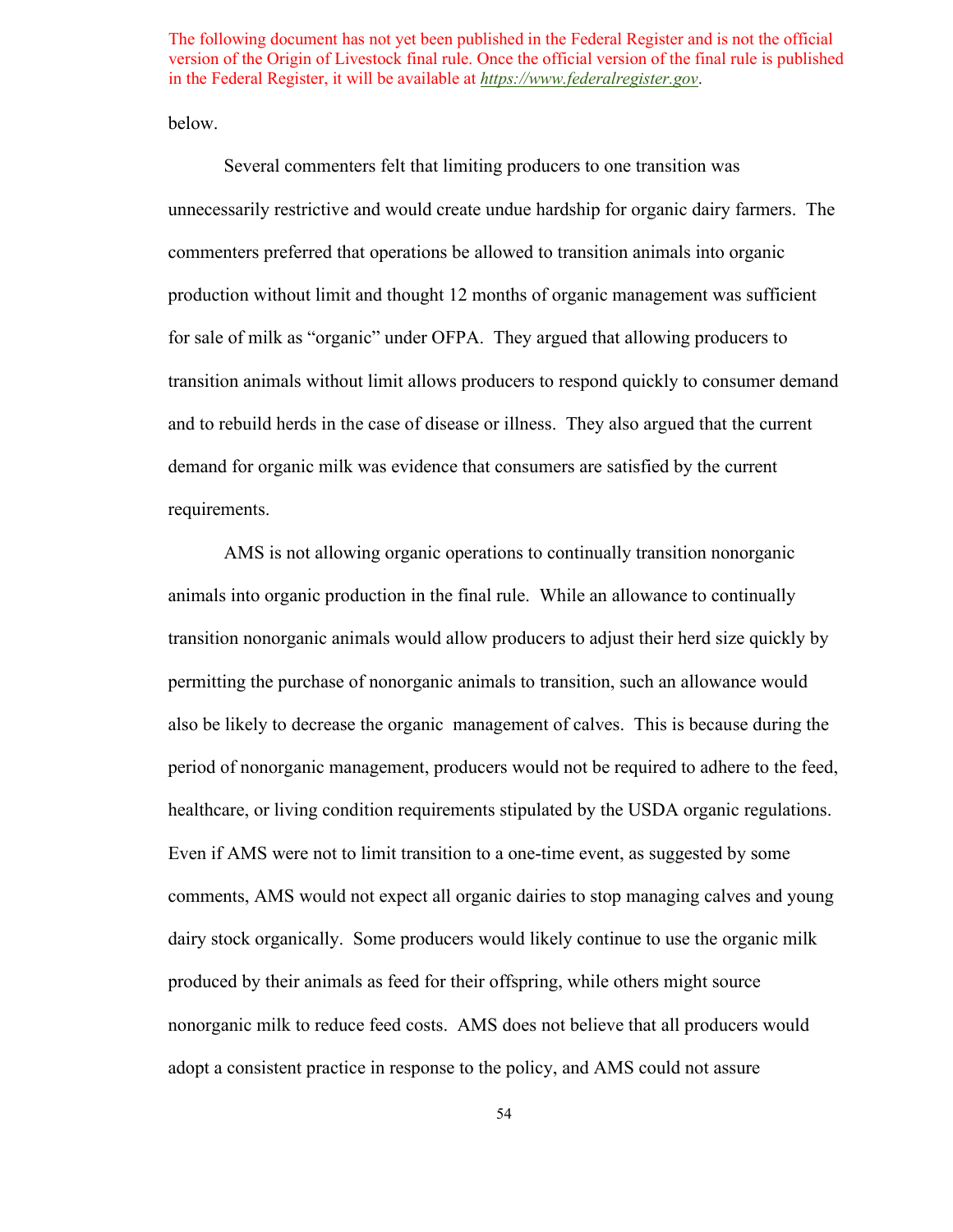consumers that organic dairy products are using common production standards which are consistent a key purpose of OFPA (7 U.S.C. 6501(2)).

 Furthermore, many organic stakeholders commented that the practice of taking animals out of organic production upon birth and restarting organic management one year prior to milk production (which is currently allowed by some certifying agents) is animals managed as organic from the last third of gestation. Establishing national standards to govern the marketing of organically produced products is a key purpose of OFPA (7 U.S.C. 6501(1)). Further, based on public comments, AMS believes the policy choices in this rule align with practices that many certifiers and most organic operations already follow.[25](#page-54-0), [26](#page-54-1)  inconsistent with consumer expectations, and has led to inconsistencies in the implementation and oversight of the organic livestock rules. As discussed above, AMS explicitly made the policy choice to implement provisions that increase the number of

# *3) Prohibit Third-Year Transitional Feed during Transition (§ 205.236(a)(2)(vii))*

 not be allowed as feed during the transition period. The commenter pointed out that these consistent organic standard, as intended by OFPA. Another comment received by AMS requested that third-year transitional crops crops cannot be fed to organic slaughter stock or fiber-bearing animals and argued that the allowance for transitioning dairy stock to consume these feeds does not advance a

 transitioning dairy animals and livestock used to produce organic meat and fiber AMS recognizes that there are differences between the requirements for

<span id="page-54-0"></span><sup>&</sup>lt;sup>25</sup> See Audit Report 01601-03-Hy.<br><sup>26</sup> See AMS-NOP-11-0009-2799.

<span id="page-54-1"></span>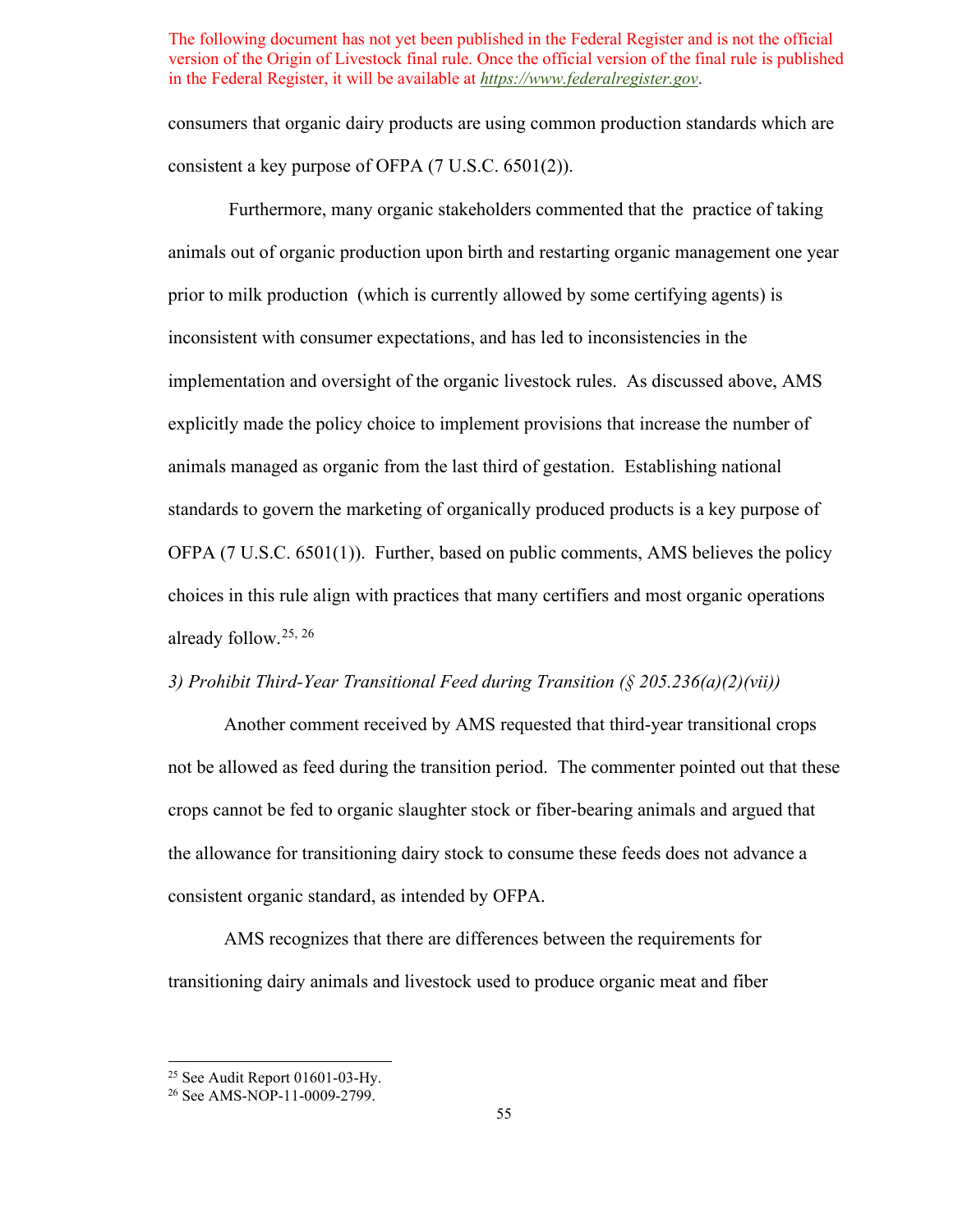products. AMS has not prohibited third-year transitional crops as feed during transition in the final rule, as the allowance to use third-year transitional crops eases the burden of transitioning for new dairy operations and is permitted by OFPA.

*4) Prohibit Third-Year Transitional Feed for Offspring (§ 205.236(a)(2)(iii) and (iv) and (v) and (vi))* 

 A commenter argued that AMS was expanding the allowance for third-year transitional crops by allowing offspring to consume this type of feed during the transition. fed crops and forage in the third year of organic management. They commented that OFPA does not allow offspring born to transitioning animals to be

 specific class or age of livestock during the transition. OFPA allows third-year period. Dairy animals, regardless of the stage of production, are equally subject to these requirements. Restricting the use of third-year transitional crops for offspring would AMS disagrees that OFPA limits use of third-year transitional crops to any transitional crops to be fed to dairy animals up to the end of the 12-month transition impose stricter requirements for offspring born during transition, even though these animals are managed organically for a longer period of time prior to production of organic milk.

 third-year transitional crops during the last third of gestation are transitioned animals. Transitioned animals are not eligible to produce organic meat or fiber. In addition, The final rule allows any transitioning animal to consume third-year transitional crops during the 12-month transition, including offspring born during the transition and young stock. Animals that consume third-year transitional crops during the transition period are transitioned animals, and animals born to transitioned animals that consumed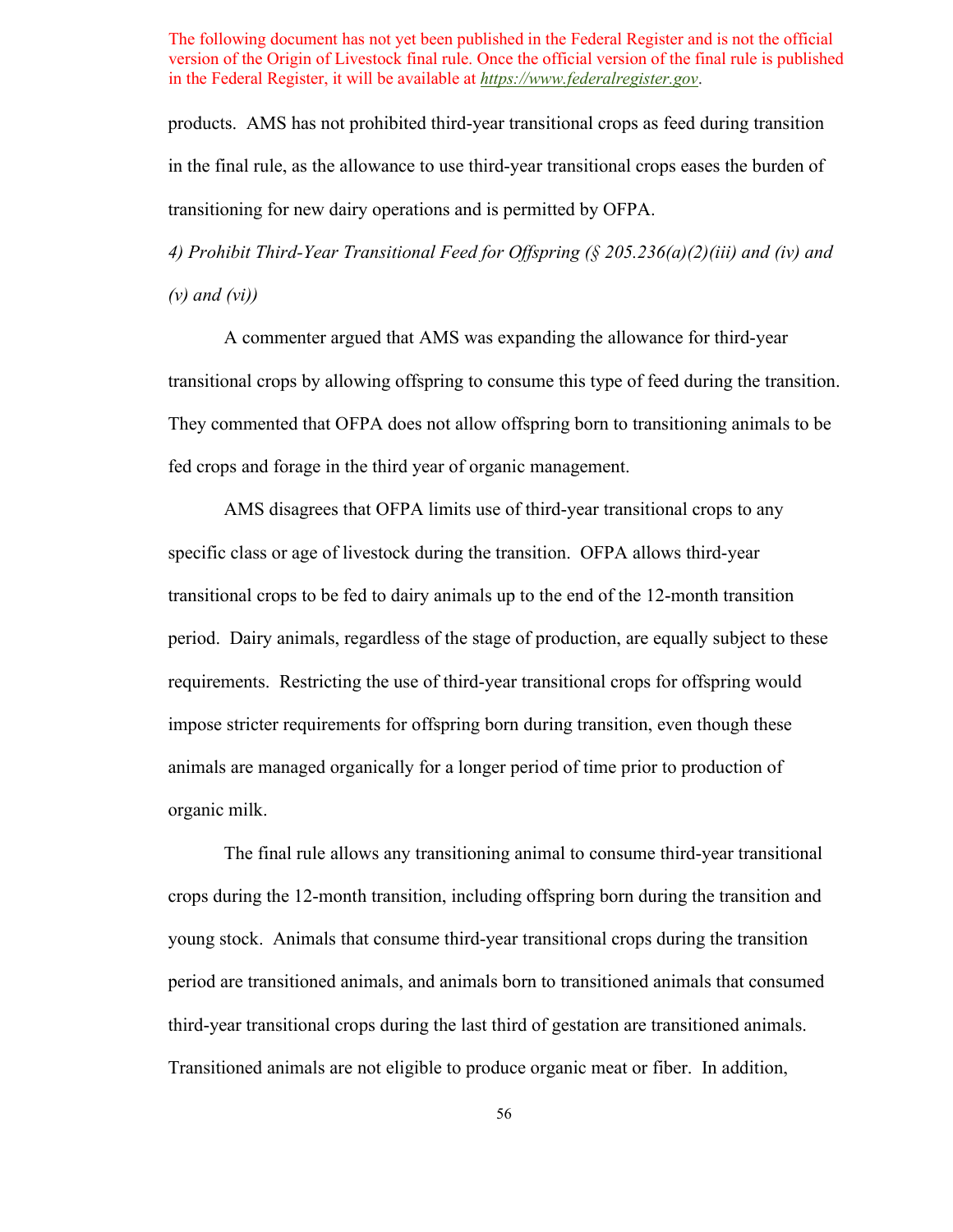transitioned dairy animals may not be sourced by certified organic dairies.

# *5) Require Milk for Offspring that is Eligible for Sale as Organic (§ 205.236(a))*

 would not meet the requirements for sale as organic. They referred to § 205.237, which questioned how milk that does not qualify for sale as organic can be provided to offspring. For example, the organic regulations only require that breeder stock be managed organically starting no later than the last third of gestation. If nonorganic Some commenters pointed out that both the current organic regulations and the proposed rule allow milk to be fed to offspring in certain circumstances when the milk requires organically produced agricultural products in livestock feed rations and breeder stock are managed as organic only during the last third of gestation, the milk suckled by offspring at the time of birth would not qualify for sale as organic. Additionally, commenters also requested that AMS clarify if milk from nonorganic animals that has been managed organically during the last third of gestation can be provided to animals other than their own offspring.

 starting no later than the last third of gestation can be considered organic animals instead than those that currently exist for slaughter stock or changed the requirements for as organic. AMS recognizes that the allowance for feeding offspring milk that cannot In the final rule, offspring born to animals that have been managed organically of transitioned animals. AMS has not imposed stricter requirements for dairy animals slaughter stock, and organic slaughter stock may receive milk that could not itself be sold itself be certified and sold as organic (for human consumption) may appear inconsistent. However, current organic regulations clearly allow animals to be certified organic if managed organically managed starting no later than the last third of gestation, without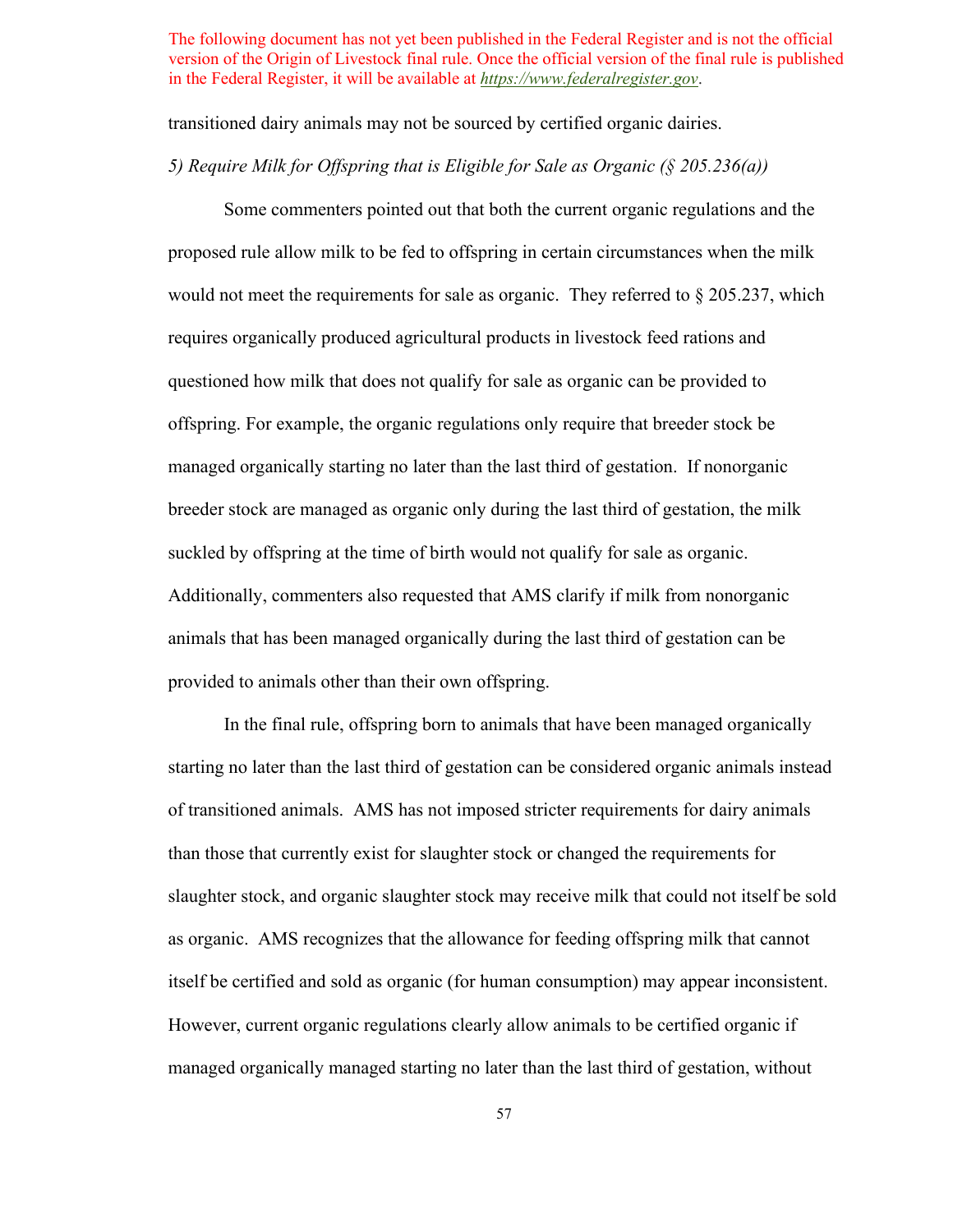any prohibition on milk nursed from the nonorganic mothers by the offspring. The final rule does not change these requirements.

 transitioning animals may be provided to animals that are not an animal's own offspring, farms, milk that is pooled from a group of animals but is not comprised entirely of organic milk may not be provided to offspring. Milk from transitioning animals that is In response to comments about whether milk from nonorganic breeder stock or if offspring are separated from their mothers after birth, as is common practice on dairy collected by the dairy farm and not consumed directly by the offspring may not be sold as organic.

 mothers consume(d) third-year transitional crops during or after the last third of The final rule establishes limitations on offspring that have consumed milk from a transitioning mother that consume(d) third-year transitional crops during or after the last third of gestation. Calves are considered transitioned themselves when they or their gestation. As transitioned animals, these offspring are not eligible for sale as organic slaughter stock and may not be sourced by organic dairies per  $\S 205.236(a)(2)$ .

Conversely, mothers that have been organically managed starting no later than the Conversely, mothers that have been organically managed starting no later than the last third of gestation and which are fed only organic feed during the last third of on any organic dairy farm. gestation (no third-year transitional crops) give birth to organic offspring (organically managed from the last third of gestation) with a status similar to that of organic slaughter stock born to nonorganic breeder stock. Organic animals organically managed from the last third of gestation may be sold between organic dairy farms and produce organic milk on any organic dairy farm.<br>
58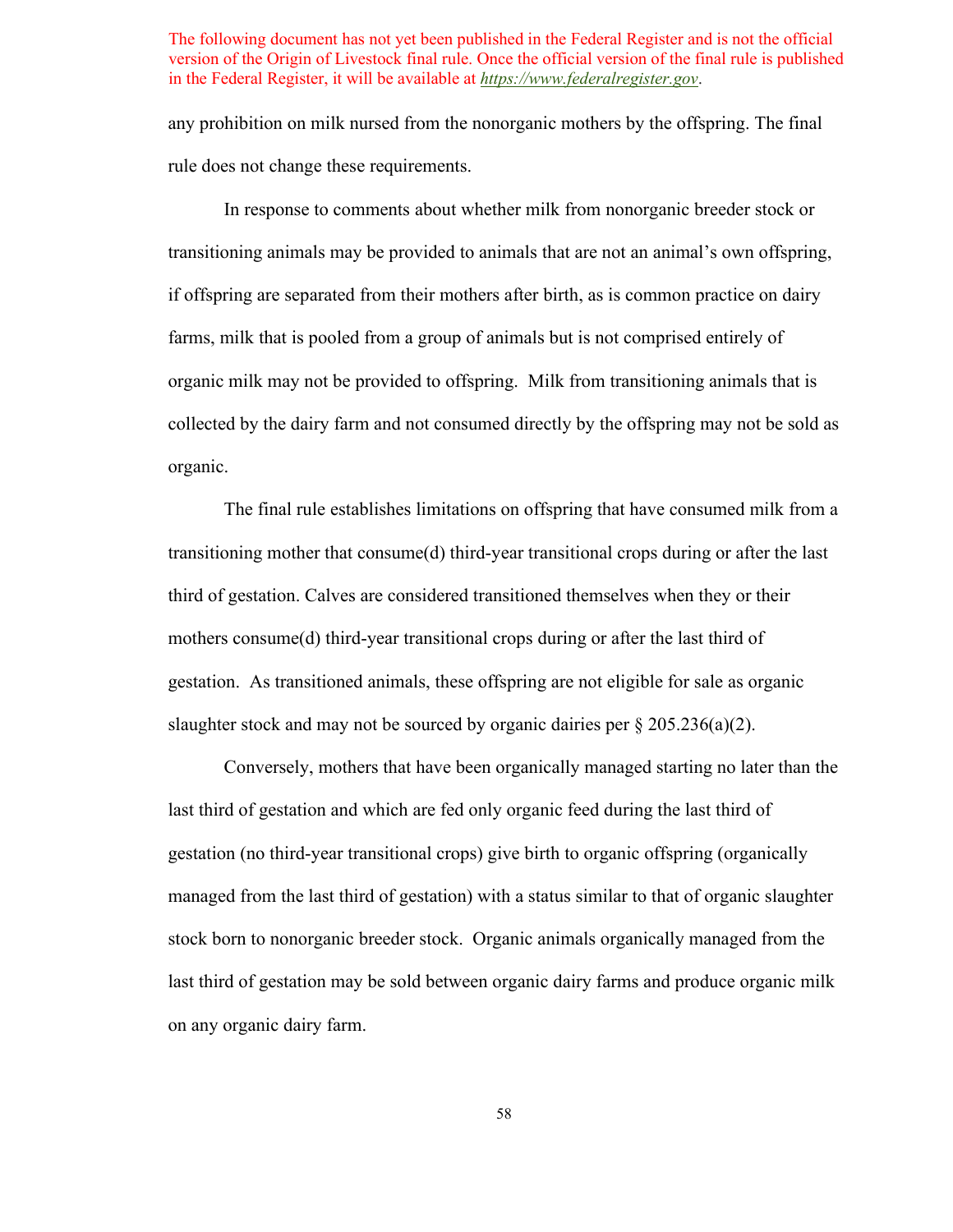# *6) Applying for Certification—Timeline (§ 205.236(a)(2)(ii))*

 AMS received comments about the proposed requirement for producers to submit an application for certification during the 12-month transition period, including a description of the transition. Several commenters requested that AMS revise the requirement so producers would be required to submit their application and describe the transition prior to starting the 12-month transition rather than during the 12-month transition. These commenters thought this would allow a certifying agent to oversee the entire transition, prevent potential infractions, and help ensure adequate recordkeeping and tracking of transitioning animals.

 Another commenter suggested that AMS require producers to apply for crops. Another commenter stated it was unclear if the proposed rule changed the existing rule made it unclear if a producer could submit an application before the transition certification within 90 days before or after feeding dairy animals third-year transitional rule in regard to the obligations and responsibilities of transitioning operations and certifying agents. Yet another commenter pointed out that the language in the proposed started.

 to starting the 12-month transition. Operations that sell livestock or livestock products as organic, including milk, must be certified, with the exception of those operations described in § 205.101. While there are likely benefits to both producers and certifying requirements for certification. Certifying agents are required to verify that producers In the final rule, AMS has not required that producers submit an application prior agents when an application is submitted early in the transition to organic, the timing of the submission of an application does not dictate whether an operation meets the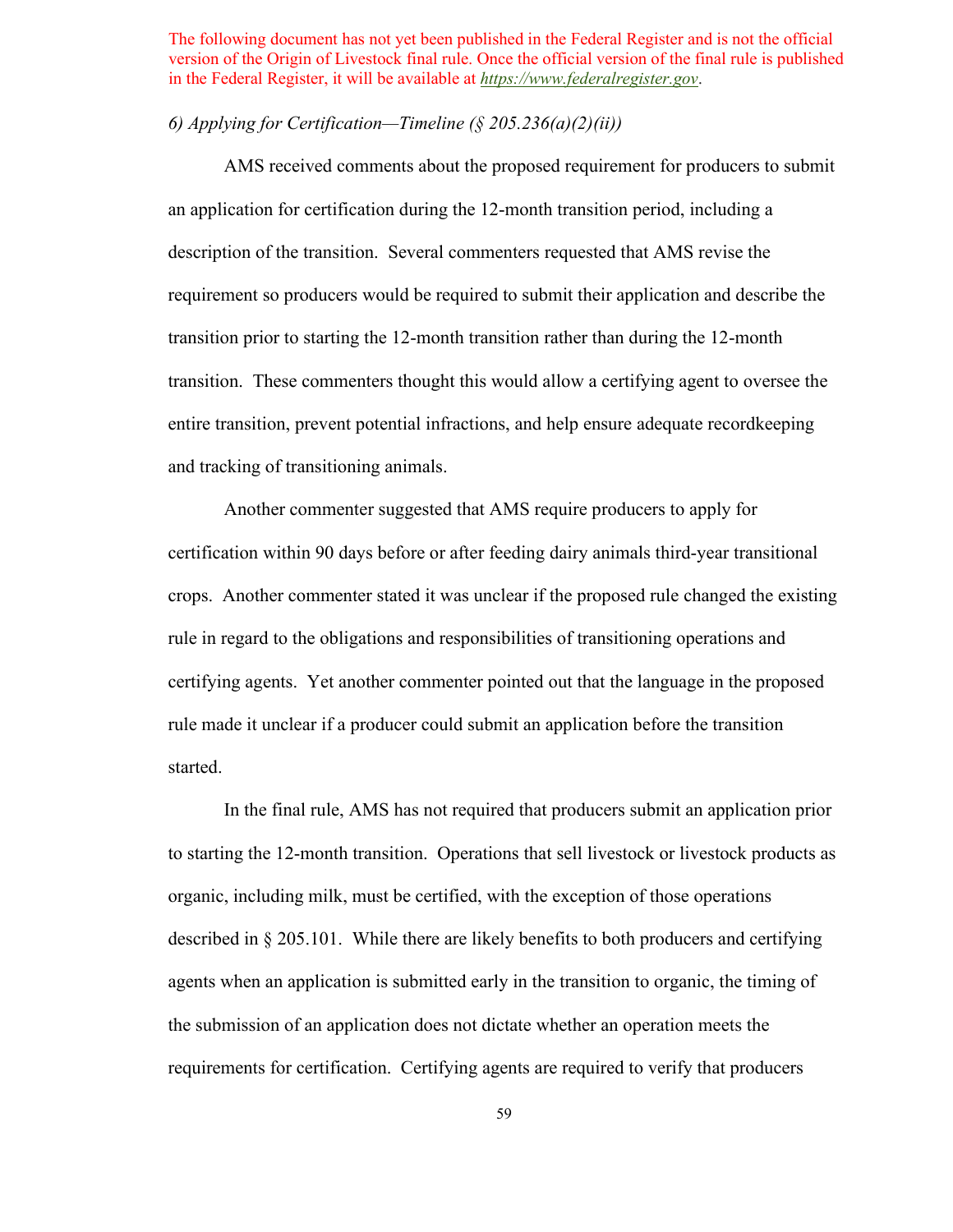comply with all provisions of the USDA organic regulations. Producers who choose to submit an application late in their transition may experience delays in obtaining certification until the certifying agent verifies that all provisions are compliant. The transitioning animals will continue to transition through this pre-certification period; product may not be sold or represented as organic without certification.

 subject to the same review criteria described in §§ 205.400 – 205.406 of the current Applications submitted prior to, or at any time during, the 12-month period are all regulations. Certifying agents who are unable to verify an applicant is in compliance with the requirements must not grant certification.

# *7) Provide 18 Months for Transition (§ 205.236(a)(2)(vi))*

 period to transition to organic. Extending the period of time from 12 months to 18 six months after the beginning of its transition, while still requiring each animal to be the additional time to source animals and stagger when animals start to transition to Several commenters requested that producers be given more than a 12-month months would allow a producer to add additional nonorganic animals to its operation for managed organically for no less than 12 months immediately prior to production of milk to be sold, labeled, or represented as organic. Commenters stated that a longer period would help reduce the stress associated with starting a new dairy by allowing flexibility. Commenters stated that by allowing additional time, new producers would be able to use reduce the financial burden of transition.

 transition requirement. While AMS recognizes that a longer period for the transition AMS understands that transitioning a dairy to organic can be financially and logistically challenging. However, AMS is maintaining, as proposed, the 12-month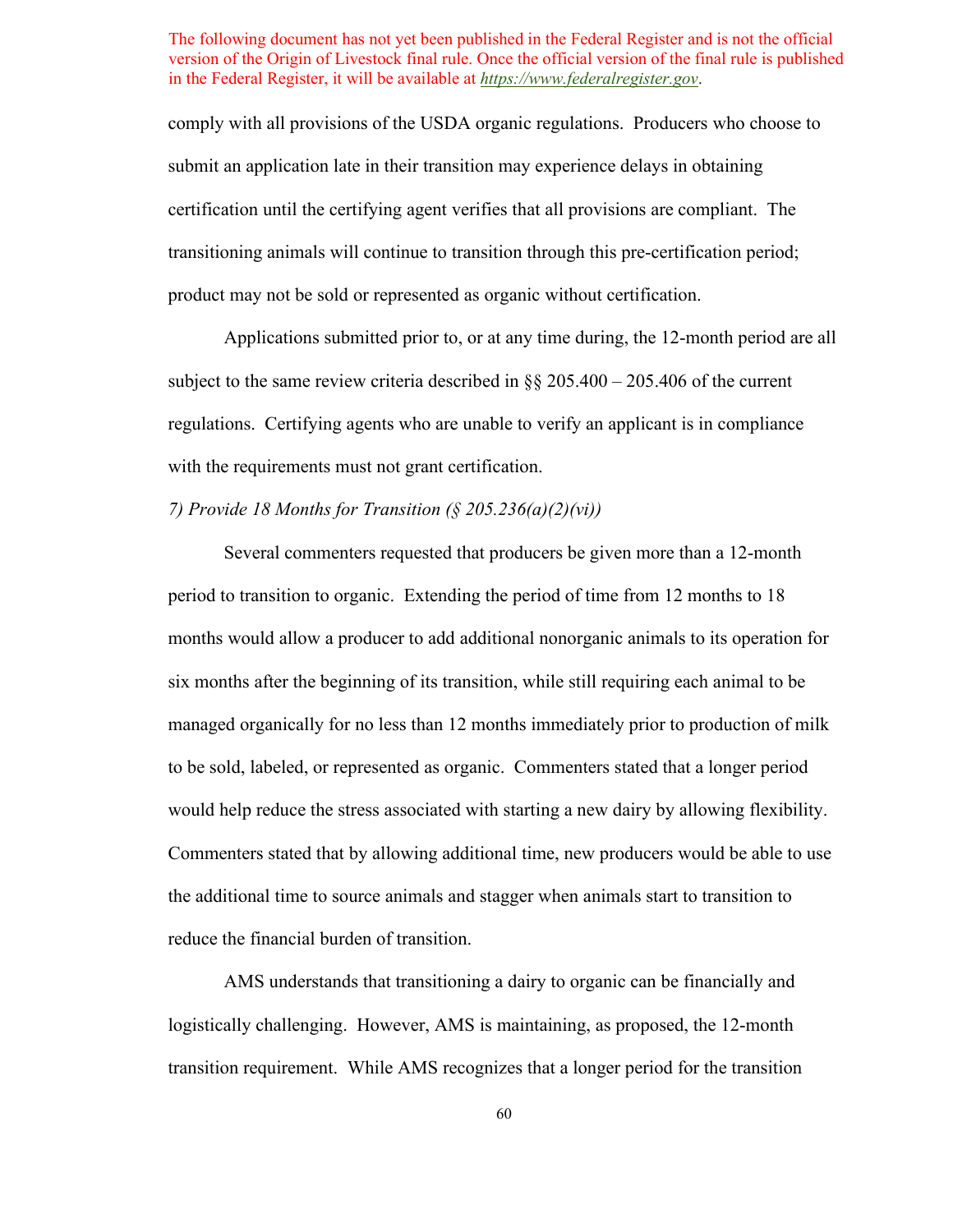allowance is still appropriate. AMS did not find broad support for this option in comments, and verification of compliance is simpler when animals are transitioned as one group. Under the final rule, producers are not prevented from sourcing animals for month transition, begin the transition once all animals arrive on the farm, and then end the transition for all animals at the same time. Additionally, the regulations allow new operations and certified operations to purchase dairy animals at any time, provided they would likely ease some of the challenges of transition, AMS finds a 12-month total the transition over a period of time, but the group must transition together. For example, a farm could gradually acquire nonorganic animals for six months prior to starting the 12 have been managed organically from the last third of gestation.

# *8) Do Not Limit Transition for Goat Operations (§ 205.236(a)(2))*

 goats). Several commenters stated that the proposed rule would have a greater impact on allow goat operations to continuously transition animals on existing operations. The AMS received a few comments regarding non-bovine animals (e.g., sheep or goat operations than cattle operations, as there are fewer non-bovine dairy operations and sourcing organic replacements may be difficult. One commenter requested that AMS commenter stated that goat producers are continually striving to improve their genetics and that, if limited to purchasing organic goats, the producers could not efficiently improve the genetics of the herd. The commenter stated that under the rule, new genetics would need to be introduced by obtaining nonorganic bucks alone, rather than nonorganic does and bucks.

AMS recognizes that the availability of organic (last third of gestation) nonbovine animals for sale is limited; however, AMS is not making an exception to the one-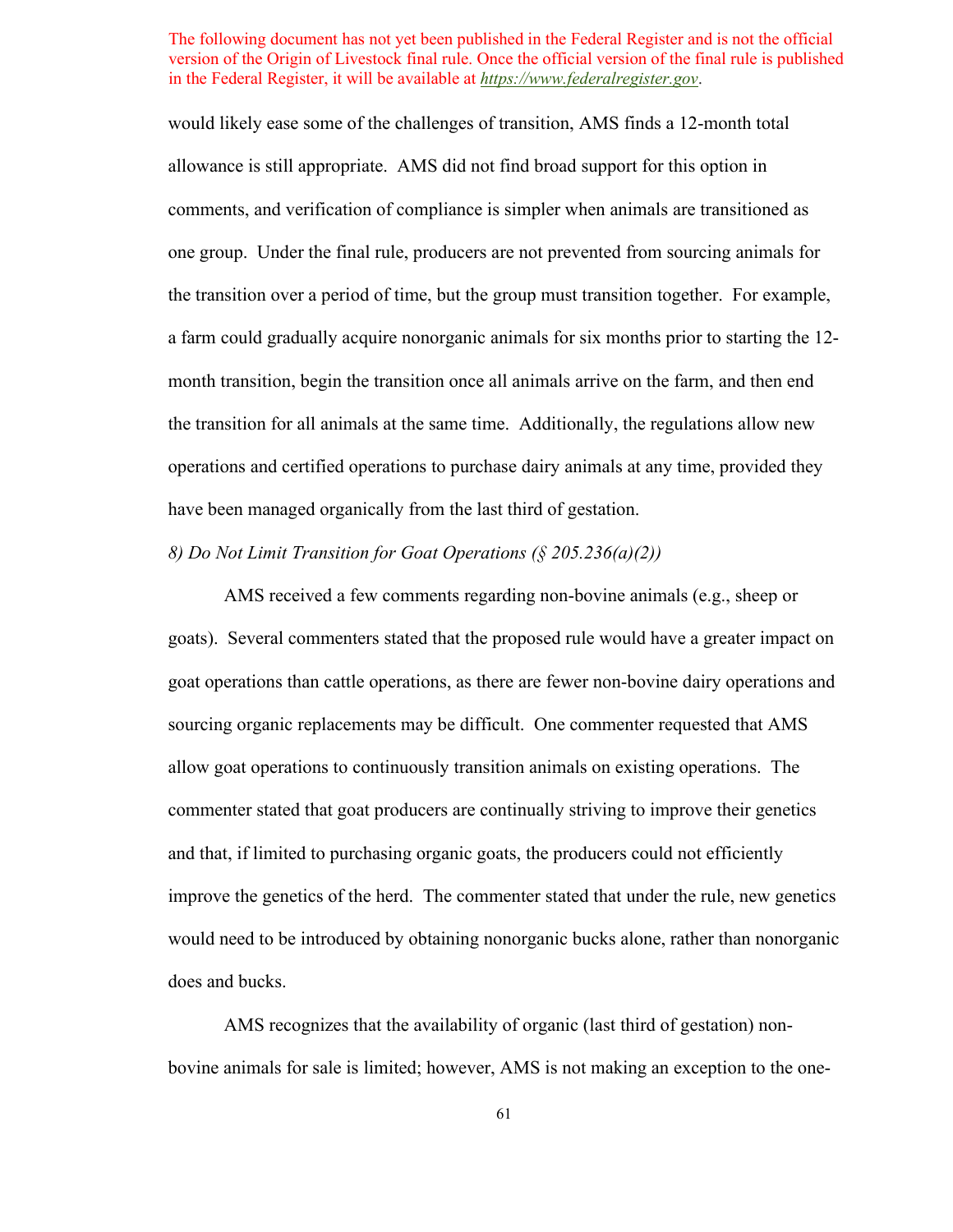a difference in consumer expectations for these milks compared to organic cow milk. stock, at any time, for the production of organic offspring. Breeder stock that are not time transition for non-bovine operations in the final rule. AMS does not believe there is Given the policy choice, based an agency analysis and public comments, to increase the number of animals managed as organic from the last third of gestation, it is appropriate to require goats to meet the same requirements as cows. Additionally, as described below, producers may purchase nonorganic male breeder stock and nonorganic female breeder transitioned as part of the initial herd may not produce milk to be sold, labeled, or represented as organic.

# **C. Breeder stock (§ 205.236(a)(3))**

 stock from a non-organic operation to an organic operation. The provision stipulates that proposed regulations and the final rule. Below we describe the final rule and respond to This section of the final rule describes the provisions for bringing on breeder breeder stock must be brought onto an operation by the last third of gestation and must be organically managed from the last third of gestation through the period in which the breeder stock is nursing its offspring. No changes were made to this section between the comments received on the proposed rule.

# **i. Breeder Stock – Changes Requested but Not Made**

# *1) Require Organic Management of Breeder Stock (§ 205.236(a)(3))*

 breeder stock to rotate in and out of organic management. Commenters generally In 2015, AMS received many comments that expressed opposition to allowing requested that the final rule require uninterrupted organic management of breeder stock starting from the time they are brought onto an organic operation. Commenters requested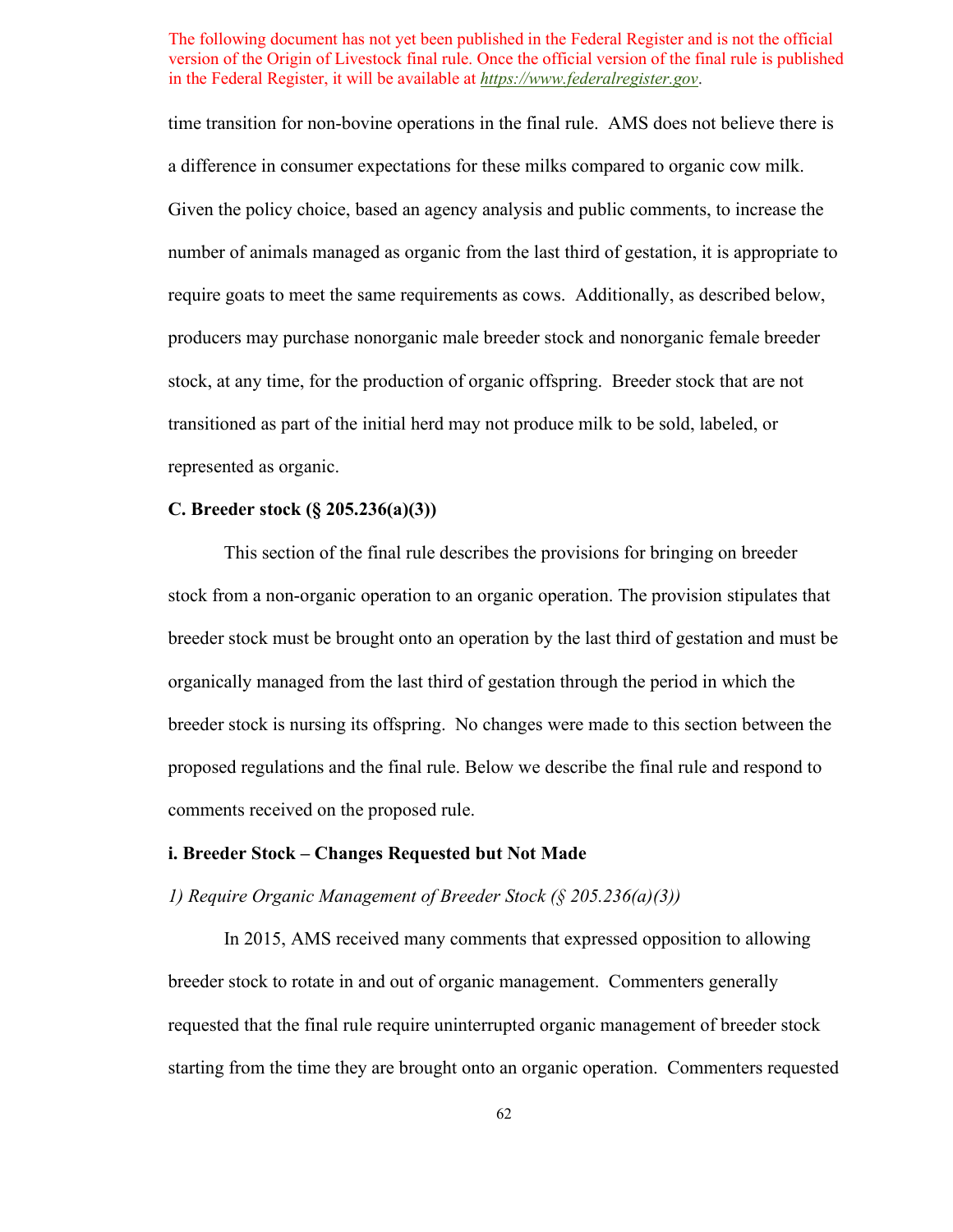that if the organic management of nonorganic breeder stock is interrupted, the breeder stock can no longer produce organic offspring.

 In 2019, AMS received additional comments that discussed this issue. As in management. These commenters cited organic herd health and consistency with the OFPA provision related to breeder stock and argued that the proposed rule language 2015, comments predominantly supported modifying the current language in the proposed rule to stipulate that breeder stock can be transitioned only once to organic language in OFPA as their principal factors. One commenter further referenced the allowing breeder stock to be transitioned from nonorganic to organic at any time is inconsistent with the intent of OFPA. One commenter noted that modifying the current language in the proposed rule stipulating breeder stock may be transitioned to organic management only once would be inconsistent with language in OFPA that states "any source." This commenter recommended that these advocates work with Congress rather than the USDA to achieve these changes.

 AMS has not revised the requirements for breeder stock in the final rule. OFPA  $(\S 205.236(b)(2))$ . Therefore, AMS does not believe that restrictions on how nonorganic breeder stock are managed outside of the last third of gestation and after the weaning of states that breeder stock may be purchased from any source (7 U.S.C. 6509(b)); there is no requirement that the source be certified organic. Further, while the current regulations at § 205.236(b)(1) clarify that organic livestock removed from organic operations lose their organic status, this provision does not extend to nonorganic breeder stock that are themselves not certified organic or eligible for slaughter, sale, or labeling as organic organic offspring are warranted.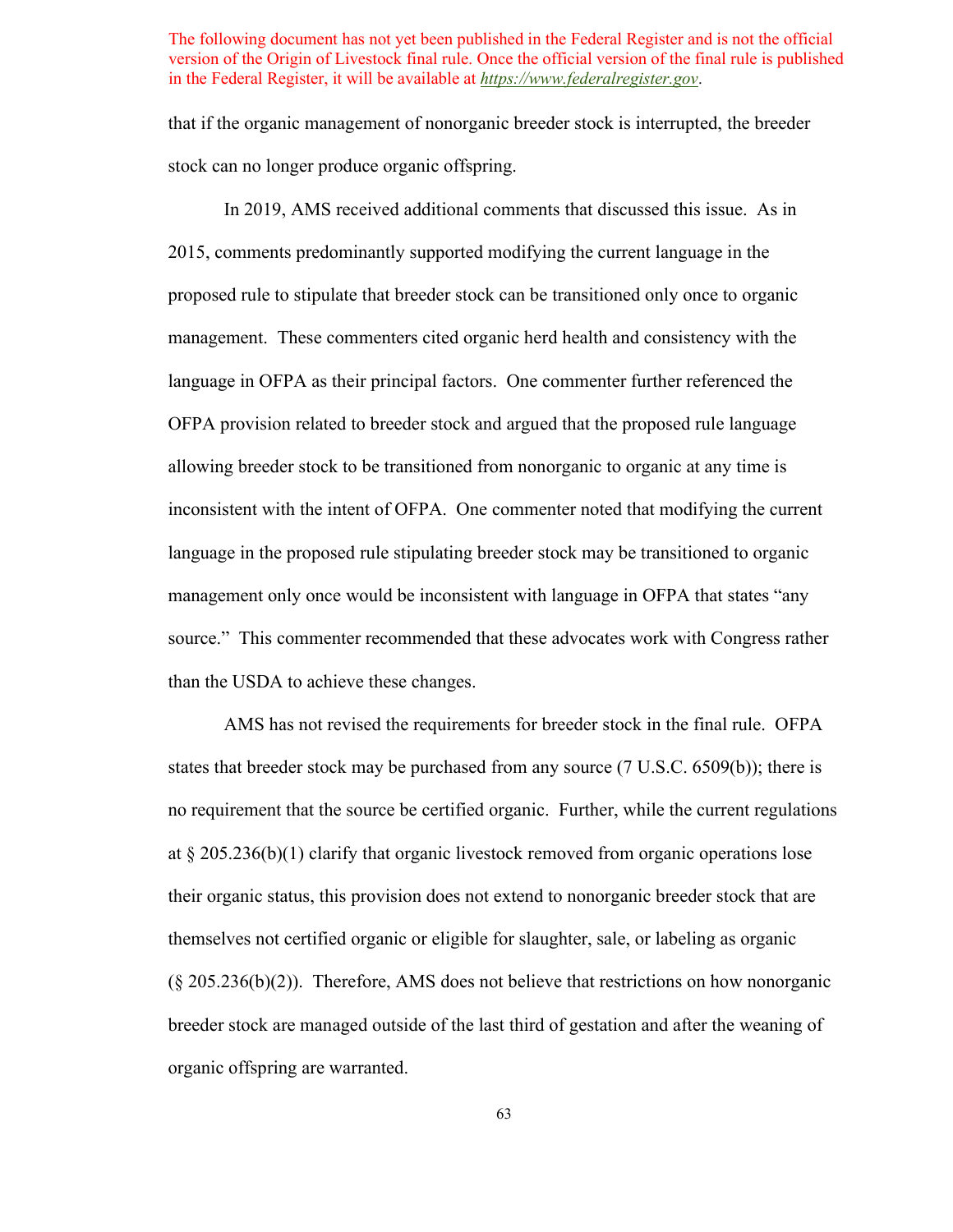consuming milk from the nonorganic breeder stock after birth. Additionally, a producer must continue to prevent commingling of organic and nonorganic products and prevent However, AMS is establishing requirements for the management of nonorganic breeder stock during the last third of gestation and while an organic offspring is contact of any organic production or products with prohibited substances (7 CFR  $205.201(a)(5)$ ).

 *2) Change Regulatory Text from "Brought" to "Purchase" (§ 205.236(a)(3))* 

 pointed out that OFPA language allows for organic operations to *purchase* nonorganic following purchase. By changing the language to align with OFPA, the commenters Several comments requested that AMS change the language at  $\S 205.236(a)(3)$  to only allow organic operations to "purchase" nonorganic breeder stock rather than allow breeder stock to be "brought" onto organic operations, as currently allowed. Commenters breeder stock and that this implies the breeder stock are to be managed organically argue breeder stock would no longer go in and out of organic management while managed at the operation.

 regulation. Furthermore, as nonorganic animals, breeder stock are not regulated under AMS is not convinced that changing the regulations to allow purchase of nonorganic breeder stock at any time would be significantly different than the current USDA organic regulations, except during the last third of gestation when producing organic offspring and/or nursing their organic offspring.

 *(§ 205.236) 3) Require One Year of Organic Management Prior to Allowing Calves to Consume Milk* 

See discussion above in Dairy Transition—Changes Requested but Not Made,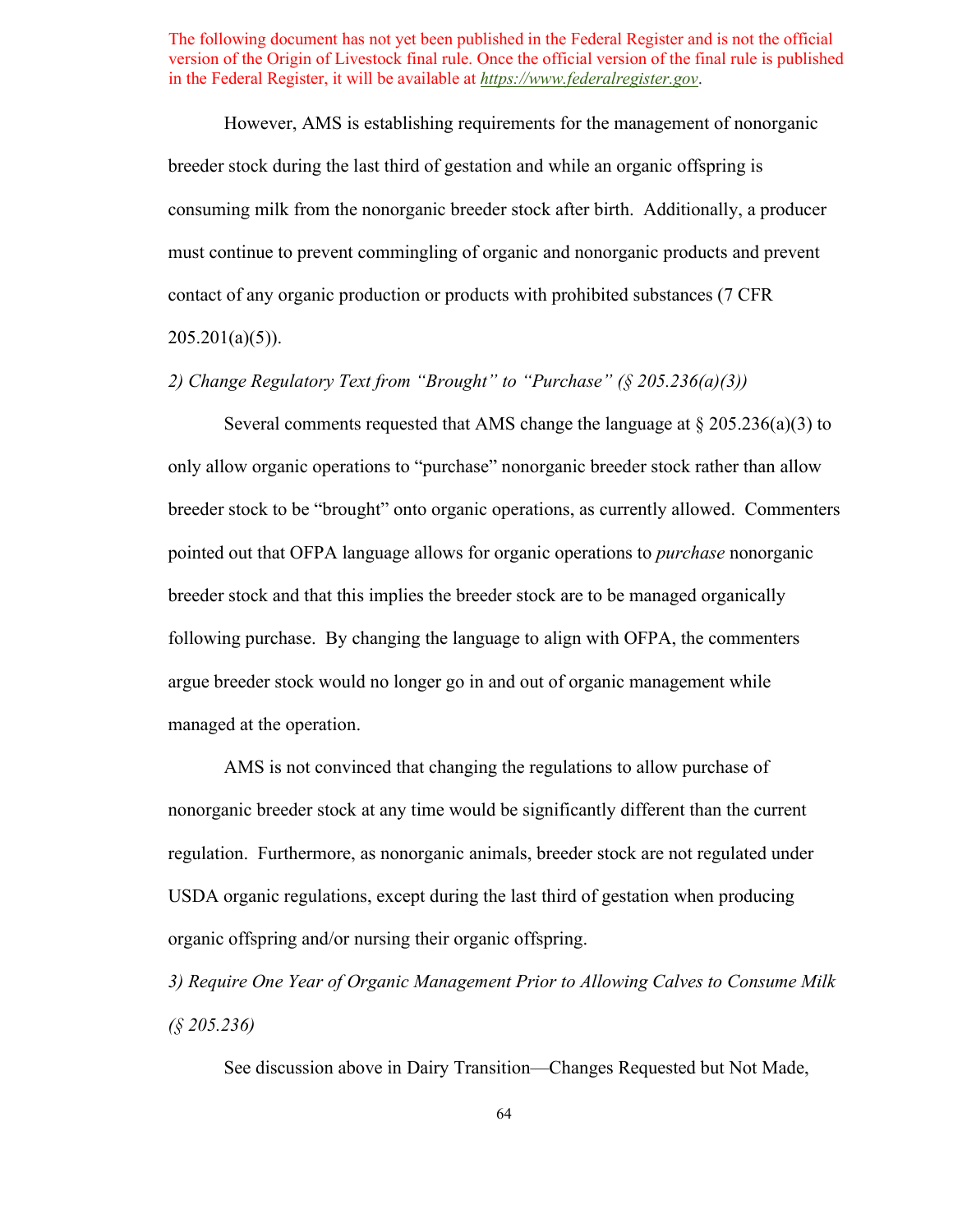titled "Require Milk for Offspring that is Eligible for Sale as Organic".

 *4) Allow Milk Suckled by Animals Other than Own Calf (§ 205.236)* 

See discussion above in Dairy Transition—Changes Requested but Not Made,

titled "Require Milk for Offspring that is Eligible for Sale as Organic."

 *5) Clarify the Status of Male Animals for Breeding (§ 205.236(a)(2)(ix))* 

Some commenters noted that the wording of proposed  $\S 205.236(a)(2)(ix)$  implies that male animals cannot be brought onto an organic operation for breeding purposes. They proposed including language affirming that male breeder stock may be used at any time and won't be required to be managed organically.

 male animals. Breeder stock are defined at § 205.2 as female livestock. The use of AMS has not made any changes and points out that this section describes requirements for dairy animals used "for organic milk production," which do not include nonorganic male animals for breeding purposes is not restricted by this section or by other sections of the organic regulations.

#### **D. Prohibitions (§ 205.236(b))**

This section of the final rule stipulates that product from animals from removed from organic management to a nonorganic operation cannot be sold as organic and breeder stock and transitioned animals not under continuous management since the last third of gestation may not be sold, labeled, or represented as organic slaughter stock. Below we describe the final rule and respond to comments received on the proposed rule.

#### **i. Prohibitions – Comments and Revisions**

Section 205.236(b)(1)—A commenter thought AMS should specify in this section that handling organic livestock products at a nonorganic operation affects the organic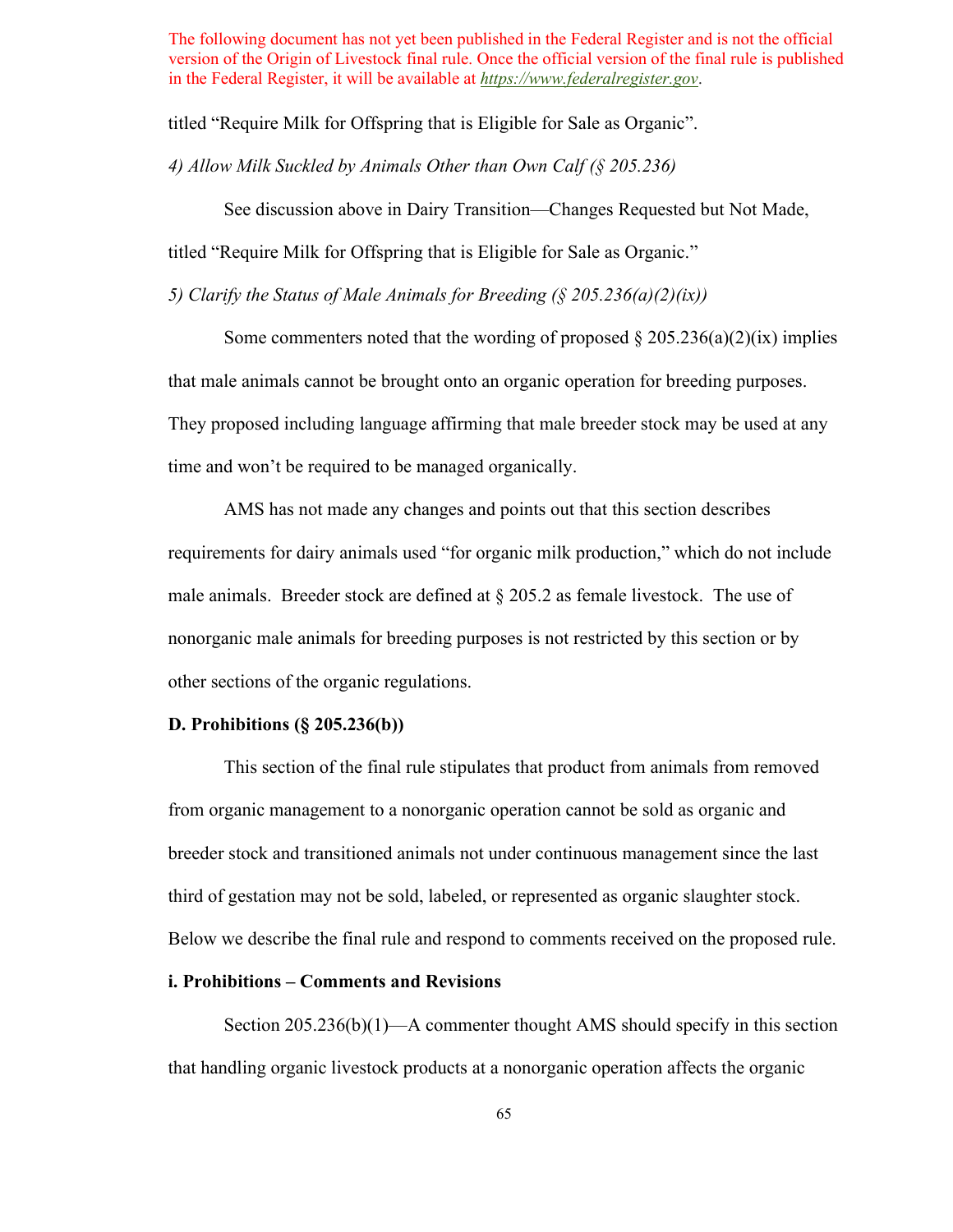status of products, as the term AMS used ("managed") does not apply well to edible and nonedible products. The commenter suggested that "managed" be changed to "managed or handled".

 livestock products. In the final rule, AMS has removed the reference to livestock products in this section. Requirements related to the handling, processing, and labeling of organic products are covered at length and in detail under other sections of the USDA organic regulations. Other sections of the regulations also address the types of operations AMS agrees that the term "managed" is better used to describe activities related to livestock production than it is suited to describe activities (e.g., processing) related to products from this section after concluding that it is not necessary to discuss livestock that must be certified organic, and AMS is preparing a separate final rule to clarify requirements for operations that handle organic products and to clarify which operations are exempt from the requirements of certification (see proposed rule at 85 FR 47536).

Section 205.236(b)(2)—AMS revised the proposed term "dairy stock" to "dairy animals" in the final rule to be consistent with language used throughout  $\S 205.236(a)$ .

#### **E. Records (§ 205.236(c))**

 records are required for certifiers to verify compliance, as organic operations may not Additionally, transitioned animals may not be represented as organic slaughter stock. Section 205.236(c) amends the current regulations to specifically require that an operation's records identify whether dairy animals were transitioned to organic. These source transitioned animals after their one-time transition is complete ( $\S 205.236(a)(2)$ ). These requirements support the livestock recordkeeping requirements described in OFPA (7 U.S.C.  $\S 6509(f)$ ) and the USDA organic regulations at 7 CFR 205.103. No changes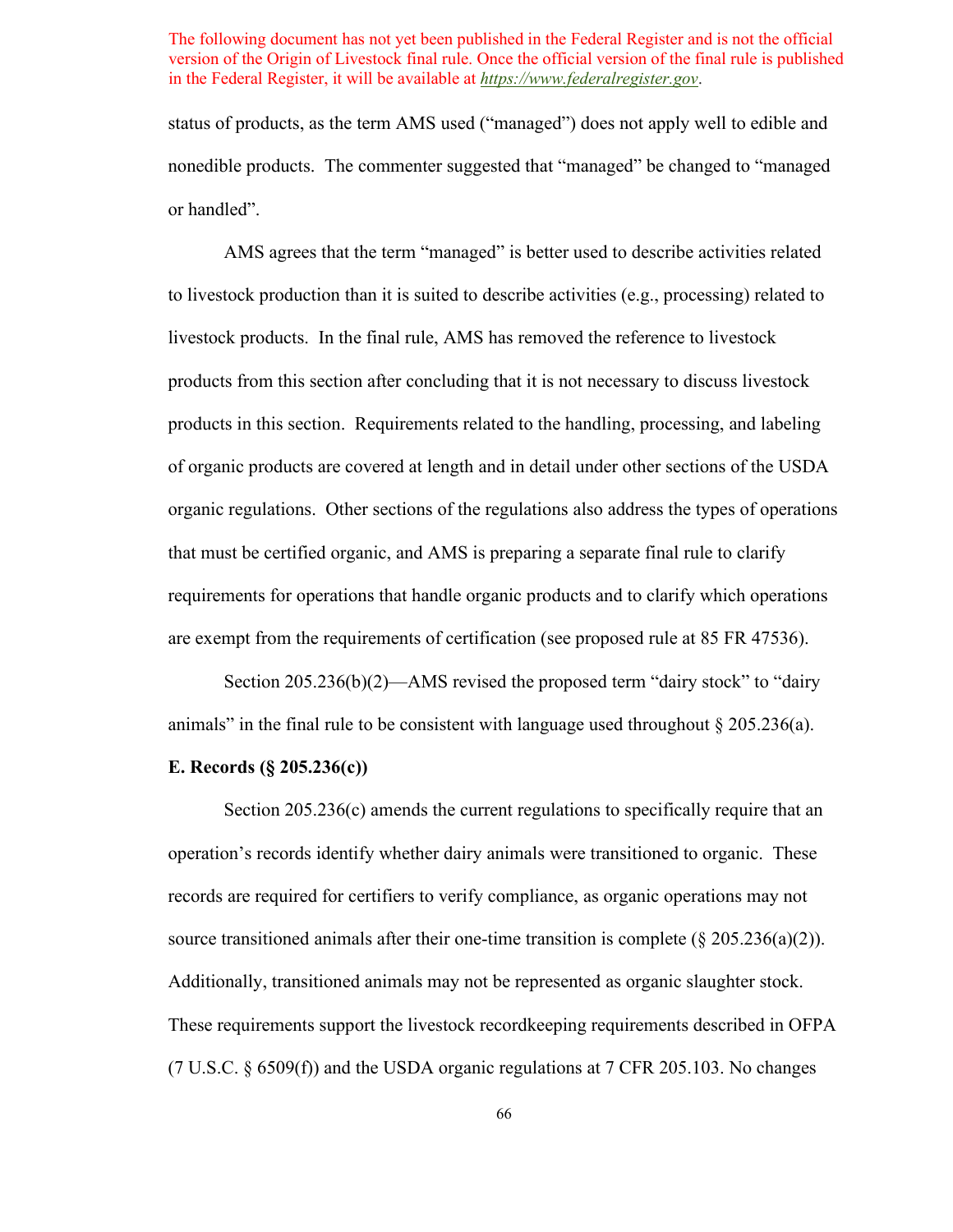were made to this section between the proposed rule and the final rule.

# **F. Administrator Variances for Movement of Transitioned Animals (§ 205.236(d))**

This added section of the final rule includes provisions to allow for movement of transitioned animals in certain situations. See discussion above in "DAIRY

# TRANSITION (§ 205.236(a)(2))."

# **G. Livestock Feed (§ 205.237(a))**

 requirements. Below we describe the final rule and changes from the proposed rule. This section of the final rule includes a revision to the livestock feed

# **i. Livestock Feed – Revisions**

In the final rule,  $\S 205.237(a)$  was revised to include a reference to

 § 205.236(a)(3), which allows offspring to consume milk from nonorganic breeder stock. The reference to these requirements is made here to recognize that milk from breeder the lactation period, during which time they may nurse their own offspring. The reference to these requirements in  $\S 205.237(a)$  is intended to provide a more complete description of the livestock feed requirements. The update to this section does not permit stock is not necessarily certified organic. Section 205.236(a)(3) requires operations to provide breeder stock with organic feed throughout the last third of gestation and during the feeding of milk from breeder stock to organic animals other than the breeder stock's offspring.

# **H. Other Amendments Considered**

# **i. Other Amendments Considered – Changes Requested but Not Made**

# *1) Fiber Producing Animals (§ 205.236(b)(2))*

AMS received several comments about the sections of the proposed rule that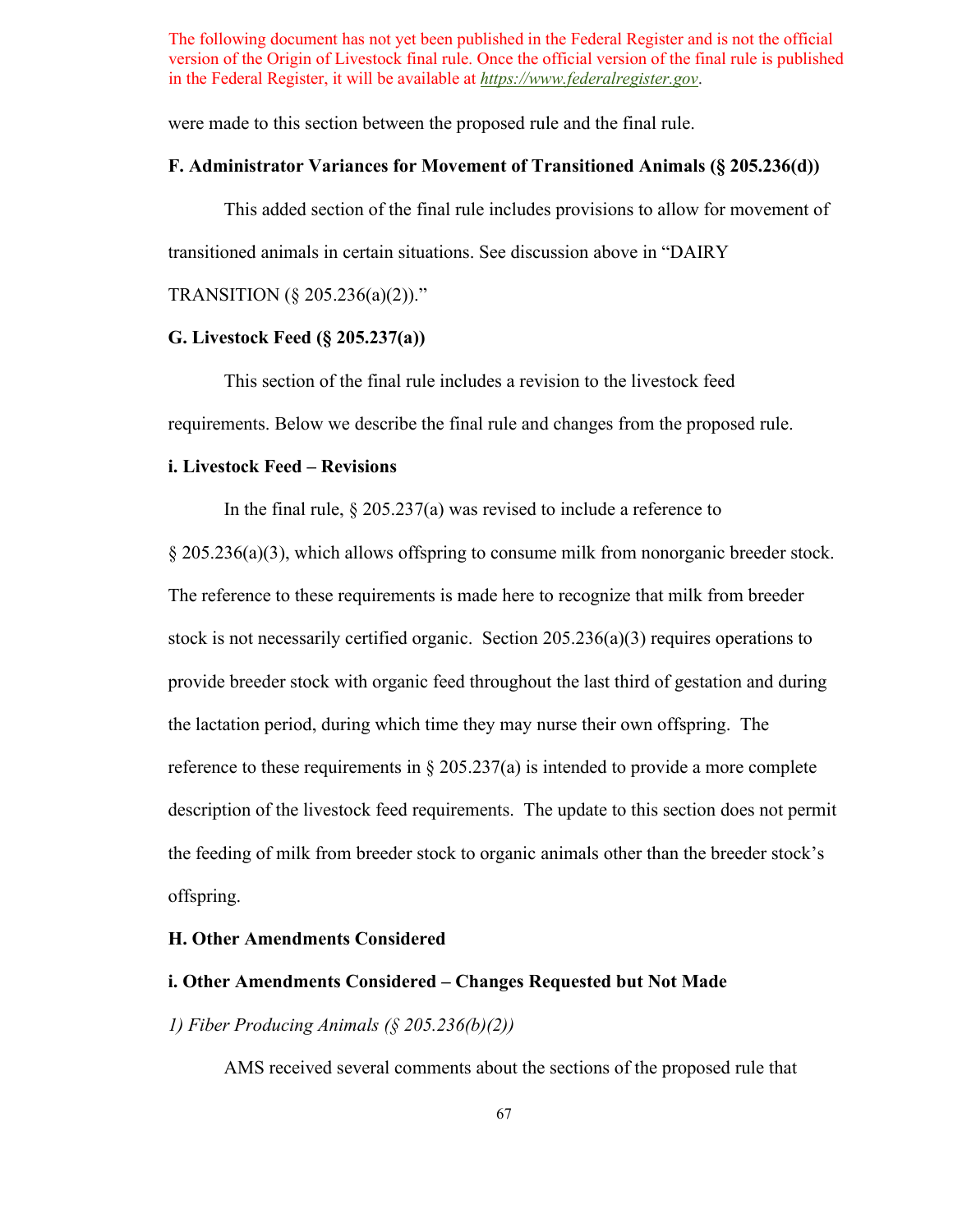include information about fiber-producing animals. Some commenters argued that the rule should be revised to allow a one-time transition for fiber-bearing animals. One comment noted that recent changes to organic regulations align dairy and fiber animals in other areas, such as parasiticide use, and so the rule for transitioning of dairy animals should be the same for fiber-bearing animals. They also stated that this revision would be consistent with other organic livestock fiber standards around the world and excluding it would put United States producers at a global economic disadvantage.

AMS did not propose an allowance for transition of fiber animals in the proposed rule, so AMS is not creating an allowance for the transition of fiber animals in the final rule. An allowance to transition fiber animals could require amendment of OFPA, which authorizes a transition for dairy animals only. This means that producers can transition sheep, for example, from nonorganic milk production to organic milk production, but would need to source animals organically managed beginning at the last third of gestation in order to produce organic wool.

# **V. Related Documents**

 205). AMS published a series of proposed rules that addressed, in part, the origin of Documents related to this final rule include the Organic Foods Production Act of 1990, as amended, (7 U.S.C. 6501-6524) and its implementing regulations (7 CFR part livestock provisions at: 1) [62 FR 65850,](https://www.federalregister.gov/documents/1997/12/16/97-32322/national-organic-program) December 16, 1997; 2) [65 FR 13511,](https://www.federalregister.gov/documents/2000/03/13/00-5723/national-organic-program) March 13, 2000; and 3)  $\frac{71 \text{ FR } 24820}{21}$ , April 27, 2006. Past final rules relevant to this topic were published at: 1) [65 FR 80548,](https://www.federalregister.gov/documents/2000/12/21/00-32257/national-organic-program) December 21, 2000; and 2) [71 FR 32803,](https://www.federalregister.gov/documents/2006/06/07/06-5203/national-organic-program-revisions-to-livestock-standards-based-on-court-order-harvey-v-johanns-and) June 7, 2006.

 The NOSB deliberated and made the recommendations described in this final rule at public meetings announced in the following **Federal Register** notices: [67 FR 19375,](https://www.federalregister.gov/documents/2002/04/19/02-9576/notice-of-meeting-of-the-national-organic-standards-board)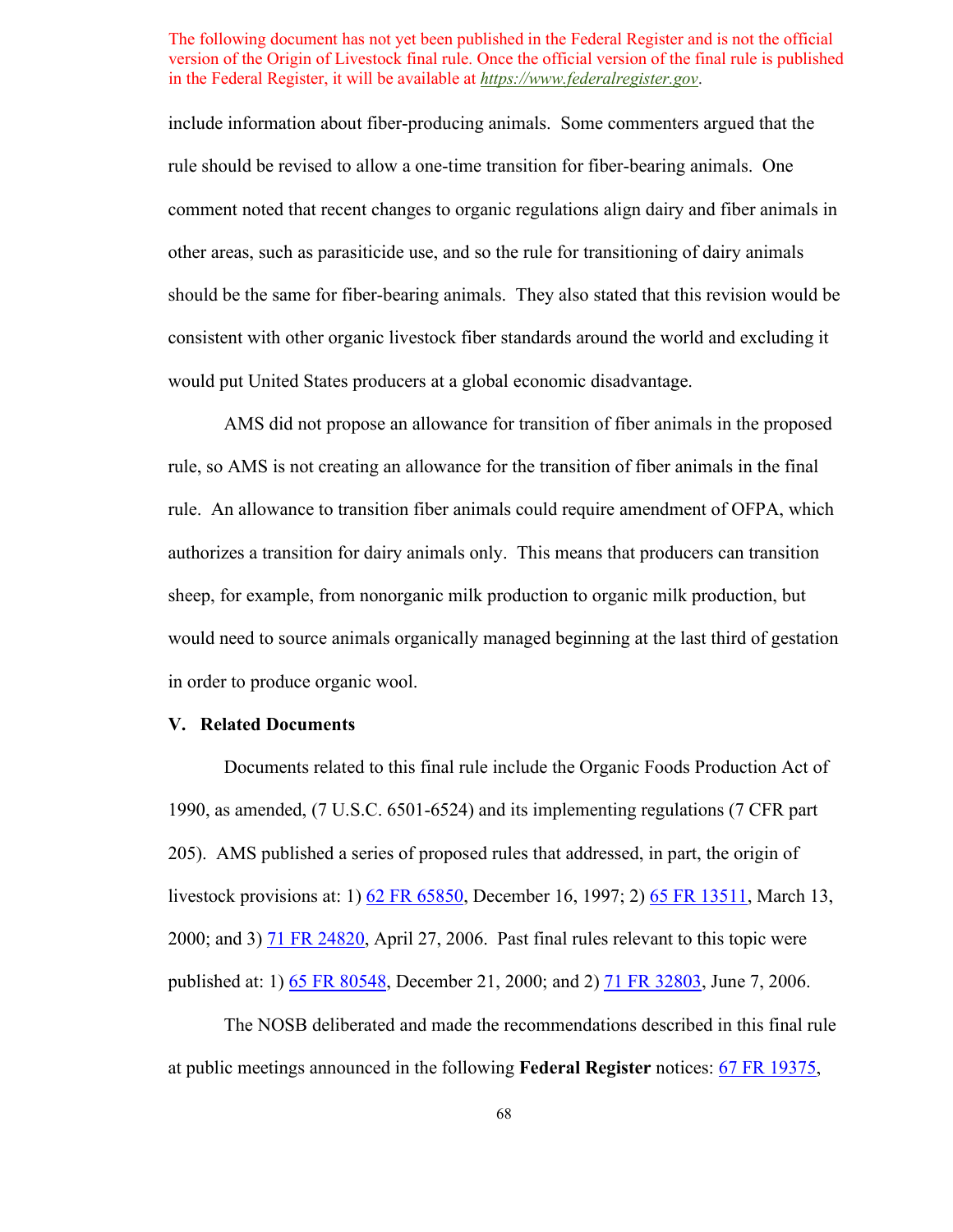1994, and March 20, 1998, in the development of this final rule. NOSB meetings are May 7, 2002; [67 FR 54784,](https://www.federalregister.gov/documents/2002/08/26/02-21610/notice-of-organic-certification-cost-share-program) September 17, 2002; [67 FR 62949,](https://www.federalregister.gov/documents/2002/10/09/02-25678/notice-of-meeting-of-the-national-organic-standards-board) October 19, 2002; and 68 [FR 23277,](https://www.federalregister.gov/documents/2003/05/01/03-10871/notice-of-meeting-of-the-national-organic-standards-board) May 13, 2003. AMS also considered NOSB recommendations from June 2, open to the public and allow for public participation. NOSB recommendations are available on the AMS website.

# **Paperwork Reduction Act**

This final rule is clarifying current requirements pertaining to documenting, reporting, and recordkeeping for organic dairies and no additional collection or recordkeeping requirements are being imposed. In addition, AMS is prohibiting the sourcing of transitioned animals in  $\S 205.236(a)(2)$  that would have allowed transitioned animals to move between organic operations in response to public comment on the proposed rule. However, certified operations may request a temporary variance from the prohibition on the movement of transitioned animals for specific circumstances, now described in § 205.236(d). The paperwork burden in the currently-approved OMB ICR#  $0581-0191<sup>27</sup>$  includes the time and costs to comply with existing organic system plan requirements and recordkeeping requirements, and more than accounts for any burden associated with requesting temporary variances even with the expanded criteria at § 205.236(d).

 Currently, temporary variances as described at § 205.290 are calculated at 10% or 4,6[28](#page-68-1) of 46,277 total operations<sup>28</sup> at one hour for each variance for a total of 4,628 hours annually. Yet, there were only 10 actual temporary variances requested in  $2021^{29}$ 

<span id="page-68-1"></span><span id="page-68-0"></span><sup>&</sup>lt;sup>27</sup> Approved January 21, 2021.<br><sup>28</sup> Total number of currently certified organic operations from Organic Integrity Database, August 7, 2019, [https://organic.ams.usda.gov/Integrity.](https://organic.ams.usda.gov/Integrity)<br><sup>29</sup> Variance requests can be viewed by the public at:<https://www.ams.usda.gov/rules-regulations/organic>69

<span id="page-68-2"></span>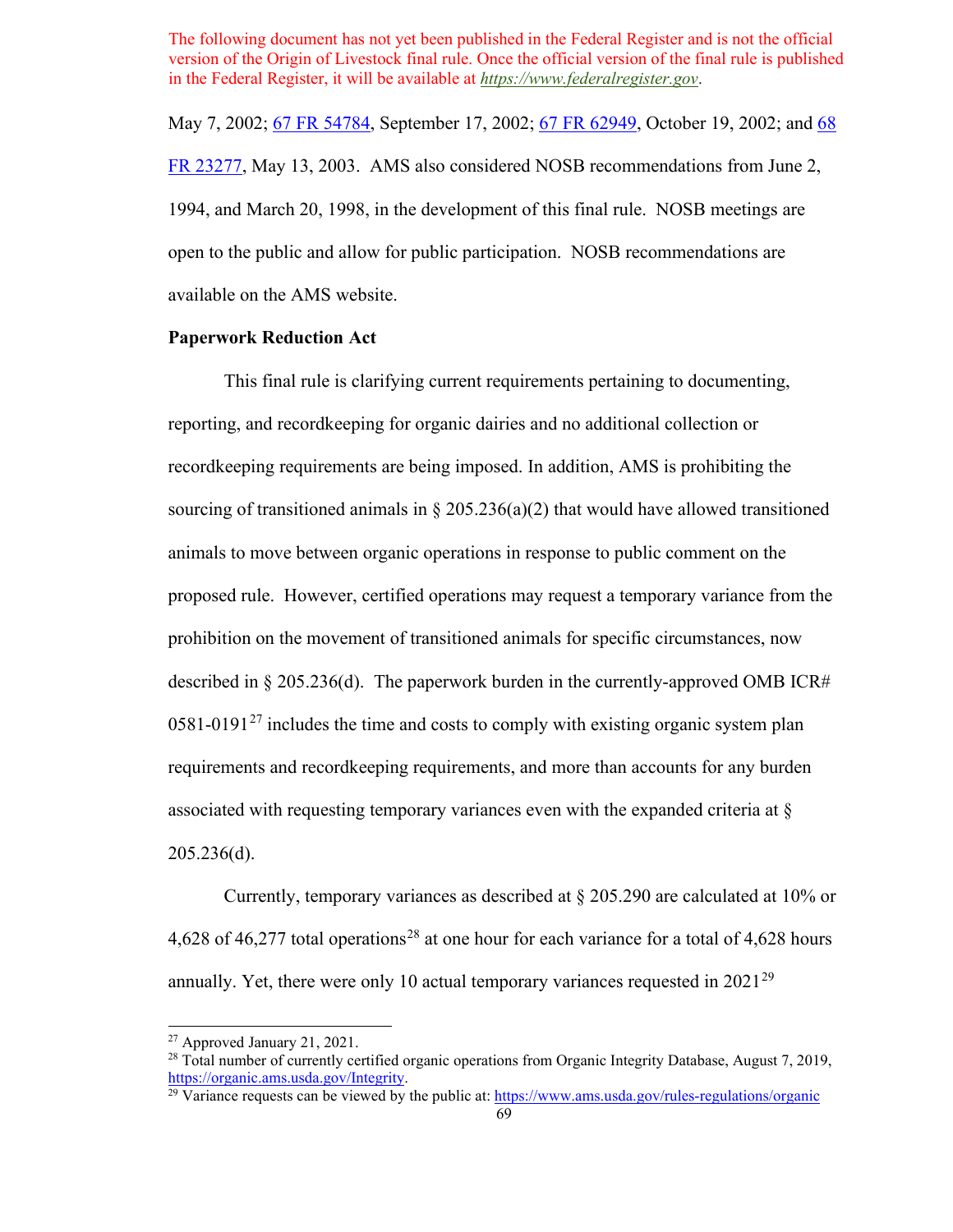although 2 requests covered certified organic ruminant operations in counties impacted by extreme drought that were declared disaster areas.<sup>30</sup> If we calculated 2021 as variances averaged about 2-7 requests per year. If all 3,134 currently certified organic 205.236(d), there would still be very large margin of 1,469 burden hours. impacting 25 operations, this would amount to a total of 25 hours of impact. This still leaves a very large annual margin of 4,603 hours under the current information collection for all types of temporary variances. Actual previous 10 years of requests for temporary dairy producers request a temporary variance under the expanded criteria described in §

 restructured. AMS will prepare an information collection package for this additional burden and will ultimately merge impacts from this final rule into OMB ICR# 0581- 0191. The process for updating the NOP's overall program ICR will begin in January AMS recognizes that the burden for temporary variances will need to be 2023, and will allow an opportunity to merge the burden from any other final rules with optimal efficiency.

# **Civil Rights Review**

 rule might have on minorities, women, and persons with disabilities. AMS has determined that there is evidence of an adverse impact to males, females, Hispanics, AMS has reviewed this final rule in accordance with the Department Regulation 4300-4, Civil Rights Impact Analysis, to address any major civil rights impacts the final Whites, Black/African Americans, Asian Americans, and Native Hawaiians based on an 80 percent analysis for farms reporting 50 percent or more from organic sales; the impact

<span id="page-69-0"></span><sup>&</sup>lt;sup>30</sup> Applies only to certified organic ruminant livestock producers located in counties designated as primary or contiguous natural disaster areas by Secretary Vilsack. The list of declared State counties is available on USDA's website for Disaster Designation Information.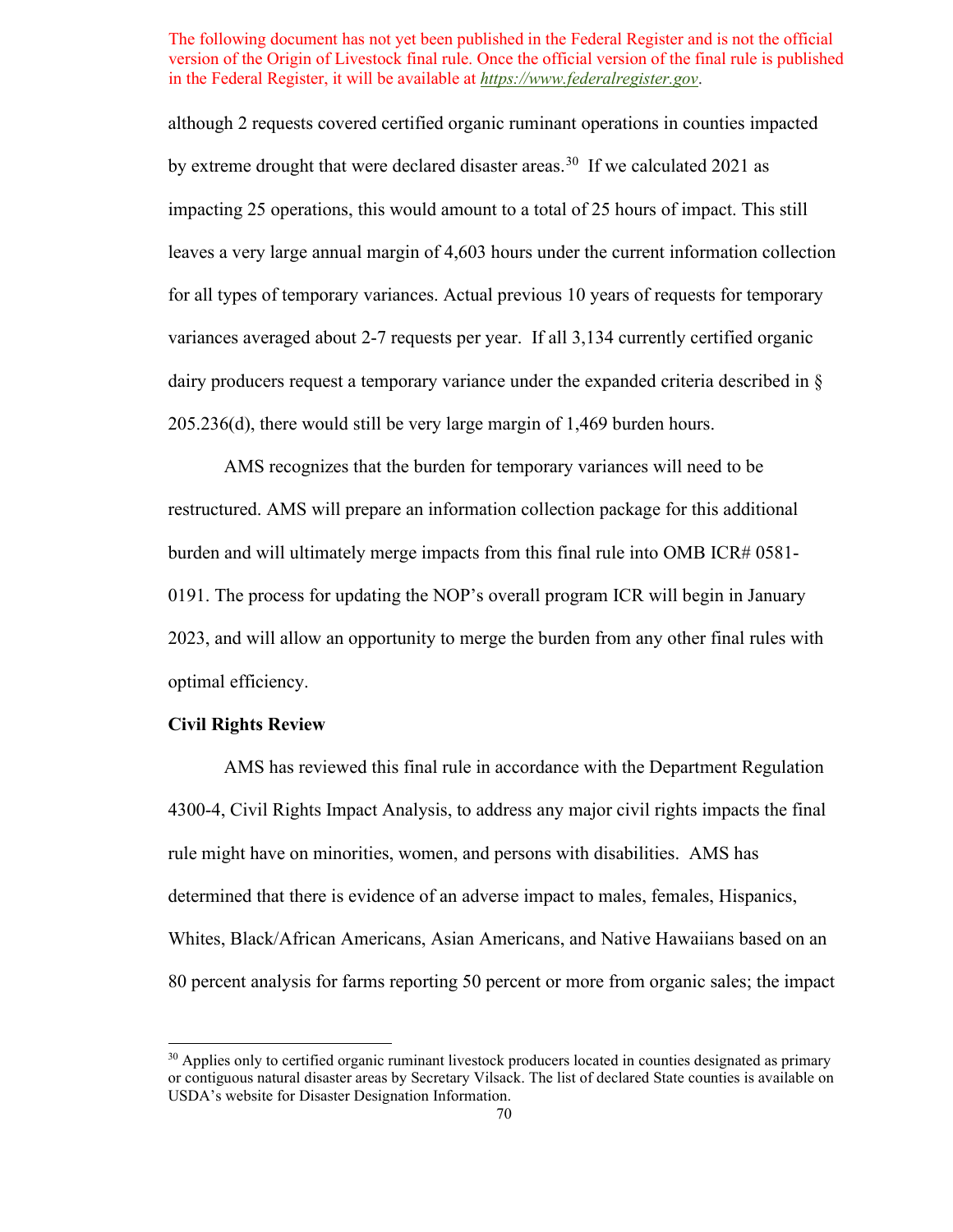rate for American Indians/Alaskan Native does not meet the condition for adverse impact. There are no data for a baseline comparison for all organic dairy producers.

 AMS is not aware of any data indicating organic dairy operations owned by members of protected groups are more likely to continually source transitioned animals. While AMS does not have specific race, ethnicity, or gender data regarding organic livestock producers, the rule would not alter the ability for producers of any race, color, national origin, gender, religion, age, disability political beliefs, sexual orientation, or marital or family status to participate in the National Organic Program or change their protections from discrimination.

 The Agency has concluded that the final rule will impact organic dairy producers any organic operations selling organic replacement heifers may benefit from higher prices. by potentially increasing production costs for: 1) organic livestock and dairies that currently continually transition nonorganic animals for use on their operation or sale; 2) organic dairies that currently source transitioned dairy animals as replacements; and 3) organic dairies that purchase organic replacement animals (as increased demand could increase prices). To mitigate these impacts, AMS is providing organic producers one year from publication of the final rule to complete any ongoing transitions. Additionally,

# **Executive Order 13175**

 Governments." Executive Order 13175 requires Federal agencies to consult and This final rule has been reviewed in accordance with the requirements of Executive Order 13175, "Consultation and Coordination with Indian Tribal coordinate with tribes on a government-to-government basis on policies that have tribal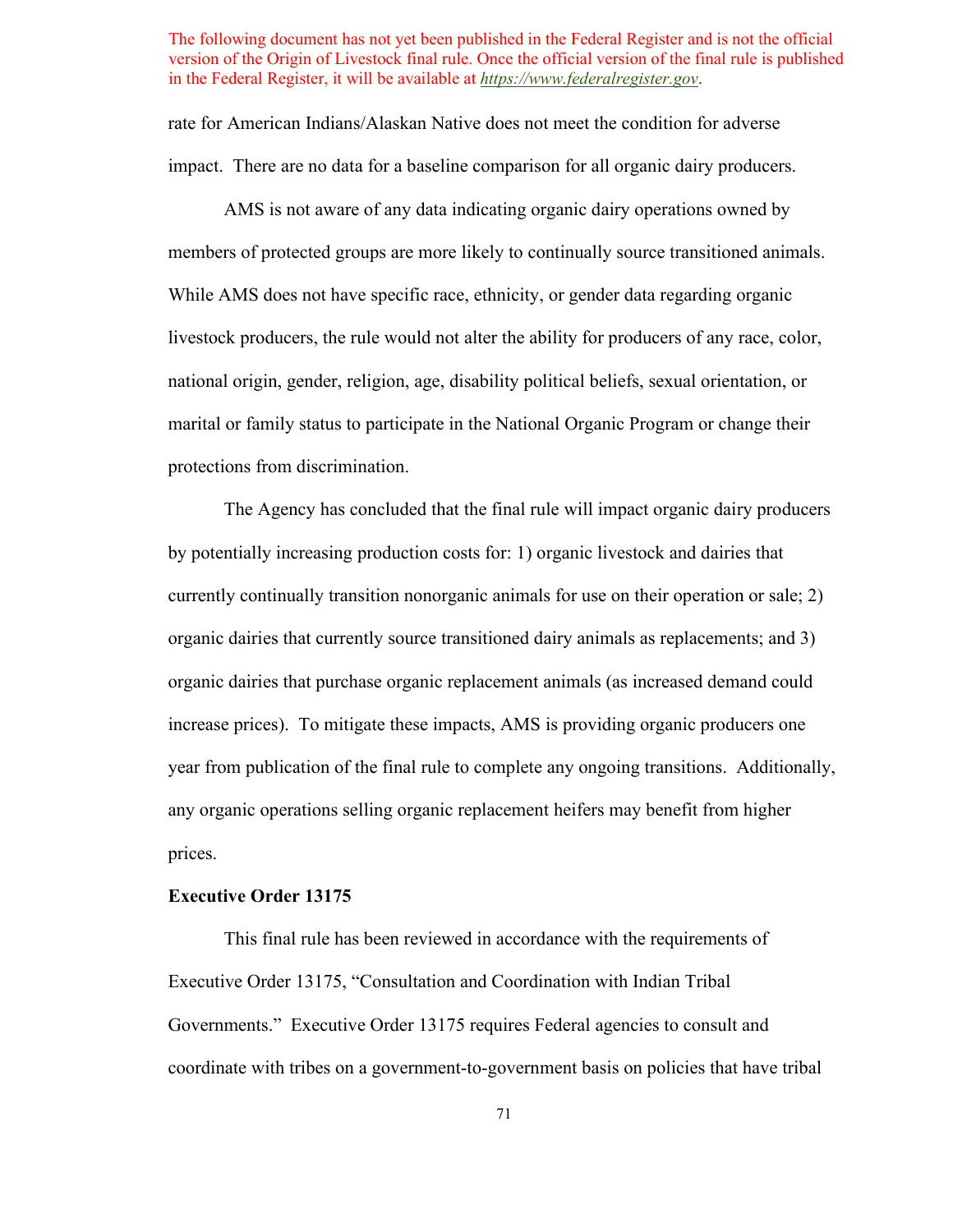implications, including regulations, legislative comments or proposed legislation, and other policy statements or actions that have substantial direct effects on one or more Indian tribes, on the relationship between the Federal Government and Indian tribes, or on the distribution of power and responsibilities between the Federal Government and Indian tribes.

 EO 13175. In a December 2019 AMS Quarterly Tribal Listening Session, AMS provided an overview of this final rule and invited any requests for concerns or consultation. AMS received no questions or comments during the listening session. AMS has also and found no such operations. AMS has assessed the impact of this rule on Indian tribes and determined that this rule would not, to our knowledge, have tribal implications that require consultation under researched its database of certified organic dairies operating under Tribal Government

# **Executive Orders 12866 and 13563**

 public health and safety effects, distributive impacts, and equity). Executive Order harmonizing rules, and promoting flexibility. AMS has prepared the RIA with the Executive Orders 12866 and 13563 direct agencies to assess all costs and benefits of available regulatory alternatives, and, if regulation is necessary, to select regulatory approaches that maximize net benefits (including potential economic, environmental, 13563 emphasizes the importance of quantifying both costs and benefits, reducing costs, purpose of accomplishing these objectives.

The Regulatory Flexibility Act (5 U.S.C. 601-612) requires agencies to consider the economic impact of each rule on small entities and evaluate alternatives that would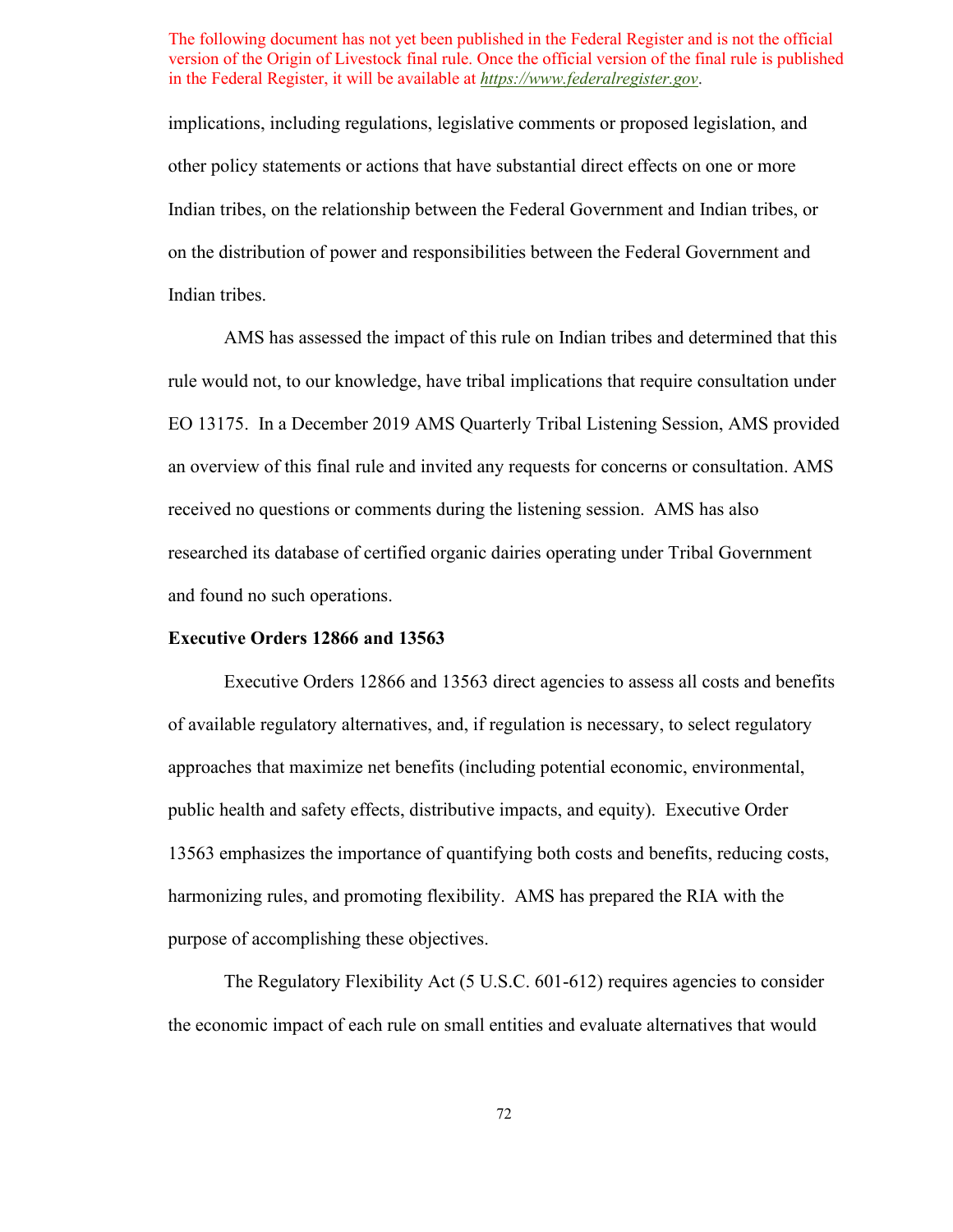accomplish the objectives of the rule without unduly burdening small entities or erecting barriers that would restrict their ability to compete in the market.

#### **Congressional Review Act**

Pursuant to the Congressional Review Act (5 U.S.C. 801 *et seq*.), the Office of Information and Regulatory Affairs designated this rule as not a major rule, as defined by 5 U.S.C. 804(2).

# **Executive Order 12988**

Executive Order 12988 instructs each executive agency to adhere to certain requirements in the development of new and revised regulations in order to avoid unduly burdening the court system. This final rule is not intended to have a retroactive effect.

 agent, as described in section 6514(b) of OFPA. States are also preempted under sections To prevent duplicative regulation, states and local jurisdictions are preempted under OFPA from creating programs of accreditation for private persons or State officials who want to become certifying agents of organic farms or handling operations. A governing State official would have to apply to USDA to be accredited as a certifying 6503 and 6507 of OFPA from creating certification programs to certify organic farms or handling operations unless the State programs have been submitted to, and approved by, the Secretary as meeting the requirements of OFPA.

 farm and handling operations located within the State under certain circumstances. Such Pursuant to section 6507 of OFPA, a State organic certification program may contain additional requirements for the production and handling of organically produced agricultural products that are produced in the State and for the certification of organic additional requirements must: (a) further the purposes of OFPA, (b) not be inconsistent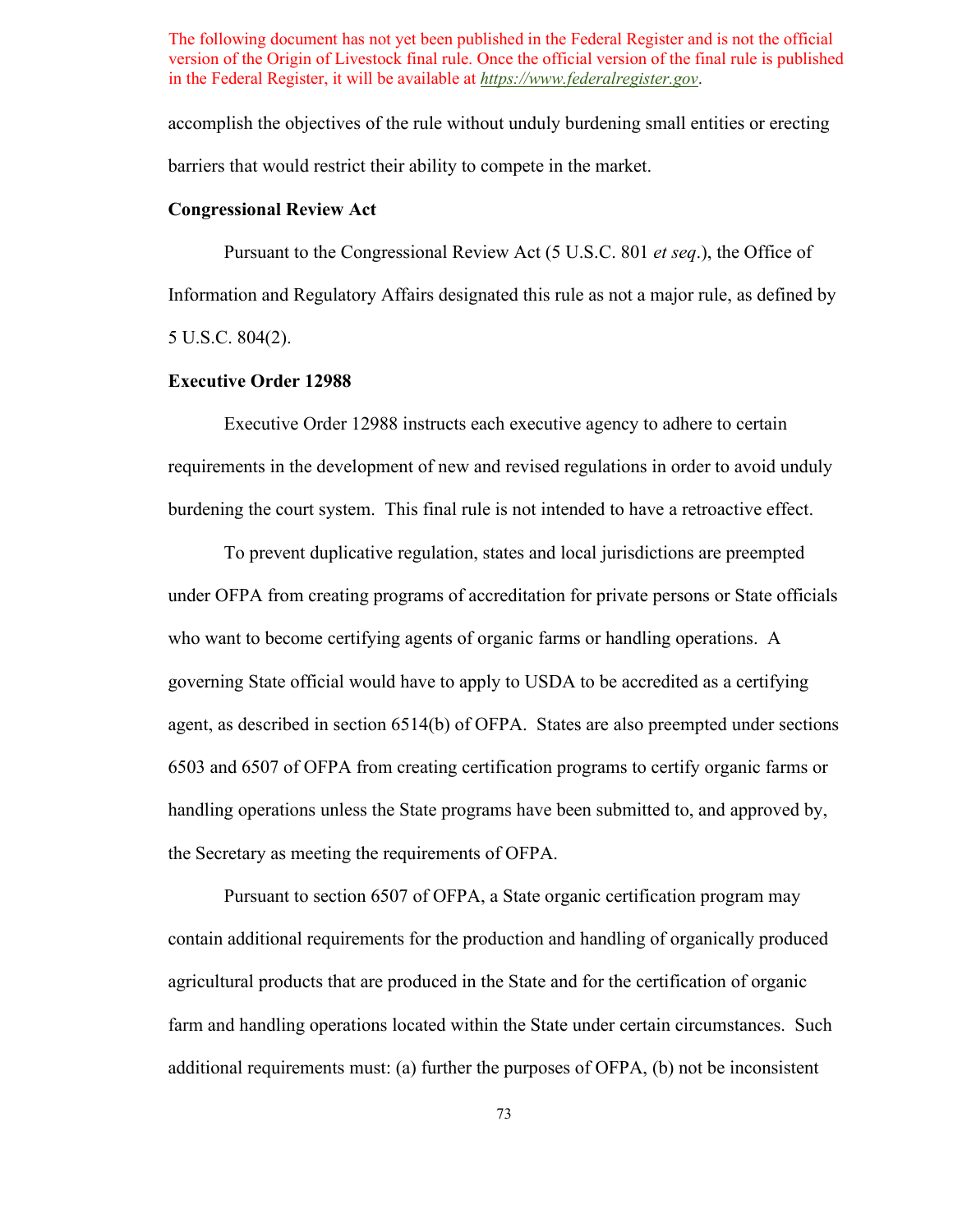with OFPA, (c) not be discriminatory toward agricultural commodities organically produced in other States, and (d) not be effective until approved by the Secretary.

 egg products, nor any of the authorities of the Secretary of Health and Human Services under the Federal Food, Drug and Cosmetic Act (21 U.S.C. 301 *et seq.*), nor the authority In addition, pursuant to section  $6519(c)(6)$  of OFPA, this final rule does not supersede or alter the authority of the Secretary under the Federal Meat Inspection Act (21 U.S.C. 601 *et seq.*), the Poultry Products Inspection Act (21 U.S.C. 451 *et seq.*), or the Egg Products Inspection Act (21 U.S.C. 1031 *et seq.*), concerning meat, poultry, and of the Administrator of the EPA under the Federal Insecticide, Fungicide and Rodenticide Act (7 U.S.C. 136 *et seq.*).

# **Regulatory Impact Analysis and Regulatory Flexibility Analysis**

number of certified organic operations and the number of organic dairy animals. costs of the final rule to \$615,000 – \$1,845,000. Below public comments on previously AMS is taking this action to set origin of livestock production practice standards for organic dairy animals, reduce variance between the approaches taken by certifying agents, and increase the share of organic dairy animals that are under organic management for their entire lives. AMS updated the analysis from the proposed rule (84 FR 52041) using the most recent information about the dairy market, including the Updating information with NASS Organic Survey data from 2019 revises the estimated published regulatory analyses are also discussed.

### **Need for the Rule**

AMS determined that the USDA organic regulations for sourcing dairy animals and managing breeder stock require additional specificity to ensure organic dairy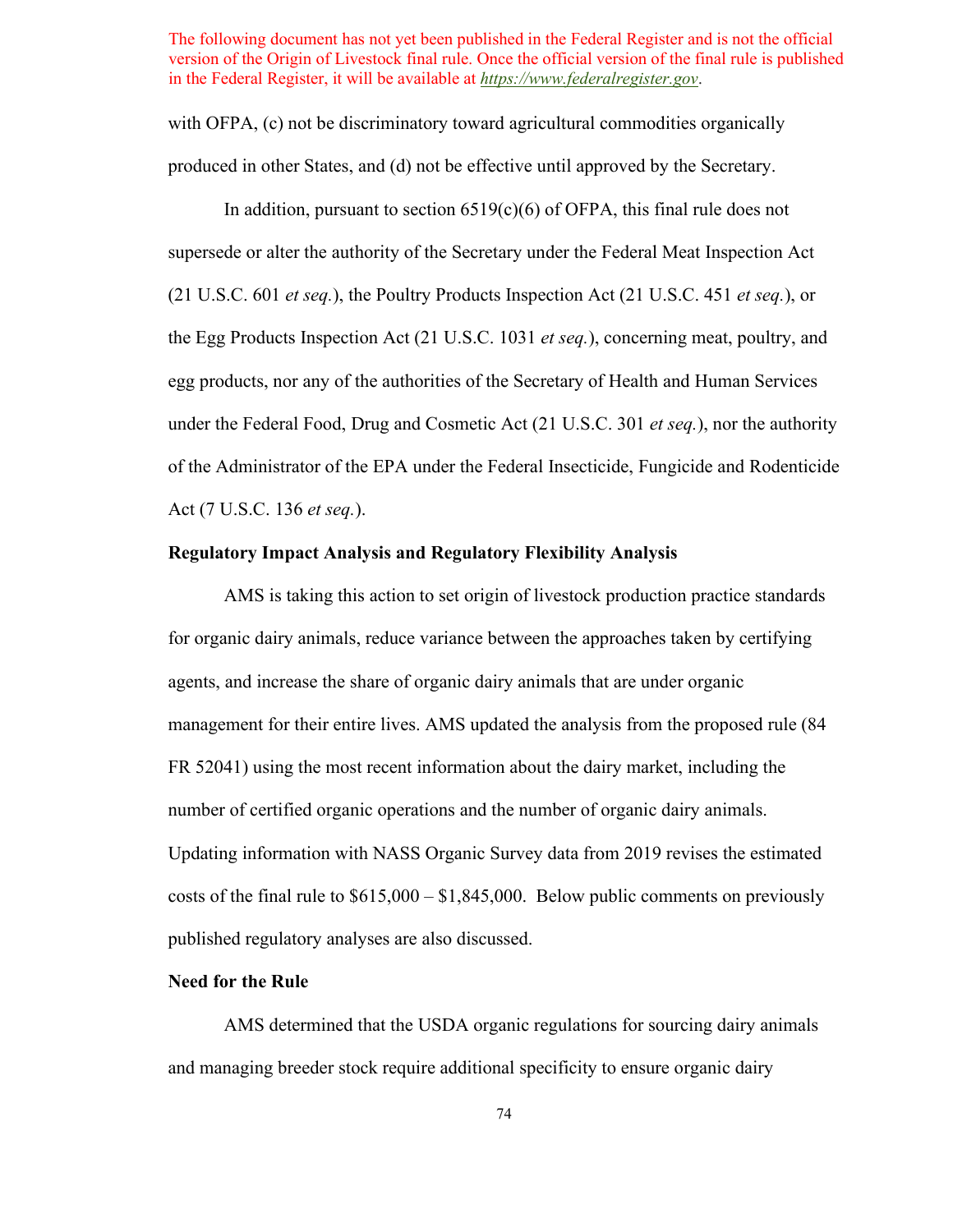purposes of OFPA (7 U.S.C. 6501): to establish a national standard for organically production costs are influenced by any given certifier's interpretation of the organic operations meet a consistent standard. AMS's revisions of the requirements support two produced products and to assure consumers that organically produced products meet a consistent standard. Interpretations of the "origin of livestock" organic regulations have differed between certifying agents, and the different interpretations have led to divergent practices by organic dairy operations for sourcing replacement dairy animals. These inconsistencies have contributed to confusion among organic dairy producers about what the regulations require. The inconsistencies have produced an unequal situation in which livestock regulations. However, a certifier is not likely to publish its interpretation of the existing regulations, and a certifier may not even apply its interpretation consistently among the operations it certifies (some may be allowed to continually transition animals while others are not).

 administered and enforced in a clear and uniform manner, and to address inconsistencies determined in the 2013 USDA Office of Inspector General (OIG) Audit.<sup>[31](#page-74-0)</sup> The OIG AMS is revising the regulations to ensure the USDA organic regulations are audit of organic milk operations found that the interpretation and implementation of the origin of livestock requirements differed across producers and certifying agents. As a result, organic milk producers may have faced materially different organic production requirements based on their particular certifier's interpretation of the NOP's origin of livestock requirements. This rulemaking will help ensure that producers face consistent

<span id="page-74-0"></span><sup>&</sup>lt;sup>31</sup> The July 2013 OIG audit report on organic milk operations may be accessed at the following Web site: [http://www.usda.gov/oig/webdocs/01601-0002-32.pdf.](http://www.usda.gov/oig/webdocs/01601-0002-32.pdf)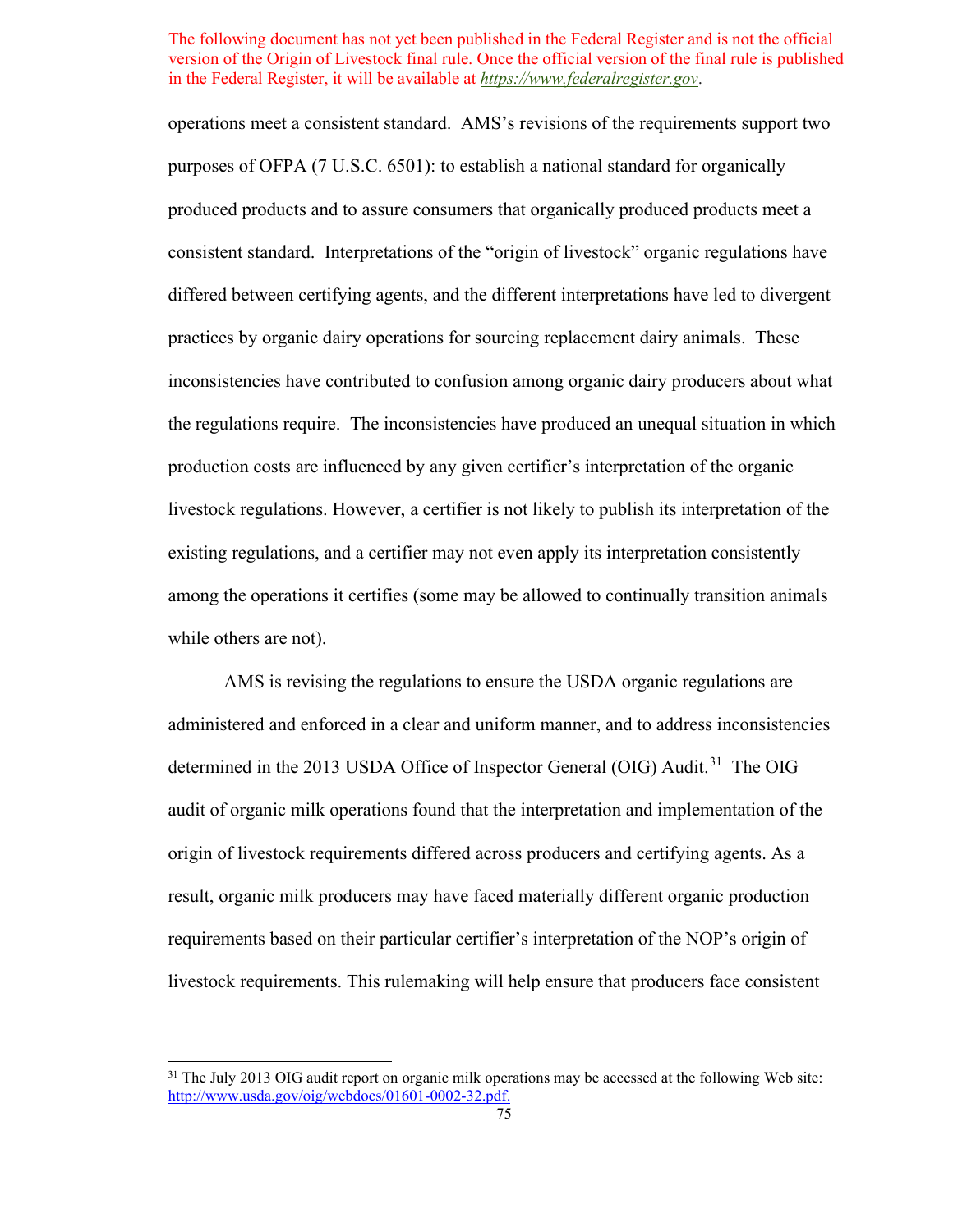will help assure consumers that organic dairy products meet a consistent standard, a stated purpose of the Organic Foods Production Act (OFPA) of 1990 (7 U.S.C. 6501). NOP's experience is that because organic products cannot be readily application of the organic standards. Furthermore, AMS expects that increased clarity

are valuable but are difficult to verify, both before and after purchase.<sup>[32,](#page-75-0)[33](#page-75-1),34</sup> Foods distinguished from nonorganic products based on sight inspection, buyers rely on process verification methods to ensure that organic claims are true. Within the economics literature, organic food products are "credence goods," or goods with characteristics that certified under USDA's NOP, including milk, have a common standard that specifies production practices, such as dairy herd pasture requirements, permitted feeds, and permitted use of antibiotics and hormones, that cannot be independently verified by consumers.

 When producing goods with credence characteristics, producers face a moral investments associated with the label claim if handlers or consumers have no way of hazard problem stemming from their incentive to forego taking costly actions or verifying the production process (i.e., asymmetric information). In providing guidance to Federal agencies undertaking rulemaking, OMB Circular A-4 cites asymmetric information as a source of market failure and as a potential justification for regulation. However, the social benefit of addressing an information asymmetry can be no higher

<span id="page-75-1"></span><span id="page-75-0"></span>for Quality in Food Products." American Journal of Agricultural Economics, Vol. 78, No. 5: 1248-1253. for Quality in Food Products." American Journal of Agricultural Economics. Vol. 78, No. 5: 1248-1253. 33 Zorn, Alexander, Christian Lippert, and Stephan Dabbert. 2009. "Economic Concepts of Organic <sup>32</sup> Caswell, Julie A. and Eliza M. Mojduszka. 1996. "Using Informational Labeling to Influence the Market Certification." Deliverable 5 of the EU FP7 CERTCOST Project: Economic Analysis of Certification Systems in Organic Food and Farming.

<span id="page-75-2"></span><sup>&</sup>lt;sup>34</sup>Michael Darby and Edi Karni, "Free Competition and the Optimal Amount of Fraud" *Journal of Law and Economics* 16(1973)1:67-88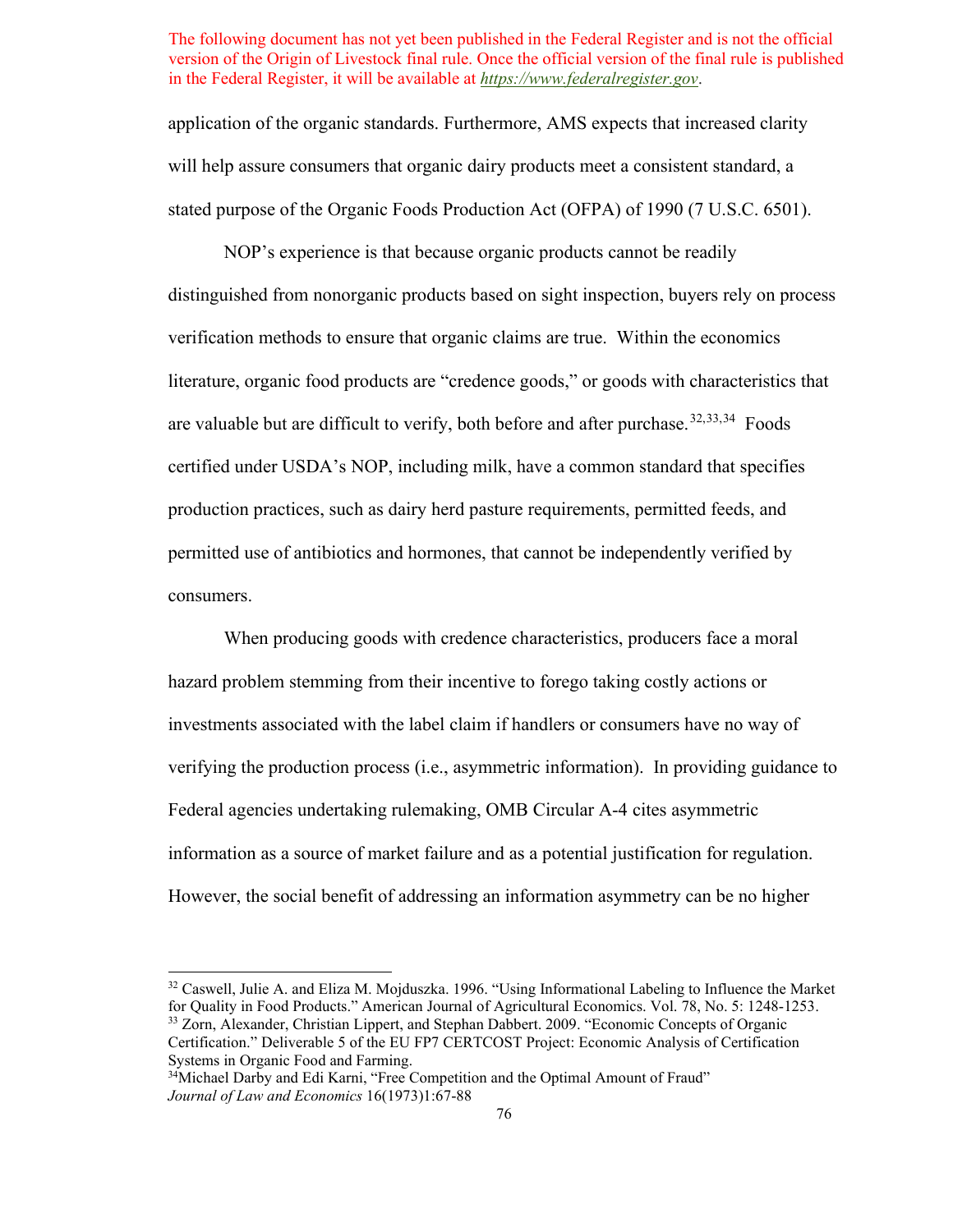than the willingness to pay for the additional information by the party with less information. Lassoued and Hobbs (2015) further emphasize the role of trust in the institutions and brands that verify credence good attributes as being essential for developing the consumer confidence that drives brand loyalty.<sup>35</sup>

 AMS developed the final rule in the context of maintaining consistency and trust their productive lives. in the USDA organic label as directed by OFPA, as it pertains specifically to organic dairy farms and to organic farms and organic handlers/processors generally. AMS anticipates this final rule will support both producer and consumer confidence in the organic label by reducing major inconsistencies in production practices across organic dairies, and resulting in more organic animals that are managed organically throughout

# **Baseline**

 This rule specifies the conditions under which operations can transition non- organic animals to organic for the purpose of milk production. Current dairy production and husbandry practices provide important context for the baseline and cost analysis. For a general description of replacement animal production, see "Overview of Organic Dairy Production" in the BACKGROUND section above.

 bovine dairy farms that maintain sheep and goats. AMS does not expect this rule will The baseline presented below focuses on production practices of bovine dairy farms maintaining cows and heifers and does not include quantitative estimates for nonhave a substantial economic impact on those specific sub-sectors for the following

<span id="page-76-0"></span> Trust" *Food Policy* 52:99-107. 35Lassoued, R. and J.E. Hobbs (2015) "Consumer Confidence in Credence Attributes: The Role of Brand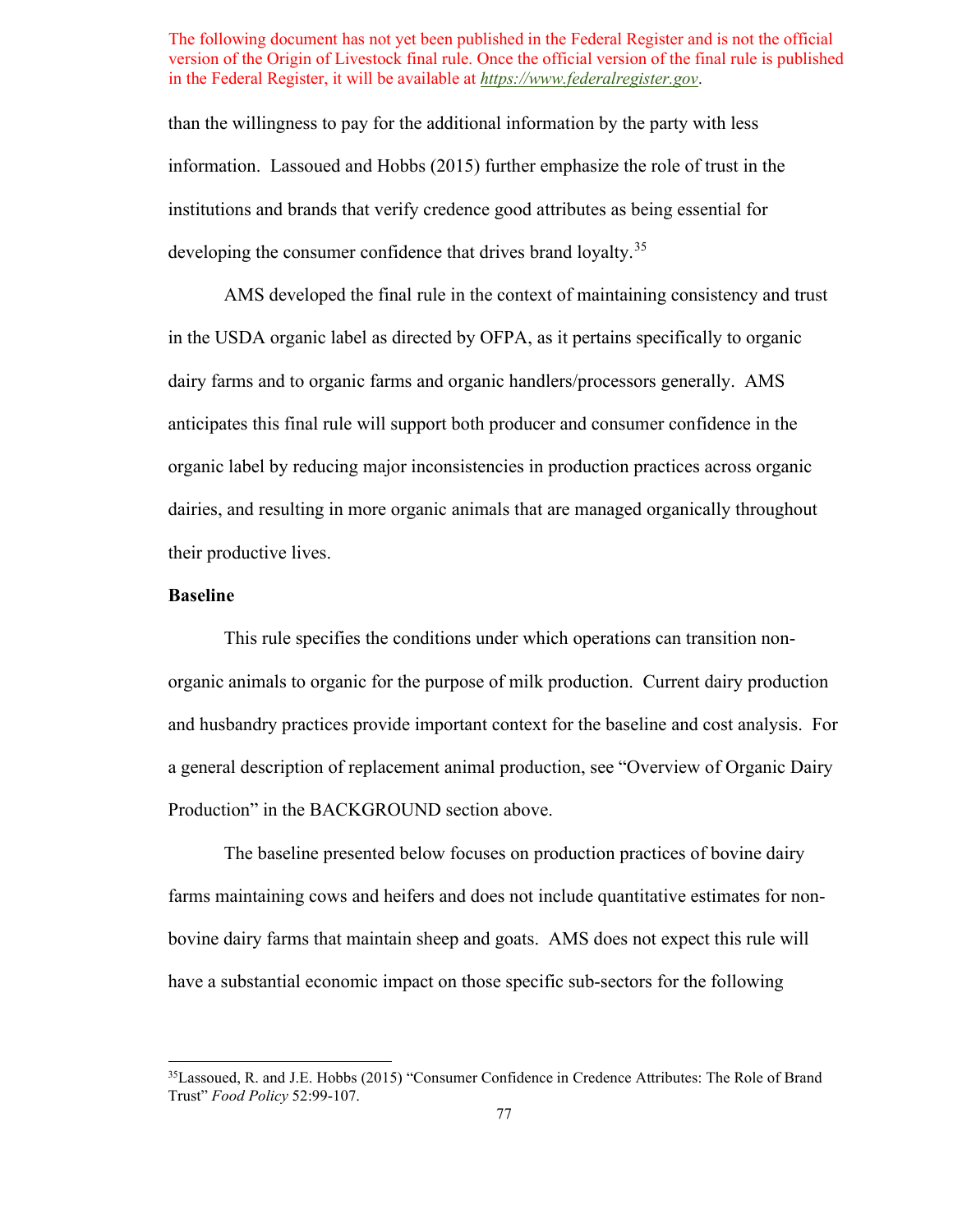reasons: goat does and sheep ewes are able to produce milk earlier than cows, so the potential cost-savings for non-bovine dairy farms to continually source transitioned animals (vs. animals under organic management from the last third of gestation) is small compared to that for bovine dairy farms. For this reason, the practice of continually adding transitioned animals to organic non-bovine herds is likely less prevalent than with organic bovine herds. While a commenter asked for an exemption for goats during the comment period citing limited availability of organic genetics, there are avenues to bring in additional genetics through breeding stock. These operations also make up a relatively small portion of the organic dairy industry. The Organic Integrity Database<sup>36</sup> of certified organic operations includes approximately 56 dairy goat operations and 2 dairy sheep operations.

 estimates. The first source is the Agricultural Resource Management Survey (ARMS), questions about dairy farm cattle purchases, restocking rates, and organic status.<sup>[37](#page-77-1)</sup> In AMS used multiple data sources to describe the baseline and build quantitative which is maintained by USDA's Economic Research Service (ERS) and includes 2016, ERS conducted a supplemental ARMS that focused on organic dairy operations; this was the most recent such survey. AMS worked with ERS to analyze the ARMS data and develop an estimation of organic dairy production practices and costs for this rule.

<span id="page-77-0"></span><sup>&</sup>lt;sup>36</sup> Certifying agents are required to send information on certified operations to AMS annually. Current and historical data may be accessed through the Organic Integrity Database at the following link: [https://organic.ams.usda.gov/Integrity/.](https://organic.ams.usda.gov/Integrity/) Accessed 11/21/2019.<br><sup>37</sup> The ERS ARMS survey information may be found at the following link:

<span id="page-77-1"></span><http://www.ers.usda.gov/data-products/arms-farm-financial-and-crop-production-practices.aspx> 78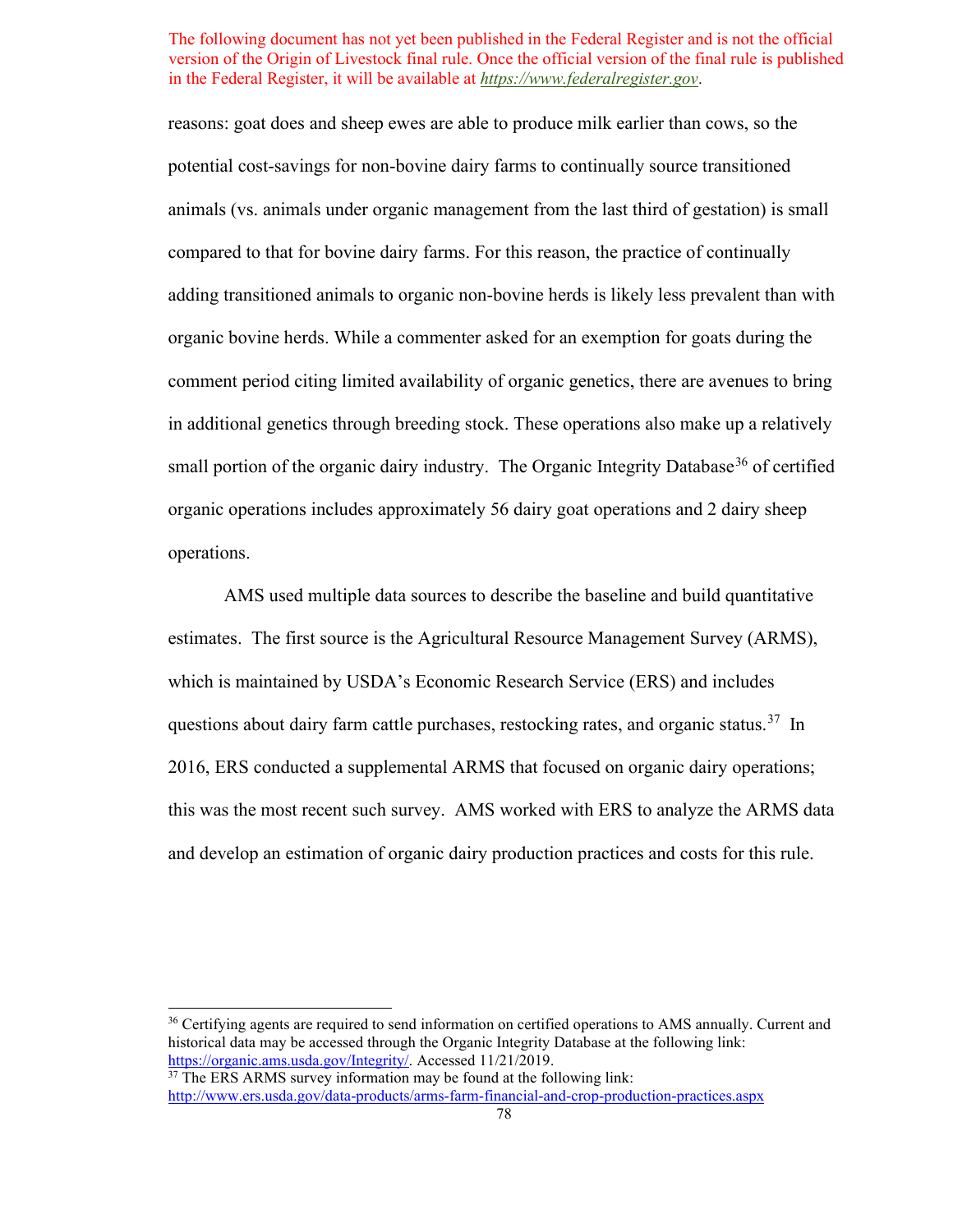Other sources of data are the National Agricultural Statistics Service's (NASS) 2019 Certified Organic Production Survey and 2017 Census of Agriculture,<sup>38</sup> which include State-level data on production, herd sizes, output, and sales for organic and nonorganic crops and livestock. Additionally, the Organic Trade Association's (OTA) 2021 Organic Industry Survey is used to summarize market information and trends within the organic industry.[39](#page-78-1) Also, AMS requested an organic dairy farm special tabulation from the National Animal Health Monitoring System (NAHMS) Dairy 2014 report collected by USDA's Animal and Plant Health Inspection Service.<sup>[40](#page-78-2)</sup>

 certifying agents to keep track of the number of operations they certify in OID A final source of data is the AMS list of all certified operations included in the Organic Integrity Database (OID). The organic regulations require USDA-accredited  $(7 \text{ CFR } 205.501(a)(15)(ii))$ . AMS consolidates this information into a public, searchable online database.[41](#page-78-3) AMS used information from this database to cross-check NASS data on the number of organic dairy operations.

# *The Organic Dairy Market—Sales and Number of Operations*

 largest sector in organic retail food sales (13 percent), after fruits and vegetables (36 According to the OTA Industry Survey, U.S. organic food, fiber, and agricultural product sales were over \$61.9 billion in  $2020<sup>42</sup>$  Organic dairy and eggs is the third

https://www.nass.usda.gov/Surveys/Guide\_to\_NASS\_Surveys/Organic\_Production/

<span id="page-78-0"></span><sup>&</sup>lt;sup>38</sup> The USDA NASS surveys may be found at the following link:

<span id="page-78-1"></span><sup>39</sup> OTA/Nutrition Business Journal, 2021 Organic Industry Survey. Nutrition Business Journal conducted a survey between January 13 and April 23, 2021, to obtain information for their estimates. Over 120 organic

<span id="page-78-3"></span><span id="page-78-2"></span>firms responded to the survey. Available online a[t https://ota.com/resources.](https://ota.com/resources)<br><sup>40</sup>The 2014 Dairy NAAHMS report may be found at the following link: http://go.usa.gov/xKfEh<br><sup>41</sup> Current and historical data may be accessed t

<span id="page-78-4"></span> $42$  Organic Trade Association (OTA)/Nutrition Business Journal, 2021 Organic Industry Survey (pp. 3).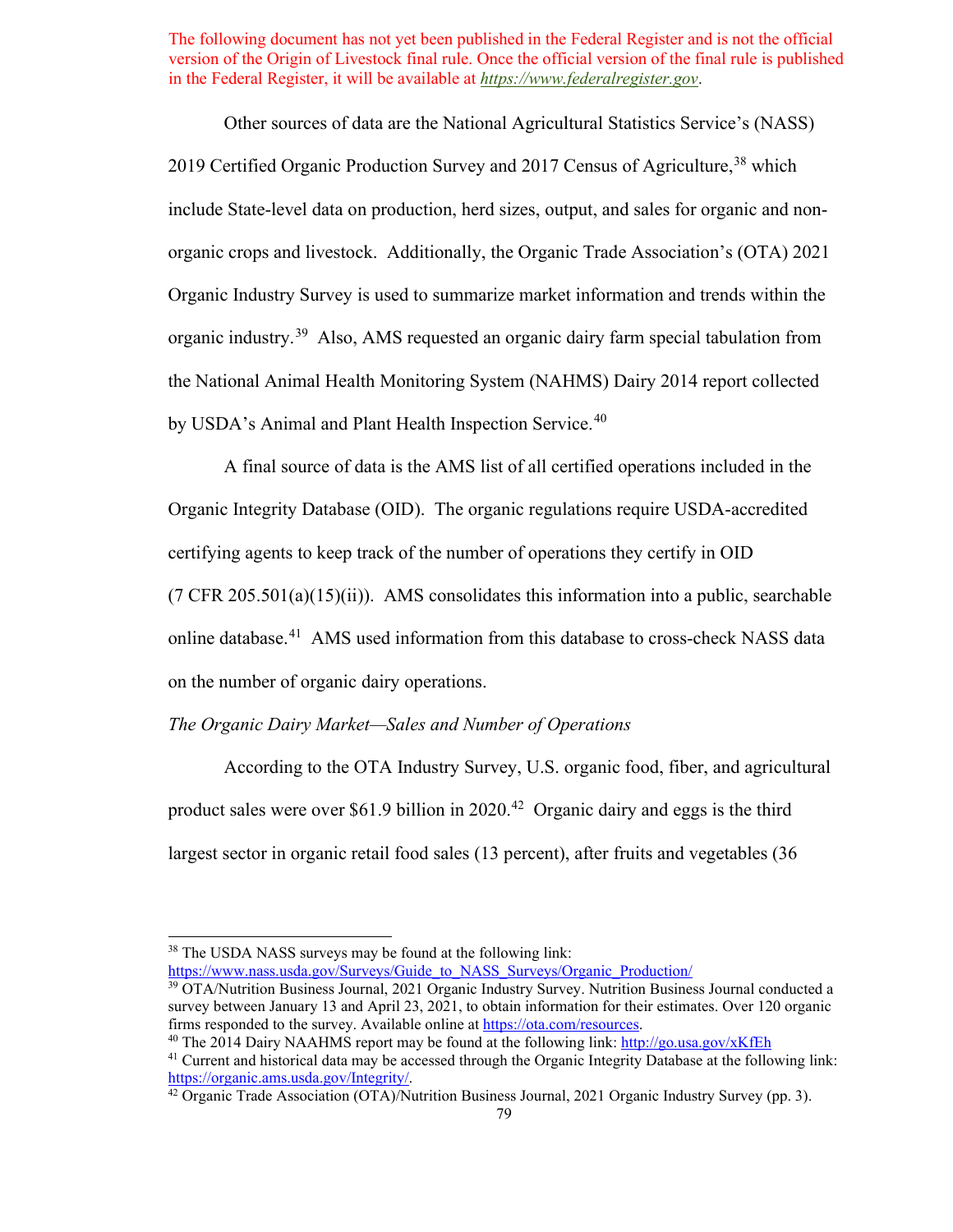percent) and beverages (14 percent). Sales of organic dairy products, including milk,

cream, yogurt, cheese, butter, cottage cheese, sour cream, and ice cream, exceeded \$7.4

billion in 2020. [Table 2](#page-79-0) shows the organic dairy market characteristics by subcategory.

| Subcategory                                      | 2020 Sales<br>(\$M) | 2020<br>Growth | $%$ of<br>Organic<br>Dairy<br>Sales <sup>a</sup> | Avg.<br>Premium <sup>b</sup><br>$\frac{(0)}{0}$ | Organic<br>Premium<br>(SM) |
|--------------------------------------------------|---------------------|----------------|--------------------------------------------------|-------------------------------------------------|----------------------------|
| Milk/Cream                                       | \$3,770             | 11.1%          | 59.2%                                            | 68%                                             | \$1,527                    |
| Yogurt <sup>d</sup>                              | \$1,310             | $3.9\%$        | 20.6%                                            | 30%                                             | \$304                      |
| $\text{Cheese}^{\text{e}}$                       | \$653               | 14.3%          | 10.3%                                            | 73%                                             | \$276                      |
| Butter/Cottage<br>Cheese/Sour Cream <sup>d</sup> | \$492               | 15.8%          | $7.7\%$                                          | 72%                                             | \$207                      |
| Ice Cream <sup>e</sup>                           | \$142               | 19.5%          | $2.2\%$                                          | 65%                                             | \$56                       |
| Total                                            | \$6,367             | 10.5%          | 100.0%                                           | 61%                                             | \$2,370                    |

<span id="page-79-0"></span>Table 2. Organic Dairy Market – Retail Sales by Subcategory

<sup>a</sup>The Organic Trade Association's 2021 Organic Industry Survey (p. 67) included eggs as a subcategory for its summary on organic dairy sales, but we have excluded the data on eggs from this table.

 first weekly report in January, April, July, and October. These reports are available at: bUSDA's AMS weekly reported prices in the 2020 weekly dairy retail report based on the [https://www.ams.usda.gov/market-news/dairy.](https://www.ams.usda.gov/market-news/dairy/rw-2019) Average prices of product categories are averages across the four periods weighted by store counts. Premiums are calculated as the: ((Organic Price – Conventional Price)/Conventional Price). Any missing data was supplemented by the previous weeks prices, if available.

<sup>c</sup>The dollar value of the organic premium for each category is: (Organic Sales  $\times$ Premium)/(1+Premium).

<sup>d</sup>The yogurt and butter, sour cream and cottage cheese premiums are respectively the average of the premiums of 32 oz. yogurt products and 1 lb. of butter, weighted by counts of stores advertising organic products. Cheese premiums are for natural varieties in 8 oz. blocks.

ePrice data for organic Ice Cream was only available the first quarter. The premium is calculated with only this data.

[Table 2](#page-79-0) also includes premiums (or "markups") in the prices of dairy products

marketed as organic versus nonorganic products. For dairy products, the average organic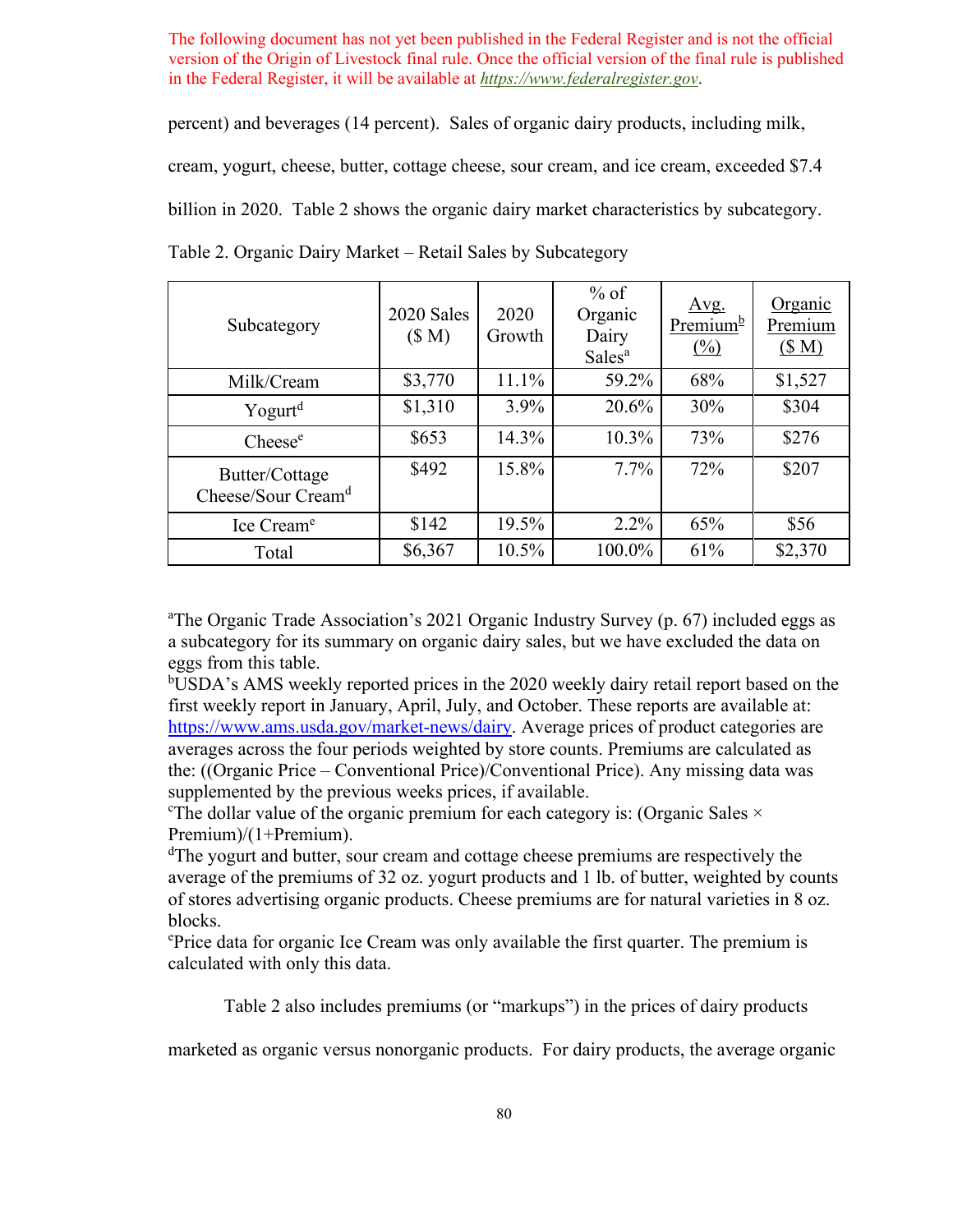premium was 61 percent and totaled nearly \$2.4 billion in value.<sup>43</sup> In market equilibrium, this markup reflects both the higher costs of organic production and the value consumers place on organically labeled products and their various attributes.

 percent increase since 2011. In that same time frame, the number of certified organic consistent with data from the Organic Integrity Database<sup>45</sup> and also includes data on the The 2019 NASS Organic Production Survey estimated that U.S. had approximately 3,134 certified and exempt organic dairy farms that milked a peak of 363,404 cows in 2019.<sup>44</sup> These organic dairy farms had milk sales of nearly \$1.6 billion in 2019. Total organic milk production in the United States increased to 5.1 billion pounds in 2019, representing a 27 percent increase in production from 2016 and 84 farms grew 22 percent over 2016 (2,559 farms in 2016) and grew 70 percent compared to 2011 (1,848 farms in 2011). AMS used the 2019 NASS data for our analysis, as it is number of organic dairy cattle maintained by certified operations. The Organic Integrity Database does not include data on the number of organic animals managed by organic operations.

### *Organic Dairy Farms—Characteristics and Distribution*

Organic dairy farms are, on average, smaller than conventional dairy farms. NASS's Certified Organic Surveys Agriculture (not conducted on an annual or regular basis) show that the number of milk cows owned by organic dairy farms averaged 108 head in 2011, 105 head in 2016, and 108 head in 2019. In contrast, NASS's Census of

<sup>43</sup> National Retail Report - Conventional vs Organic -

<span id="page-80-1"></span><span id="page-80-0"></span><https://usda.library.cornell.edu/concern/publications/000000043?locale=en>

<sup>&</sup>lt;sup>44</sup> USDA NASS. 2017. Census of Agriculture - 2019 Certified Organic Survey. Available online at: https://www.nass.usda.gov/Surveys/Guide\_to\_NASS\_Surveys/Organic\_Production/

<span id="page-80-2"></span><sup>&</sup>lt;sup>45</sup>The Organic Integrity Database is available online at: [https://organic.ams.usda.gov/Integrity/.](https://organic.ams.usda.gov/Integrity/) AMS identifed approximately 3,180 bovine dairy operations in the database, as of January 2020.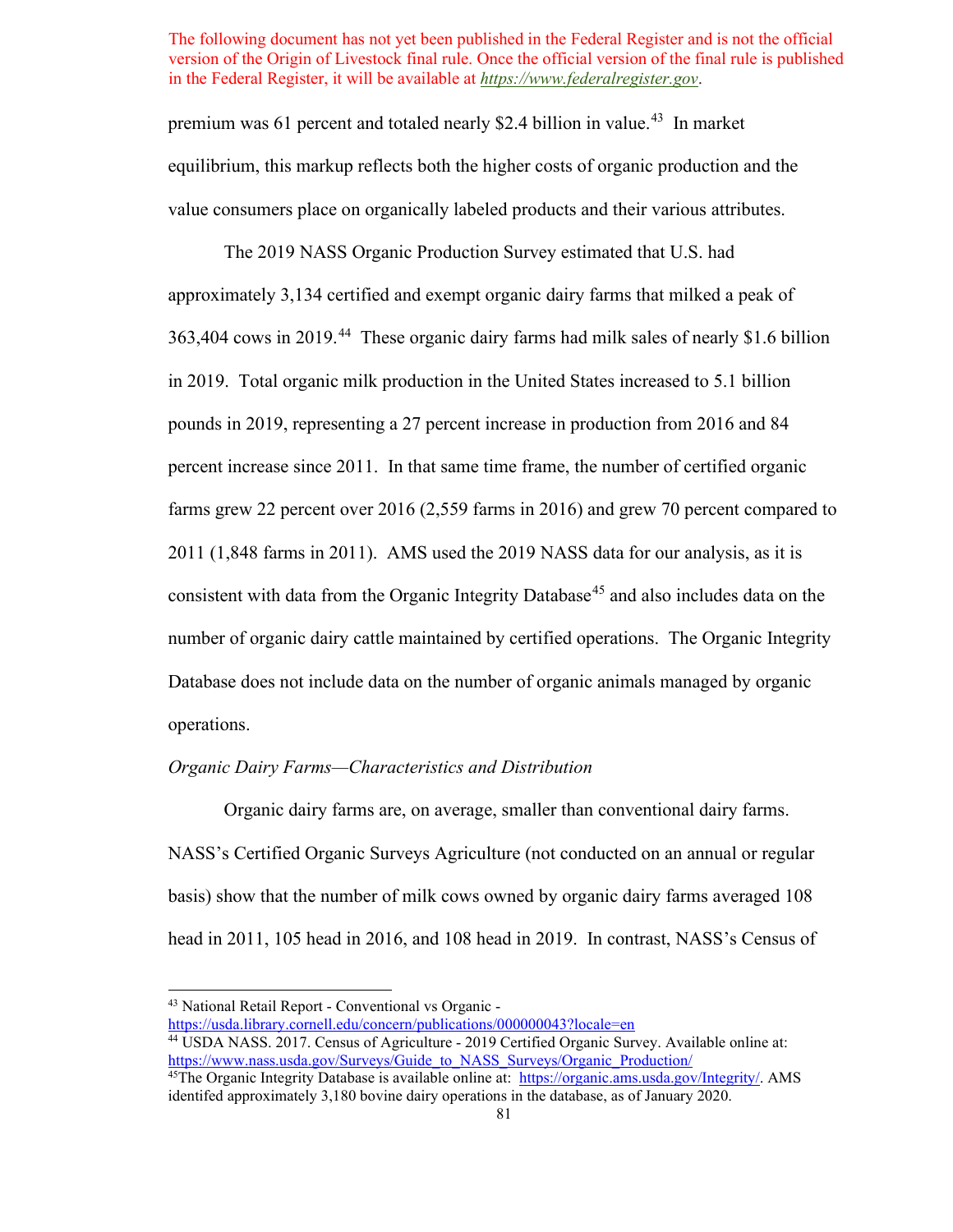Agriculture (conducted in every five years) showed the number of milk cows for conventional dairy farms averaged 144 head in 2012 and 175 head in 2017.

 organic dairy products averaged 61 percent at the retail level. Organic dairy farms also have lower yields, on average, than conventional dairy farms. The 2019 NASS Organic Production Survey showed that each organic cow produces about 14,096 pounds of milk annually, or 47 pounds per day over a 300-day lactation period. NASS production data for 2019 shows that across all operations (conventional and organic) average production is 23,391 pounds of milk per animal annually, or 78 pounds per day over the same 300-day period.<sup>46</sup> Despite lower yields, organic dairy farms can be economically viable through the price markups they receive over conventional milk and milk products. [Table 2](#page-79-0) shows that the average premium for

Based on the 2019 NASS Survey of Organic Production Data, [Table 3](#page-82-0) shows that the highest concentration of organic dairy farms is in the Northeast and Upper Midwest regions,[47](#page-81-1) however the large, organic dairy farms in California and Texas represent a large share of output. The five States with the largest number of certified organic dairy farms (Wisconsin, Pennsylvania, New York, Ohio, and Indiana) accounted for 64.5 percent of total farms. However, those States represented less than 25.7 percent of national organic milk production.

By contrast, the West and South Central regions accounted for the highest milk production per farm. The two highest organic milk producing States (California and

<span id="page-81-0"></span>esmis/files/h989r321c/q524kf13h/ws85b748b/mkpr1220.pdf 46 USDA's Milk Production (December 2020) Report available online at: [https://downloads.usda.library.cornell.edu/usda-](https://downloads.usda.library.cornell.edu/usda-esmis/files/h989r321c/q524kf13h/ws85b748b/mkpr1220.pdf)

<span id="page-81-1"></span> $^{47}$ USDA's Certified Organic Production Survey available online at: https://www.nass.usda.gov/Surveys/Guide\_to\_NASS\_Surveys/Organic\_Production/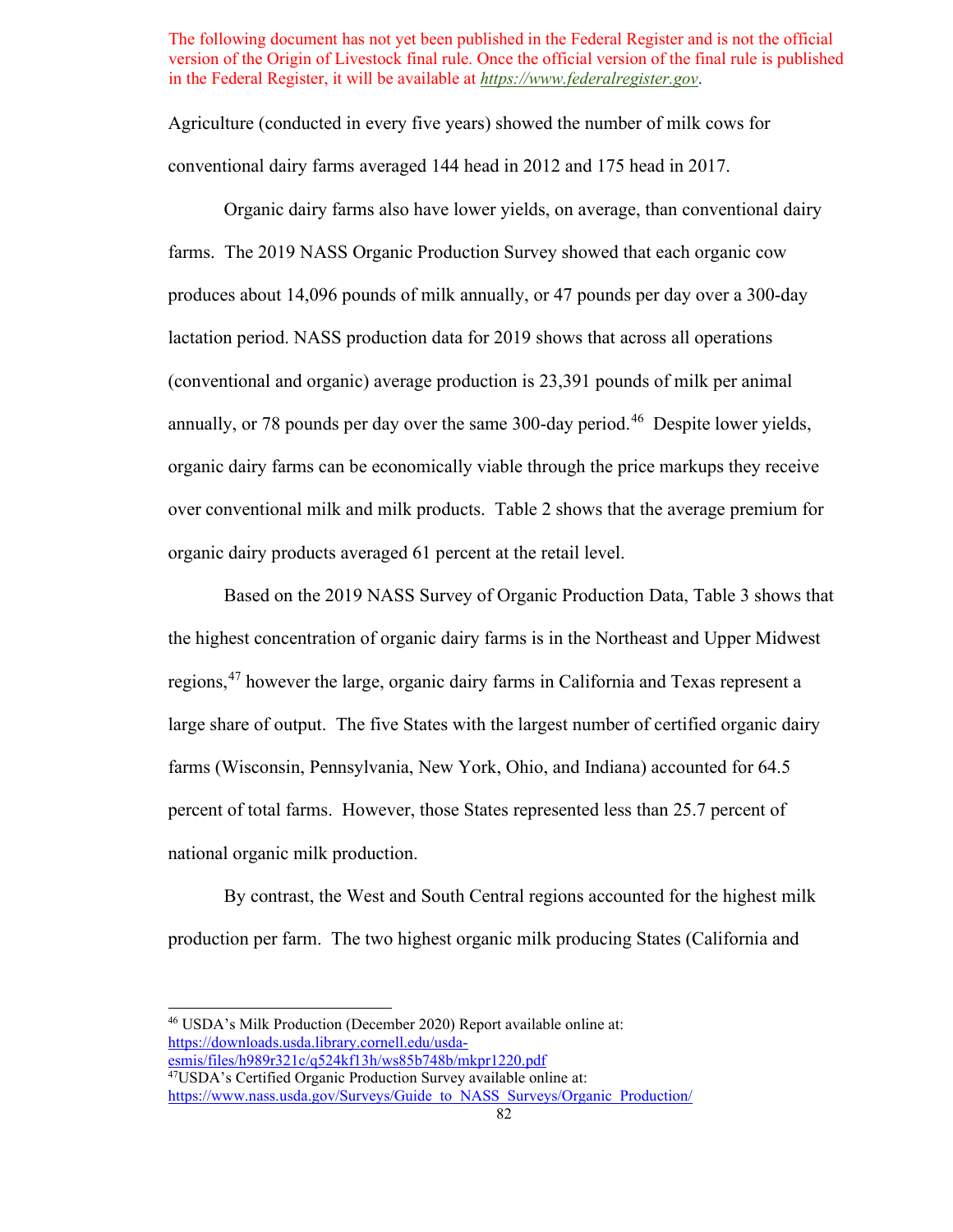Texas) represented only 5.13 percent of total certified organic dairy farms, while producing 33.4 percent of the total organic milk nationally. The survey also indicates significant regional differences in the average number of milk cows on dairy farms. For example, California dairies average 372 head per farm, Texas dairies average 4,647 head per farm, and Wisconsin dairies average 60 head per farm. ARMS and NAHMS data show similar patterns of size difference across regions.

|                                | <b>Number of</b><br>Organic<br><b>Dairy</b><br><b>Farms</b> | Percent<br>of U.S.<br>Organic<br><b>Dairy</b><br><b>Farms</b> | <b>Milk Production (pounds)</b> | Percent of<br><b>U.S. Milk</b><br><b>Production</b> |
|--------------------------------|-------------------------------------------------------------|---------------------------------------------------------------|---------------------------------|-----------------------------------------------------|
| <b>United</b><br><b>States</b> | 3,134                                                       | 100%                                                          | 5,122,684,816                   | 100%                                                |
| California                     | 150                                                         | 4.79%                                                         | 889,290,462                     | 17.36%                                              |
| Texas                          | 9                                                           | 0.29%                                                         | 821,868,224                     | 16.04%                                              |
| Wisconsin                      | 525                                                         | 16.75%                                                        | 440,963,146                     | 8.61%                                               |
| Oregon                         | 40                                                          | 1.28%                                                         | 321,420,989                     | 6.27%                                               |
| New York                       | 607                                                         | 19.37%                                                        | 386,732,234                     | 7.55%                                               |
| Pennsylvania                   | 362                                                         | 11.55%                                                        | 215,797,929                     | 4.21%                                               |
| Vermont                        | 172                                                         | 5.49%                                                         | 202,401,003                     | 3.95%                                               |
| Washington                     | 45                                                          | 1.44%                                                         | 136,897,016                     | 2.67%                                               |
| Minnesota                      | 125                                                         | 3.99%                                                         | 138,891,803                     | 2.71%                                               |
| Ohio                           | 260                                                         | 8.30%                                                         | 128,388,287                     | 2.51%                                               |
| Idaho                          | 29                                                          | 0.93%                                                         | 364,524,076                     | 7.12%                                               |
| Indiana                        | 246                                                         | 7.85%                                                         | 142,678,892                     | 2.79%                                               |
| Michigan                       | 93                                                          | 2.97%                                                         | 66,684,699                      | 1.30%                                               |
| Iowa                           | 105                                                         | 3.35%                                                         | 70,705,742                      | 1.38%                                               |

<span id="page-82-0"></span>Table 3. Top States with Organic Dairy Farms Compared to Production (2019)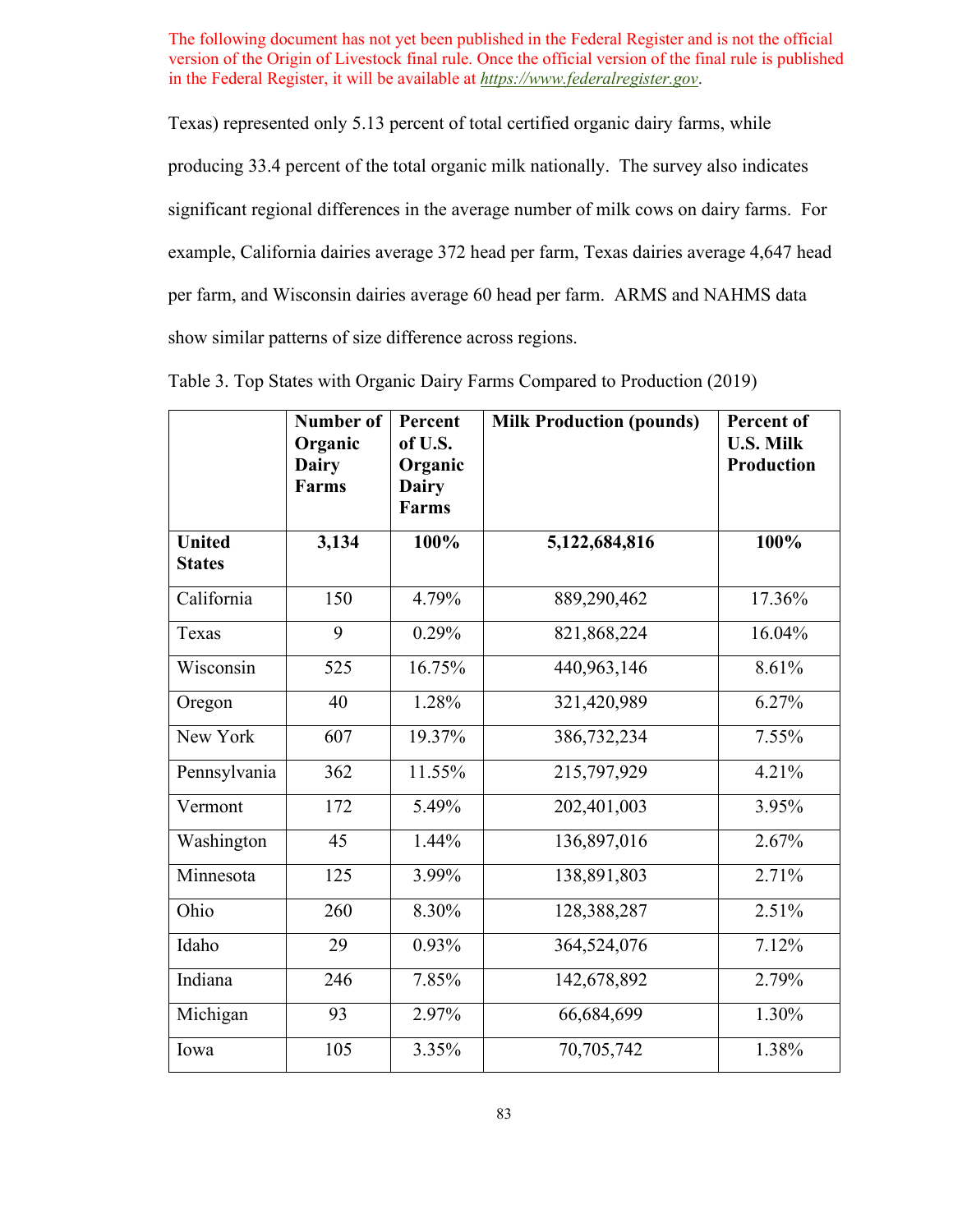*The Organic Dairy Market—Replacement Animals* 

### **Cull and mortality rates**

reproductive problems, followed by lameness and poor production.<sup>49</sup> In the 2007 APHIS found that 21 percent of adult organic cows were removed from the U.S. national organic Operations source replacement animals from on- and off-farm sources to replace animals that are sold to other farms, die, or are intentionally removed and sold to slaughterhouses ("culled"). The APHIS NAHMS surveys<sup>48</sup> in 2007 and 2014 provide data on how many animals are culled (removed) from U.S. dairies annually and the reasons for their removal. Most dairy cows were removed for udder problems or NAHMS survey of dairies, 23.6 percent of all dairy animals were permanently removed from farms that year (excluding cows that died)  $50$  while the 2014 survey found a corresponding annual cow removal rate of 28.4 percent.<sup>51</sup> The 2014 NAHMS survey herd that year. These figures include animals that are sold as replacement females to other dairies. The 2014 survey found a lower percentage of cows were permanently removed on small and medium operations (26.0 and 26.3 percent, respectively) than on large operations (29.7 percent).

<span id="page-83-0"></span>Available online at: <u>http://go.usa.gov/xKfEh</u>.<br><sup>49</sup> USDA APHIS. NAHMS Dairy 2007, 84.<br><sup>50</sup> USDA APHIS. NAHMS Dairy 2007, 87.<br><sup>51</sup> USDA APHIS. NAHMS Dairy 2014, Report I: Dairy Cattle Management Practices in the United Sta 48 USDA APHIS. NAHMS Dairy, 2007, Part I: Reference of Dairy Cattle Health and Management Practices in the United States, 2007. This survey included both nonorganic and organic dairy animals.

<span id="page-83-1"></span>

<span id="page-83-3"></span><span id="page-83-2"></span>

<sup>2014.</sup> Available online at: [http://go.usa.gov/xKfEh,](http://go.usa.gov/xKfEh) 218.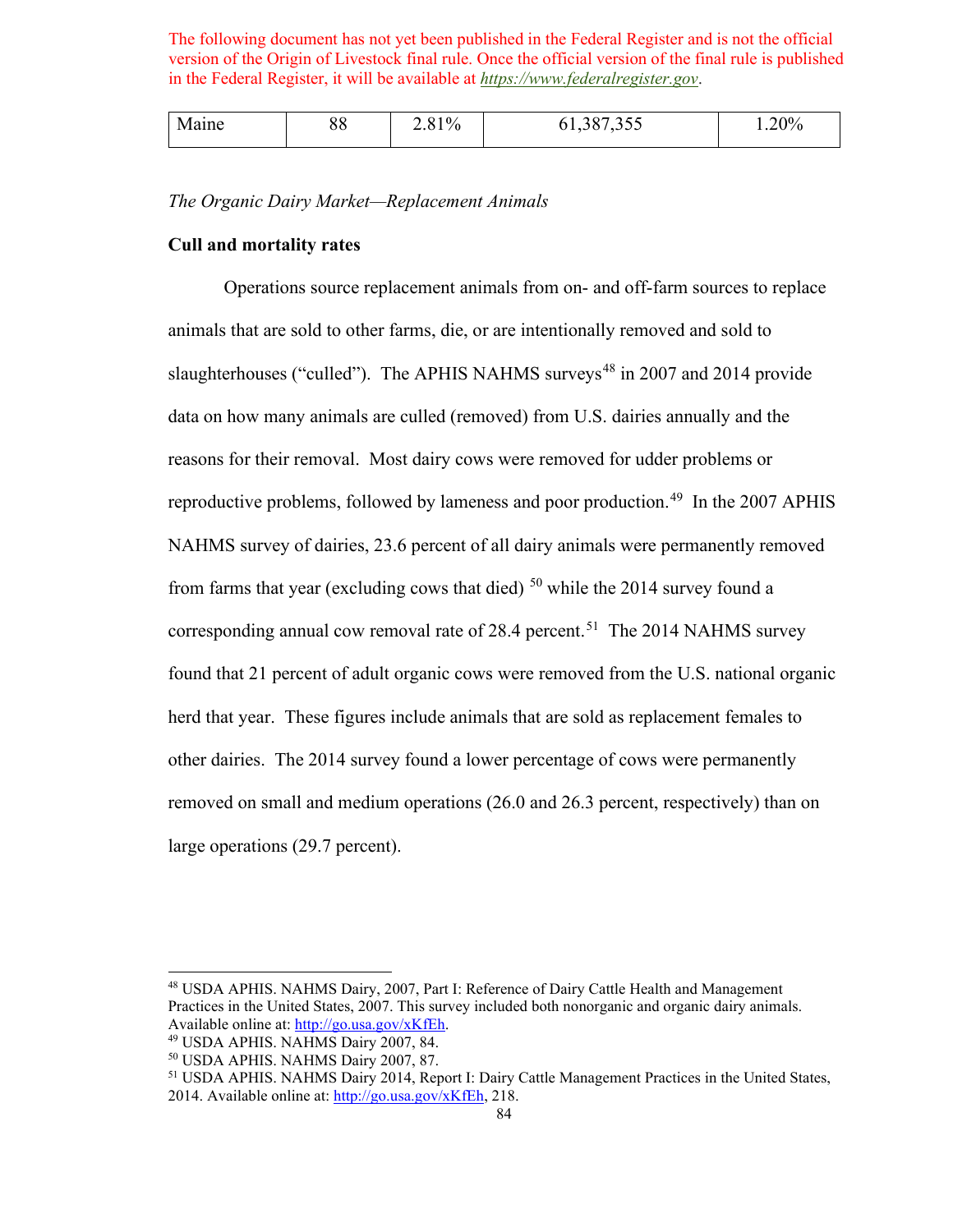Overall, annual mortality rates were 7.8 percent for un-weaned heifers, 1.8 percent for weaned heifers, and 5.7 percent for cows (2007 survey). In 2014, NAHMS identified that adult organic cows that were removed for other reasons). These numbers were roughly The same surveys provide information about the deaths of animals on dairies. about 5 percent of adult organic dairy cows die on the farm (compared to 21 percent of consistent with the 2007 report.

 replacement females to replace culled animals and animals that die. This conclusion 7.8 percent and 1.8 percent) and additional reduction for culling.<sup>52</sup> The additional number of animals in their herds should they wish to expand. Additionally, producers Between culling and mortality, a dairy farm would need to raise or purchase females that represent about 30 percent (23.6 percent culled plus 5.7 percent deaths) of the farm's herd size to maintain its size. As a lactating dairy herd (cattle) typically calves about 50 percent female offspring each year, the overall dairy herd should have enough considers downward adjustments for mortality (using 2007 NAHMS rates noted above of (excess) replacement female animals should allow organic dairy operations to expand the may choose to breed with sexed semen which will increase the number of female offspring available to the dairy farm.

#### **Sourcing organic replacement animals**

<span id="page-84-0"></span> of births). Considering this heifer group as a single group, a 7.8 percent mortality rate would reduce the herd to about 46.1 animals by the end of year one (assuming a 7.8 percent mortality rate over the entire year). Additionally, AMS assumes a 10 percent cull rate could further reduce this to 41.5 animals at the end of year one. By the end of the second year, this number could be reduced another 1.8 percent (mortality rate for weaned heifers) to 40.7 animals. Assuming a further 10 percent reduction due to culls, the original 50-  $52$  As an example, a 100-cow lactating dairy herd would produce about 50 heifers annually (i.e., 50 percent animal group may be reduced to 36.6 animals by the end of year two.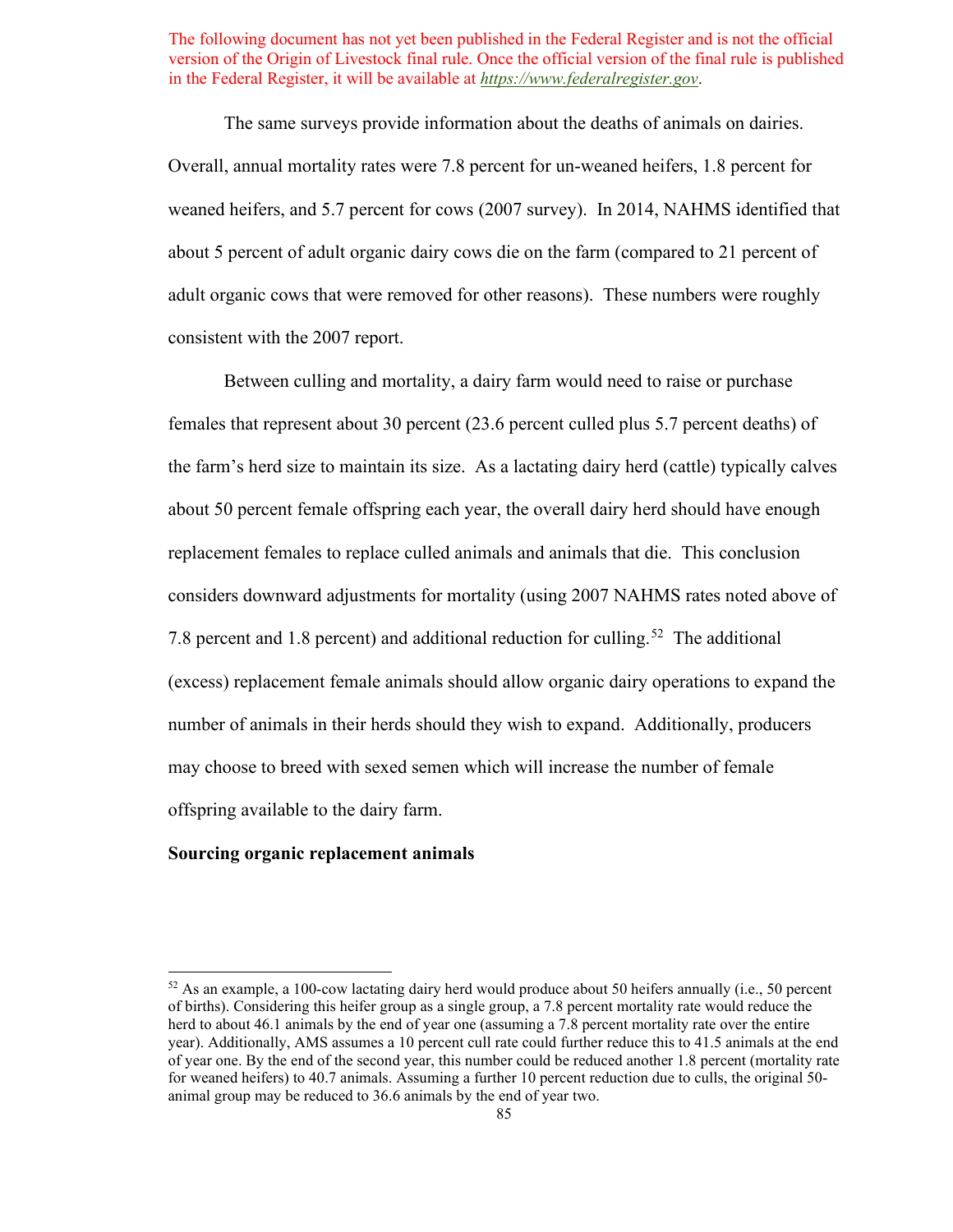Most organic dairy farms replace culls and deaths with replacement heifers that are born and raised on the farm. The 2014 NAHMS data reports that 96.5 percent of organic replacement heifers are born and raised on the organic operation. An additional 2.6 percent of the replacement heifers are born on the operation and are subsequently raised off the operation before returning to the operation. The remaining 0.9 percent of replacement females are born off the operation and are presumably purchased from other operations.

 replacement animals of all types (cows or heifers of all sizes). Of those replacements, farms with a total herd size of 267,523 reported in the Census of Agriculture (2016 data), were added to operations in 2016.<sup>[53](#page-85-0)</sup> Purchased animals from off-farm sources included percent), and 559 small heifers weighing less than 500 pounds (0.2 percent). The 2016 ARMS data (again, the most recent survey of this type) also provides information about how dairies source replacement animals. Overall, ARMS data indicates that in 2016, the average organic dairy farm milked 102.7 cows and added 43.0 93.8 percent (40.35 head) were born on the farm (and owned continuously by it) and 85.1 percent (36.62 head) were both born and raised on the farm. Based on 2,559 total dairy ARMS data indicates that 110,037 total heifers and milk cows (41.1 percent of the herd) 4,325 milk cows (3.9 percent), 1,953 large heifers weighing more than 500 pounds (0.73

 heifers and how many are organically managed from the last third of gestation is not Exact data on how many of the purchased replacement heifers are transitioned available. For this reason, this RIA calculates costs for two conjectured values for the

<span id="page-85-0"></span><sup>&</sup>lt;sup>53</sup>The 2017 ARMS survey indicates that the average organic herd size is 102.7 head while the 2016 Census of Organic Production indicates it is 104.5 (= 267,523 head/2,559 farms).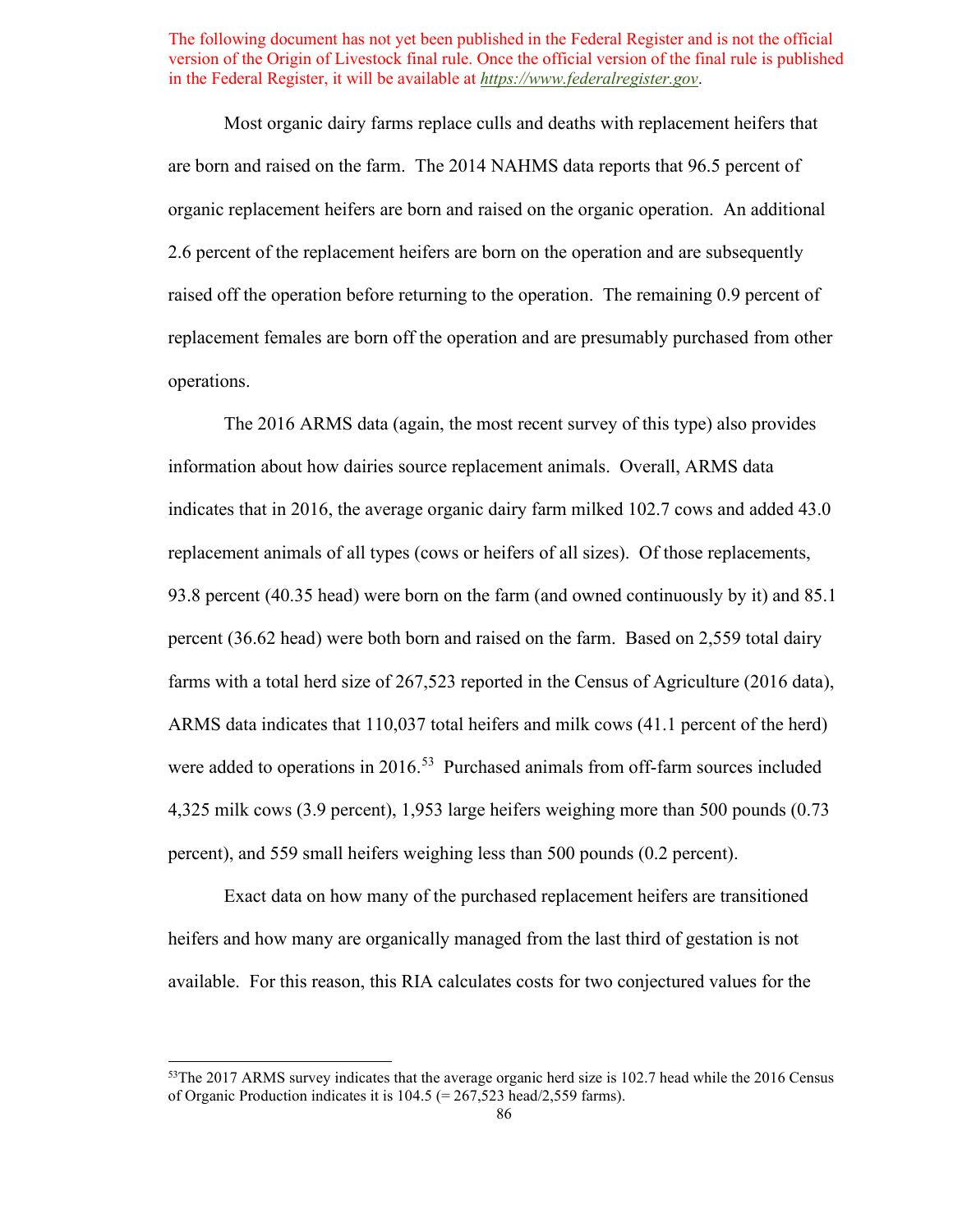replacement heifers purchased (2,460 large heifers purchased annually) and assumes 25- 50% of all large replacements are transitioned for our cost model based on the OIG report (Audit Report 01601-0002-32) that half of certifiers allowed the practice of continuous transitioning.<sup>[54](#page-86-0)</sup> AMS did not receive comments providing more accurate estimates or share of purchased replacements that are transitioned heifers. Furthermore, AMS does not have aggregated data on what approach producers currently use when purchasing replacement heifers. Therefore, AMS does not have data on how many producers are bringing heifers into organic production as nonorganic animals and transitioning them into organic (or purchasing animals transitioned on other organic operations) versus sourcing and managing animals as organic from the last third of gestation. Excluding small heifers (which would not be able to achieve the cost savings of continuous transitioning), AMS uses the 2016 ARMS survey to estimate the total number of large objections to this assumption during the comment periods for the proposed rule.

 certified operations to continually transition animals. OIG found in a survey of six allowed certified operations to continually transition animals. AMS notes that, according to the OIG report, not all certifying agents allow certifying agents (among the top ten certifying agents for dairy operations) that three

#### **Regulatory Impact Analysis**

#### **Comments Received on Costs and Benefits**

 AMS sought input from the public about the estimated costs and benefits of this rule. AMS published estimated costs and benefits in the 2015 proposed rule and

<span id="page-86-0"></span><sup>&</sup>lt;sup>54</sup> The OIG report does not represent a random sample of operations. No commenter disputed or provided additional data for this estimate through public comment.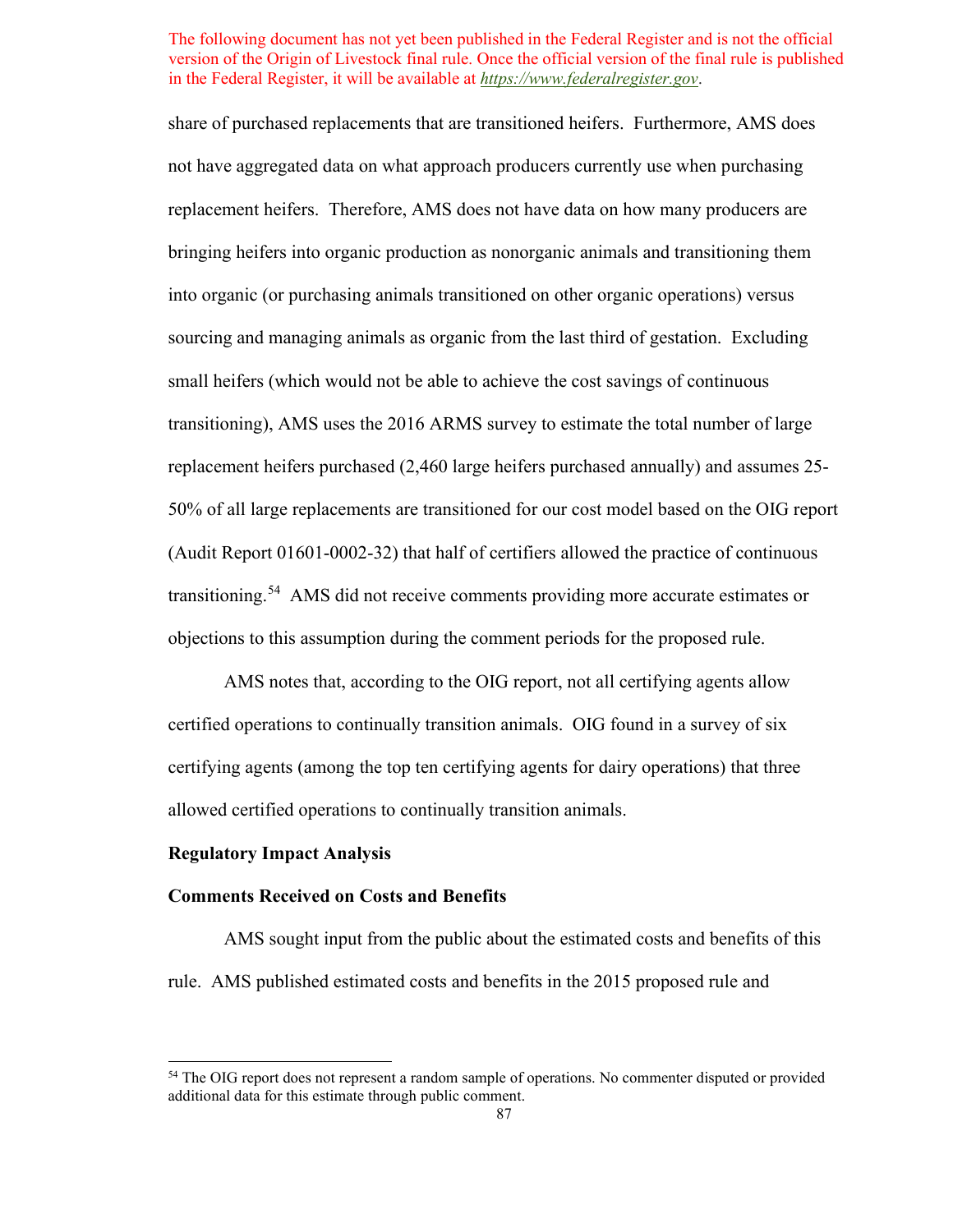published an updated analysis in May 2021. AMS summarized and responded to these comments below.

#### *Availability of replacement animals*

 heifers for sale were not of consistently high quality. This led commenters to believe the proposed rule could curtail growth of existing or new operations, restrict milk supply, and raise consumer prices. Some comments urged AMS to seek a consistent standard for all operations while considering that operations may need to grow to meet consumer In 2015, some comments noted that organic heifer supplies were tight and that the demand.

 supply of organic heifers under the rule. The commenter estimated that the industry A comment in 2015 calculated that a dairy could be expected to raise only enough of its own heifers to grow at an annual rate of 5 percent, after accounting for morbidity and culling. This commenter questioned AMS's conclusion there would be an ample would take time to catch up with the demand for organic heifers (organically managed from the last third of gestation).

would raise and sell them if the price was higher and reflected the cost of raising them. aggressive. No comments in 2019 or 2021 claimed that organic heifer supplies were Other comments in 2015 argued that there was an adequate supply of organic heifers (organically managed from the last third of gestation) available or that operations In 2019, commenters claimed there is a surplus of organic heifers (organically managed from the last third of gestation) available to meet market needs and that there is an ample supply of animals even if morbidity/mortality rates are high or heifer selection is constrained.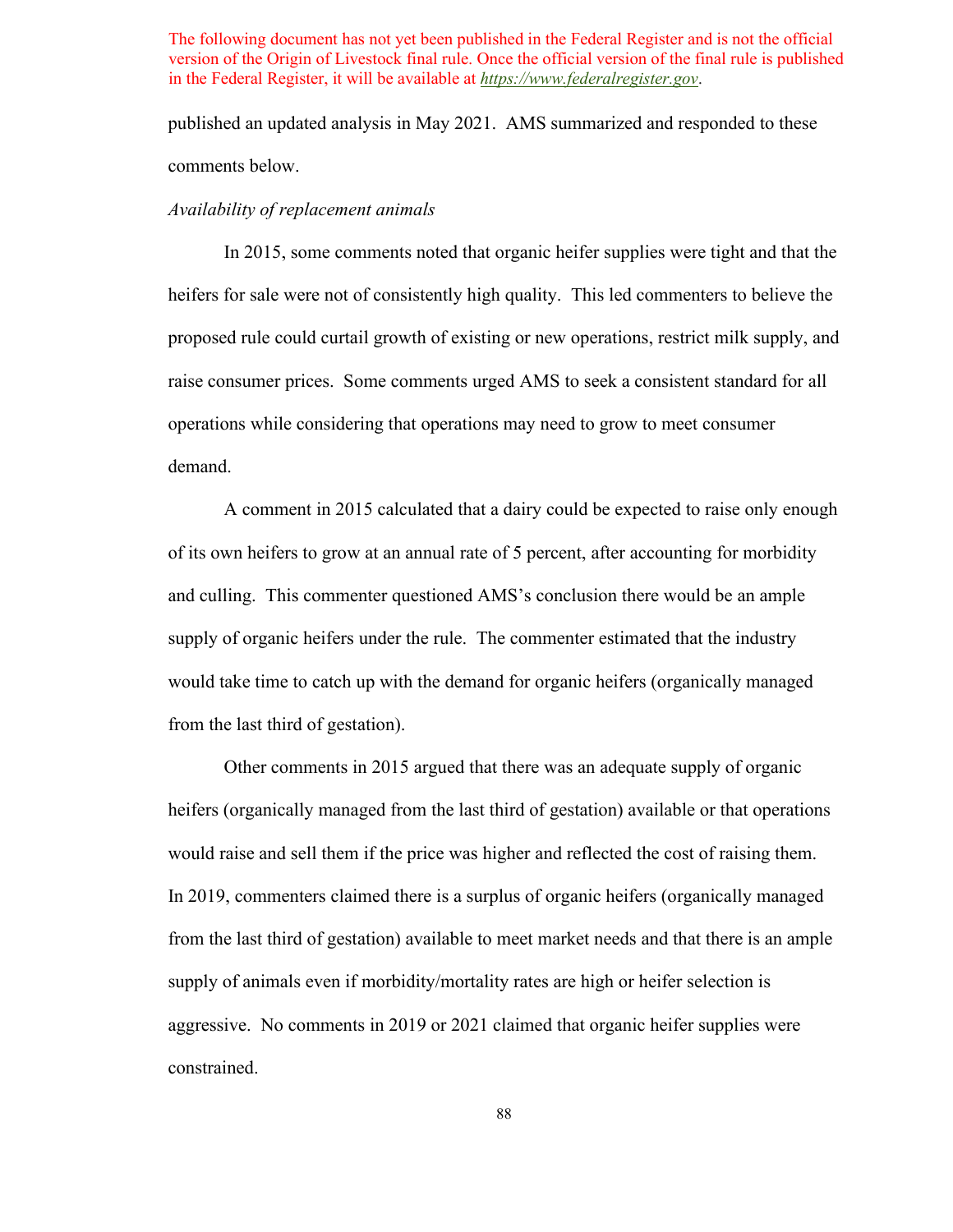third of gestation) would be available after rule implementation to maintain and/or grow existing organic dairies. To mitigate potential and unforeseen impacts, AMS is providing a compliance date of ten months beyond the effective date of this final rule to allow comment periods. AMS is also including a variance process for certified operations that are small businesses, and meet certain other specific and limited circumstances. These operations may request a variance from the prohibition on the movement of transitioned animals for specific and limited situations. AMS response: Based on our analysis of the comments received, AMS continues to believe that sufficient numbers of organic heifers (organically managed from the last animals in the middle of an approved transition to complete the transition and produce organic milk. AMS received many comments that supported this approach during the

# *Price of replacement animals*

 between transitioned animals and organic animals (organically managed from the last calving]." A commenter in 2019 disagreed with AMS's estimate of a \$1,300 cost difference third of gestation). The commenter believed AMS's estimate was too high. The commenter further explained that its "discussions with dairy auction sales barns that previously sold organic cattle do not align with that value" and the most common response it received from extension agents in the Northeast was that "demand and verified sales have all but dried up for organic springing heifers [heifers close to

 found a \$469 average cost difference (organic being more costly) per animal. Most AMS received many comments in 2019 related to the cost difference for raising heifers organically vs. nonorganically during the first 12 months of life. One commenter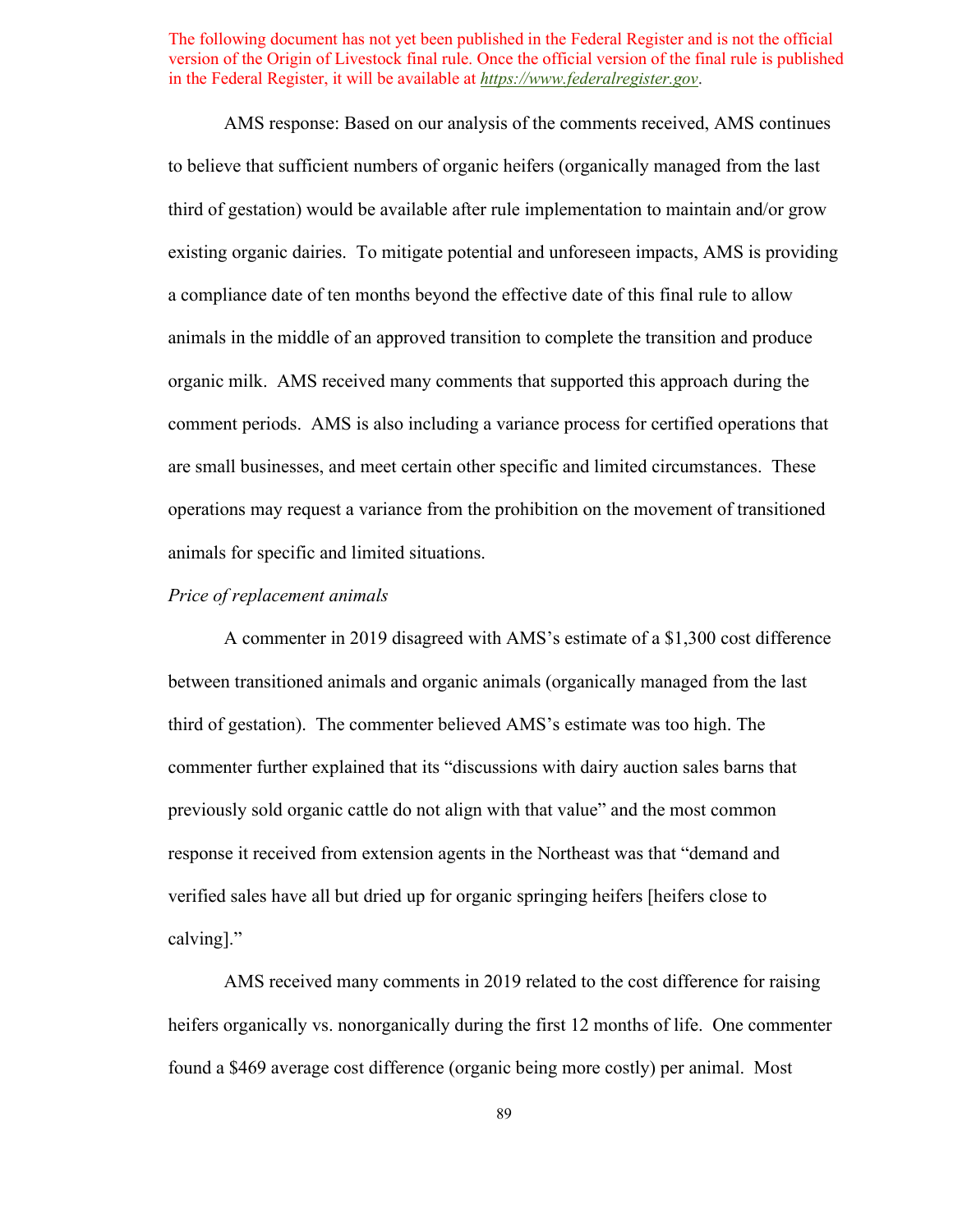heifers under organic management versus conventional management in the first year of comments noted a cost difference from \$600 to \$1,000 per calf, and some comments noted a difference as high as \$1,300 per calf. Commenters tended to use the difference in production costs to describe the financial disadvantage and the harm to operations that source only organic animals (organically managed from the last third of gestation) in comparison to operations that continually transition heifers to organic production. In 2021, several commenters reiterated the difference in cost of raising dairy replacement life, citing figures from \$623 to \$1,300 per calf. A few commenters referred to a study by Cornell Cooperative Extension that found an average \$884 savings per animal compared to animals raised using organic methods.<sup>[55](#page-89-0)</sup>

 scenario favorably, as it would benefit organic producers who sell organic animals managed from last third of gestation) is \$1,100/head (or more) below the cost of Commenters in 2015, 2019, and 2021 generally agreed that implementation of the proposed rule would result in greater demand for organic heifers and would likely increase the price of organic replacement animals. Many commenters viewed this (organically managed from the last third of gestation), as opposed to some heifer-raising operations currently selling transitioned animals. In 2021, one producer commented that in the last decade the market value of organic replacement dairy cattle (organically producing them, as the continuous transitioning of non-organic dairy replacements has flooded the market. Another commenter stated that market prices are \$1,500 to \$1,800 per head, a lower value than the \$2,000 or \$2,500 value assumed by USDA's analysis.

<span id="page-89-0"></span> [puts-northeast-organic-dairies-at-a-disadvantage/](https://smallfarms.cornell.edu/2020/01/usda-puts-northeast-organic-dairies-at-a-disadvantage/) 90 55 Fay Benson. Cornell College of Agriculture and Life Sciences. "USDA Puts Northeast Organic Dairies at a Disadvantage." Small Farms Quarterly. January 13, 2020. [https://smallfarms.cornell.edu/2020/01/usda-](https://smallfarms.cornell.edu/2020/01/usda-puts-northeast-organic-dairies-at-a-disadvantage/)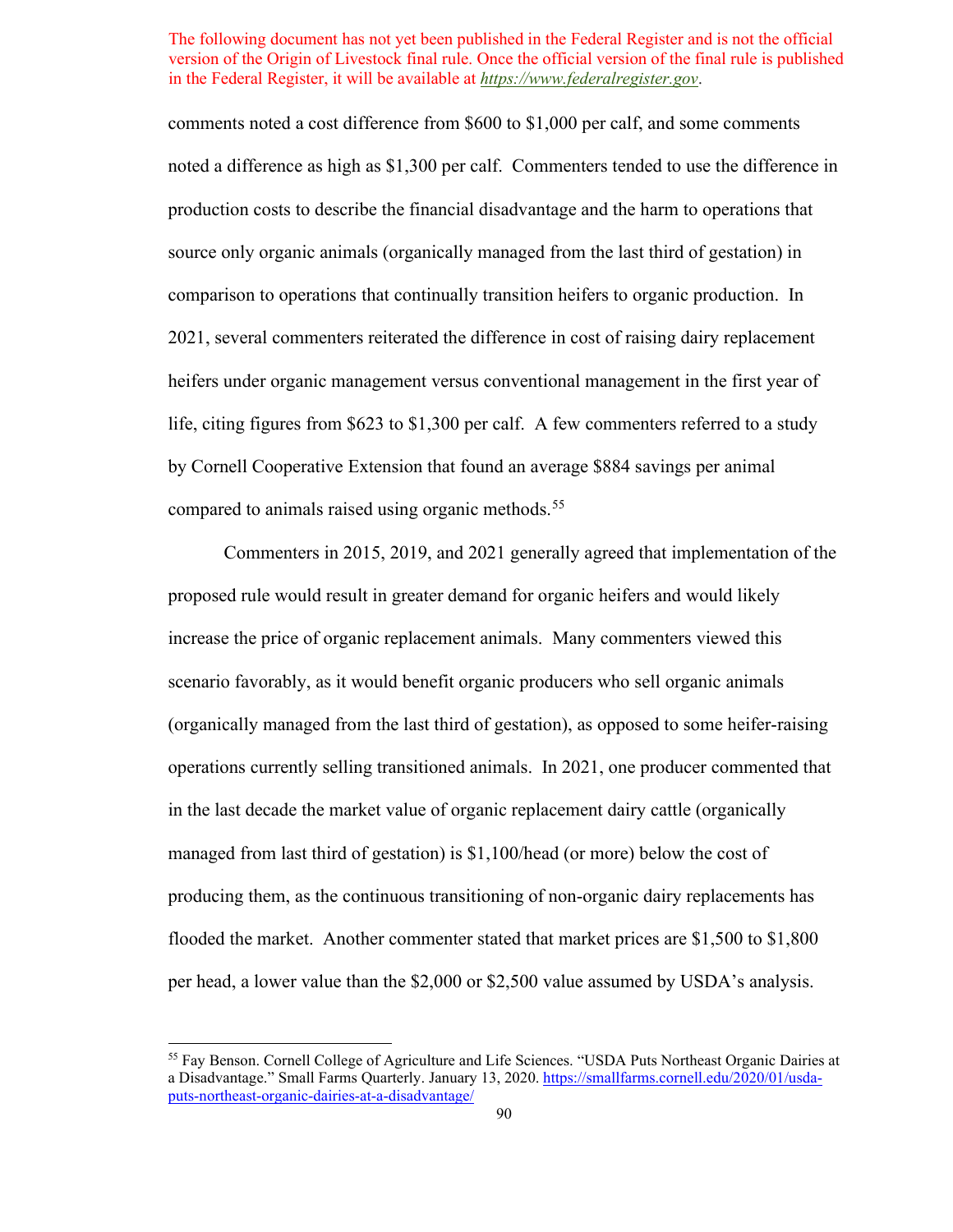discussed further in the section on final rule costs. AMS estimates that the price of an \$2,500 if increased demand drives prices upward. This represents a \$1,000 to \$1,500 production costs for these animals are \$600 to \$1,300 higher. AMS recognizes that this AMS response: AMS continues to present the costs of the rule as a range based on different potential scenarios (see [Table 5\)](#page-104-0). AMS agrees with comments that the price of organic heifers may increase, and we have estimated costs under two scenarios where the price of heifers increases by \$500 and where the price does not increase that are organic heifer (organically managed from the last third of gestation) is \$2,000 and up to premium for organic animals (organically managed from last third of gestation) animals over transitioned animals. The estimated difference seems to agree with comments that price estimate may be high and thus the result might be considered an upper bound of the estimated costs.

# *Effect on consumer milk price*

 a point where consumer demand would flatten or even decrease. A commenter in 2015 estimated the rule would increase the cost of producing organic milk by 3.7 to 6.0 cents per half gallon (0.87 percent to 1.42 percent, respectively) and that the increase would be passed to consumers, thereby negatively affecting consumer demand. However, AMS also received comments in 2015 from organic milk consumers that supported the proposed rule even though they expected the rule to lead to higher milk prices. Other comments noted that if supply of organic milk were to become very restricted under the new requirements, retail prices could increase to

In 2019, stakeholders were more concerned with how consumer milk prices negatively affect organic dairy producers than how they affect consumers. Comments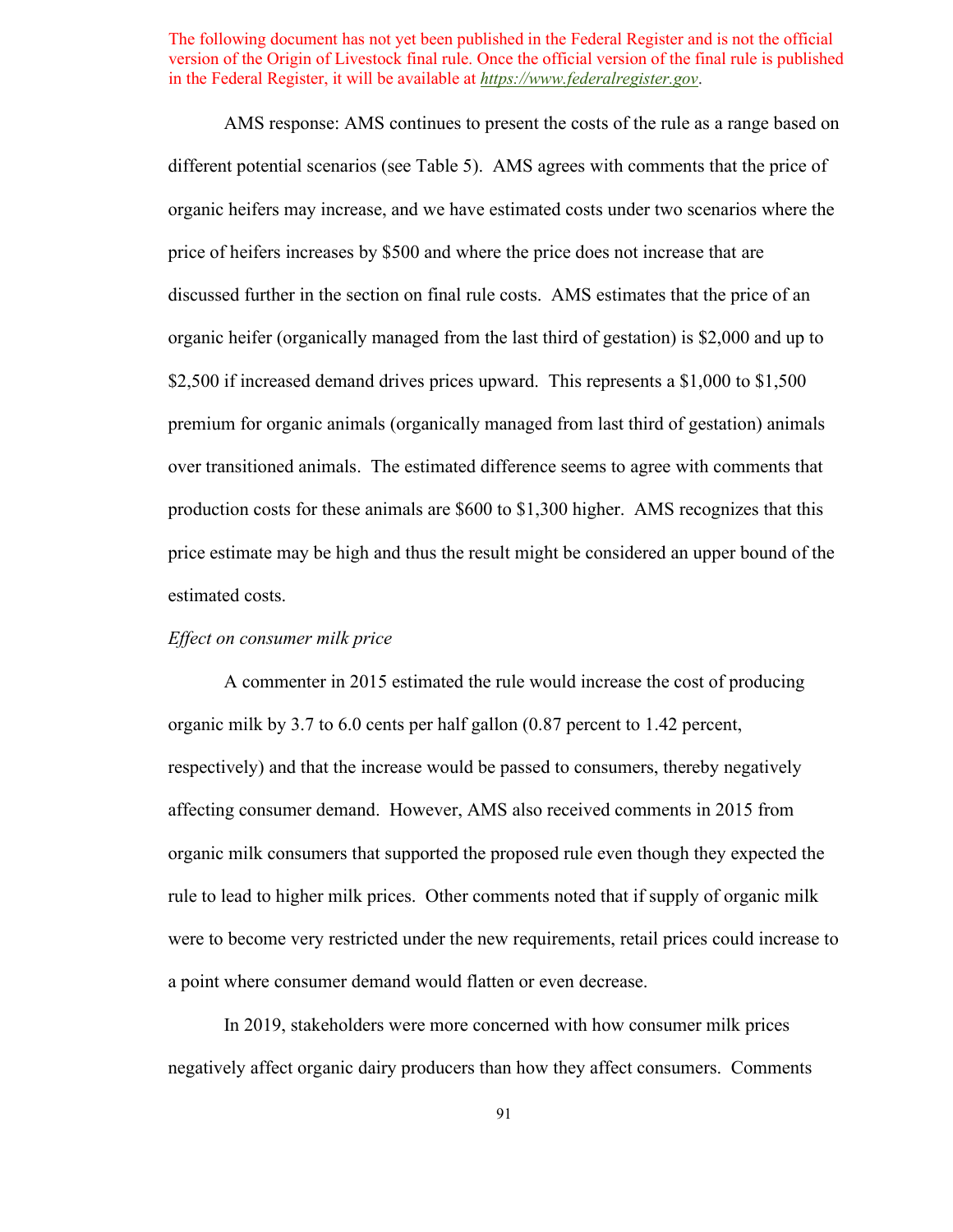"flooding the market" that are driving consumer prices down. In 2021, commenters were match consumer demand. NOP received comments regarding concerns about milk, with one commenter noting if transitioning remained, it would only further push capitalize on transitioning pushed small and mid-sized operations out of production. capitalize on transitioning pushed small and mid-sized operations out of production. Commenters stated that the rule would not have a significant effect on consumer milk frequently discussed the idea that there is an oversupply of organic milk currently again concerned about an oversupply of organic milk and the subsequent economic hardship for organic dairy farmers. Commenters found that a strict and fair enforcement of the rule would allow for a gradual increase in organic milk production that would Concentrated Animal Feeding Operations (CAFOs) producing large quantities of organic market power to fewer operations in the industry and another stating their ability to prices but would positively affect many dairy farmers. One group of dairy farmers reported that 88 operations would be positively impacted by the rule, while only four would face a negative impact.

 AMS response: [Table 2](#page-79-0) figures indicate that the retail premium of organic milk products over conventional milk products is 61 percent. The AMS Dairy Market News for August  $9<sup>th</sup>$  to 13<sup>th</sup>, 2021, indicated that the twelve-month average (farm-level) organic milk pay price was \$31.55 per hundredweight while forecasting the 2021 all milk price at \$17.95 per hundredweight. Together these values indicate that the farm-level organic markup is 76 percent. The ERS farm share of the retail price for the milk and dairy basket in 2020 was 30 percent.

 [Table 5](#page-104-0) shows that the total costs of this rule to the organic milk producers' net of transfers would be \$1,845,000 under our 50 percent transitioning scenario and \$922,500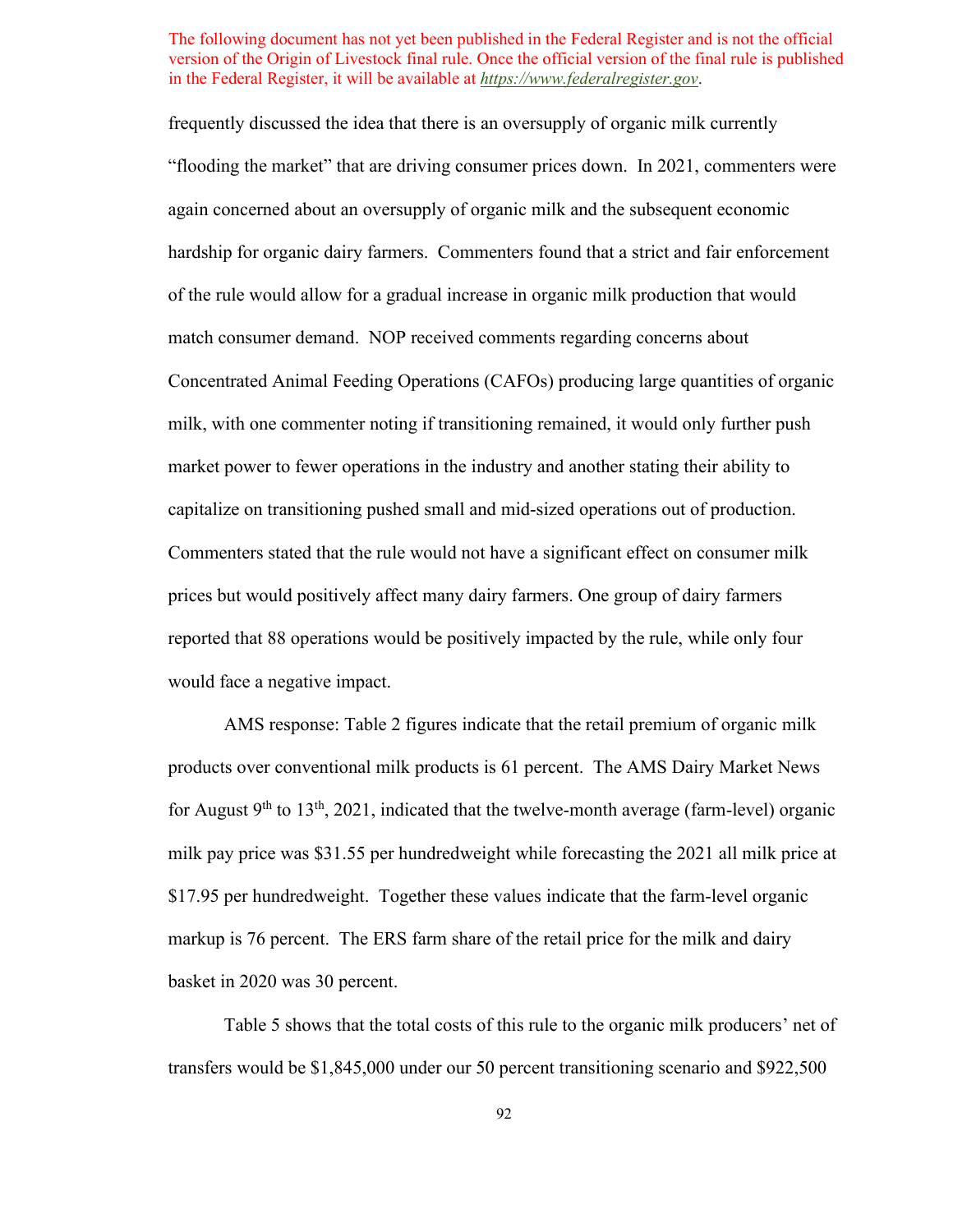2019.<sup>56</sup> Based on these figures, AMS estimates that a final rule would increase producer costs by less than  $1\%$ .<sup>[57](#page-92-1)</sup> under our 25 percent transitioning scenario discussed further below. The Census of Organic Agriculture indicates that farm-level organic milk revenue was \$1.585 billion in

# *Number of transitioning animals*

 transitioning to organic production on new and established dairy farms. The commenter had transitioned since 2015. One commenter in 2015 estimated there were 60,000 conventional animals predicted this could lead to an oversupply of milk and decrease in milk price (income for the dairy farm). Another commenter in 2019 believed that "tens of thousands" of animals

 animals are transitioned on an annual basis by certified organic operations. Our dairy farms do not continually transition animals. However, because of the lack of AMS response: AMS recognizes that we do not have precise data on how many information, obtained from industry and certifying agents, indicates that most organic precise numbers available, AMS estimates that transitioned animals comprise 25 percent (low end) to 50 percent (high end) of all purchased replacement animals. AMS did not receive concrete data from comments to support alternative figures.

# *Changes in dairy market since 2015*

In 2019, many comments noted that the organic dairy industry had changed considerably since AMS published the proposed rule in 2015. Primarily, commenters

<span id="page-92-0"></span><sup>56</sup>Because of economic effects due to the pandemic and recency of data, AMS does not adjust for inflation in our estimates.

<span id="page-92-1"></span> $57$  Total industry costs are estimated to be 1.3 billion using organic dairy enterprise budget from Iowa State University Research and Extension. Source:<https://www.extension.iastate.edu/dairyteam/content/iowa>dairy-budgets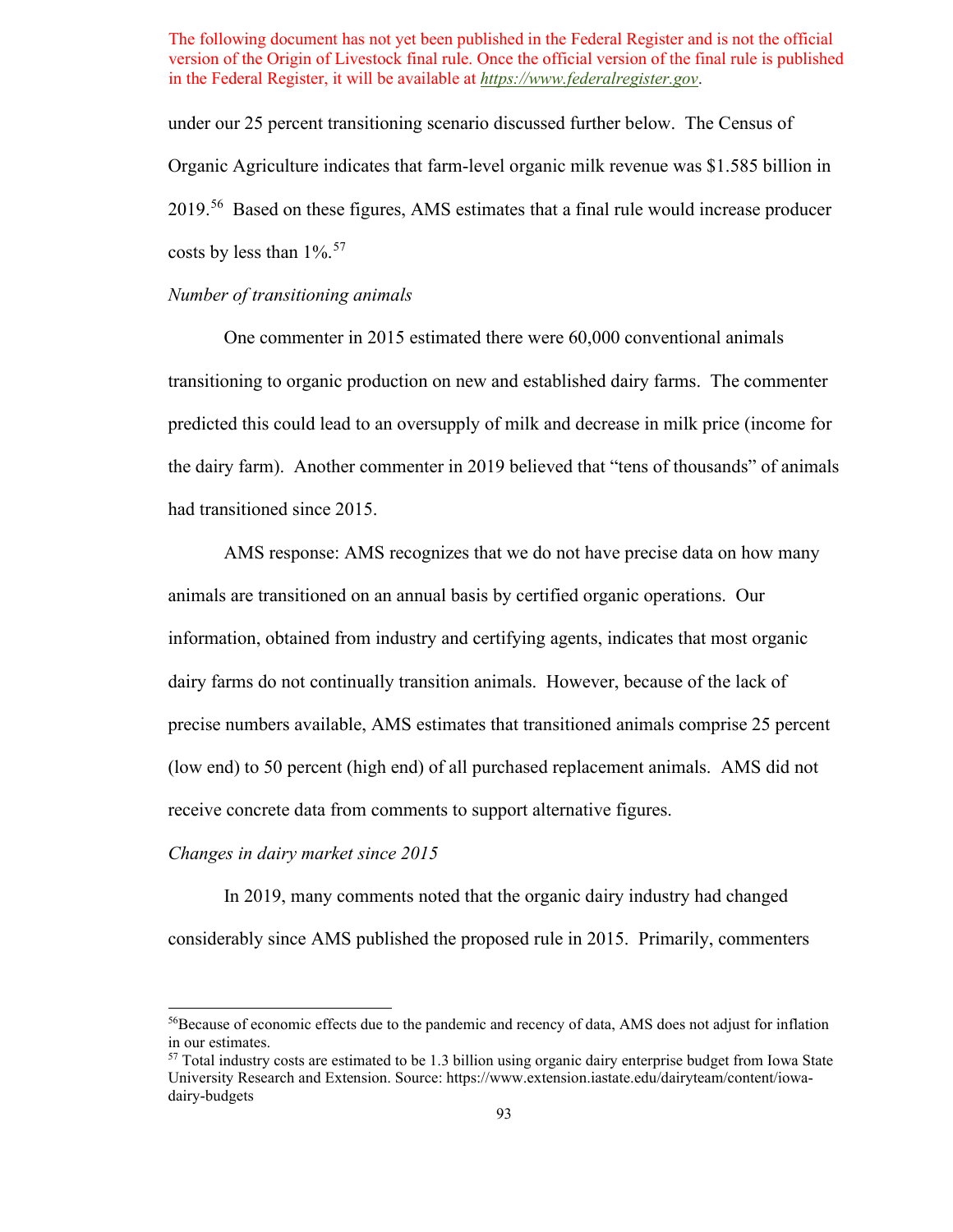these animals. noted a decline in consumer demand for organic milk and increased availability of organic milk and organic dairy cows. <sup>[58](#page-93-0)</sup> Some comments noted that fewer operations are transitioning to organic production due to limited opportunities to secure a contract with a milk handler or because the price premium for organic production is no longer an incentive to transition. Some 2019 comments noted that the cost of the rule would be less than AMS estimated in 2015 due to increased availability of organic replacement animals (organically managed from last third of gestation) and a corresponding drop in prices for

AMS response: AMS recognizes that the organic dairy market in 2015 differed from the current organic dairy market. Our calculation of costs for this rule is higher than those calculated in 2015 because the cost calculation is based, in part, on the number of organic dairy operations and total organic herd size. These numbers have both increased since 2015, so the estimated cost is higher.

2019 and  $8\%$  in 2020.<sup>[59](#page-93-1)</sup> Data on the current trends in organic replacement heifer markets are limited, but AMS observes relatively stable prices in the non-organic dairy replacement market now compared to pre-pandemic period.<sup>60</sup> The long-term effects of AMS also notes that there have been significant changes in the organic dairy market starting in 2020 that correspond to the start of the COVID-19 global pandemic. During this time, the demand for organic products, including organic milk and milk products, increased dramatically due to changes in consumer behavior such as a shift to at-home dining (vs. dining out), among other impacts. Organic dairy grew almost 2% in

<span id="page-93-2"></span><sup>&</sup>lt;sup>59</sup> Source: Organic Trade Association (OTA), 2021 Organic Industry Survey

<span id="page-93-1"></span><span id="page-93-0"></span> [and-replacement-cattle-auctions](https://www.ams.usda.gov/market-news/feeder-and-replacement-cattle-auctions) 94 <sup>58</sup> See AMS-NOP-11-0009-2799.<br><sup>59</sup> Source: Organic Trade Association (OTA), 2021 Organic Industry Survey<br><sup>60</sup> Source: AMS Feeder and Replacement Auction Data, [https://www.ams.usda.gov/market-news/feeder-](https://www.ams.usda.gov/market-news/feeder-and-replacement-cattle-auctions)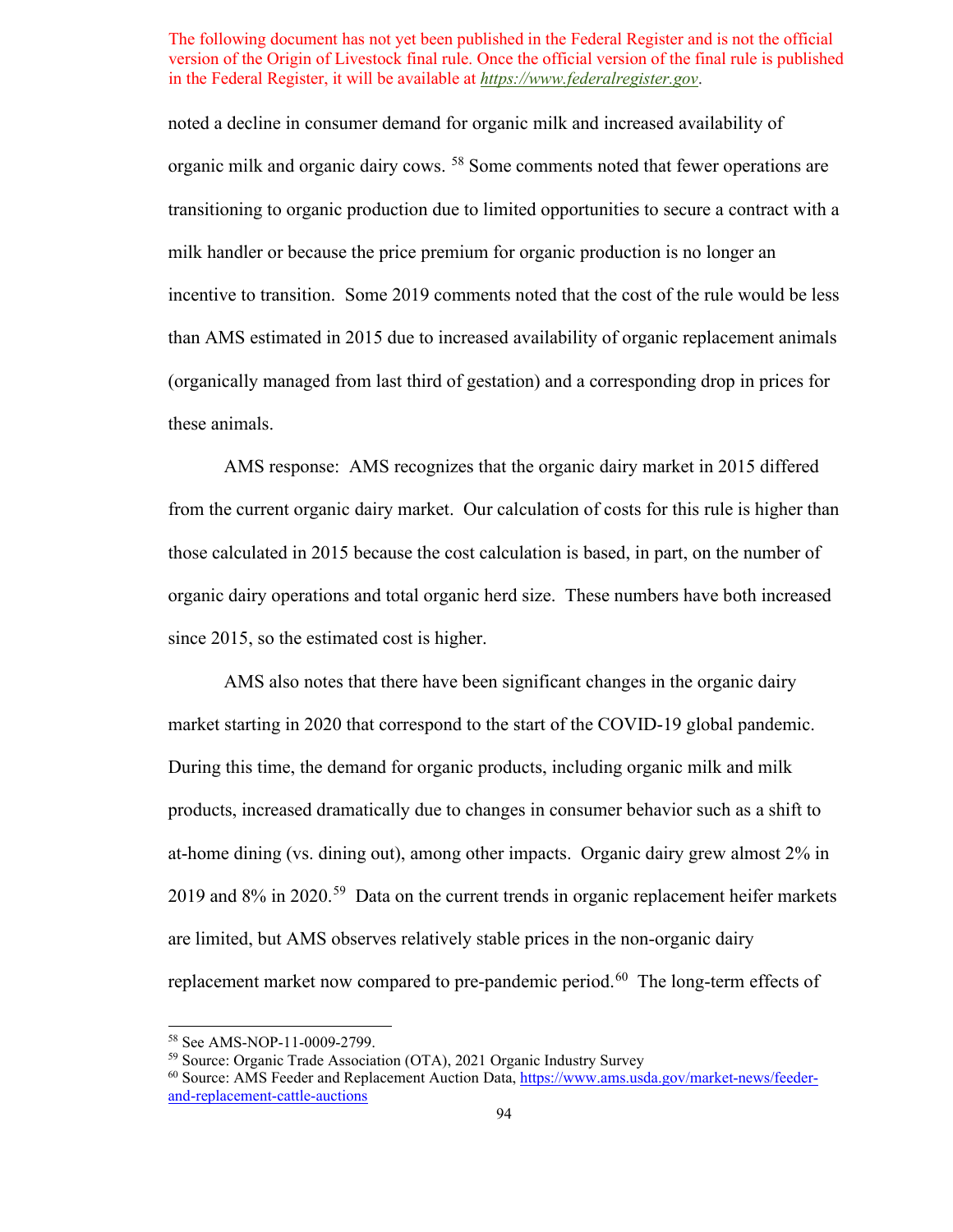the pandemic on consumer behavior and the organic dairy market, specifically, are difficult to predict, though AMS expects the predicted effects of costs and benefits of our analysis to hold. For this analysis, AMS used the most current information available to present our estimated costs and benefits.

# *Costs and benefits (general)*

 of implementing or not implementing the proposed rule." Furthermore, the commenter A commenter in 2019 disagreed with AMS's cost analysis in the proposed rule. It stated that the cost analysis "fails to capture the cost inequities of not implementing the proposed rule," and specifically points to its "failure to distinguish production costs between organic and transitioned heifers." Without this information, the commenter argues "neither the agency nor stakeholders can understand the true cost, and true harm, calculated the harm to operations that source only organic animals (organically managed from the last third of gestation) using the difference in production costs for transitioned animals and organic animals (organically managed from the last third of gestation). The commenter estimated that 25 percent or 50 percent of all culled organic dairy animals are replaced with transitioned animals and calculated competitive harm of \$9.29 million to \$18.58 million annually (\$469 multiplied by 25 percent to 50 percent of all culled animals using a cull rate of 28.4 percent).

 25 percent scenario) and \$18.58 million (under the 50 percent scenario). These estimates AMS response: The commenter estimates that the competitive harm from the current enforcement practice of allowing transitioned animals is \$9.29 million (under the are based on the commenter's finding that a conventional heifer costs \$462 less to raise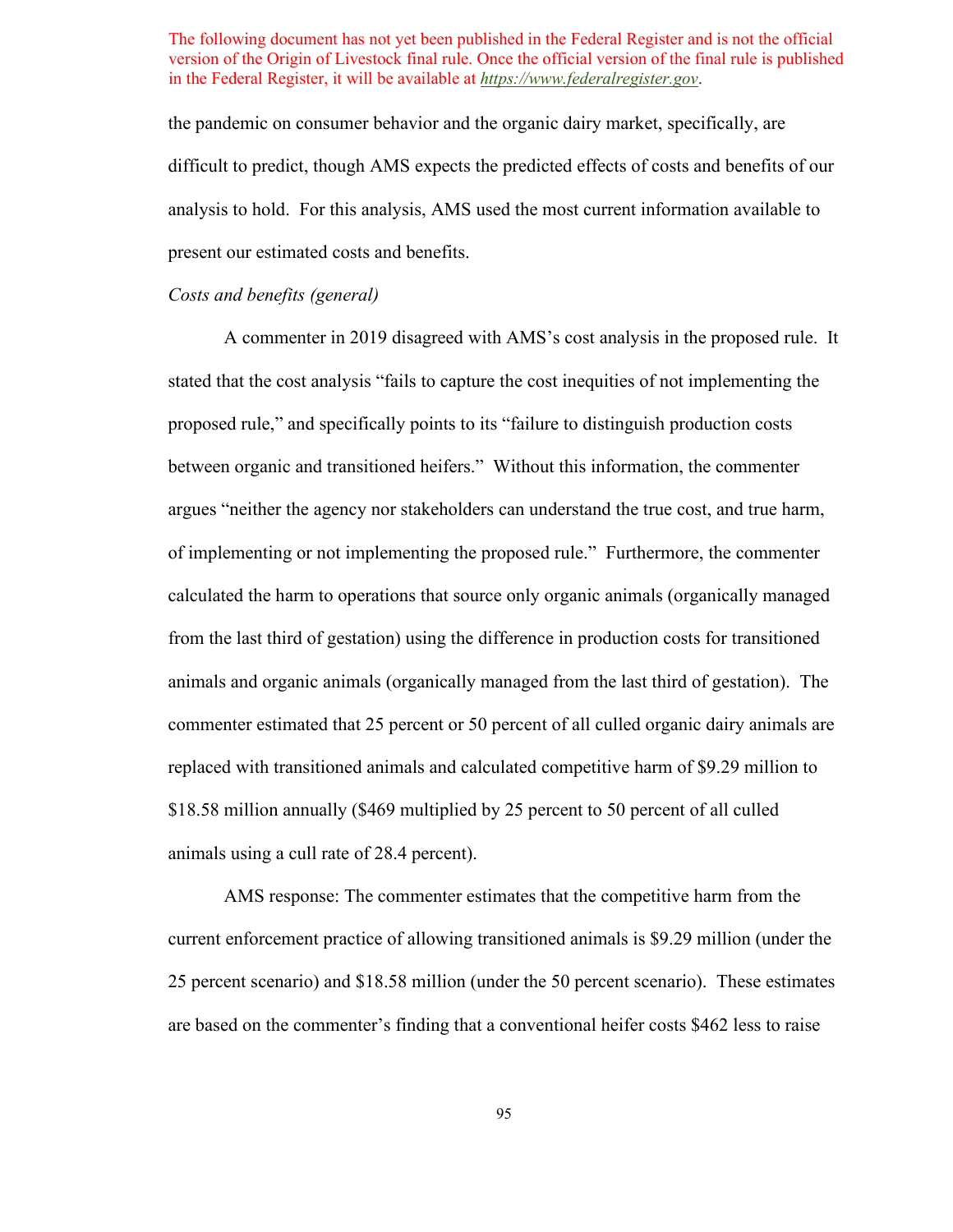and that organic farms require 79,242 replacement heifers annually (based on a 28.4 percent cull rate and the 2016 organic U.S. herd size of 279,021 head).

 transition practices by certifiers and producers creates cost disparities. AMS uses the cost difference for purchased replacement heifers (transitioned vs. organically managed regulations to allow this practice. Any increase in the cost of replacement heifers only AMS understands the commenter's general concern that organic dairy farms need to replace a substantial share of cows each year and that the different application of from last third of gestation) as its estimate of the per animal increase in costs for dairy farms that have used transitioned animals. AMS recognizes that this does not account for increased costs to operations that might maintain ownership of offspring that are born onfarm, subsequently removed from organic production, and then transitioned back into organic production. AMS understands that most certifiers do not interpret the current applies to the purchasers of such animals who would otherwise have purchased transitioned animals. For this reason, AMS believes that applying the cost differential to replacement heifers that are both purchased and unpurchased (i.e., owned) would overstate the cost of the rule.

 As described in our consideration of regulatory alternatives below (see the animals to organic production. [Table 4](#page-100-0) shows that only 11 percent of operations Alternative A), AMS expects that purchases of replacement heifers that are transitioned animals would increase if AMS allowed this practice through regulatory action. Additionally, dairy operations utilizing heifer-raising operations while retaining ownership may switch to operations that use conventional practices and then transition purchase replacement heifers. The uneven application of the current rule suggests that a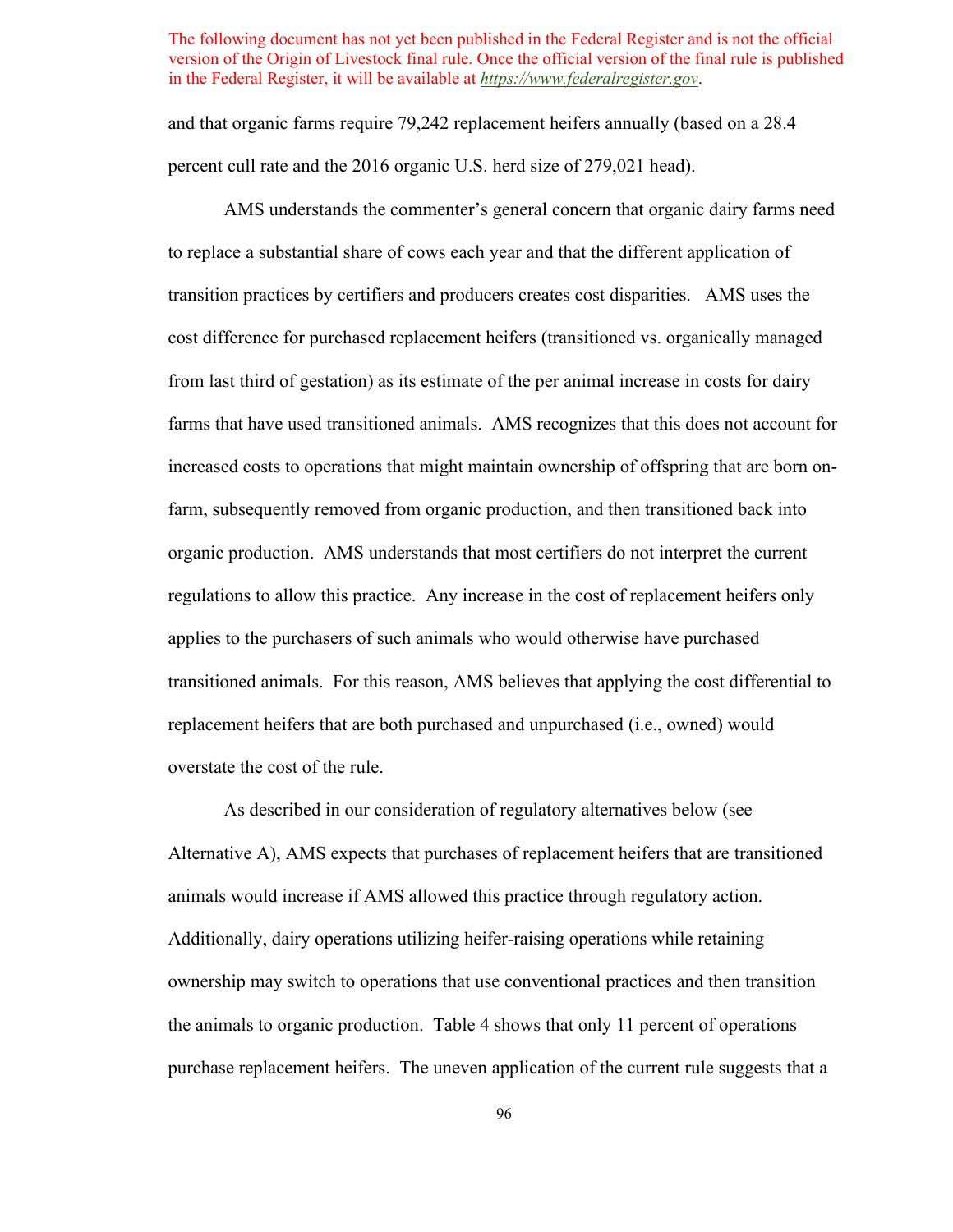smaller share of producers is benefiting from the cost advantage of transitioned heifers at a level higher than that suggested by the average number of head purchased.

# **Costs of** *Final Rule*

 The final rule will likely increase production costs on organic livestock and dairy organic heifers may pay higher prices for organic animals due to increased demand, but operations that currently continually transition nonorganic animals and/or operations that source transitioned dairy animals as replacements. Additionally, any dairy that purchases organic operations selling replacement heifers would benefit from any higher prices.

 the final rule. Similarly, dairy farms that send organic heifer calves to other certified one-time basis under the final rule. We assume that farms that exclusively raise their own organic replacement heifers and manage those animals organically from birth would not incur additional costs under organic operations to have the animals continuously managed as organic (for some period of time before returning to the farm) would not incur additional costs. Finally, nonorganic dairy operations converting to organic production for the first time would not incur new costs during the 12-month transition period; they may transition animals on a

#### *Estimated Costs for Dairies*

 by raising organic calves to maturity. This analysis assumes that transitioned animals are The final rule creates two costs for organic dairy farms. First, dairy farms that transition heifers or purchase transitioned replacement heifers after their initial transition to organic would be required either to purchase higher-cost organic replacement heifers (organically managed from the last third of gestation) or to raise their own replacements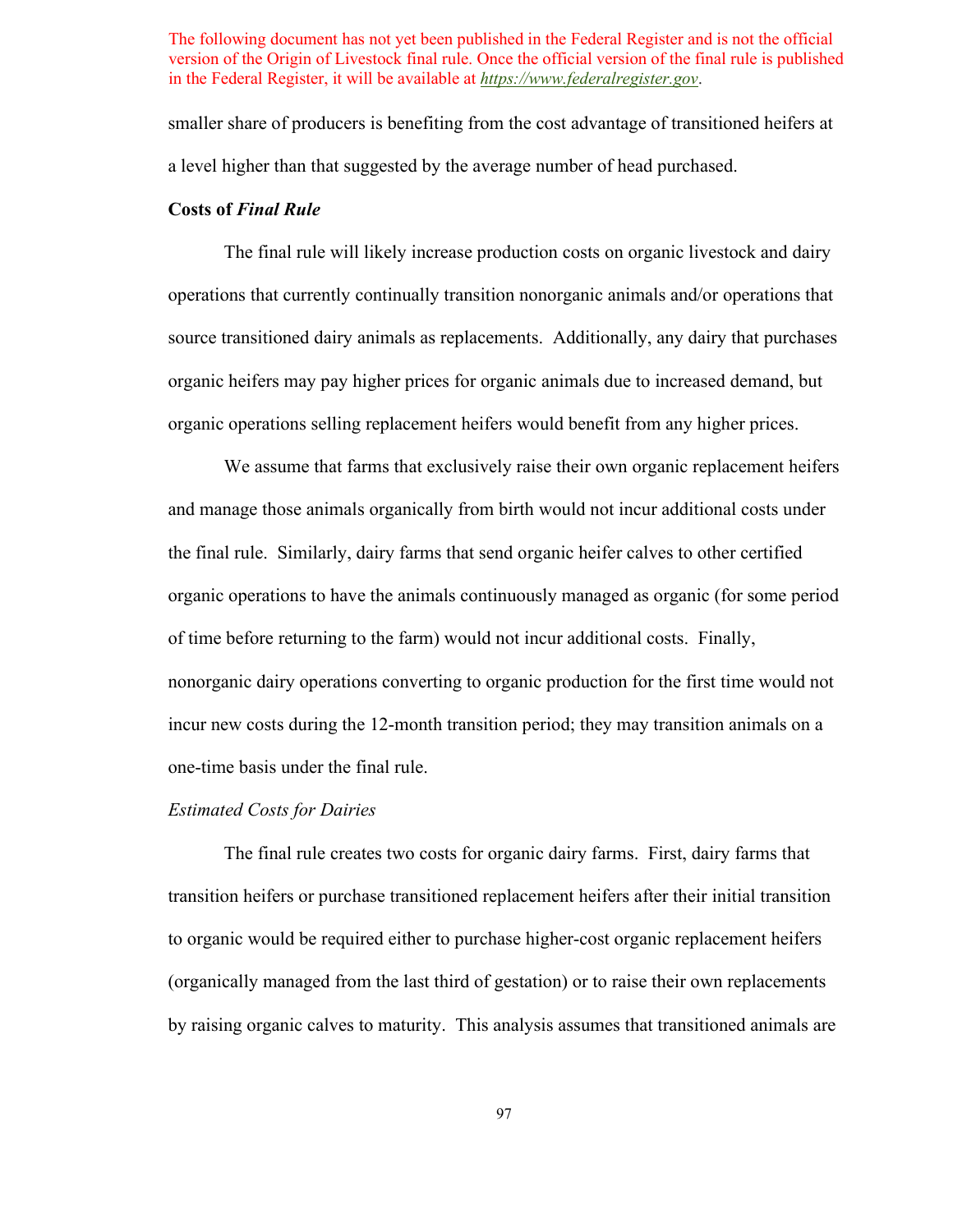sold at a discount compared to organic replacement animals (organically managed from last third of gestation).

 Second, by raising the demand for organic replacement heifers, the final rule may replacement heifers. This same price effect, however, would create an offsetting benefit raise the price of organic replacement heifers if operations currently selling organic (transitioned) replacement heifers cannot comply with the requirements and operations that sell organic replacement heifers (organically managed from last third of gestation) cannot easily increase offerings. While this price increase is likely to be small, it would raise costs to any organic dairy farm that is a net buyer of organic replacement heifers, regardless of whether it continually transitions animals or purchases transitioned to any dairy farm that is a net seller of organic replacement heifers.

 does not alter the current regulations that prohibit transitioned animals from being sold for organic slaughter (therefore would not receive the organic premium at end of life) and cost due to the prohibition of the movement transitioned. The final rule provides for a variance request process (§ 205.236(d)) that could allow an organic operation to sell their AMS investigated the additional costs that could possibly arise due to limiting the movement of transitioned animals. Under the final rule, producers are unable to sell their transitioned animals as organic and must take the conventional price for these animals. This cost is likely to only impact producers seeking to liquidate their herd. The final rule operations can continue to manage a transitioned animal rather than sell it for a loss in most cases of continued operation. Only when an operation is forced to sell their animals at the lower conventional price because of the final rule would there be any additional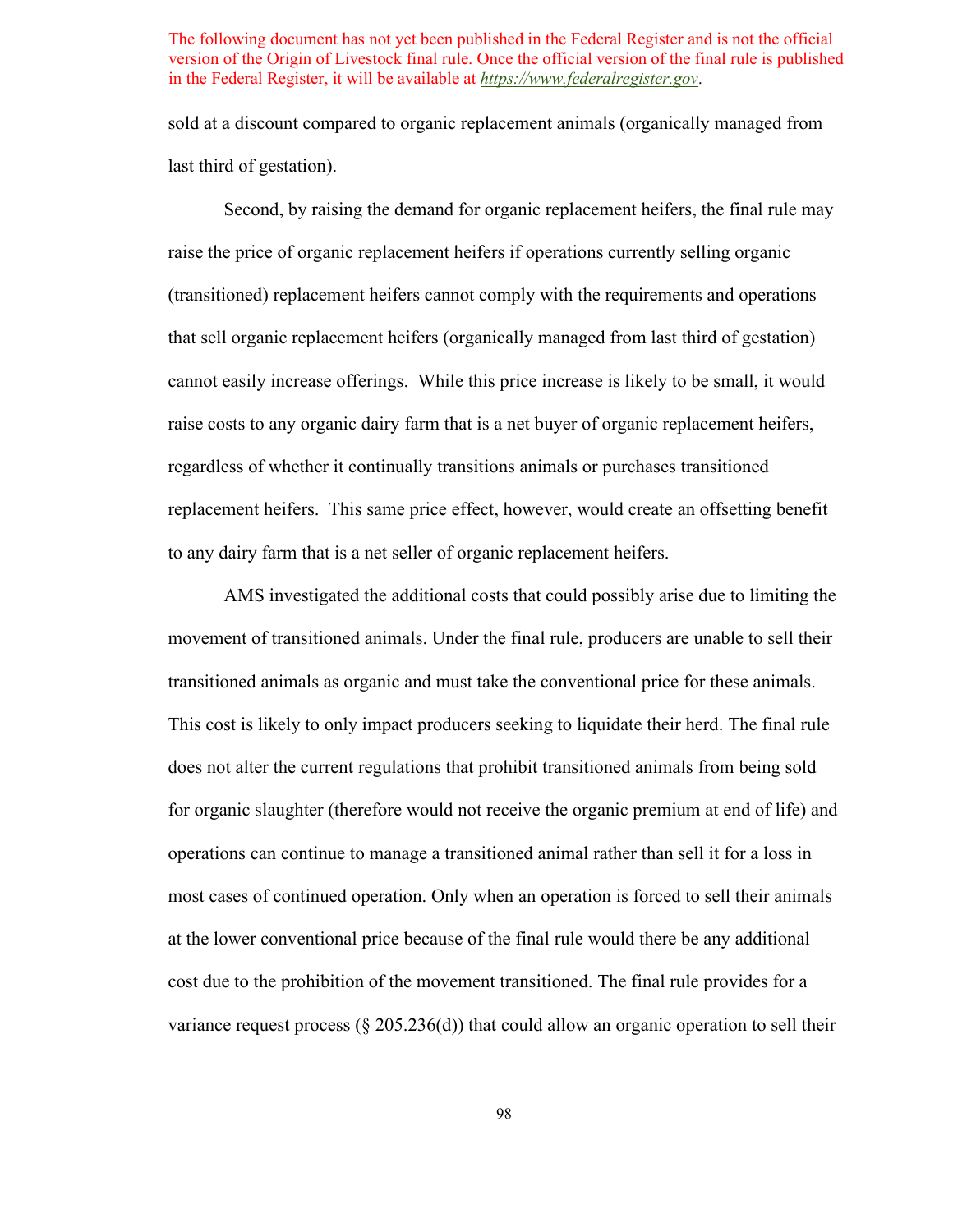transfers). transitioned animal in certain situations (bankruptcy, insolvency, intergenerational

 operations would have faced additional costs due to the prohibition on the movement of AMS looked at all operations with listed dairy animals that were suspended or surrendered their organic certification between 2016-2021 and found at most five that could face costs due to limited movement of transitioned animals.<sup>61</sup> Between the five operations, they had less than 300 head in total at the time of exit from the organic market. While the increased costs possibly faced by these operations would increase the total cost of the rule, data indicate that all observed operations would likely have been eligible for the variance and thus been able to avoid additional costs. Because no transitioned animals between 2016-2021, AMS did not include this as an additional cost in the final analysis.

 replacement animals purchased by U.S. organic dairy cattle operations annually. AMS of the final rule (i.e., the percentage of animals bought by organic operations that are not organically managed from the last third of gestation). Due to the unavailability of precise AMS estimates the costs of the final rule by estimating the total number of then estimates the percentage of all purchased animals that do not meet the requirements data, AMS estimated a range of possibilities (25 percent to 50 percent of all purchased animals). AMS received no public comments that provided a more accurate estimate. To calculate costs, AMS then multiplied the number of animals by the price difference between organic (organically managed from last third of gestation) and nonorganic

<span id="page-98-0"></span><sup>&</sup>lt;sup>61</sup> Using the Organic Integrity Database, AMS identified dairy cattle operations with listed organic animals that were suspended or surrendered their organic dairy certification between 2016-2021.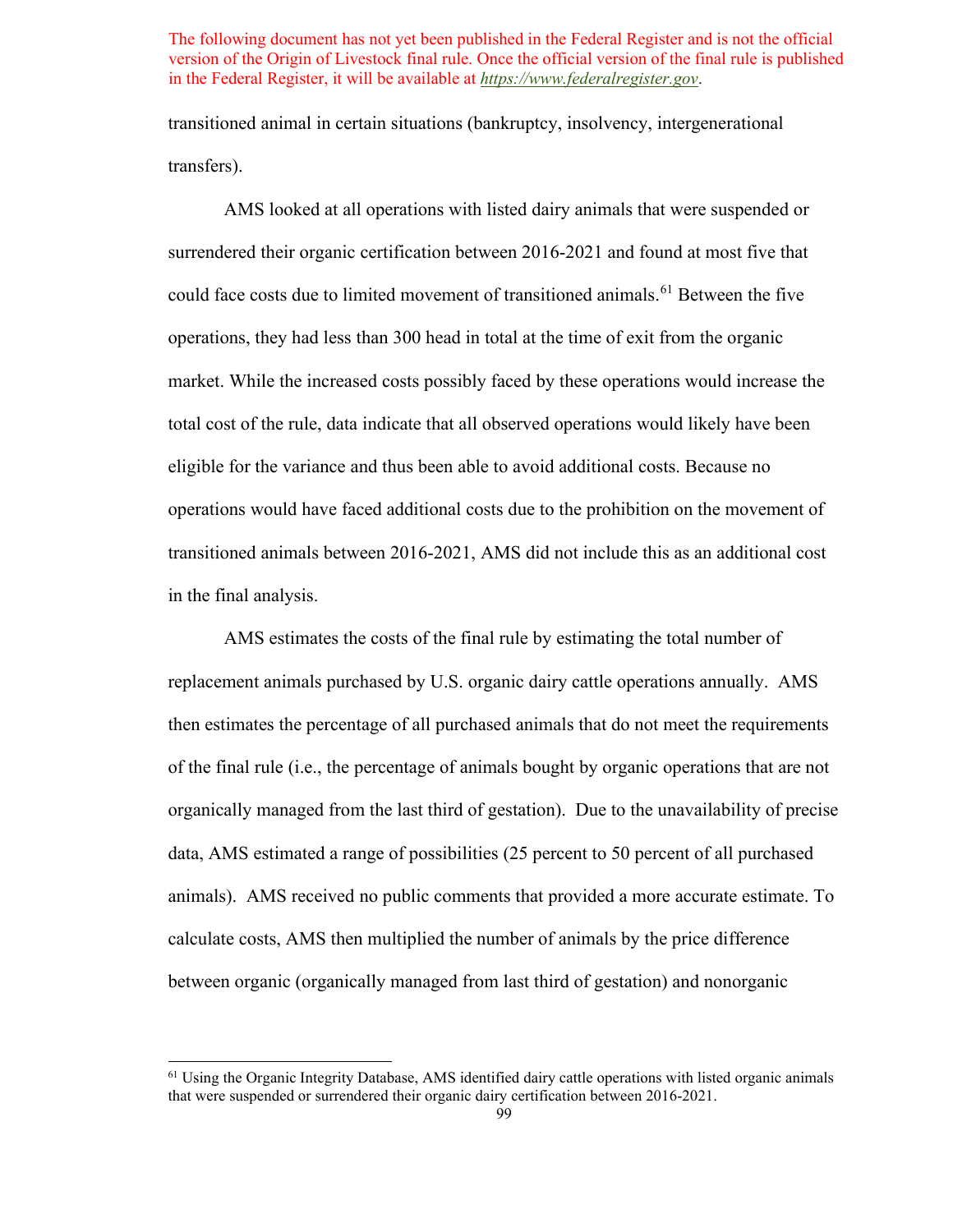absence of that data). Finally, AMS considered a possible increase for the price of organically managed from the last third of gestation heifers to calculate the maximum expected costs. The data and calculations are discussed in detail below. heifers (we use nonorganic heifer prices as a substitute for transitioned animals in the

weighing more than 500 pounds, a category that explicitly includes sales of springers.<sup>62</sup> this analysis assumes that the difference in the large heifer sales prices for organic or The ARMS survey includes farm-level data on purchases and sales of heifers While the ARMS survey does not identify whether purchased heifers have been organic from birth or have transitioned to organic status, it does identify whether the farms themselves are certified or transitioning to organic status. Since all cattle sold by organic dairies are themselves organic and all cattle sold by non-organic dairies are conventional, transitioning farms and other farms reflects the difference in costs for those animals. This analysis estimates costs under the alternative assumptions that either 25 or 50 percent of all purchased heifers are transitioned heifers.

 purchased by organic operations. (This survey is conducted every 5 years, so these are the most recent numbers available at the time of this writing.) [Table 4](#page-100-0) provides the transitioning farms and all other non-organic farms. Compared with their non-organic counterparts, organic and transitioning dairy farms are more likely to purchase large AMS used 2016 ARMS data to estimate the number of replacement animals average numbers and prices of large heifers bought and sold by organic or transitioning farms, divided into four different size categories, along with figures for all organic or

<span id="page-99-0"></span> $62$  A springer is a heifer (i.e., a female cow that has not previously calved) that is 7 to 9 months pregnant and will begin producing milk within 0 to 2 months.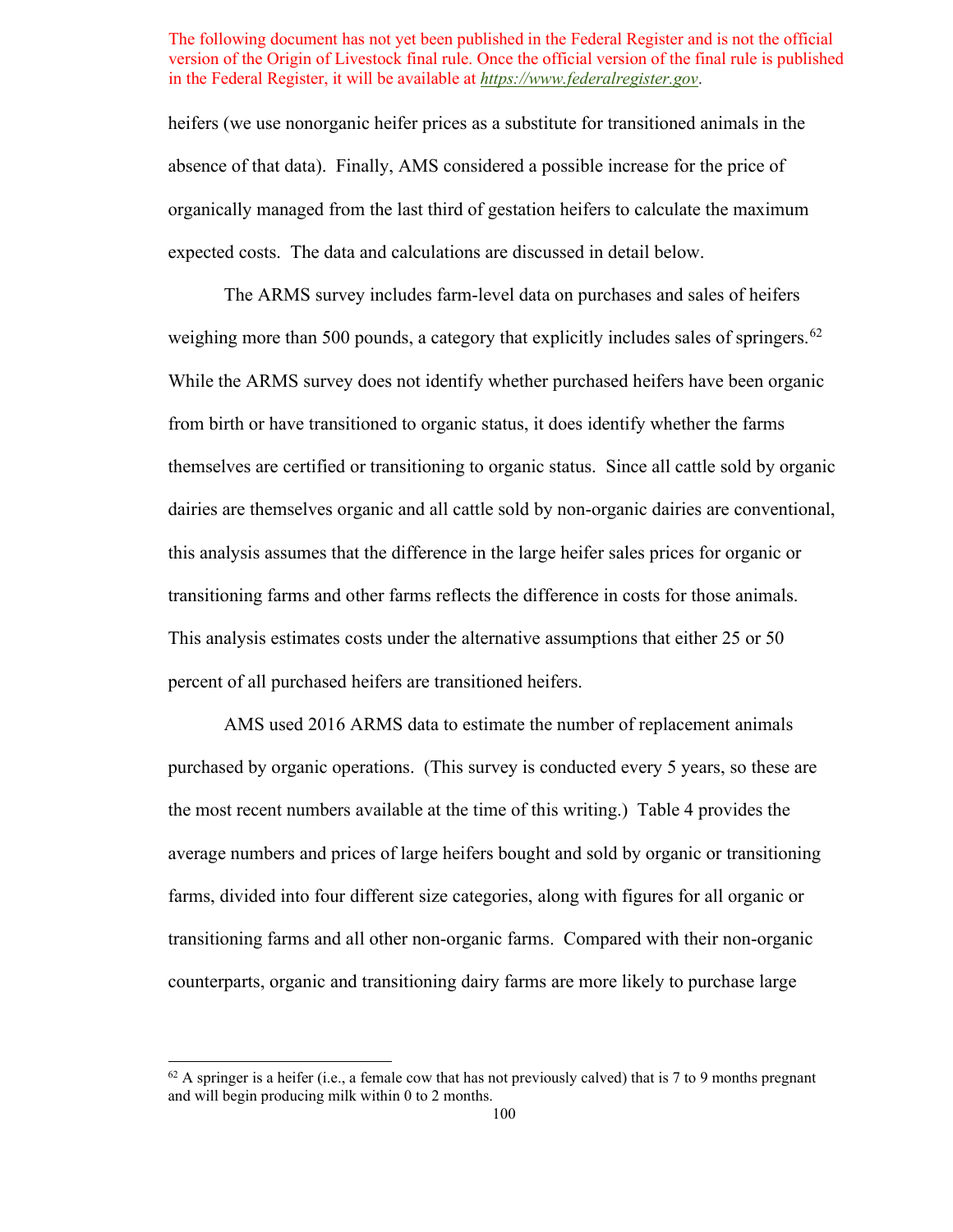large heifers annually. Rounding the large heifer purchase figure to 2,460, these figures heifers as replacements, and sell a smaller share of their large heifers. On average, organic dairies purchased replacement large heifers at a rate of 0.73 percent of their total herd size (or 0.75 head) and sold large replacement heifers at a rate of 1.27 percent of their total herd size. However, only 10.9 percent of organic and transitioning dairy farms purchased large heifers so that the average farm purchasing heifers bought 6.9 head. Based on a 2019 herd size of 337,540 milk cows,  $63$  all organic dairies purchase 2,464 imply that 615 purchased heifers are transitioned (rather than organically managed from the last third of gestation) under our 25 percent assumption, and 1,230 are transitioned heifers under our 50 percent assumption.

| <b>Organic and Organic Transitioning Farms</b> |          |         |         |         |         |  |
|------------------------------------------------|----------|---------|---------|---------|---------|--|
|                                                |          |         | $100 -$ |         |         |  |
|                                                | $1 - 49$ | 49-99   | 199     | $200+$  | All     |  |
| Number of Farms in ARMS<br>Survey              | 144      | 114     | 42      | 32      |         |  |
| Largest Number of Cows<br>Milked               | 33       | 68      | 132     | 499     | 103     |  |
| L. Heifers Sold (head per<br>operation)        | 0.31     | 0.84    | 0.60    | 8.02    | 1.27    |  |
| Sold L Heifers (\$/Head)                       | \$1,350  | \$1,993 | \$2,111 | \$1,918 | \$1,887 |  |
| % of Farms Purchasing L.<br>Heifers            | $8\%$    | 16%     | 10%     | 7%      | 10.9%   |  |
| Purch. L. Heifers as a % of<br>Herd            | 1.5%     | 1.0%    | 1.3%    | $0.2\%$ | 0.73%   |  |
| <b>Other Farms</b>                             |          |         |         |         |         |  |
|                                                |          |         | $100 -$ |         |         |  |
|                                                | $1 - 49$ | 49-99   | 199     | $200+$  | All     |  |
| L. Heifers Sold (Head)                         | 1.14     | 1.37    | 1.73    | 9.68    | 5.5     |  |
| Sold L Heifers (\$/Head)                       | \$600    | \$1,161 | \$1,304 | \$989   | \$1,012 |  |

<span id="page-100-0"></span>Table 4. Heifer Purchase and Sales Price and Related Statistics by Dairy Farm Size and Organic Status (ARMS)

<span id="page-100-1"></span> 63 USDA NASS 2019 Organic Survey, Table 17, dairy cow inventory as of December 31, 2019. [https://www.nass.usda.gov/Publications/AgCensus/2017/Online\\_Resources/Organics/index.php](https://www.nass.usda.gov/Publications/AgCensus/2017/Online_Resources/Organics/index.php) 101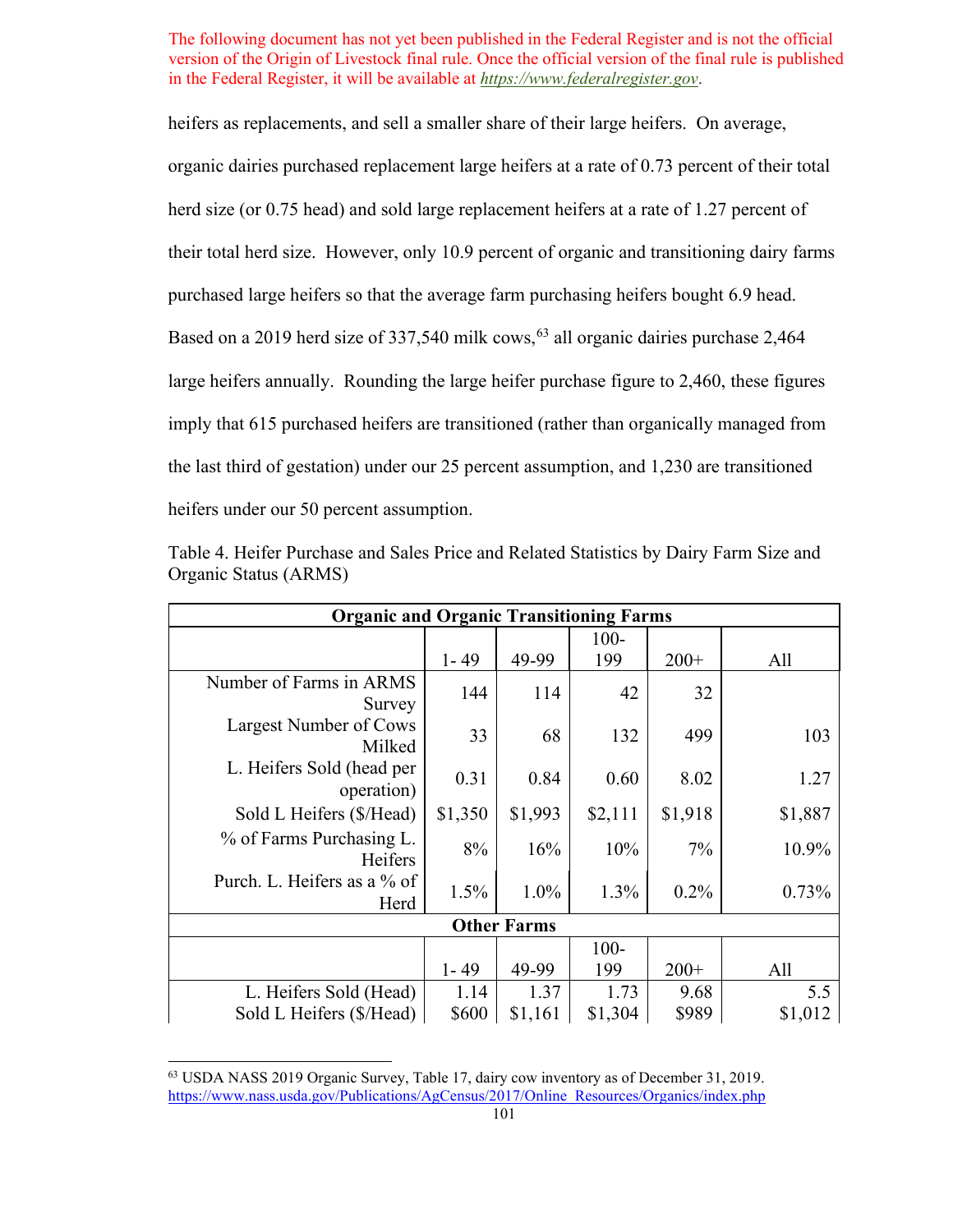| $%$ of Farms Purchasing L.  |         |         |         |                |                 |
|-----------------------------|---------|---------|---------|----------------|-----------------|
| Heifers                     | $3.3\%$ | $7.2\%$ | $4.8\%$ | $\frac{10}{6}$ | 70 <sub>o</sub> |
| Purch. L. Heifers as a % of |         |         |         |                |                 |
| Herd                        | $0.2\%$ | $0\%$   | 8%      | $2\%$          | ു ∩0            |

 type) to estimate the price difference between organic replacement animals and is not available, our analysis uses the cost of non-organic large heifers as a substitute. AMS also used the 2016 ARMS data (again, the most recent data source of this nonorganic replacement animals. [Table 4](#page-100-0) shows the price at which organic and transitioning dairies sold large replacement heifers. Because the price of transitioned heifers compared to organic heifers (organically managed from the last third of gestation) This is likely to exaggerate the cost differential. The large heifer selling price of \$1,887 at organic and transitioning dairy farms was \$865 more than the selling price of \$1,012 at non-organic farms. Across individual farm size categories, however, this difference in prices between organic and non-organic selling prices varied across size categories, ranging from \$750 (farms with 0–49 cows) to \$937 (200+ cows). Based on the data, our analysis assumes that before the imposition of any of the changes, a transitioned heifer costs \$1,000 and an organic heifer costs \$2,000 so that the difference in price between the two animal types is slightly higher than the largest difference observed in the data.

Related data and public comments support these assumptions on price relationships. The approximately \$1,000 price of non-organic bred heifers (our substitute for the price of a transitioned animal) is supported by livestock auction market prices.<sup>64</sup>

<span id="page-101-0"></span><sup>&</sup>lt;sup>64</sup>This includes 2019 data collected in the AMS Livestock and Replacement Cattle Reports reported at Dairy Replacement Sale, Toppenish, WA.<br>102 <https://www.ams.usda.gov/market-news/feeder-and-replacement-cattle-auctions>for the following five auction: Mid-Georgia Livestock, Jackson, GA; Empire Livestock, Cherry Creek, NY, Mammoth Cave Dairy Auction, Smiths Grove, KY; New Holland Sales Stables, New Holland, PA; and Toppenish Monthly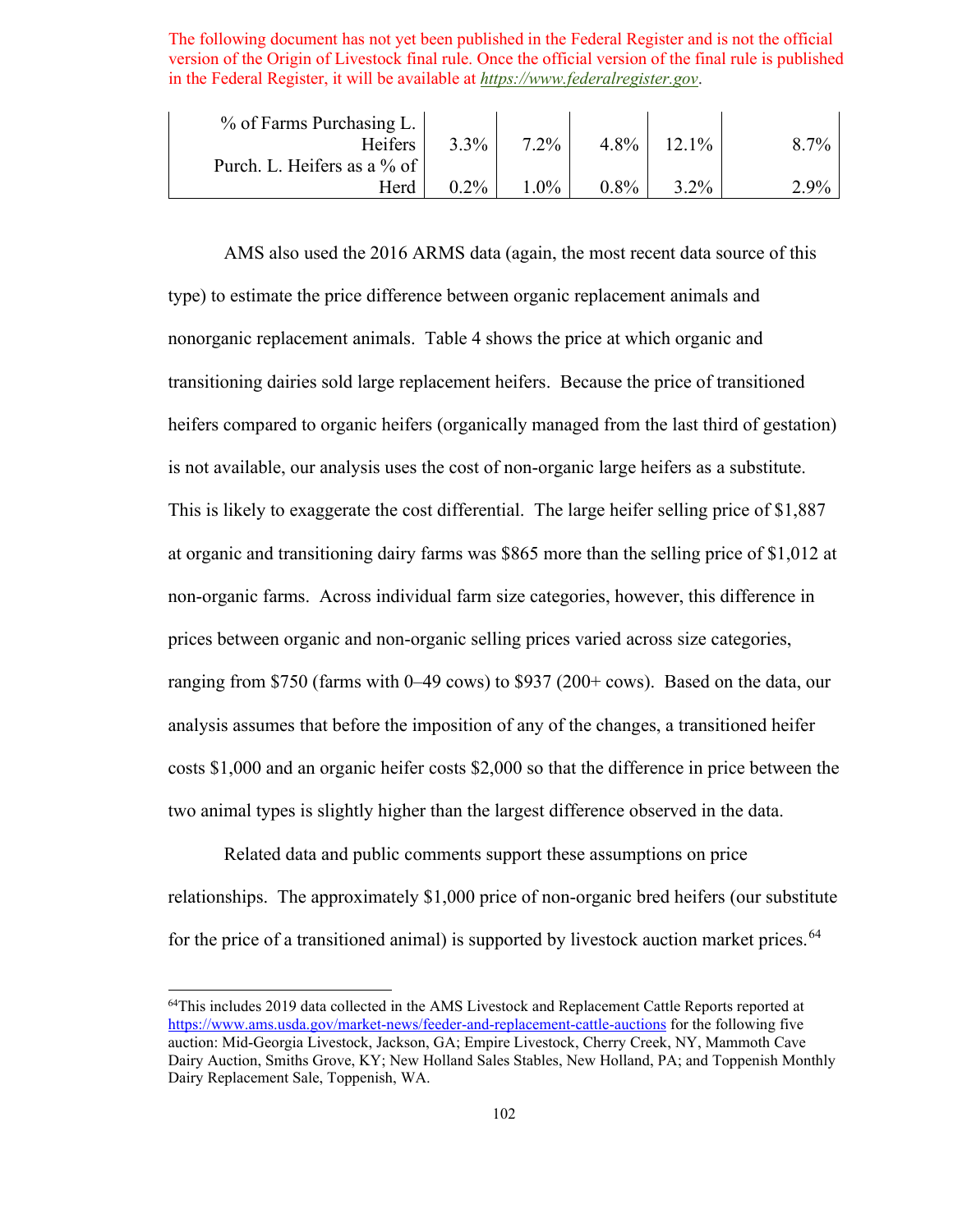Extension that determined the cost is on average \$844 higher per animal for organic management during the first year of life. The study considered not just higher feed costs These data show that bred heifers in the third trimester (i.e., springers) of supreme and approved quality sold for \$1,045. Additionally, the assumptions are supported by public comments that indicate it costs between \$600 and \$1,300 more to raise an organic calf than a nonorganic calf. Comments in 2021 echoed this cost difference. Additionally, several commenters pointed to an analysis completed in 2019 by the Cornell Cooperative but also labor, buildings, machinery, health costs, trucking, manure handling and culling. $65$ 

 assumption (or 615 additional organic replacement heifers under the 25 percent transitioning assumption) is not expected to lead to large price increases for organic heifers because the additional organic pasture and feed required for 1,230 additional organic replacements constitutes a very small share of the input requirements for the 103,000 heirers currently retained by organic farms for their own replacements. 103,000 heifers currently retained by organic farms for their own replacements. Therefore, increased demand for organic dairy replacement animals is not expected to The increased demand for 1,230 additional organic replacement heifers (organically managed from last third of gestation) under the 50 percent transitioning lead to dramatic price increases: because the increase in demand is relatively

For the final rule, not all of the auctions previously used had available data. Using the three available reports in August 2021, AMS determined that the average price for non-organic springers was approximately \$1,169. While this is higher than our previous measurement, AMS maintains the approximation of \$1,000 because of the smaller available sample and the lower price produces an upperbound on our cost estimates.

<span id="page-102-0"></span><sup>65</sup> Fay Benson. Cornell College of Agriculture and Life Sciences. "USDA Puts Northeast Organic Dairies at a Disadvantage." Small Farms Quarterly. January 13, 2020.<https://smallfarms.cornell.edu/2020/01/usda>puts-northeast-organic-dairies-at-a-disadvantage/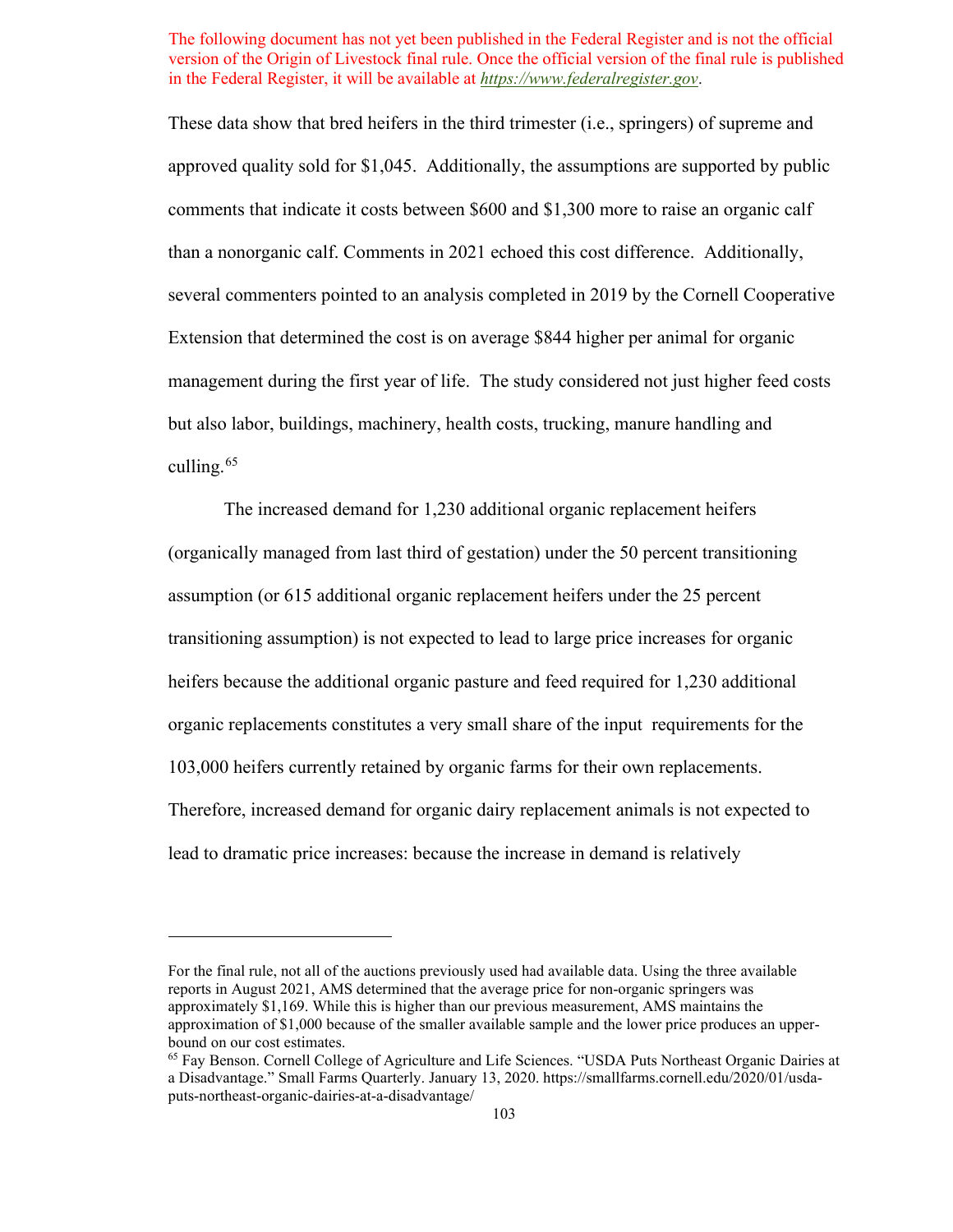increases. However, this analysis assumes that the increased demand for organic insignificant, supply should be able to match demand without spurring substantial price replacement heifers pushes up their price by \$500, or 25 percent,  $^{66}$  to \$2,500. In this case, the total cost of purchasing replacement heifers by organic dairy farms would be \$6.15 million per year (2,460 replacements animals purchased from off farm at \$2,500 per head). This would be the new total cost of purchasing organic heifers rather than the additional cost of purchasing organic heifers, which is considerably less. $67$ 

 the supply of transitioned cattle into the supply of organic cattle. The intra-industry transfers may arise from the increased demand for organic dairy heifers, after accounting for shift of supply from transitioned supply to organic supply as described above, that may result in increased prices. Industry transfers are costs to a set of dairy farms (or resources being produced. When the final rule is enacted, transfers may flow from net increases. If the price of organic heifers does not increase, then no transfers will occur. [Table 5](#page-104-0) shows the estimated costs to and intra-industry transfers between organic dairy farms purchasing organic heifers under alternative assumptions on price response and replacement heifer purchases. The costs capture the additional resources need to shift possibly milk processors and consumers) that are exactly offset by benefits to another dairy farm (or possibly milk processors and consumers) which results in no additional buyers of organic heifers to net sellers of organic heifers as the price of organic heifers

<span id="page-103-0"></span><sup>&</sup>lt;sup>66</sup>A 25 percent price increase resulting from a 50 percent increase in quantity supplied is consistent with an elasticity of supply of 2.

<span id="page-103-1"></span> $67$  These costs reflect only those for dairy cattle. Costs for purchasing dairy sheep and goats are not included in this analysis.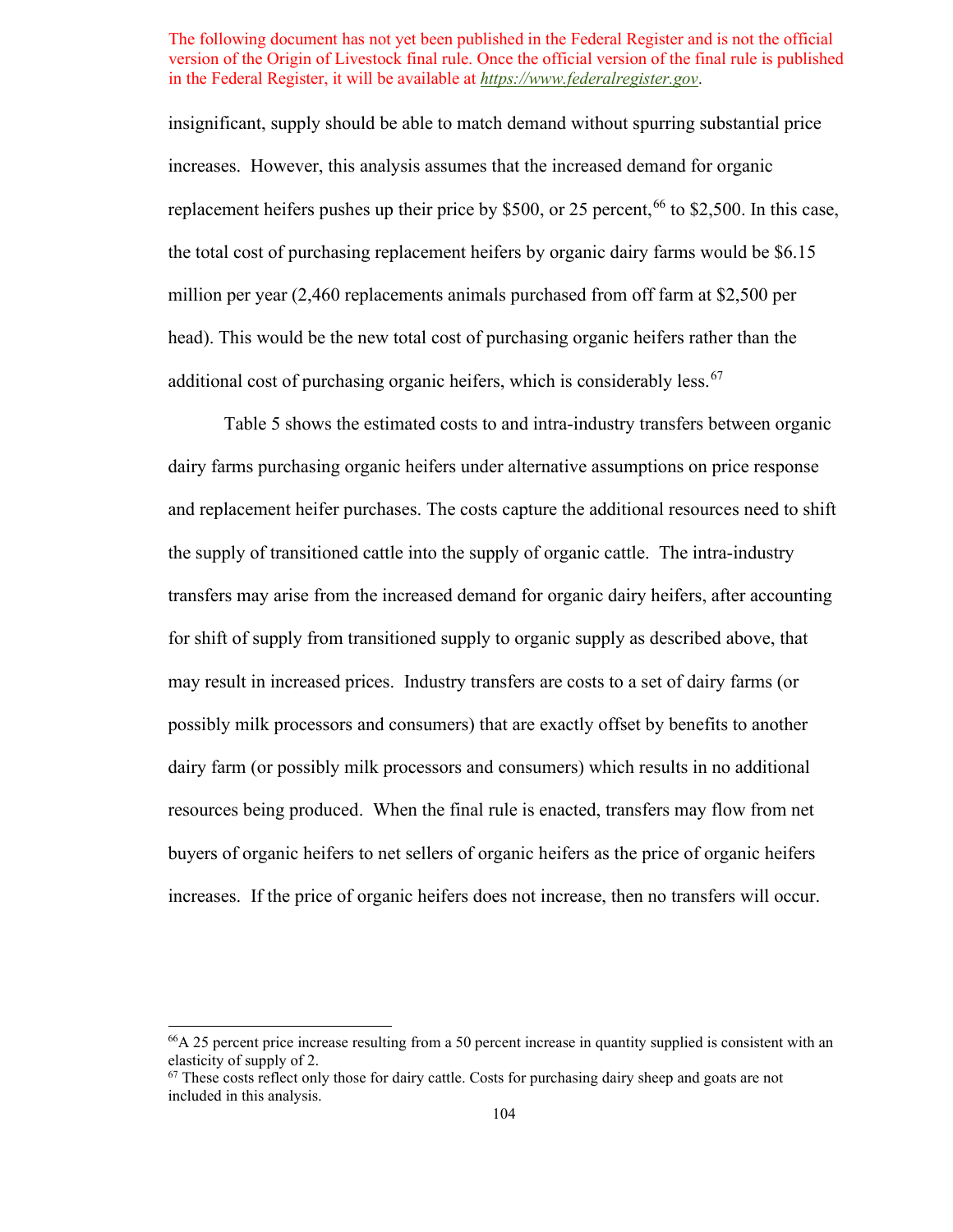animals. In these cases, there are no transfers. If the price of organic dairy heifers rises AMS expects that organic dairy farms will purchase 2,460 replacement heifers per year based on our analysis of ARMS data<sup>[68](#page-104-1)</sup>. If the price of organic dairy heifers were to be unchanged following the rule, our analysis finds that total costs would increase by \$1,230,000 per year under the assumption that 50 percent of purchased replacement animals had been transitioned animals, or costs increase by \$615,000 under the assumption that 25 percent of purchased replacement animals had been transitioned to \$2,500 and 25 percent of purchased replacements are transitioned, our analysis finds that total costs are \$922,500 (reflecting 615 new organic replacement heifers purchased for \$1,500 over the conventional price) and transfers are \$922,500 (reflecting 1,845 previously purchased organic heifers purchased at price \$500 higher).

 If the price of organic dairy heifers rises to \$2,500, and 50 percent of purchased replacements are transitioned, our analysis finds that total costs would be \$1,845,000 (reflecting 1,230 new organic replacement heifers purchased for \$1,500 over the conventional price) and transfers would be \$615,000 (reflecting 1,230 previously purchased organic heifers purchased at price \$500 higher). This information is presented in [Table 5](#page-104-0) below.

<span id="page-104-0"></span>Table 5. Estimated costs under alternative assumptions for price response and the quantity of transitioned animals purchased by certified organic operations annually

| Assumptions Regarding         |                                                               |                 |  |
|-------------------------------|---------------------------------------------------------------|-----------------|--|
|                               |                                                               | Est. Additional |  |
| Price Response $\frac{69}{2}$ | Transitioning Heifers   Costs Net of Transfers Est. Transfers |                 |  |

<span id="page-104-1"></span><sup>&</sup>lt;sup>68</sup> This estimate accounts only for replacement animals, not any animals that would be required to facilitate growth in the industry.

<span id="page-104-2"></span> $69$  As discussed above, AMS has found that organic heifer prices have changed slightly from the proposed rule, but are still close to original estimates and chose to represent organic and conventional heifer prices as \$2,000 and \$1,000 respectively for simplicity. This does not impact the estimated cost impact of the rule.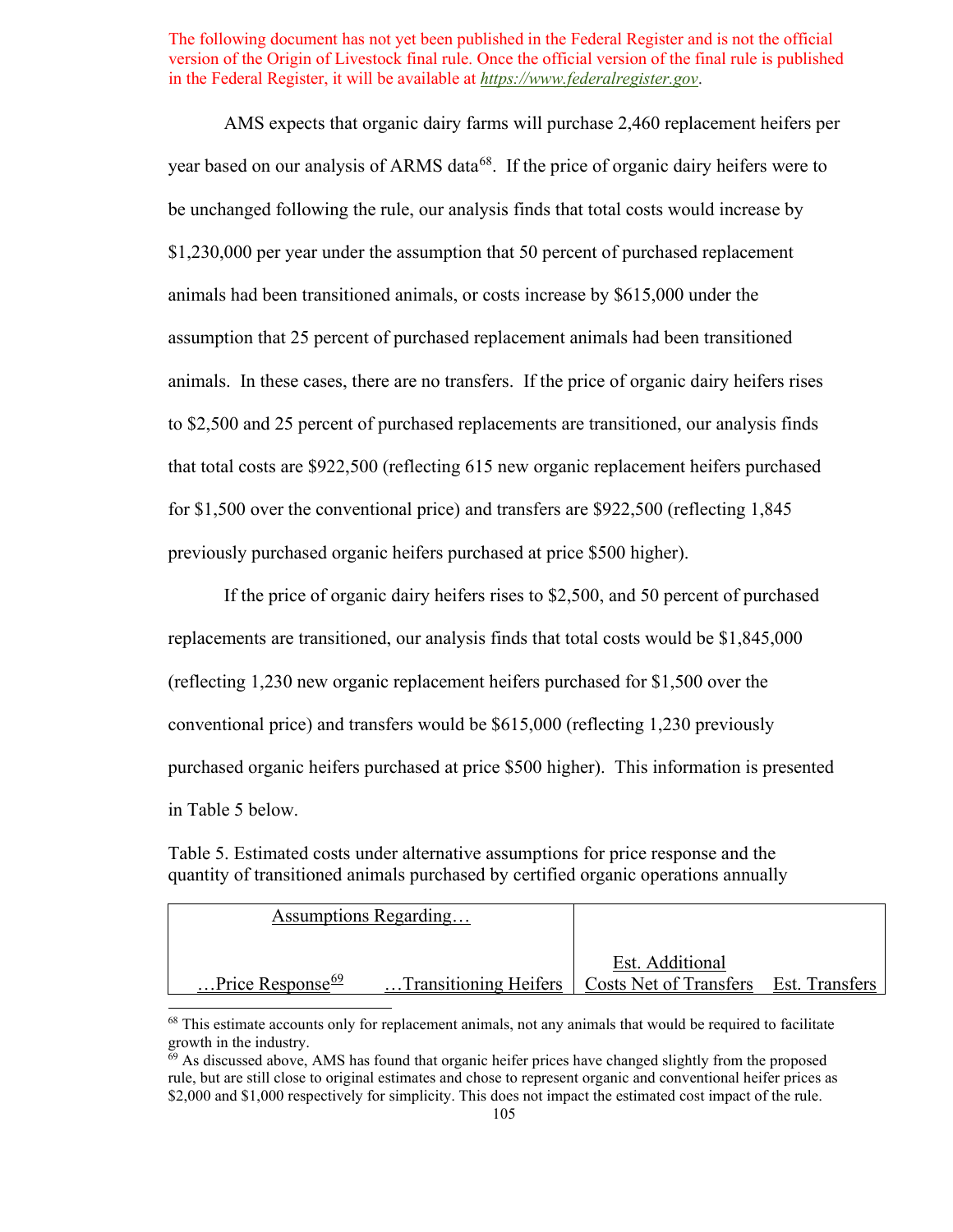| The price of organic       | 25 percent of heifers are | \$615,000   | \$0       |
|----------------------------|---------------------------|-------------|-----------|
| heifers remains at         | transitioning.            |             |           |
| \$2,000.                   |                           |             |           |
| The price of organic       | 50 percent of heifers are | \$1,230,000 | \$0       |
| heifers remains at         | transitioning.            |             |           |
| \$2,000.                   |                           |             |           |
| The price of organic       | 25 percent of heifers are | \$922,500   | \$922,500 |
| heifers rises from \$2,000 | transitioning.            |             |           |
| to $$2,500$ .              |                           |             |           |
| The price of organic       | 50 percent of heifers are | \$1,845,000 | \$615,000 |
| heifers rises from \$2,000 | transitioning.            |             |           |
| to $$2,500$ .              |                           |             |           |

 percent assumption (or the 615 additional organic heifers required under the 25 percent transfers would exceed the values stated in [Table 5](#page-104-0)**.** Increased sales are expected to If some of the sellers of the 1,230 additional organic heifers required under the 50 assumption) have costs to supplying these animals that are less than \$2,500, then industry benefit operations that have more flexibility in capacity (e.g., available pasture) to accommodate raising organic replacement heifers for the organic market. Importantly, sales response across individual farms will likely be uneven and depend on site-specific factors such as the farm's ability to access new buyers and increase organic pasture.

 by size in a way that affects the distribution of costs associated with the final rule. Ten average number purchased was 6 head. Five percent of operations with between 50 and 99 cows reported purchasing milk cows, and the average number purchased was 14 head. Differences in purchase patterns of milk cows and replacement heifers also vary percent of operations with fewer than 50 cows reported purchasing *milk cows*, and the Three percent of operations with between 100 and 199 cows reported purchasing milk cows, and the average number purchased was 10 head. No operations with 200 or more cows reported purchasing milk cows.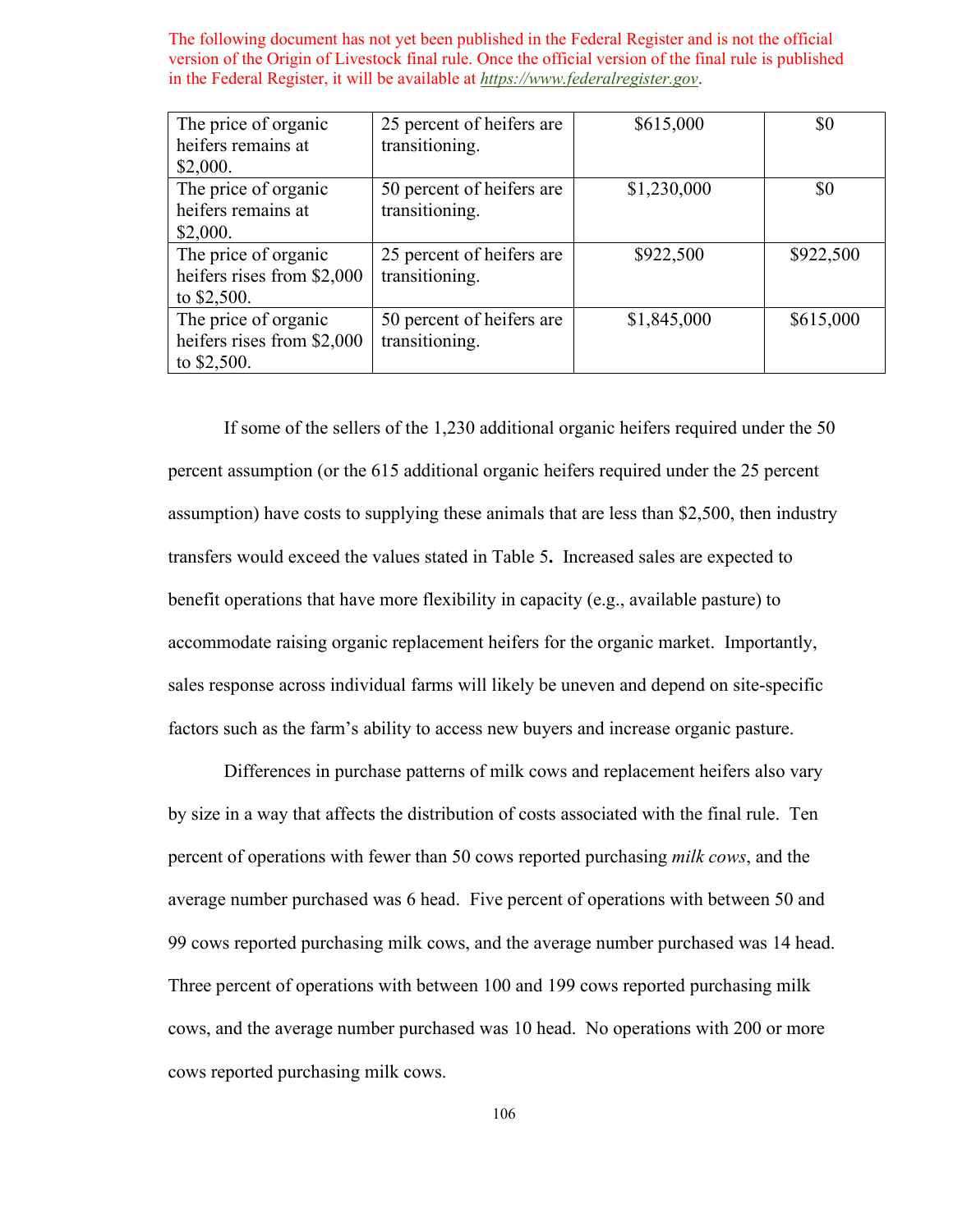annually was 7 head. Sixteen (16) percent of operations with between 50 and 99 cows reported purchasing heifers, and the average number purchased annually was 4 head. heifers, and the average number purchased annually was 17 head. Seven (7) percent of operations with 200 or more cows reported purchasing heifers, and the average number purchased was 12 head. The pattern is different for purchasing *heifers*. Eight percent of operations with fewer than 50 cows reported purchasing heifers, and the average number purchased Ten (10) percent of operations with between 100 and 199 cows reported purchasing

purchased was 12 head.<br>Based on the range created by the scenarios presented in [Table 5](#page-104-0),<sup>70</sup> the average dairy with fewer than 50 cows would pay an additional \$127–\$510; dairies with between 50 and 99 cows would pay an additional \$166–\$666; dairies with between 100 and 199 cows would pay an additional \$439–\$1,755; and dairies with 200 or more cows would pay an additional \$209–\$837. The costs by size of operation are summarized in [Table 6](#page-106-0)**.**  Table 6. Costs by Size of Operation for Purchasing Organic Heifers

<span id="page-106-0"></span>

| Size of Operation        |                           |                   |                        |                     |  |  |
|--------------------------|---------------------------|-------------------|------------------------|---------------------|--|--|
|                          | <b>Fewer than 50 cows</b> | $50 - 99$<br>cows | $100 -$<br>199<br>cows | 200 or more<br>cows |  |  |
| Number of Farms          | 1,359                     | 1,076             | 396                    | 302                 |  |  |
| Share of<br>Operations   | 43%                       | 34%               | 13%                    | 10%                 |  |  |
| Average Cost Per<br>Farm | $$127 - $510$             | $$166 -$<br>\$666 | $$439 -$<br>\$1,755    | $$209 - $837$       |  |  |

<span id="page-106-1"></span> $70$  Scenario 1 presents the low cost estimate, with only 25% of heifers purchased associated with the additional \$1,000 organic premium. Scenario 4 presents the high cost estimate, with 50% of heifers associated with a \$1,500 dollar organic premium (the difference between the cost of transition and the increased price due to demand) and 50% of heifers incurring a \$500 dollar premium from the increased prices due to increased demand. [The \$500 dollar premium is an industry transfer, but AMS keeps the cost for individual operations to better acknowledge the possible high end costs for operations who only purchase animals.]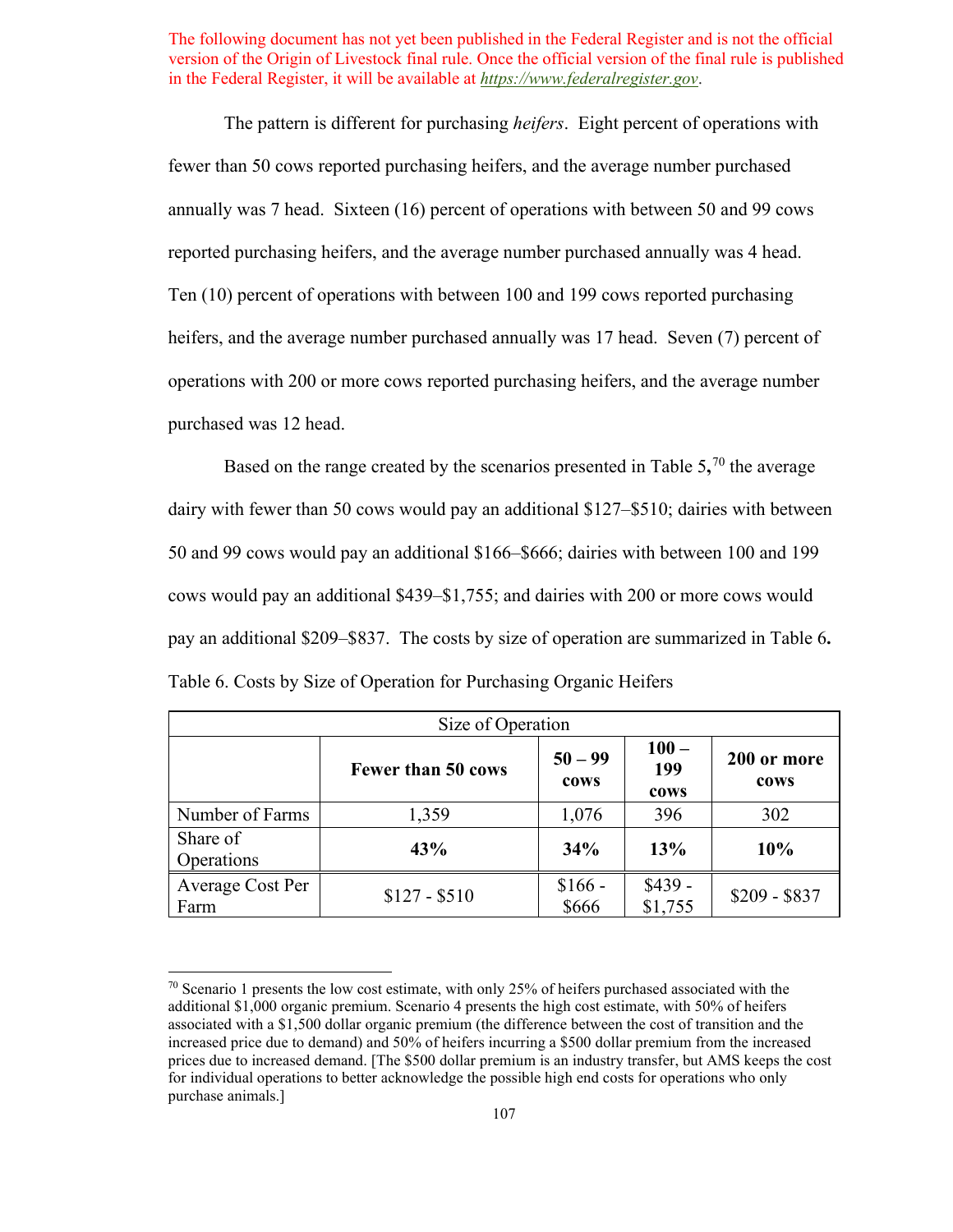| Total annual cost<br>for purchase of<br>replacement<br>heifers across<br>size class                                    | $$173,210 - $692,839$ | \$179,127<br>\$716,506 | \$173,915<br>\$695,660 | $$63,189$ -<br>\$252,757 |
|------------------------------------------------------------------------------------------------------------------------|-----------------------|------------------------|------------------------|--------------------------|
| Percent of<br>operations that<br>purchased<br>replacement<br>heifers annually                                          | 7.6%                  | 16.4%                  | 10.2%                  | 6.8%                     |
| Average number<br>of replacement<br>heifers purchased<br>annually (for<br>operations<br>purchasing<br>heifers)         | 6.68                  | 4.06                   | 17.22                  | 12.33                    |
| Cost per<br>operation<br>annually (25% to<br>50% transitioned<br>heifers) (for<br>operations<br>purchasing<br>heifers) | $$1,670 - $6,678$     | $$1,016$ -<br>\$4,063  | $$4,306$ -<br>\$17,225 | $$3,082-$<br>\$12,330    |

 capture the cost of transfers at a producer level, not accounting for how the producers sum costs (net of transfer) and transfers in [Table 5](#page-104-0) (\$0.615 million and \$2.46 million) The costs in [Table 6](#page-106-0) do not reflect the offsetting effect of transfers (i.e., they only selling will gain from this). For this reason, the sum of the total costs of replacing heifers across all size categories (\$0.56 million and \$2.37 million) in [Table 6](#page-106-0) roughly equals the with minor discrepancies reflecting rounding differences.

# *Effects on Heifer-Raising Operations*

 Organic dairy operations that continually source transitioned heifers will need to change their practices to meet the requirements of the final rule. In some cases, organic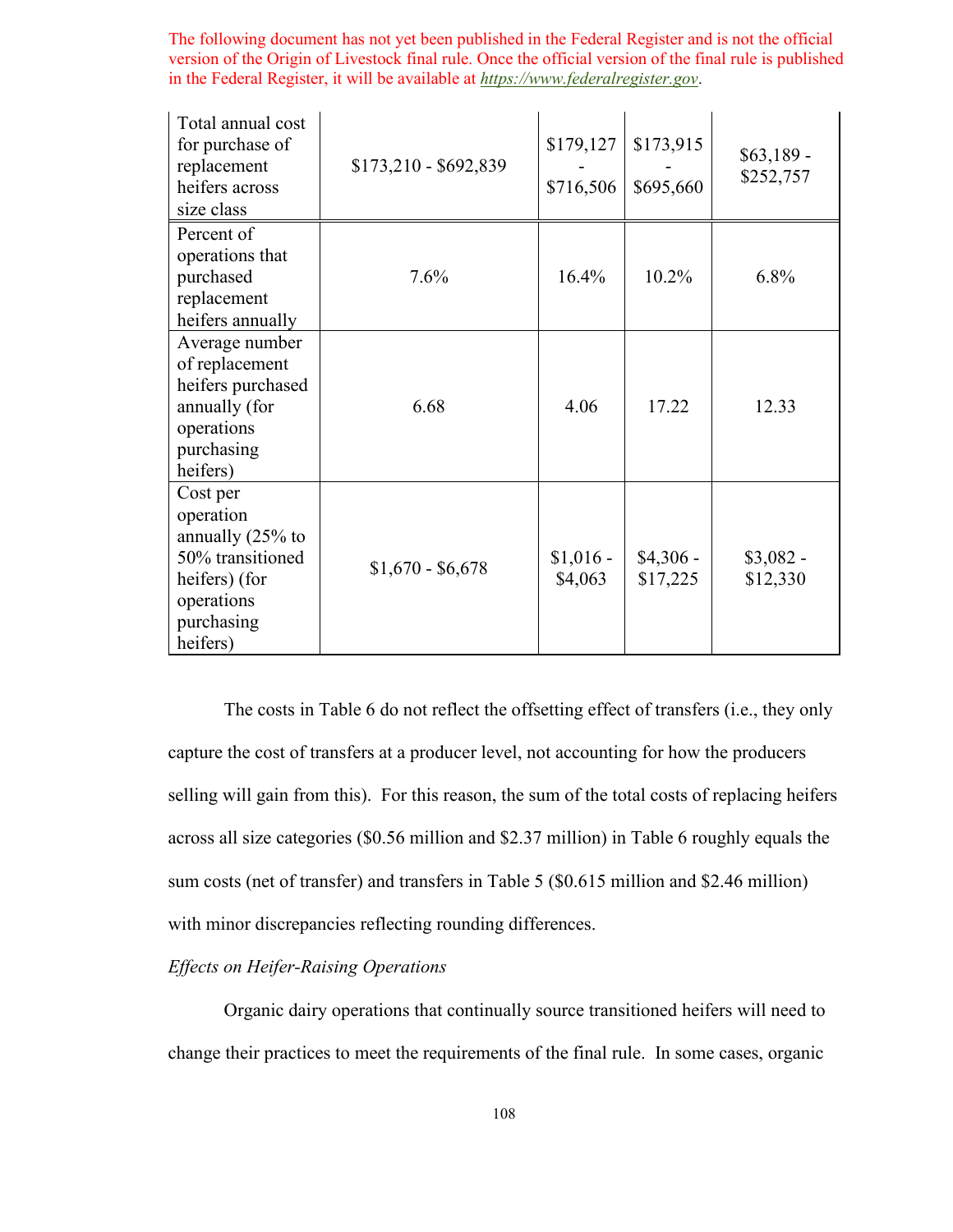dairy operations source their transitioned heifers from off-site heifer-raising operations. Here, AMS discusses the potential effects of the final rule on these operations.

 than wet calves) and send them back as pregnant heifers. AMS specifically requested A 2011 USDA NAHMS study on heifer-raising operations<sup>[71](#page-108-0)</sup> found that most heifers sent to heifer-raising operations (80 percent) are returned to their dairy of origin. The study also found that most heifer-raising operations receive weaned calves (rather comments and data on the likely impacts on heifer-raising operations. AMS did not receive any data on the number of heifer-raising operations that continually transition animals for sale to organic dairies or on the number of animals raised by such operations annually. Aside from fragmentary evidence in the AMS Organic Integrity Database, AMS does not currently have specific data on the locations, numbers, or sizes of organic heifer-raising operations.<sup>[72](#page-108-1)</sup>

In the absence of specific information, AMS considered that organic dairy operations could be using organic heifer-raising operations to transition animals on a continual basis by taking in nonorganic weaned calves (e.g., 12-month old heifers) and providing organic management for 12 months before returning the pregnant organic heifers to an organic dairy.

 Under the final rule, organic heifer-raising operations will not be required to change their *animal production practices*. These operations are certified organic and

<span id="page-108-0"></span> 71 USDA, Animal Plant Health Inspection Service. Dairy Heifer Raiser, 2011 (October 2012). Available online at: [https://www.aphis.usda.gov/aphis/ourfocus/animalhealth/monitoring-and](https://www.aphis.usda.gov/aphis/ourfocus/animalhealth/monitoring-and-surveillance/nahms/nahms_dairy_studies) $surveillance/nahms/nahms$  dairy\_studies.<br><sup>72</sup> The Organic Integrity Database includes descriptions of the products for which organic farms are

<span id="page-108-1"></span>certified as recorded by the certifying agent. It lists 220 operations that recorded dairy cattle but not milk production (i.e., a possible indicator for a heifer-raising operation). These operations were often identified as being involved with "dairy cows," "breeding operations," and "replacements." Unfortunately, the database does not provide sufficient information to use in our analysis of heifer-raising operations.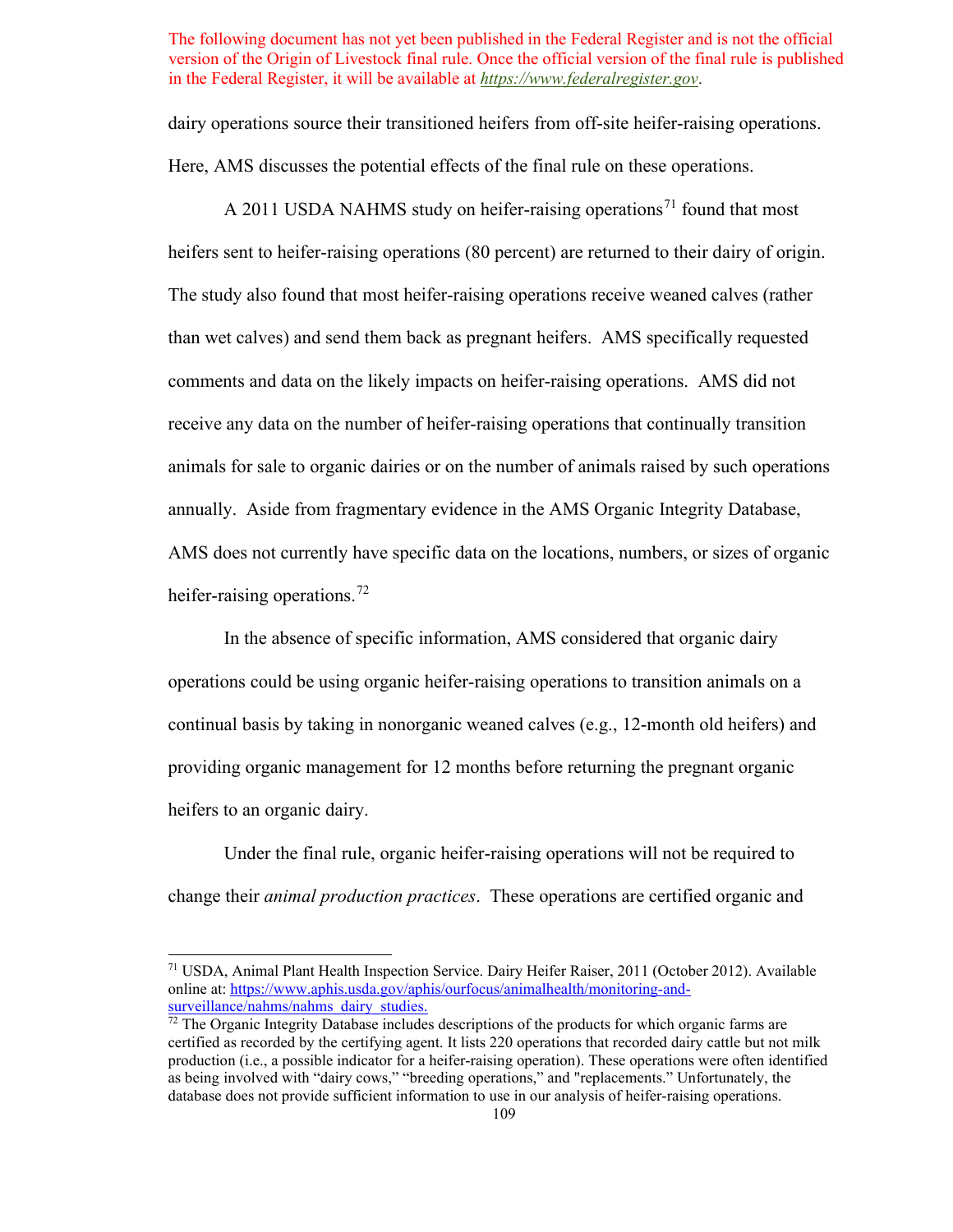requirement of their organic certification. However, the final rule does not allow any currently manage animals in compliance with the USDA organic regulations as a operations, once certified, to source nonorganic animals. Therefore, these operations will be able to accept only weaned calves that have been organically managed from the last third of gestation.

Within the analysis, AMS assumed that competitive markets for both transitioning and replacement heifers have resulted in prices for these animals that are sufficiently high enough to allow sellers to recover the cost of raising these animals along with a "normal" rate of return on capital investment. The analysis assumes that the 50 percent conjectured increase in price of organic replacement heifers is sufficient to simultaneously ensure that markets clear (i.e., quantity supplied equals quantity demanded) at the higher number of transacted animals and offset the increased costs to supplying more animals.

As with other aspects of our analysis regarding supply response, AMS assumes that the ability of individual sellers of replacement heifers to adjust management practices to market conditions will vary with the site-specific characteristics of operations, such as their ability to find new buyers and access to additional organic pasture. Whether heiferraising operations will increase or decrease sales of organic heifers following the implementation of the rule cannot be determined with the available data.

#### *Regulatory Impacts and Effects on Consumers*

 Most dairies report that they source at least some of their replacement cows from their own calves, and only 11 percent of all dairies purchase replacement heifers, with less than 1 percent of all replacements being purchased externally (off the farm). The majority of producers that do not purchase replacement heifers would not see an increase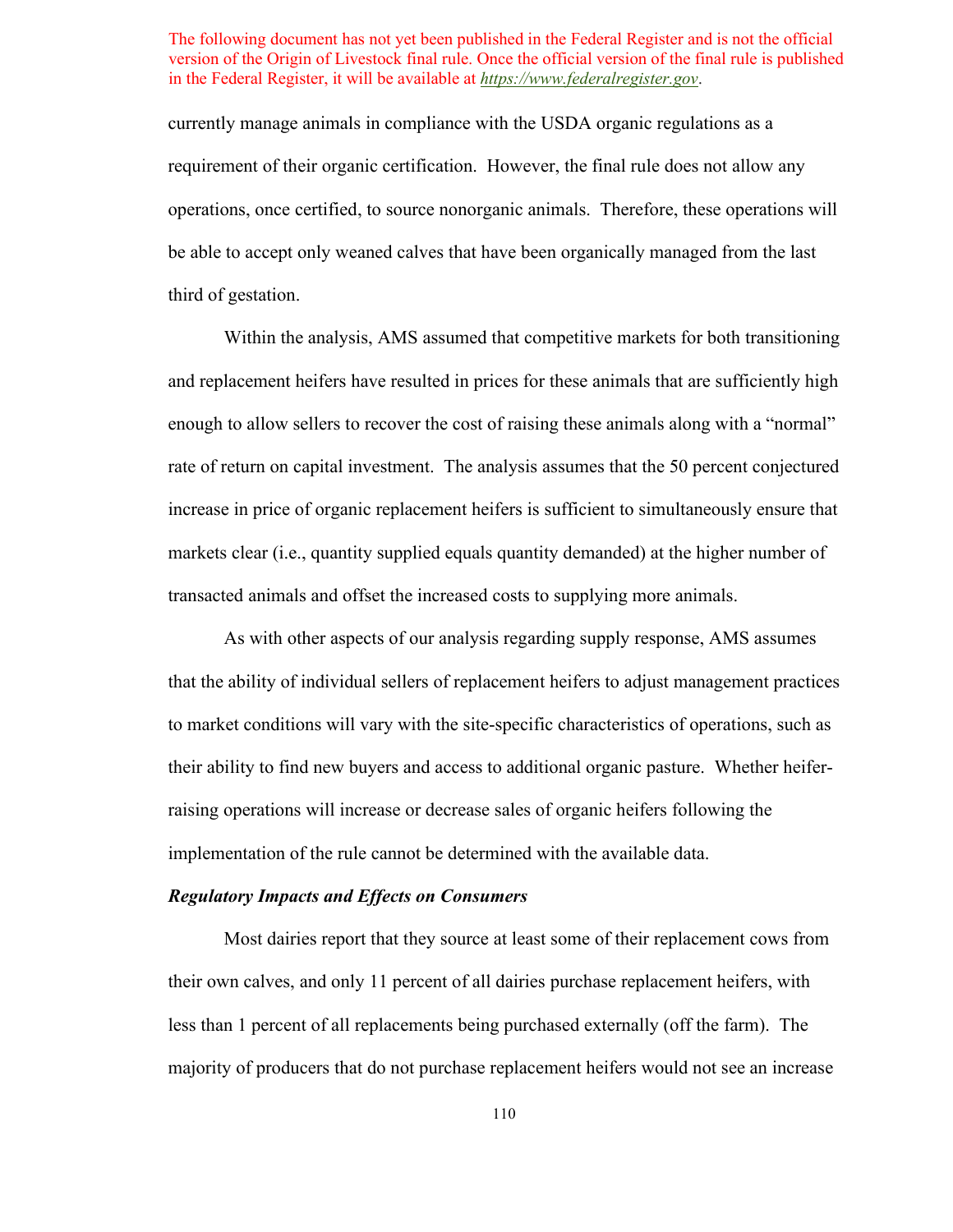in costs. To replace purchased transitioned heifers, dairies would have to either raise heifers (organically managed from the last third of gestation). Since the current supply of unlikely that the final rule will significantly increase milk production or milk costs to the their own replacements or buy them from an operation that sells organic replacement replacement heifers can be increased without large price increases, as detailed above, it is consumer.

 The final rule will provide producers and consumers of organic foods with impacted. First, the rule will provide uniformity to the enforcement of regulations by different certifier standards and potentially reducing consumer confusion about the nature of production of dairy products. Second, the rule will create uniformity in the for an animal's entire life. This has the potential to decrease information asymmetries producer and consumer expectations for the organic management of an animal throughout its life. multiple benefits that extend beyond the organic livestock producers that are directly relating to the origin of livestock, removing avenues for inefficiencies and risks created application of the USDA organic regulations, by generally requiring organic management associated with the meaning of the organic seal and reduce transactions costs to consumers in interpreting the meaning of the seal with respect to milk products. In addition, some consumers may actually be willing to pay more for milk that they know to have been produced by animals that were managed as organic from the last third of gestation. While other policy options would also achieve consistency, the policy choice to restrict the transitioning of organic dairy animals is considered most consistent with throughout its life.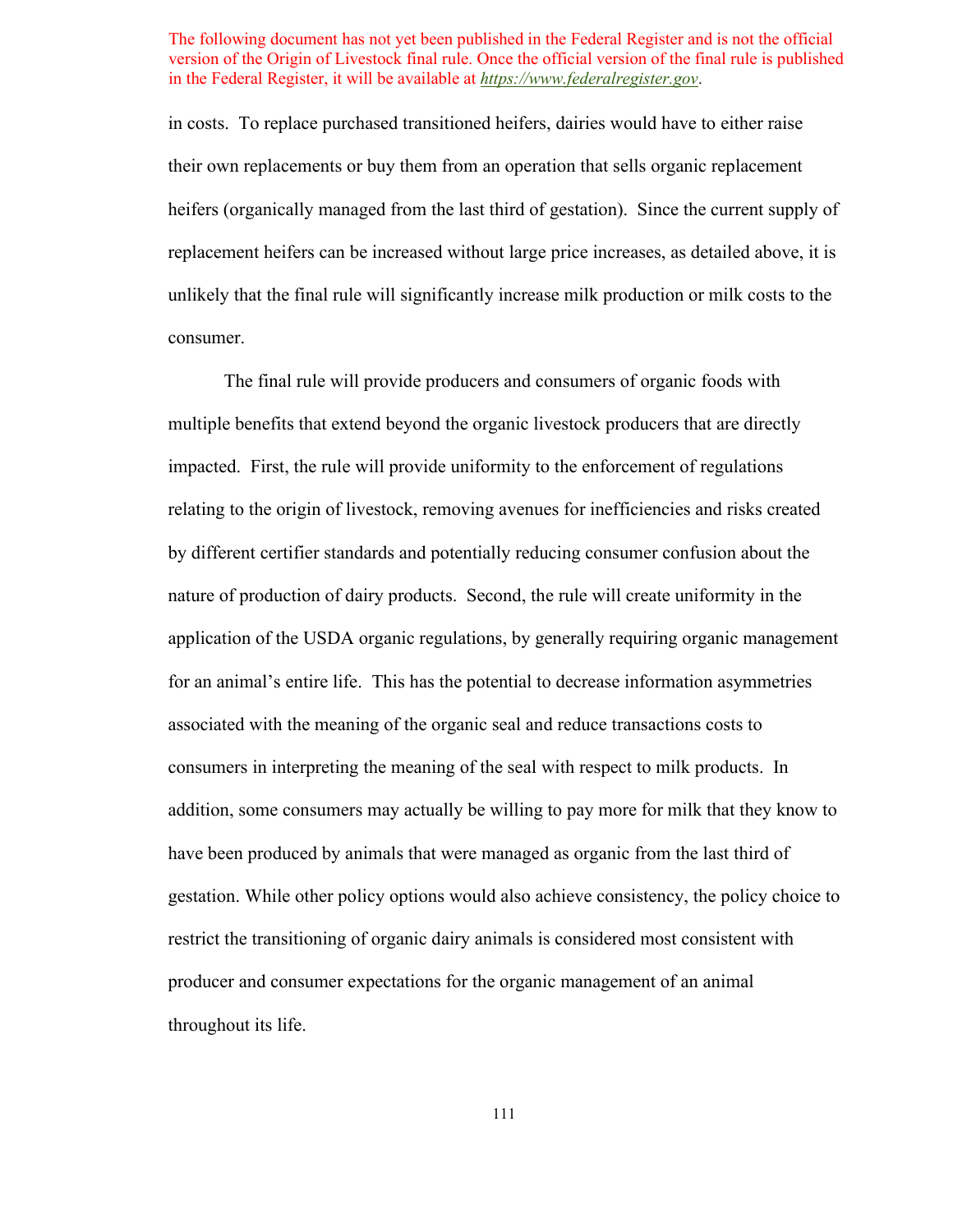USDA organic regulations, as it reinforces consumer trust and demand in the label. Research has shown that consumers purchase organic products for various reasons.<sup>73</sup> A Together, the provisions in this rule could enhance and protect the value of organic premiums that some consumers are willing to pay for milk certified under the number of these reasons, including environmental and animal welfare concerns, accrue benefits over the entire period of production. The final rule should increase these consumer benefits (due to increased number of dairy animals that are managed as organic throughout their productive lives) while also protecting against shocks to consumer demand due to reaction to inconsistent practices.

 The 2019 NASS Certified Organic Production Survey shows that organic milk is the top organic commodity in sales value, worth \$1.6 billion in 2019.<sup>74</sup> Sales of organic milk increased by 14 percent from 2016. At the retail level, the OTA 2021 U.S. Industry Survey<sup>75</sup> found sales of organic dairy products, including milk, cream, yogurt, cheese, butter, cottage cheese, sour cream, and ice cream, exceeded \$7.4 billion in 2020. As a result, even a fraction-of-a-percentage increase in willingness to pay would more than justify the quantified costs of the rule. [Table 2](#page-79-0) shows the organic dairy market characteristics by subcategory.

 price of an organic heifer may increase by \$500 over current prices due to increased Organic dairy cattle producers who sell organic dairy females may receive a benefit as part of an intra-industry transfer. AMS estimates that on the high side, the

<span id="page-111-0"></span> consumers? A compilation and review of why people purchase organic food. Journal of Consumer 73 Hughner, R. S., McDonagh, P., Prothero, A., Shultz, C. J., & Stanton, J. (2007) Who are organic food Behaviour: An International Research Review, 6(2-3), 94-110.<br><sup>74</sup> USDA NASS organic surveys are available at:

<span id="page-111-2"></span><span id="page-111-1"></span>https://www.nass.usda.gov/Surveys/Guide to NASS Surveys/Organic Production/index.php <sup>75</sup> Organic Trade Association (OTA)/Nutrition Business Journal, 2021 Organic Industry Survey (pp. 3).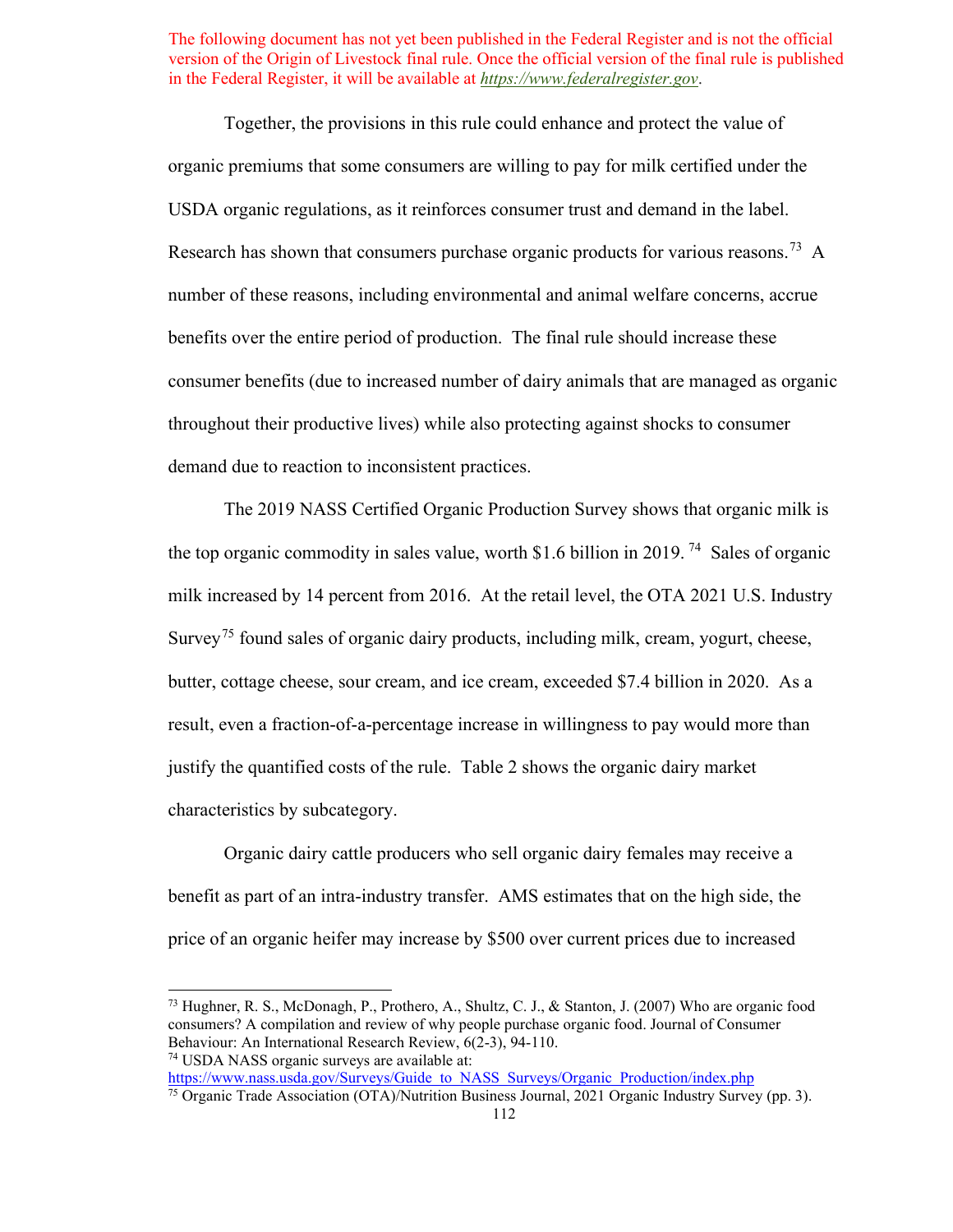demand. If this price increase were to occur, dairy producers who are net sellers of replacement springers would benefit through the intra-industry transfer.

 While AMS does not know whether the final rule will increase demand for that prevents organic dairies from continuously transitioning non-organic animals into organic milk production. If inconsistent practices were to persist in the industry, about the benefits of the label. Strengthened consumer confidence should be valuable for organic milk producers as it strengthens the value of the organic brand in the mind of organic milk, AMS believes there is value in creating a uniform origin of livestock rule consumer confidence and the organic premium as a whole would be at risk to confusion consumers.

 Survey results from a producer survey, sent out by the Cornucopia Institute to certified organic dairies in the country, provide general support for prohibiting continuous transition of heifers and ensuring a uniform interpretation of organic origin of livestock rules. Of 174 responses received, 70% supported immediate implementation of continuous transition has had a positive economic impact on their operation. Of the 41 respondents that listed a specific dollar loss resulting from the lack of consistent prices. In addition to these quantitative estimates of perceived losses, some producers a ban on continuous transition of dairy cows, and not a single respondent said allowing standards with respect to livestock origin rules, the mean loss reported per milking animal was \$490. A total of 86 respondents indicated the uneven standards have had a negative economic impact on their operation, either due to lower heifer prices or lower milk expressed their opinion that inconsistent interpretation of the origin of livestock rules harm the organic brand, lower milk prices, contribute to an oversupply of organic milk,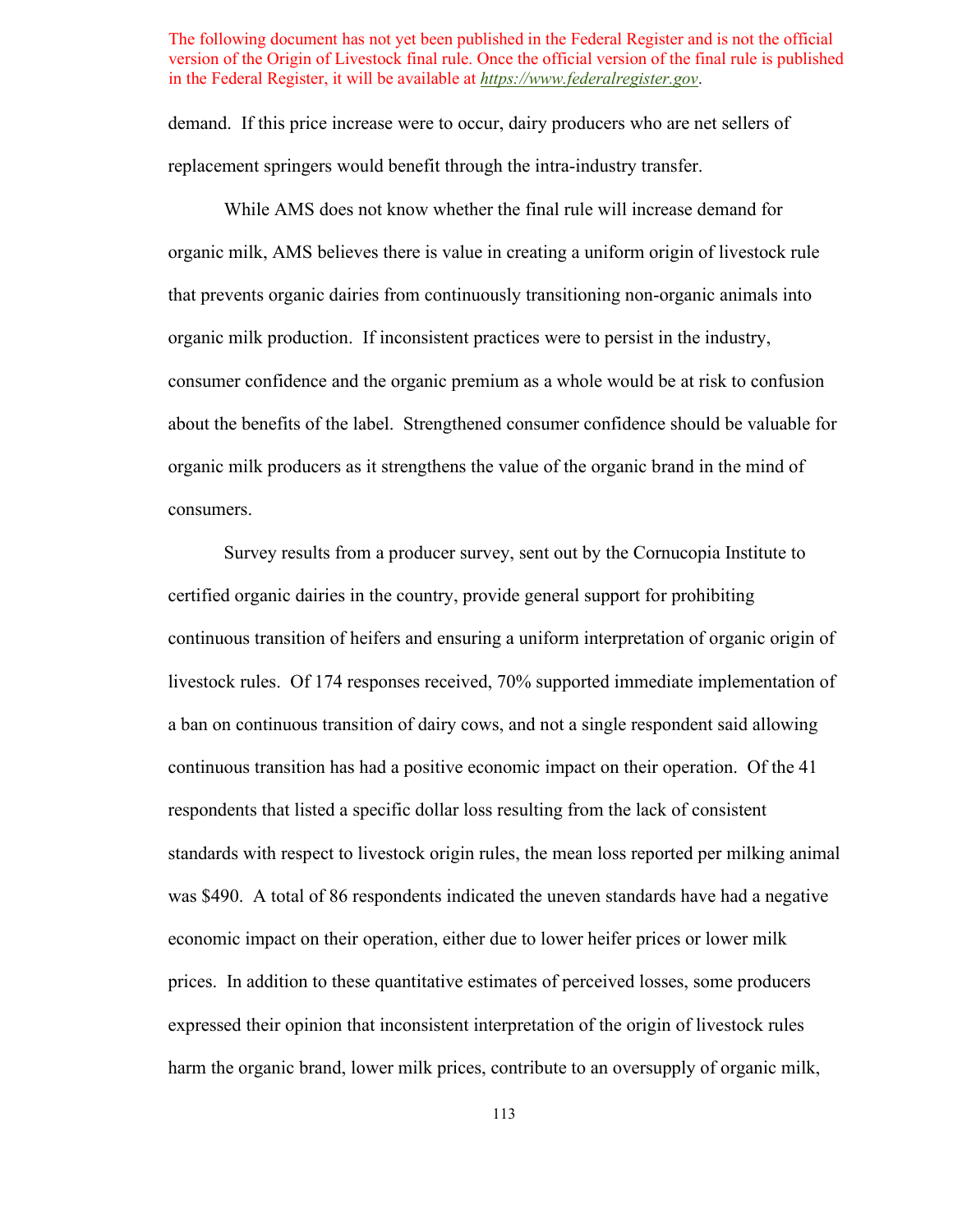tilt the market towards large dairies against small dairies, increase psychological stress for farmers, and lead to the loss of organic milk contracts.

 AMS sees these observations as indicators of risk to demand for organic dairy product. Studies show that consumers value organic standards for the environmental and health benefits they perceive flowing from them. Lack of consistency in organic standards may shake some consumers' confidence in the label. Reduced consumer which would lower quantity and price of organic milk products on average. Confidence confidence could lead to lower demand for organic milk (and perhaps other products), from organic producers is also important in sustaining the organic market to meet growing demand. If organic dairy producers become discouraged by the known differences in interpretation and application of origin of livestock provisions, they may exit the market, believing the system to be unfair.

 Overall, the survey responses identify a series of perceived negative consequences conventional animals into organic dairy production. Finally, outreach by organic implementation of this set of provisions is seen as part of a broader need to ensure consistent implementation of the standards in accordance with the OFPA. Again, while to the respondents individual operations stemming from inconsistent standards, and likewise from any alternative that would continue to allow continuous transition of producers on this rule, both to AMS and Congress, emphasize the importance of this rule to the broader organic industry, beyond organic dairy. Inconsistency in the this consistency could be achieved in different ways, AMS has selected the policy path that aligns with many public comments over many years encouraging the limitation of organic transitions of livestock.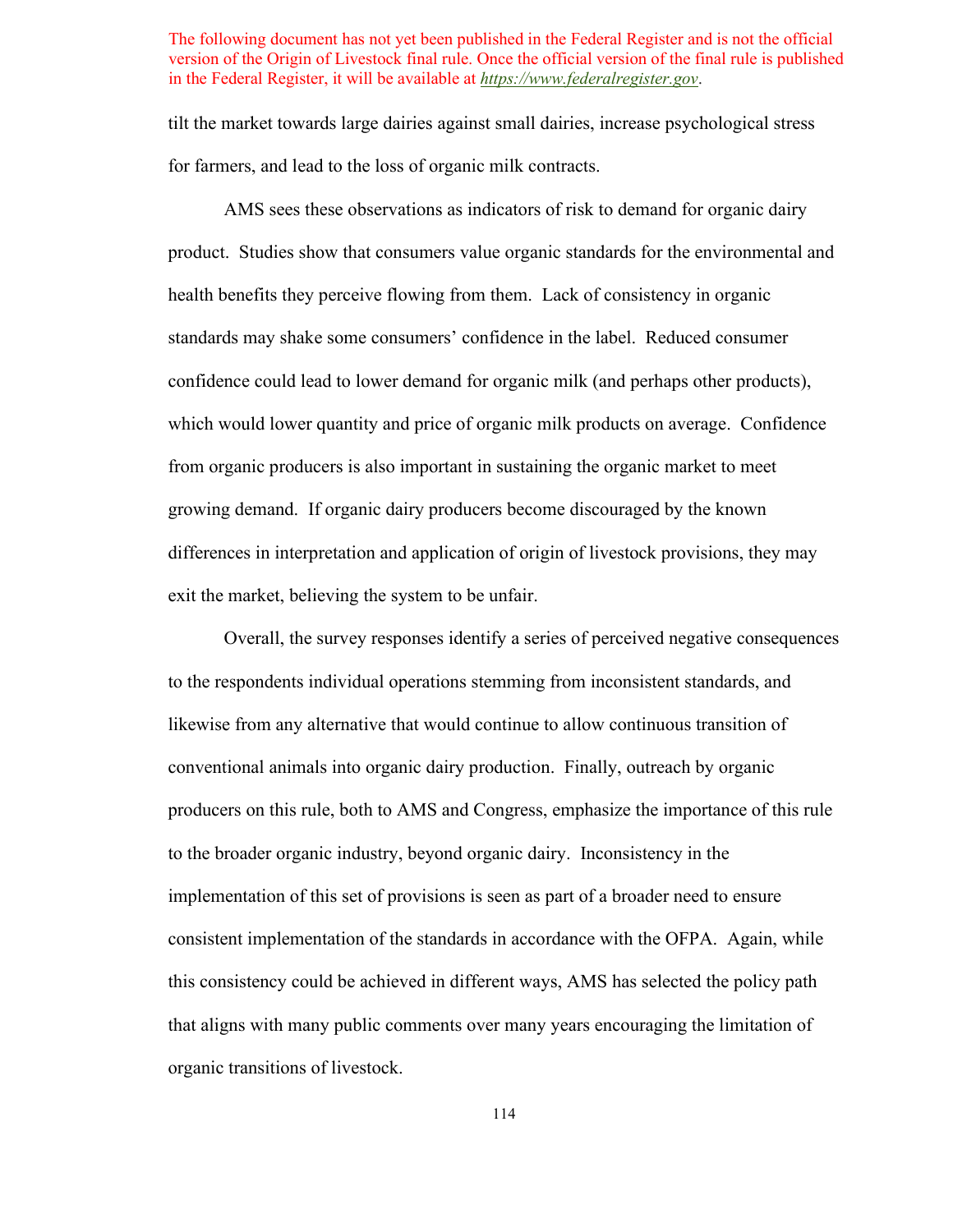### *Alternatives Considered*

AMS considered alternatives that would be both less stringent (less costly) and

more stringent (more costly). The alternatives considered are shown in [Table 7](#page-114-0) and

discussed below.

<span id="page-114-0"></span>Table 7. Alternatives Considered

| <b>Alternative</b>             | <b>Description</b>                                 |  |  |
|--------------------------------|----------------------------------------------------|--|--|
| (A) Allow Continual Transition | Allow any operation to transition nonorganic dairy |  |  |
| for All Operations             | animals into organic production over a 12-month    |  |  |
|                                | period on a continual basis.                       |  |  |
| (B) Prohibit All Transitions   | Remove all exceptions for transition of nonorganic |  |  |
|                                | animals.                                           |  |  |

## **Alternative A—Allow Continual Transition for All Operations**

 basis. Under OFPA, a dairy animal from which milk or milk products will be sold or U.S.C.  $6509(e)(2)(A)$ ). The final rule will typically require more than a 12-month period organically for a period *not less than* a 12-month period, so AMS could presumably allow transition of any dairy animal into organic production after a period of exactly 12 months of organic management. AMS considered amending the regulations to specify that any operation could transition dairy animals into organic production over a 12-month period on a continual labeled as organically produced must be raised in accordance with OFPA for not less than the 12-month period immediately prior to the sale of such milk and milk products (7 of organic management prior to the sale of milk and milk products for established dairies (i.e., from the last third of gestation). OFPA specifies that dairy livestock be managed

This is the legal standard currently in effect. While current regulations allow for continual transition of nonorganic dairy animals into organic dairy operations, that is not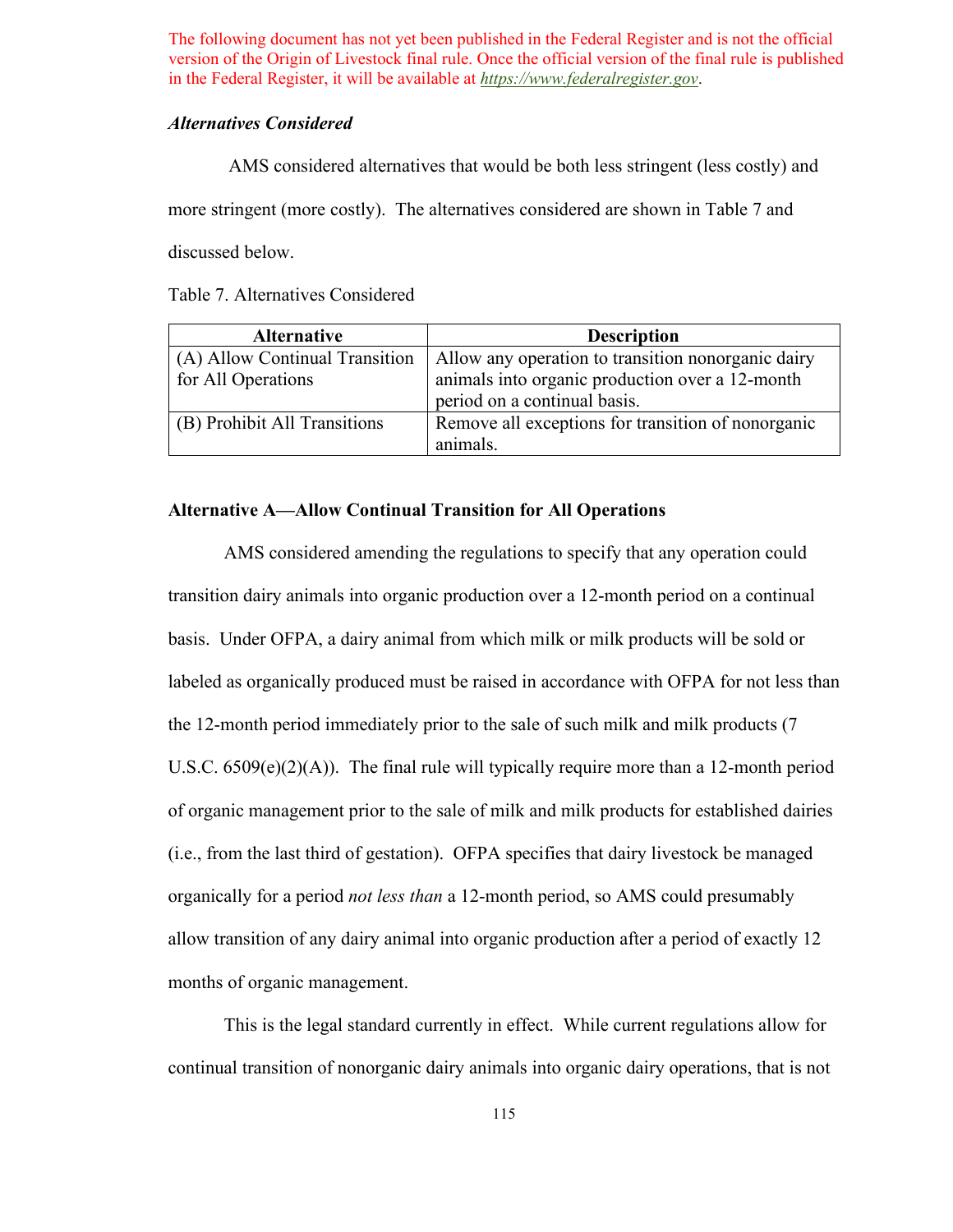occurring under the current regulations. As a result, AMS estimates no immediate provide nonorganic feed until one year. Relatedly, operations wanting to assure entire lives would have to do so under a separate certification program. changes in costs or benefits associated with leaving existing regulations in place. However, in this scenario, organic dairy farms may be more likely to source or transition animals if the practice is affirmed by the program and universally allowed by certifiers. If more transitioned animals are sourced, more young dairy animals will be treated with antibiotics and other medications prohibited in organic livestock production and/or consumers that they had raised organic heifers under organic conditions through their

 herd) were kept for breeding and raised on the operation. The difference of these values heifers, then an additional 12,154 animals (i.e., 337,540 head \* 3.6 percent) would be difference in raising dairy heifers between these two comparative production systems. In ARMS Data indicated that the average organic dairy operation kept 40.4 heifers (or 39.3 percent of its herd) for breeding, of which 36.6 heifers (or 35.7 percent of its (3.6 percent) represents the likely proportion of organic heifers raised on outside heiferraising operations (as a share of the total herd). If all those animals become transitioned transitioned. AMS assumes that the price difference between organic (organically managed from the last third of gestation) and transitioned heifers reflects the \$1,000 cost this case, the reduced cost of allowing for continuous transitioning of heifers is \$12,154,000.

The potential cost associated with the adoption of the continuous transition for all organic dairies could be illustrated by a deleterious effect on markups to products marketed under the organic label; although a markup reduction is not a cost, from the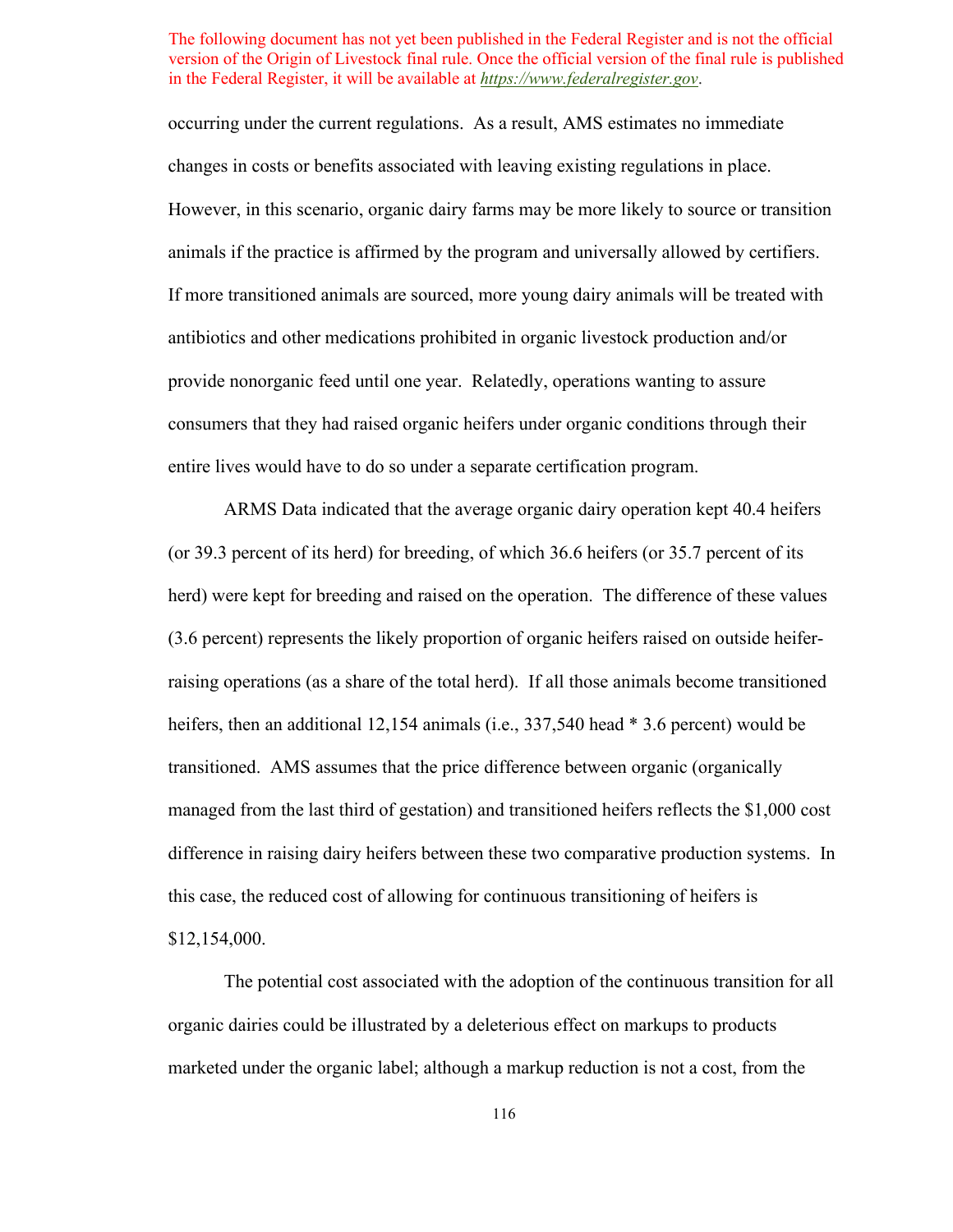A-4, it may signify a greater incentive for the (costly) establishment of alternative certifications to USDA organic certification. [Table 2](#page-79-0) shows that milk products marketed under the organic label earned an average premium of 61 percent over conventional products that total \$2.4 billion in total value. A one percent fall in total premiums would society-wide perspective taken for purposes of Executive Order 12866 and OMB Circular be associated with a \$24 million reduction in organic premiums at the retail level.

 establish a consistent and uniform standard for all operations, AMS is not selecting this organic dairies can (and do) readily raise dairy animals for a period longer than the 12- month minimum required in OFPA. If AMS selected Alternative A, it would likely be more disruptive to existing operations and require more operational changes than we Board's recommendations, and stakeholder comments support and inform AMS's While continual transition could theoretically support a regulatory objective to alternative. Based on available information, AMS understands that most established expect will be required by this final rule. Furthermore, the National Organic Standards decision to not select this alternative.

U.S.C.  $6509(c)(3)$  and  $6509(d)(1)$ ). While a one-time transition allowance is necessary to to remain true to the broad range of organic production practices described in OFPA. Comments indicate that at least some consumers already expect organic milk is produced OFPA directs organic animal production practices to be free of antibiotics (7 support growth in the organic dairy market, AMS believes that the policy option that minimizes antibiotics (and provides for lifelong organic management) is the best course without the use of any antibiotics (and other substances prohibited under the USDA organic regulations) and expect organic management of all animals on organic operations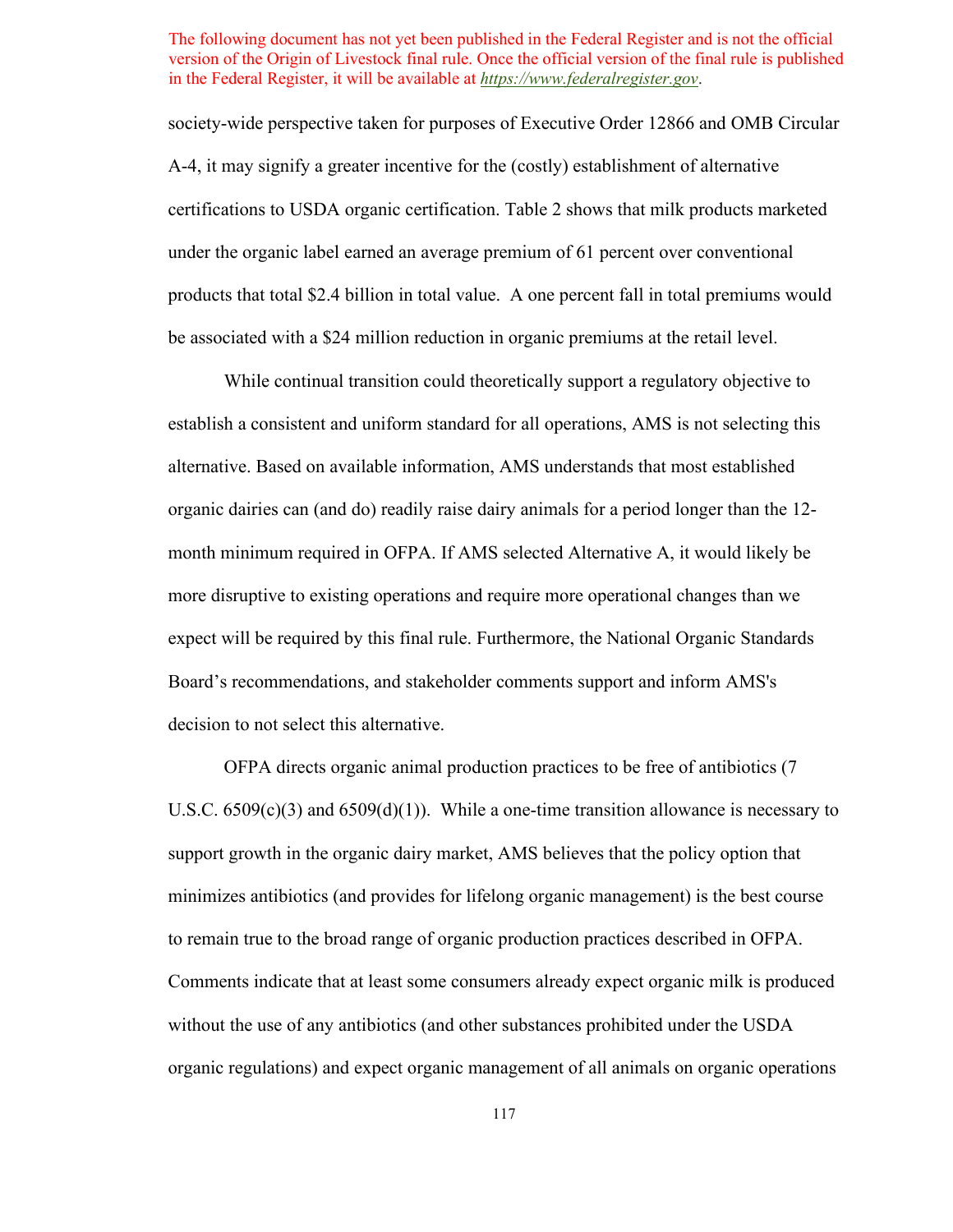from the last third of gestation. Alternative A would not meet these expectations<sup>ton</sup>, and adopting the alternative could cause a decline in consumer confidence, lower demand for aforementioned survey results presented by the Cornucopia Institute strongly support this organic milk and dairy products, and lower organic milk prices for producers. The reasoning.

### **Alternative B—Prohibit All Transitions**

A second alternative AMS considered was to remove any allowance for dairy operations to transition animals to organic production, including new and nonorganic dairies seeking to convert to organic production. Under this option, all dairy animals would need to be managed organically from the last third of gestation for milk and dairy products to be sold, labeled, or represented as organic.

 alternative may lead to price increases for organic heifers of significantly more than 50 The costs of this alternative are threefold. First, producers would bear the increased annual costs of \$1,845,000 described in [Table 5](#page-104-0) and under the one-time transition scenario where 50 percent of heifers are transitioning. Because conventional dairy farms transitioning to organic would also need to purchase heifers and milking cows approximately equal to the size of their current operations, AMS believes this percent. This would increase the costs of the rule.

 growing demand and could thereby create price instability within the market. In periods Second, this alternative would limit the ability of the industry to expand to meet of stable demand, firm entry into the organic market is modest, reflecting factors such as population and income growth. In these stable periods under current rules, the cost of producing organic milk for established producers reflects both the higher cost of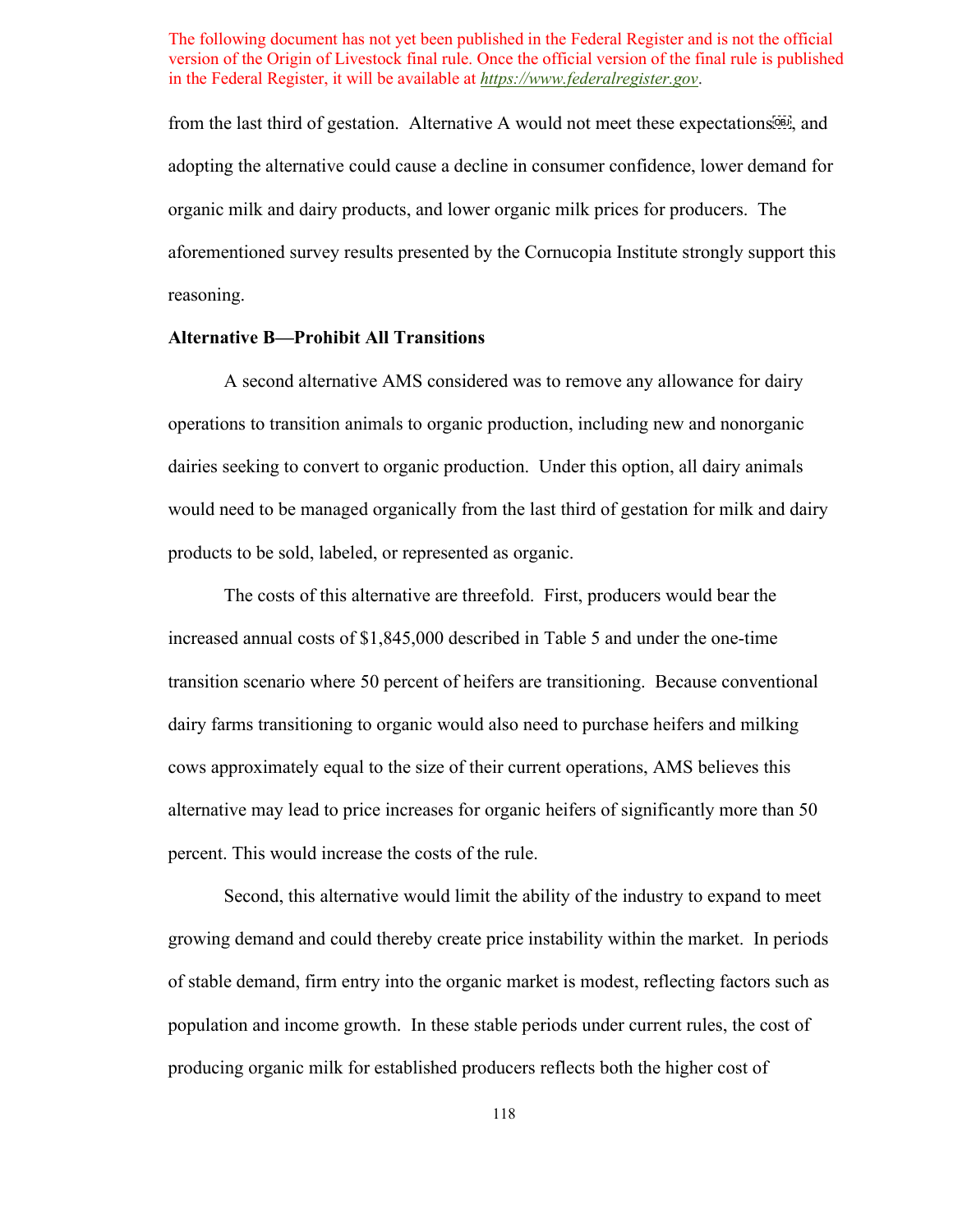the higher cost of replacement heifers. In periods of rapid industry growth (i.e., high demand), entrants to this industry bear those costs as well, but also face the significant production in terms of feed costs, land requirements, and animal husbandry practices, and additional costs of converting land for organic feed and pasture over a 3-year period.

 industry's ability to quickly expand in response to demand fluctuations would be severely Under this alternative, in periods of industry growth (i.e., high demand) new entrants to the industry would face the additional cost of acquiring organic heifers and milking cows under periods of tight supply and this alternative could lengthen the time required for new entrants to begin production. While a subset of organic dairies would see higher returns on sales of heifers, incumbent farms seeking to grow would see higher costs of expanding herds through heifer purchases and the additional time required to certify additional land under the organic program. While some incumbent producers may benefit under this alternative in the short-term, the added costs to entry and expansion would likely foster price volatility for organic heifers and wholesale organic milk, as the handicapped.

complementary investments in retail marketing outlets and brand development. complementary investments in retail marketing outlets and brand development. Bernanke (1983), Cabellero and Pindyck (1996), and Carruth et al. (2000) find that Furthermore, organic heifers are an input to wholesale organic milk production, and wholesale milk is an input to retail organic milk products such as organic cheese, yogurt, butter, and retail-level milk. Bringing organic milk products to market requires increasing input price volatility reduces investment since the value of the option to delay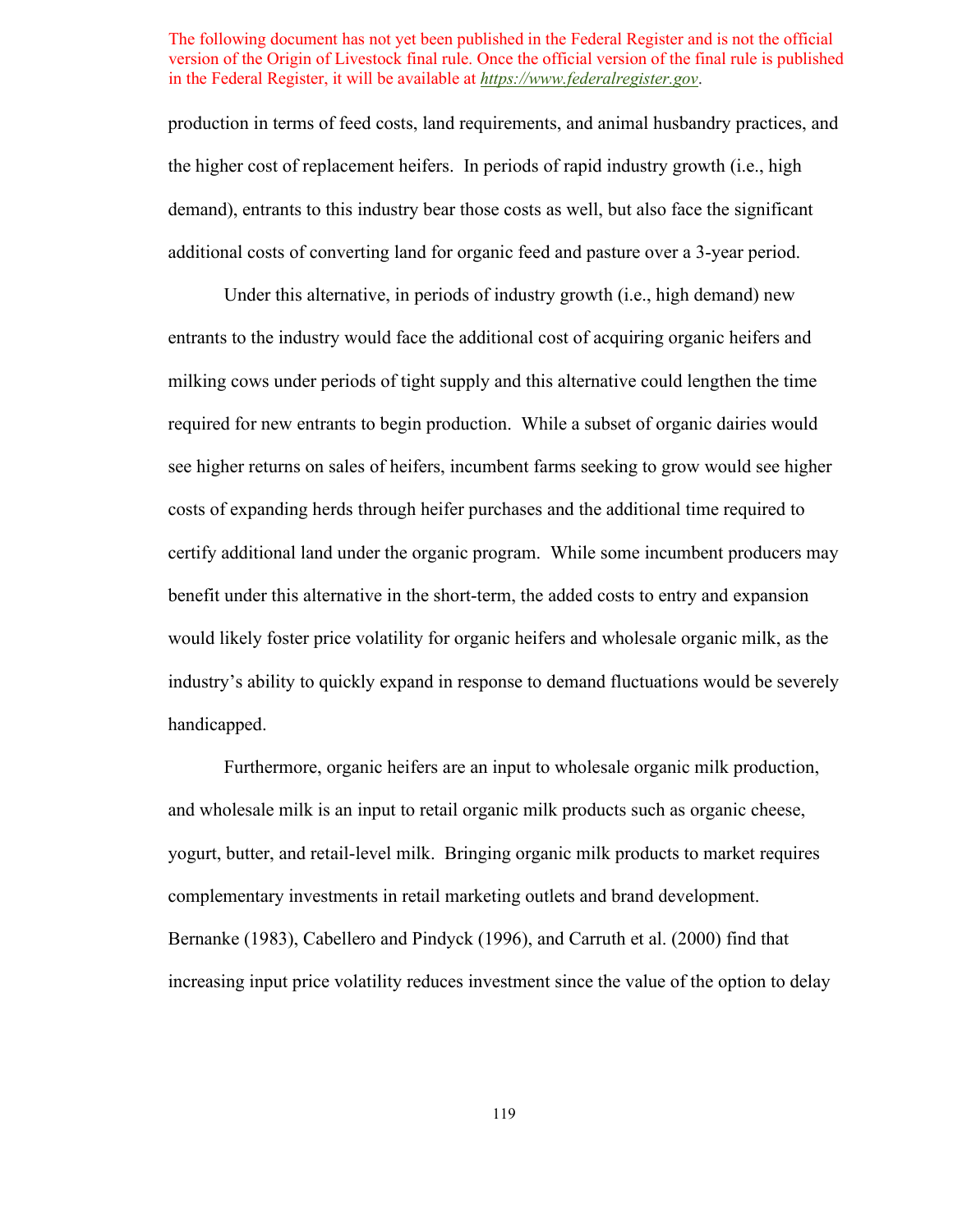the investment rises with increased uncertainty about the investment's return.<sup>[76,](#page-119-0)[77,](#page-119-1)[78](#page-119-2)</sup> Such supply with stable prices to allow for planning of other investments such as equipment, volatility could limit long-term growth in organic milk demand if downstream milk processors (for cheese and other milk products) and retailers require an organic milk brand promotion, and retail promotion, which in some cases constitutes building retail stores focused solely on the sale of organic products.

 single standard, without exceptions, to all organic dairy operations. It would also align the requirements for dairy animals with the requirements for organic slaughter stock, but AMS does not believe this option is necessary for several reasons. First, AMS believes operations maintains market stability while simultaneously preserving the value of the organic label. Transition is also permitted by OFPA (7 U.S.C.6509(e)(2)). Third, AMS market supply. Most commenters supported a one-time allowance. This alternative would simplify enforcement of the requirements by applying a that certifiers will be able to enforce a rule that allows for a limited and well-defined transition. Second, AMS believes that allowing one-time transitions for organic dairy notes that other aspects of the USDA organic regulations slow entry into this market and believes that eliminating its historic allowance of dairy animal transitions could impact downstream organic processors and retailers, who have invested in the industry based on the expectation of the continuation of regulations that ensure a stable and responsive

<span id="page-119-0"></span><sup>76</sup>Bernanke, Ben S. (1983) "Irreversibility, Uncertainty and Cyclical Investment", *Quarterly Journal of Economics* (98) 85-106.<br><sup>77</sup>Caballero, Ricardo J. and Pindyck, Robert S. "Uncertainty, Investment, and Industry Evolution"

<span id="page-119-1"></span>*International Economic Review* (1996)37:641-663.<br><sup>78</sup>Carruth, A., Dickerson, A., and Henley, A. (2000) "What do We Know About Investment Under

<span id="page-119-2"></span> Uncertainty?" *Journal of Economic Surveys* (14)2: 119-154.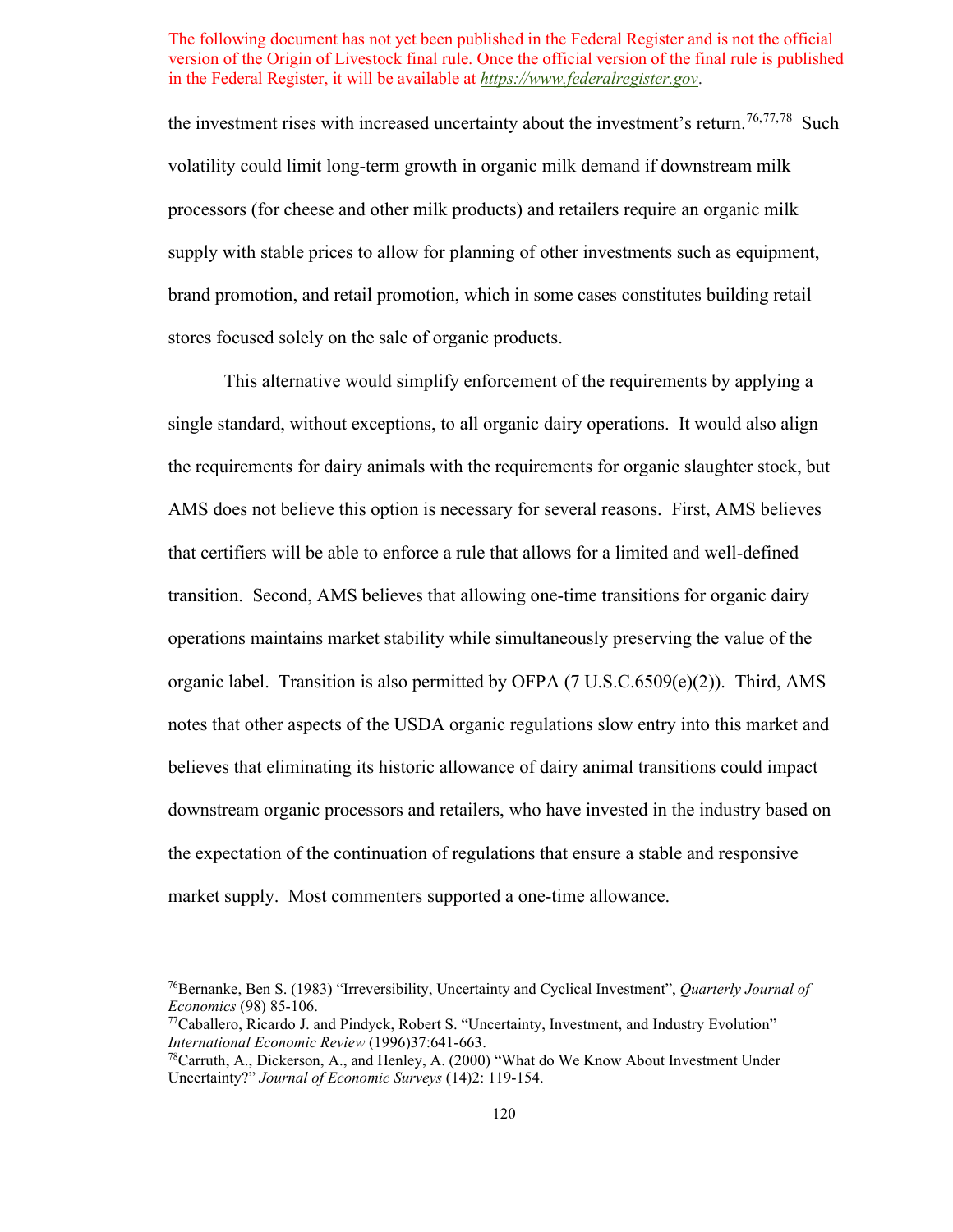### **Final Regulatory Flexibility Analysis**

 erecting barriers that would restrict their ability to compete in the market. The purpose is to fit regulatory actions to the scale of businesses subject to the action. Pursuant to the The Regulatory Flexibility Act (RFA) (5 U.S.C. 601-612) requires agencies to consider the economic impact of each rule on small entities and evaluate alternatives that would accomplish the objectives of the rule without unduly burdening small entities or requirements set forth in RFA, AMS performed an economic impact analysis on small entities. Small entities include producers and agricultural service firms, such as handlers and accredited certifying agents. AMS has determined that the final action would impact small entities but that it would not have a significant economic impact on them.

 conjunction with other analyses required by law, such as the RIA. AMS notes that For example, the RFA requires a description of the reasons why the action by the agency allowed in § 605(b) of the RFA. As explained below, AMS expects that the entities that could be impacted by the final rule would qualify as small businesses. In the RIA, the The RFA permits agencies to prepare the regulatory flexibility analysis in several requirements of the regulatory flexibility analysis overlap with those of the RIA. is being considered and an analysis of the rule's costs to small entities. The RIA likewise describes the need for the rule, the alternatives considered, and the potential costs and benefits of the rule. In order to avoid duplication, AMS combined some analyses, as discussion of alternatives and the potential costs and benefits pertains to impacts upon all entities, including small entities. Therefore, the scope of those discussions in the RIA is applicable to regulatory flexibility analysis under the RFA. The RIA should be referred to for more detail.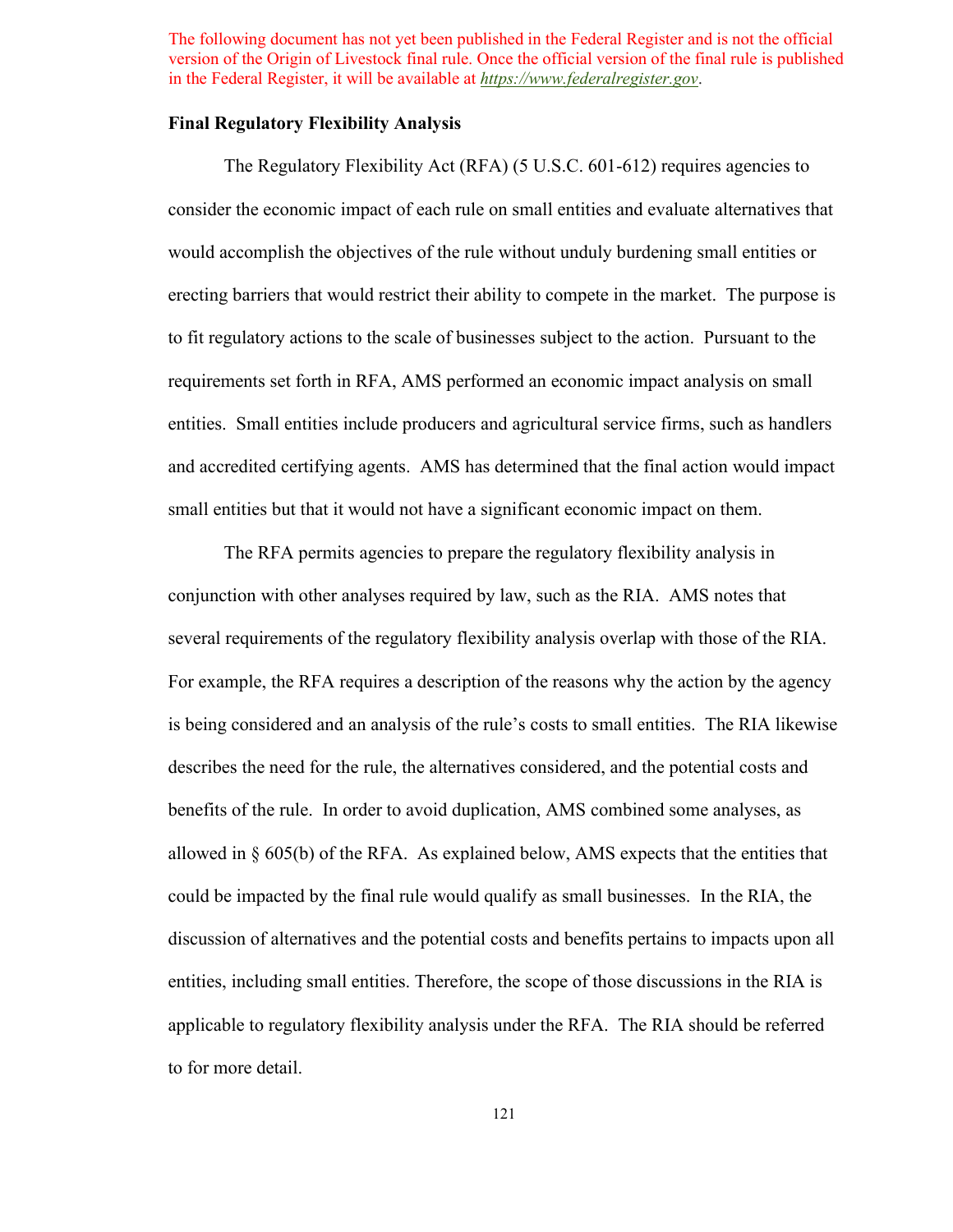## *Potentially Affected Small Entities*

 AMS has considered the economic impact of the final action on small entities. certifying agents. AMS believes that the cost of implementing the rule will fall primarily on organic dairies that currently purchase transitioned heifers, although any organic their own organic replacement heifers would not likely be affected by the rule. AMS Small entities include producers transitioning into organic dairy production, existing organic dairy producers, producers that raise replacement animals for organic dairies, and dairies that purchase organic heifers would be expected to pay higher prices in the shortterm due to increased competition for these animals. Farms that sell their excess organic replacement heifers may see an increase in demand for their heifers, and farms that raise believes heifer development operations also could be impacted by this action. However, limited information on the number and size of heifer development operations prevents our estimation of the number of such entities and any increased costs for those entities.

 involved in the certification of organic livestock operations. While certifying agents are certifying agents would incur significant costs as a result of this action. Certifying agents The Small Business Administration (SBA) defines small agricultural service firms, which include certifying agents, as those having annual receipts of less than \$8,000,000 (13 CFR 121.201). There are currently 76 USDA-accredited certifying agents; based on a query of AMS's Organic Integrity Database (OID), there are approximately 57 certifying agents (38 domestic and 19 foreign) who are currently small entities that would be affected by the final rule, AMS does not expect that these already must comply with the current regulations. The recordkeeping burden of these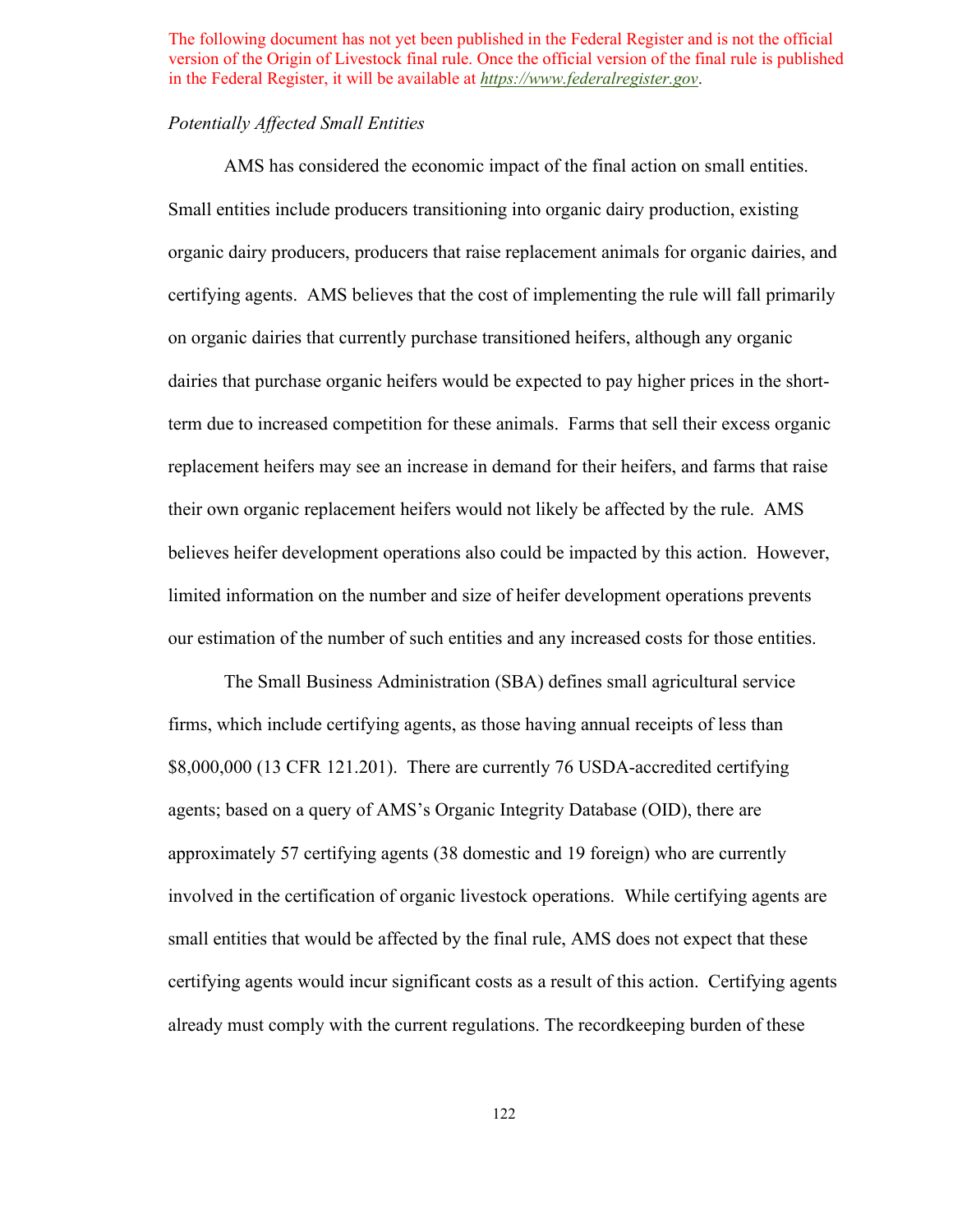routine certification activities are accounted for in the information collection package OMB #0581-0191, e.g., maintaining certification records for organic dairy operations.

 For the final regulatory flexibility analysis, AMS estimated how organic dairy operations of different sizes (small versus large) would be impacted as a result of purchasing only organic dairy replacement animals (organically managed from the last identify large organic dairy operations as those with cash receipts of more than \$1,000,000 and small operations as those with cash receipts of \$1,000,000 or less. third of gestation). As defined by SBA (13 CFR 121.201), small agricultural producers are those having annual receipts of less than \$1,000,000. AMS used this SBA criterion to

 \$1,000,000 are not available. However, ARMS data indicates that the average sales Data on the exact shares of organic dairy farms that have sales above and below revenue of dairy farms from sales of organic milk and animals is \$2,855 per milked cow, a figure that indicates that revenues exceed \$1,000,000 for farms with more than 350 head.

 had fewer than 200 milking animals. Lacking more detailed information, AMS assumes that 90 percent of all organic dairy farms, or 2,832 operations of the 3,134 operations, qualify as small businesses under the SBA standard. AMS also assumes that these farms average, with the 11.3 percent of small farms that purchase replacement heifers buying 6.6 head on average. In contrast, large organic dairy farms purchase 0.8 replacement Within the 2016 ARMS data, 90 percent of organic dairy farms (300 of the 332) purchase replacement heifers in the same pattern as the average farm with 200 or fewer head. In this case, small organic dairy farms purchase 0.7 replacement heifers on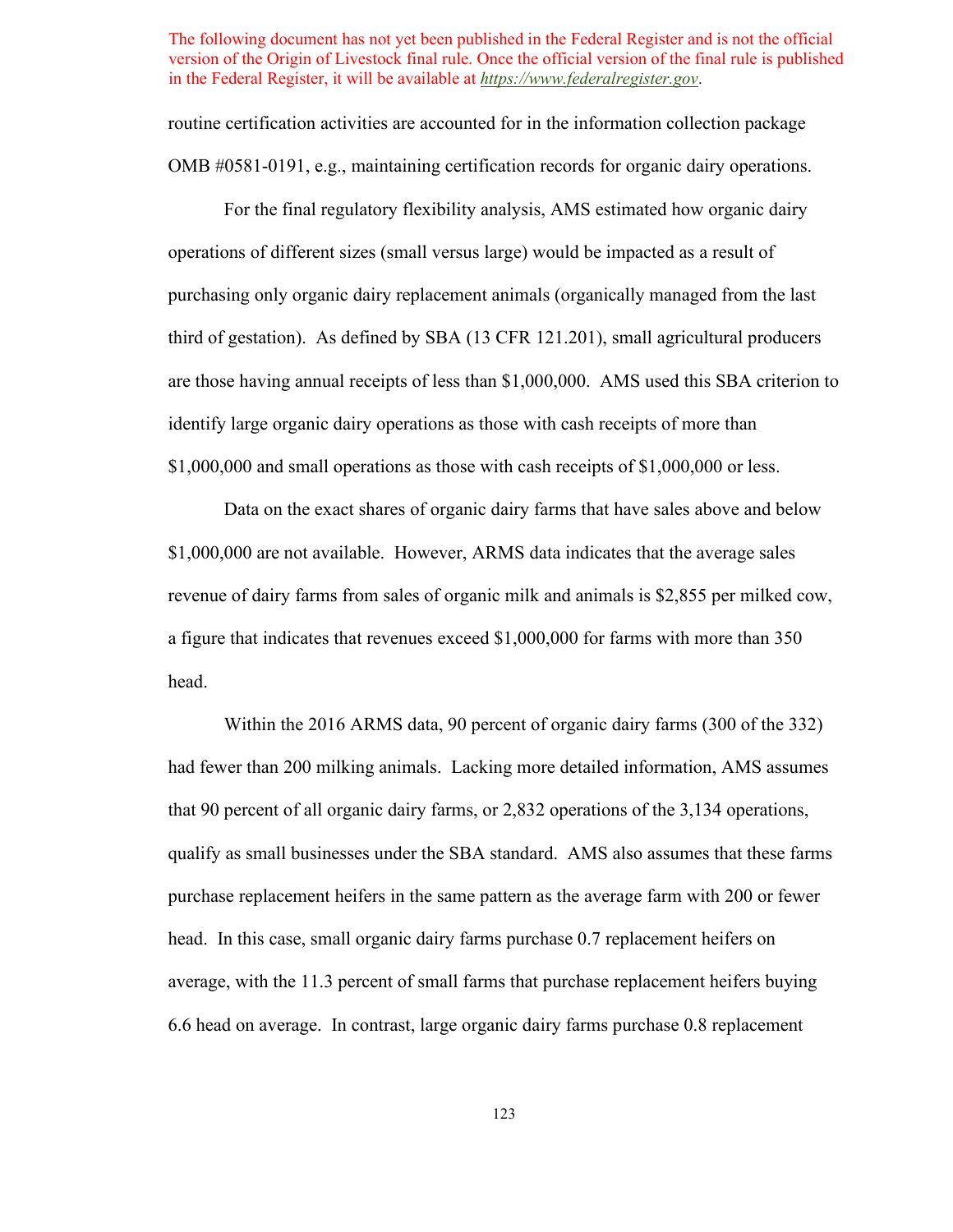heifers on average, with the 6.8 percent of large farms that purchase replacement heifers

buying 12.3 head on average.

| Size of Operation                                                                                                      |                       |                        |                        |                          |  |  |
|------------------------------------------------------------------------------------------------------------------------|-----------------------|------------------------|------------------------|--------------------------|--|--|
|                                                                                                                        | Fewer than 50 cows    | $50 - 99$<br>cows      | $100 -$<br>199<br>cows | 200 or more<br>cows      |  |  |
| Number of<br>Farms                                                                                                     | 1,359                 | 1,076                  | 396                    | 302                      |  |  |
| Share of<br>Operations                                                                                                 | 43%                   | 34%                    | 13%                    | 10%                      |  |  |
| <b>Average Cost</b><br>Per Farm                                                                                        | $$127 - $510$         | $$166 -$<br>\$666      | $$439 -$<br>\$1,755    | $$209 - $837$            |  |  |
| Total annual cost<br>for purchase of<br>replacement<br>heifers across<br>size class                                    | $$173,210 - $692,839$ | \$179,127<br>\$716,506 | \$173,915<br>\$695,660 | $$63,189$ -<br>\$252,757 |  |  |
| Percent of<br>operations that<br>purchased<br>replacement<br>heifers annually                                          | 7.6%                  | 16.4%                  | $10.2\%$               | $6.8\%$                  |  |  |
| Average number<br>of replacement<br>heifers<br>purchased<br>annually (for<br>operations<br>purchasing<br>heifers)      | 6.68                  | 4.06                   | 17.22                  | 12.33                    |  |  |
| Cost per<br>operation<br>annually (25% to<br>50% transitioned<br>heifers) (for<br>operations<br>purchasing<br>heifers) | $$1,670 - $6,678$     | $$1,016$ -<br>\$4,063  | $$4,306$ -<br>\$17,225 | $$3,082-$<br>\$12,330    |  |  |

<span id="page-123-0"></span>Table 8. Costs by Size of Operation for Purchasing Organic Heifers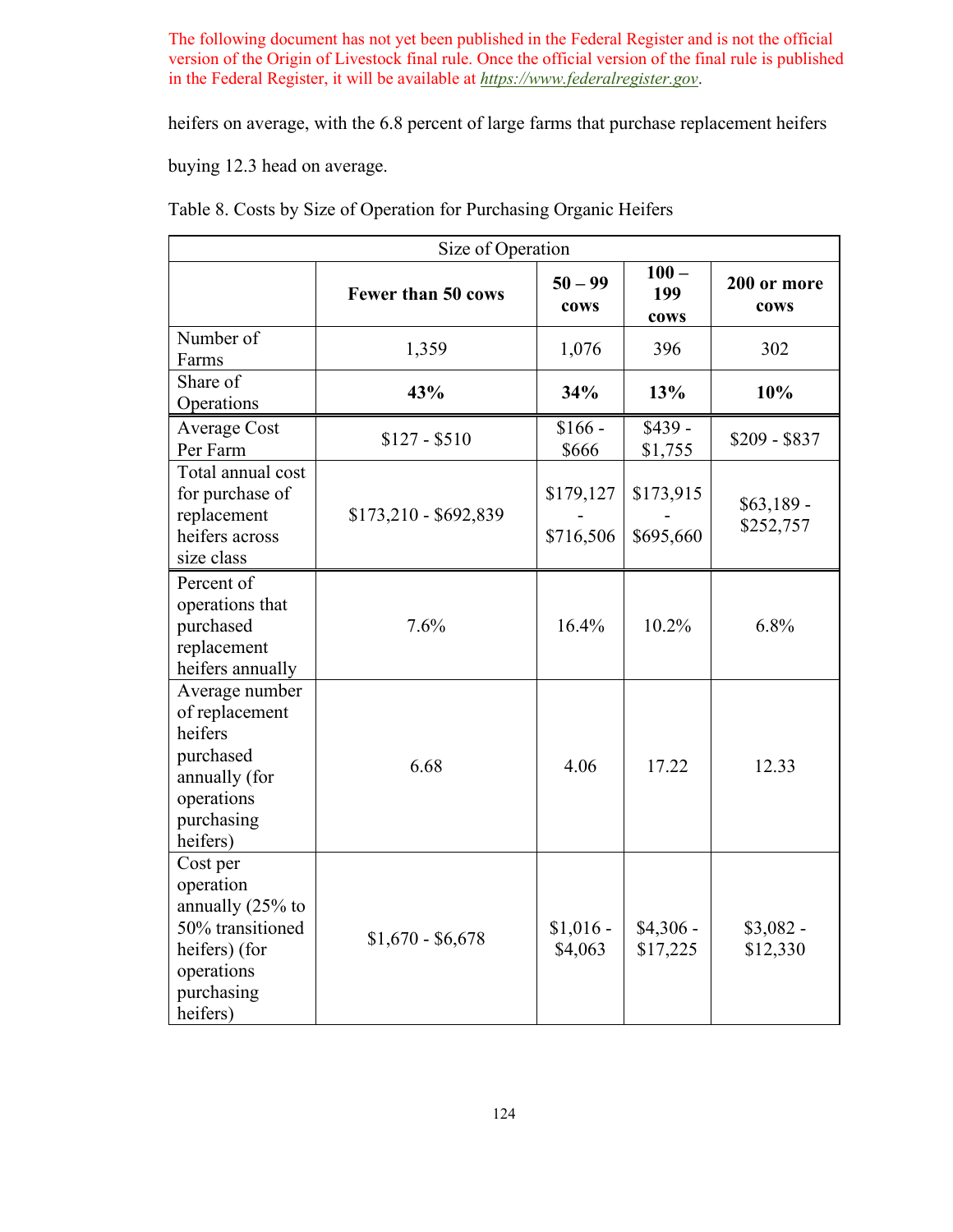half of organic replacement heifers currently purchased are transitioned. In our more transitioned and would face a \$1,000 increase in cost. Our most costly scenario assumes total of \$1,500 in additional costs to 50% of all replacement heifers. Based on our analysis, AMS estimates that, under the final rule, small operations would collectively spend an additional \$526,251 (25% at a \$1,000 increase cost per head) to \$2,105,005 (50% at a \$1,500 increase cost per head) for heifers. Large operations would collectively pay an additional \$63,189 to \$252,757 for heifers. Of the operations that purchase heifers, the average additional cost per operation in the scenarios would be between \$1,642 to \$6,569 for small operations and  $$3,082^{79,80}$  $$3,082^{79,80}$  $$3,082^{79,80}$  $$3,082^{79,80}$  $$3,082^{79,80}$  [Table 8](#page-123-0) summarizes the cost For this cost analysis (shown in [Table 8\)](#page-123-0), AMS assumed that the difference in cost between transitioned replacement heifers and organic replacement heifers (organically managed from the last third of gestation) is currently \$1,000 per head, that conservative scenario, we assumed only 25% of replacement heifers were bought that the increased demand for organic replacement heifers raises their price by \$500, for a analysis using SBA criterion for small businesses (i.e., producers with less than \$1,000,000 in cash receipts).

|                             | <b>Small operations</b><br>$(\leq 1,000,000)$ | <b>Large operations</b><br>$(>= $1,000,000)$ |
|-----------------------------|-----------------------------------------------|----------------------------------------------|
| Number of Operations        | 2,832                                         | 302                                          |
| Total cost (all operations) | $$526,251 - $2,105,005$                       | $$63,189 - $252,757$                         |

<span id="page-124-2"></span>Table 9. Cost of Organic Replacement Heifers by SBA Criterion for Small Businesses

<span id="page-124-0"></span><sup>&</sup>lt;sup>79</sup>Small operations making purchases buy 6.57 heifers and will pay \$1,000 more for half those animals and \$2,000 on the others. Large operations making purchases buy 12.33 heifers and will also pay \$1,000 more for half those animals and \$2,000 on the others.

<span id="page-124-1"></span> $80\text{As}$  with the Table 6 costs breakout by operation size, total costs in Table 8 (\$0.59 million and \$2.36) million under the 25 percent transition at \$1,000 in cost and 50 percent transition at \$1,500 in cost scenarios) roughly equal the Table 4 estimates of costs net of transfers (\$0.615 million and \$2.46 million). Discrepancies are attributed to rounding errors.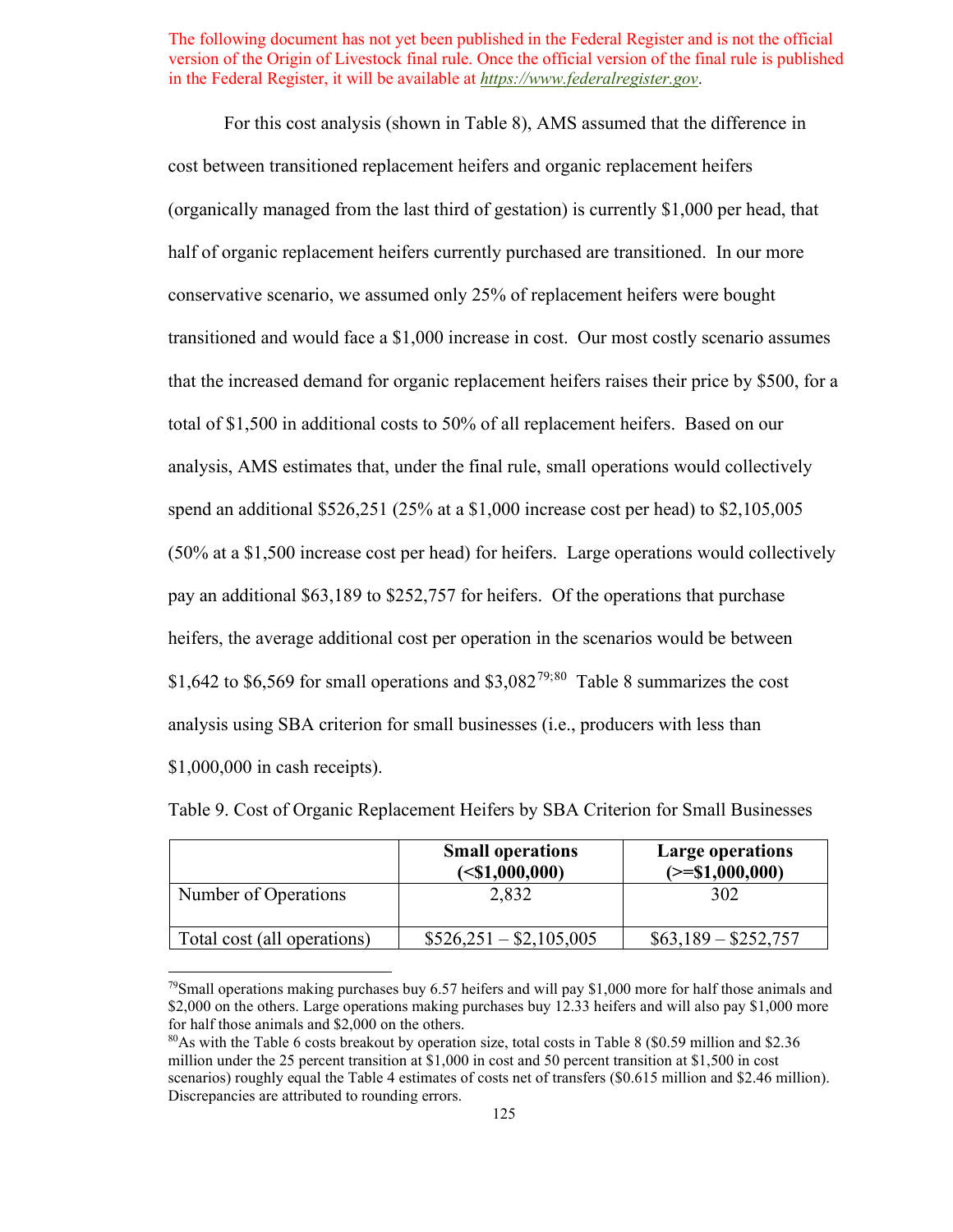| Per operation purchasing<br>replacement heifers | $$1,642 - $6,569$ | $\$3,082 - \$12,330$ |
|-------------------------------------------------|-------------------|----------------------|
|-------------------------------------------------|-------------------|----------------------|

 estimate per operation from [Table 9](#page-124-2) the purchase of organic replacement heifers (i.e., scenario. Of large farms with more than 200 head and \$1,683,366 in revenue, the 12.33 To understand the potential costs in context, AMS used the higher average cost \$6,569 for small; \$12,330 for large) and compared it to the average gross cash farm income for farms with 200 head or fewer and for farms with more than 200 head using a revenue estimate from ARMS data that farms earn \$2,855 per head. Of farms with 200 head or fewer and an average of \$158,003 in sales, the 11.3 percent of farms purchasing replacement heifers will have their costs increase 4.2 percent on average in the costliest percent purchasing replacement heifers will see costs increase by 0.7 percent.

It is important to note that these cost figures do not include the potential offsetting effect of transfers or increased revenue from replacement heifer sales as organic replacement heifer prices increase. This revenue is recorded as a transfer in the benefitcost analysis.

 205.236(d) allow small businesses to request movement of transitioned animals between AMS is including additional flexibility for certified dairy operations that are small businesses, specifically, by allowing those operations (in certain limited circumstances) to request a variance from a portion of this final rule. Procedures described at § certified organic operations in specific and limited situations (e.g., bankruptcy, intergenerational transfers). These procedures should increase flexibility for small business production decisions and lower the upper bound of the costs estimated in [Table](#page-124-2)  [9.](#page-124-2)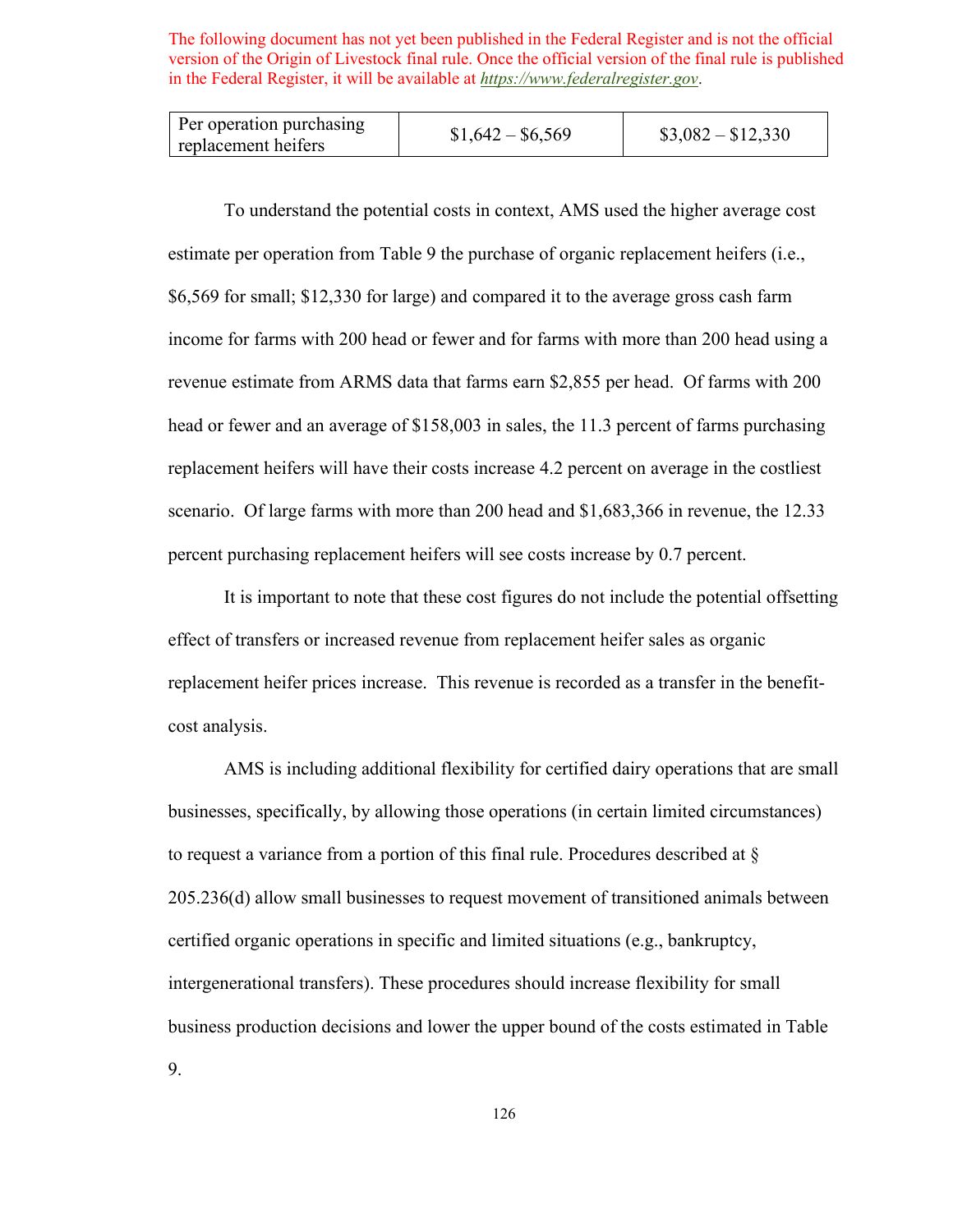duplicate, overlap, or conflict with the final rule. The action will provide additional AMS has not identified any relevant Federal rules that are currently in effect that clarity on the origin of livestock requirements that are specific and limited to the USDA organic regulations.

#### **List of Subjects in 7 CFR Part 205**

Administrative practice and procedure, Agricultural commodities, Agriculture, Animals, Archives and records, Fees, Imports, Labeling, Livestock, Organically produced products, Plants, Reporting and recordkeeping requirements, Seals and insignia, Soil conservation.

For the reasons set forth in the preamble, 7 CFR part 205 is amended as follows:

### **PART 205—NATIONAL ORGANIC PROGRAM**

1. The authority citation continues to read:

**Authority:** 7 U.S.C. 6501-6524.

2. Section 205.2 is amended by adding three terms, in alphabetical order, to read as follows:

#### **§ 205.2 Terms defined.**

#### \* \* \* \* \*

*Organic management*. Management of a production or handling operation in compliance with all applicable provisions under this part.

\* \* \* \* \*

 of organic management and is eligible for organic certification in one year or less. *Third-year transitional crop*. Crops and forage from land included in the organic system plan of a producer's operation that is not certified organic but is in the third year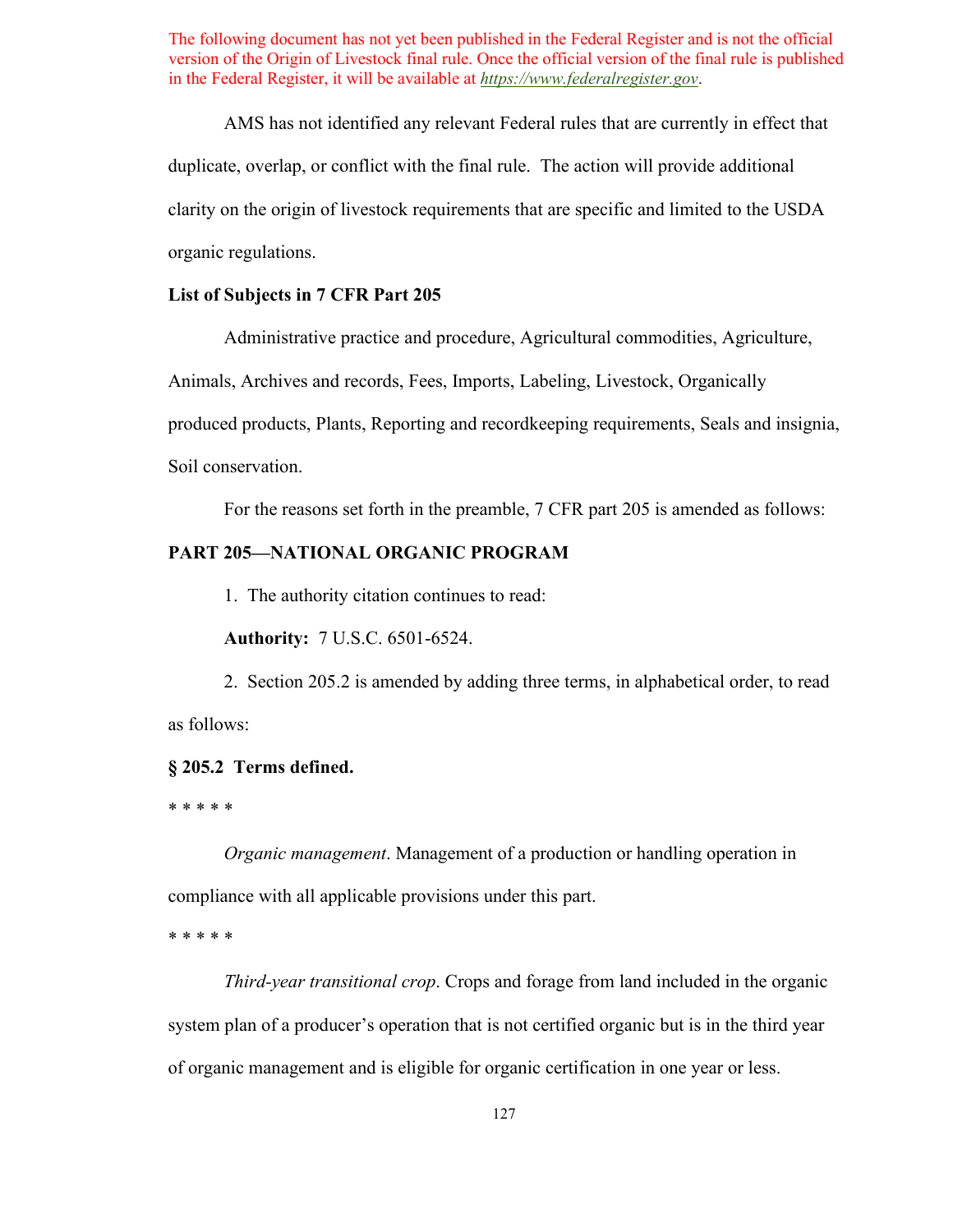\* \* \* \* \*

*Transitioned animal*. A dairy animal converted to organic milk production in accordance with  $\S 205.236(a)(2)$  that has not been under continuous organic management from the last third of gestation; offspring born to a transitioned animal that, during its last third of gestation, consumes third-year transitional crops; and offspring born during the one-time transition exception that themselves consume third-year transitional crops.

\* \* \* \* \*

3. Section 205.236 is revised to read as follows:

### **§ 205.236 Origin of livestock.**

(a) Livestock products that are to be sold, labeled, or represented as organic must be from livestock under continuous organic management from the last third of gestation or hatching: *Except*, That:

under continuous organic management beginning no later than the second day of life; (1) *Poultry*. Poultry or edible poultry products must be from poultry that has been

 Eligible operations converting to organic production by transitioning organic animals (2) *Dairy animals*. Subject to the requirements of this paragraph, an operation that is not certified for organic livestock and that has never transitioned dairy animals may transition nonorganic animals to organic production only once. After the one-time transition is complete, the operation may not transition additional animals or source transitioned animals from other operations; the operation must source only animals that have been under continuous organic management from the last third of gestation. under this paragraph must meet the following requirements and conditions:

(i) Dairy animals must be under continuous organic management for a minimum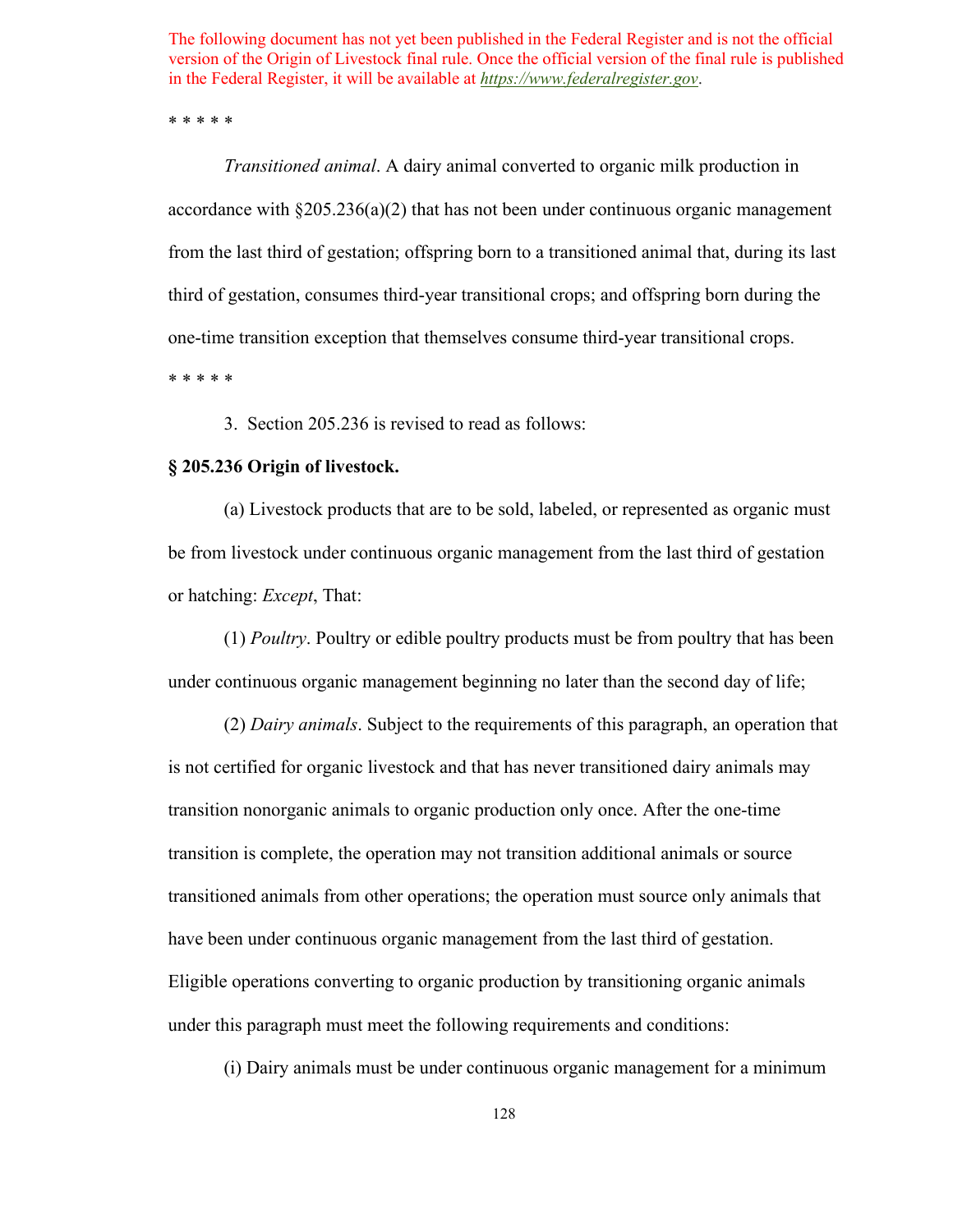of 12 months immediately prior to production of milk or milk products that are to be sold, labeled, or represented as organic. Only certified operations may represent or sell products as organic.

the operation is certified. (ii) The operation must describe the transition as part of its organic system plan. The description must include the actual or expected start date of the minimum 12-month transition, individual identification of animals intended to complete transition, and any additional information or records deemed necessary by the certifying agent to determine compliance with the regulations. Transitioning animals are not considered organic until

(iii) During the 12-month transition period, dairy animals and their offspring may consume third-year transitional crops from land included in the organic system plan of the operation transitioning the animals;

(iv) Offspring born during or after the 12-month transition period are transitioned animals if they consume third-year transitional crops during the transition or if the mother consumes third-year transitional crops during the offspring's last third of gestation;

(v) Consistent with the breeder stock provisions in  $\S 205.236(a)(3)$ , offspring born from transitioning dairy animals are not considered to be transitioned animals if they are under continuous organic management and if only certified organic crops and forages are fed from their last third of gestation (rather, they are considered to have been managed organically from the last third of gestation);

(vi) All dairy animals must end the transition at the same time;

(vii) Dairy animals that complete the transition and that are part of a certified operation are transitioned animals and must not be used for organic livestock products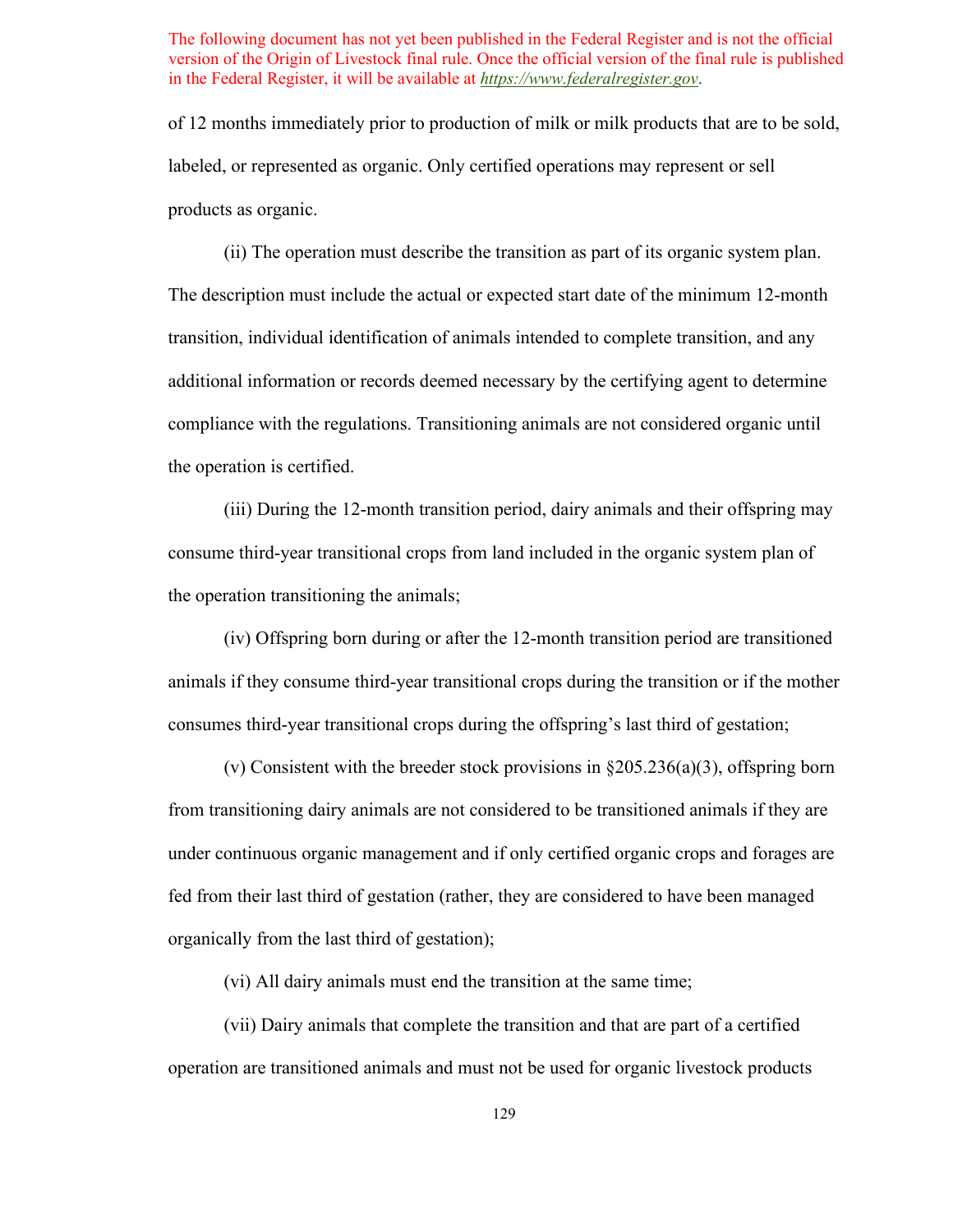other than organic milk and milk products.

(3) *Breeder stock*. Livestock used as breeder stock may be brought from a nonorganic operation onto an organic operation at any time, *Provided*, That the following conditions are met:

 third of gestation if their offspring are to be raised as organic livestock; and (i) Such breeder stock must be brought onto the operation no later than the last

(ii) Such breeder stock must be managed organically throughout the last third of gestation and the lactation period during which time they may nurse their own offspring.

(b) The following are prohibited:

 managed or handled on a nonorganic operation may not be sold, labeled, or represented as organic. (1) Livestock that are removed from an organic operation and subsequently

(2) Breeder stock, dairy animals, or transitioned animals that have not been under continuous organic management since the last third of gestation may not be sold, labeled, or represented as organic slaughter stock.

(c) The producer of an organic livestock operation must maintain records sufficient to preserve the identity of all organically managed animals, including whether they are transitioned animals, and edible and nonedible animal products produced on the operation.

 certified operations must adhere to the following: (d) A request for a variance to allow sourcing of transitioned animals between

(1) A variance from the requirement to source dairy animals that have been under continuous organic management from the last third of gestation, as stated in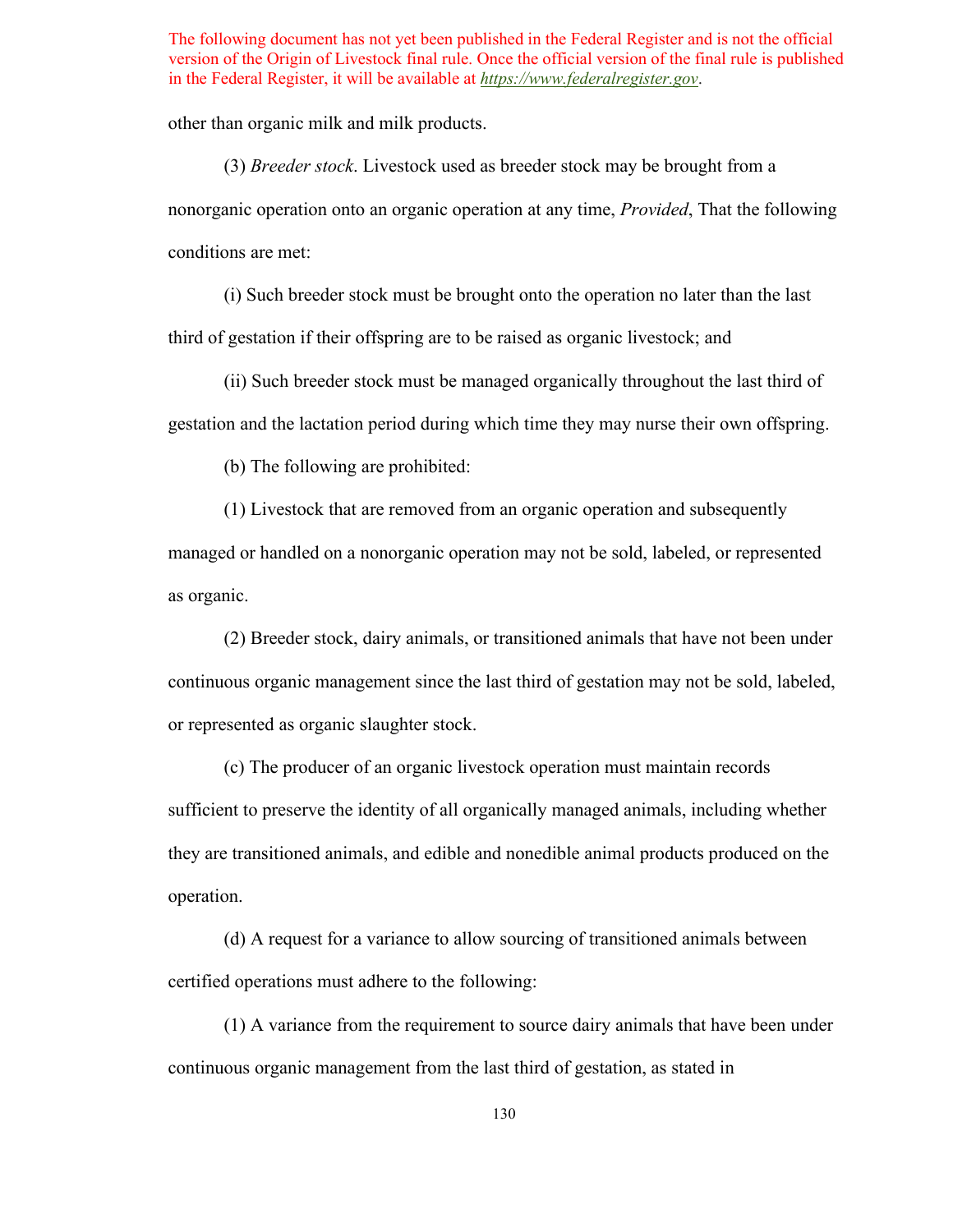$\S205.236(a)(2)$ , may be granted by the Administrator to certified operations that are small businesses, as determined in 13 CFR Part 121, for any of the following reasons:

(i) The certified operation selling the transitioned animals is part of a bankruptcy proceeding or a forced sale; or

(ii) The certified operation has become insolvent, must liquidate its animals, and

as a result has initiated a formal process to cease its operations; or

 (iii) The certified operation wishes to conduct an intergenerational transfer of transitioned animals to an immediate family member.

 in writing, to the Administrator within ten days of receiving the request of variance from (2) A certifying agent must request a variance on behalf of a certified operation, the operation. The variance request shall include documentation to demonstrate one or more of the circumstances listed in paragraph  $(d)(1)$  of this section.

(3) The Administrator will provide written notification to the certifying agent and to the operation(s) involved as to whether the variance is granted or rejected.

4. Section 205.237 is amended by revising paragraph (a) to read as follows:

## **§ 205.237 Livestock feed.**

(a) The producer of an organic livestock operation must provide livestock with a total feed ration composed of agricultural products, including pasture and forage, that are organically produced and handled by operations certified under this part, except as provided in  $\S$ §205.236(a)(2)(iii) and 205.236(a)(3), except, that, synthetic substances allowed under §205.603 and nonsynthetic substances not prohibited under §205.604 may be used as feed additives and feed supplements, *Provided*, That, all agricultural ingredients included in the ingredients list, for such additives and supplements, shall have